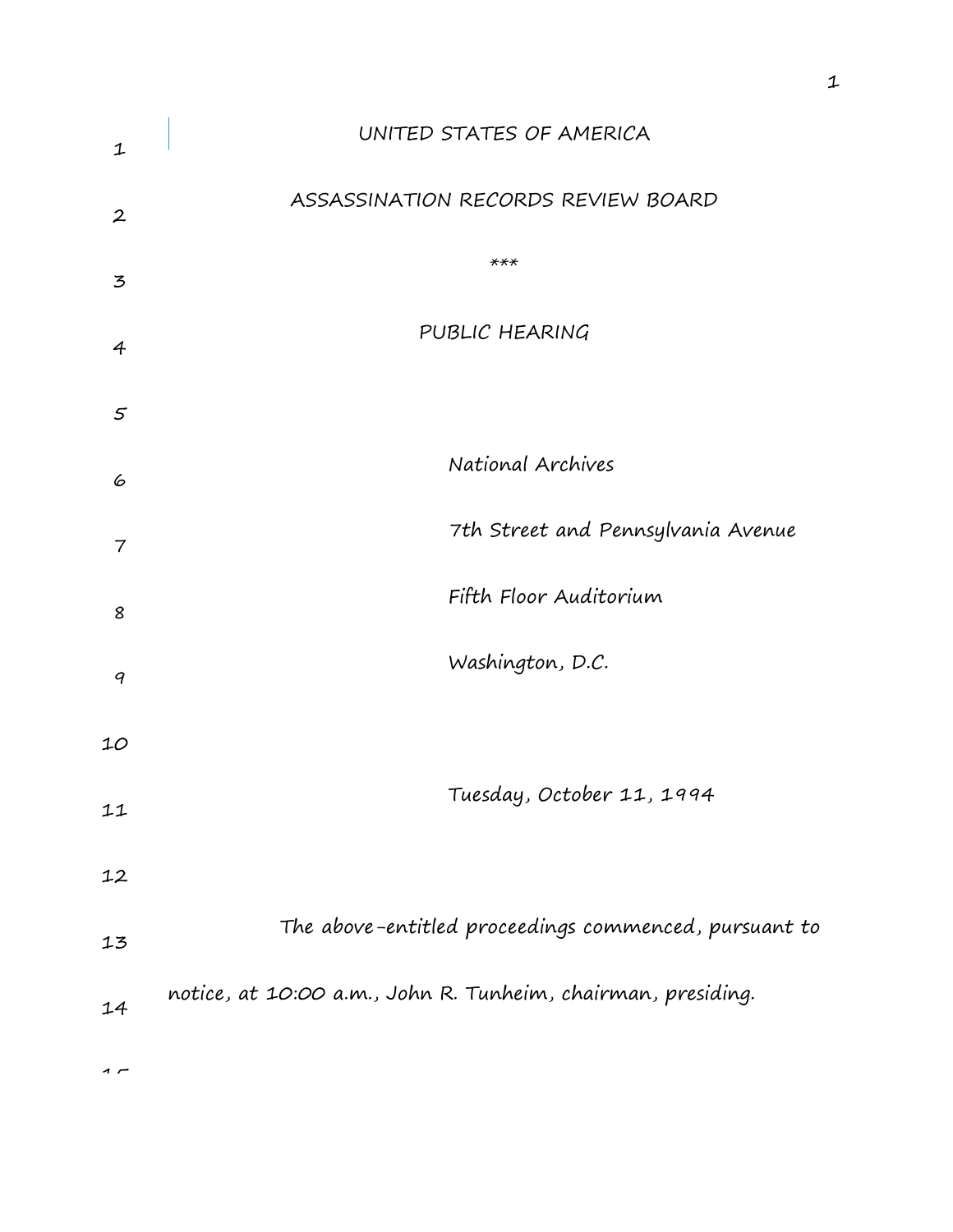| $\mathbf 1$      | PRESENT FOR ASSASSINATION RECORDS REVIEW BOARD: |
|------------------|-------------------------------------------------|
| $\boldsymbol{2}$ | JOHN R. TUNHEIM, Chairman                       |
| 3                | HENRY F. GRAFF, Member                          |
| $\overline{4}$   | KERMIT L. HALL, Member                          |
| $\mathfrak{s}$   | WILLIAM L. JOYCE, Member                        |
| 6                | ANNA K. NELSON, Member                          |
| 7                | DAVID G. MARWELL, Executive Director            |
| 8                |                                                 |
| 9                | WITNESSES:                                      |
| 10               | PAGE PUTNAM MILLER                              |
| 11               | JAMES H. LESAR                                  |
| 12               | MARK S. ZAID                                    |
| 13               | CHARLES J. SANDERS                              |
| 14               | <b>JOHN NEWMAN</b>                              |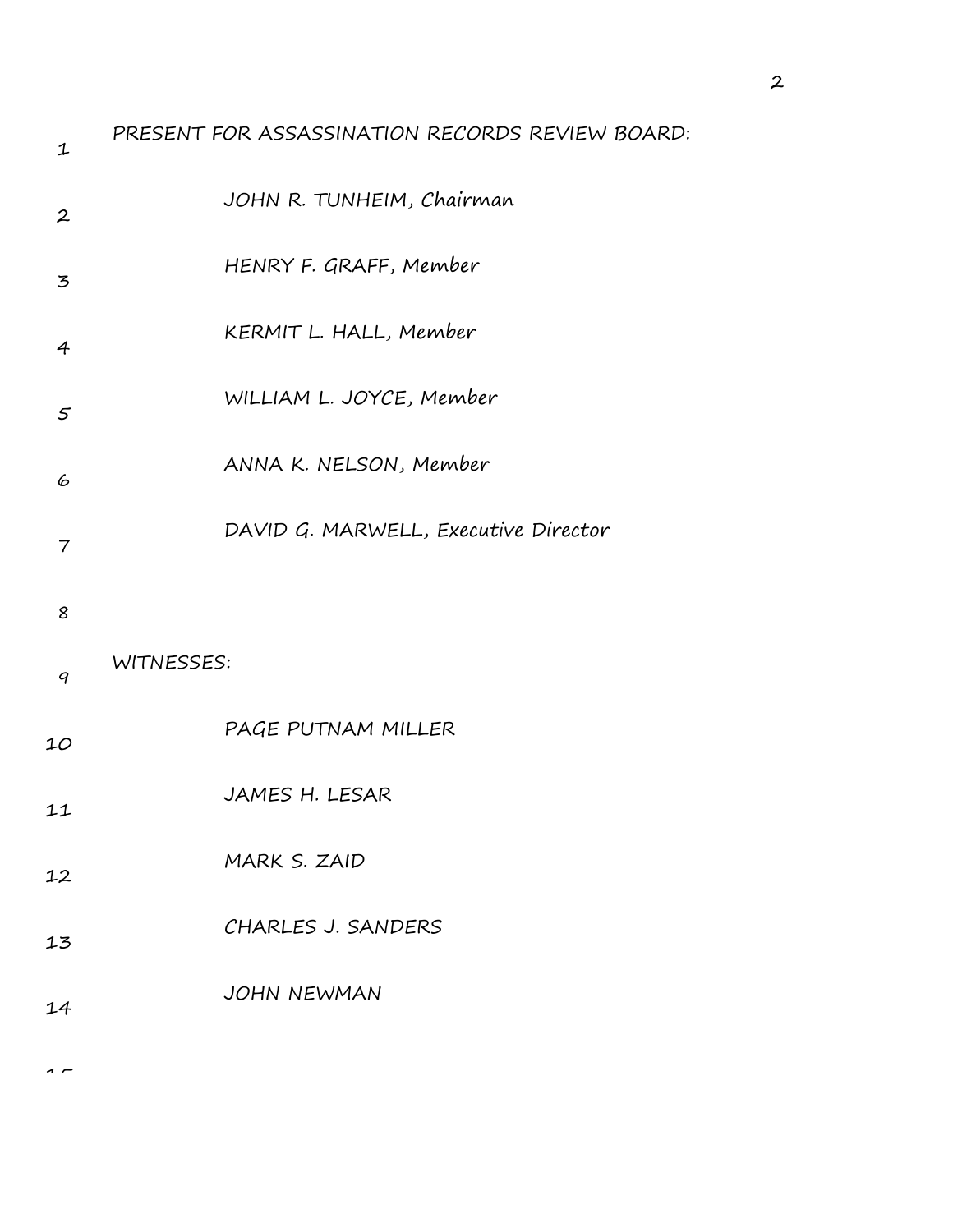| $\mathbf 1$      | DANIEL ACORN                |
|------------------|-----------------------------|
| $\boldsymbol{2}$ | PETER DALE SCOTT            |
| 3                | JOHN JUDGE                  |
| $\overline{4}$   | WILLIAM KELLY               |
| 5                | <b>HARRISON LIVINGSTONE</b> |
| 6                | MAX HOLLAND                 |
| 7                | <b>MARTIN BARKLEY</b>       |
| 8                | DARYL WEATHERLY             |
| 9                |                             |
| 10               |                             |
| 11               |                             |
| 12               |                             |
| 13               |                             |
| 14               |                             |
|                  |                             |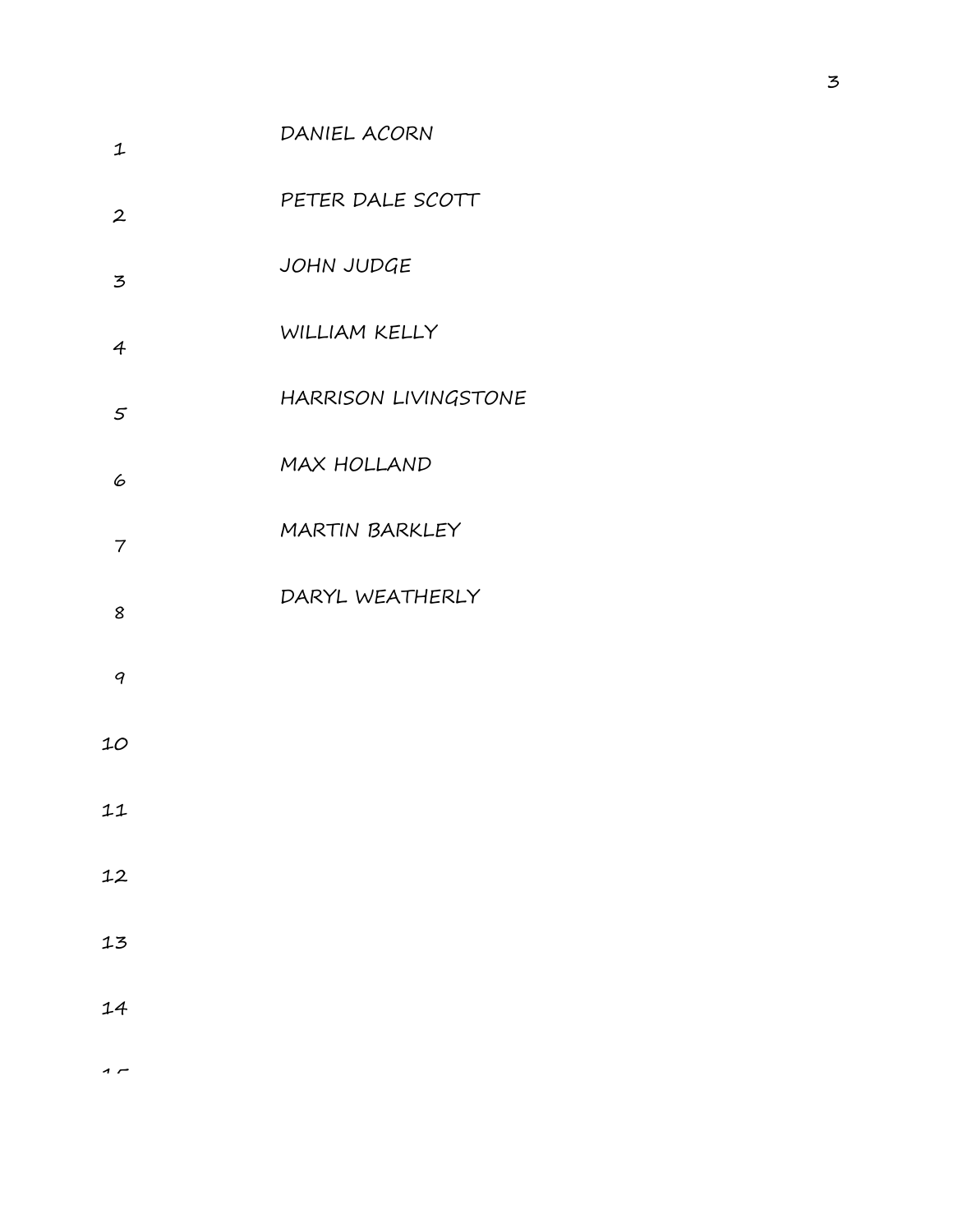|  | PROCEEDINGS                                                          |  |              |  |
|--|----------------------------------------------------------------------|--|--------------|--|
|  |                                                                      |  | [10:00 a.m.] |  |
|  | CHAIRMAN TUNHEIM: Good morning. Welcome to the                       |  |              |  |
|  | first public hearing held by the Assassination Records Review Board. |  |              |  |
|  | Let me briefly introduce the members of the Board. I                 |  |              |  |
|  | am Jack Tunheim, the Chair of the Board. To my left and your         |  |              |  |

4

7 8 9 10 11 12 13 14 right at the end of the table Dr. Henry Graff, and next to Dr. Graff is Dr. Kermit Hall. To my right and your left, my immediate right, Dr. Anna Nelson, and at the end of the row to my right Dr. William Joyce. With us today are our two staff members, David Marwell, who is the Executive Director of the Board. David is in the back of the room and will be around in the audience today if anyone needs assistance, and Tracy Shycoff, who is our administrative officer, is here today as well.

 $\overline{1}$ 

1

2

3

4

5

6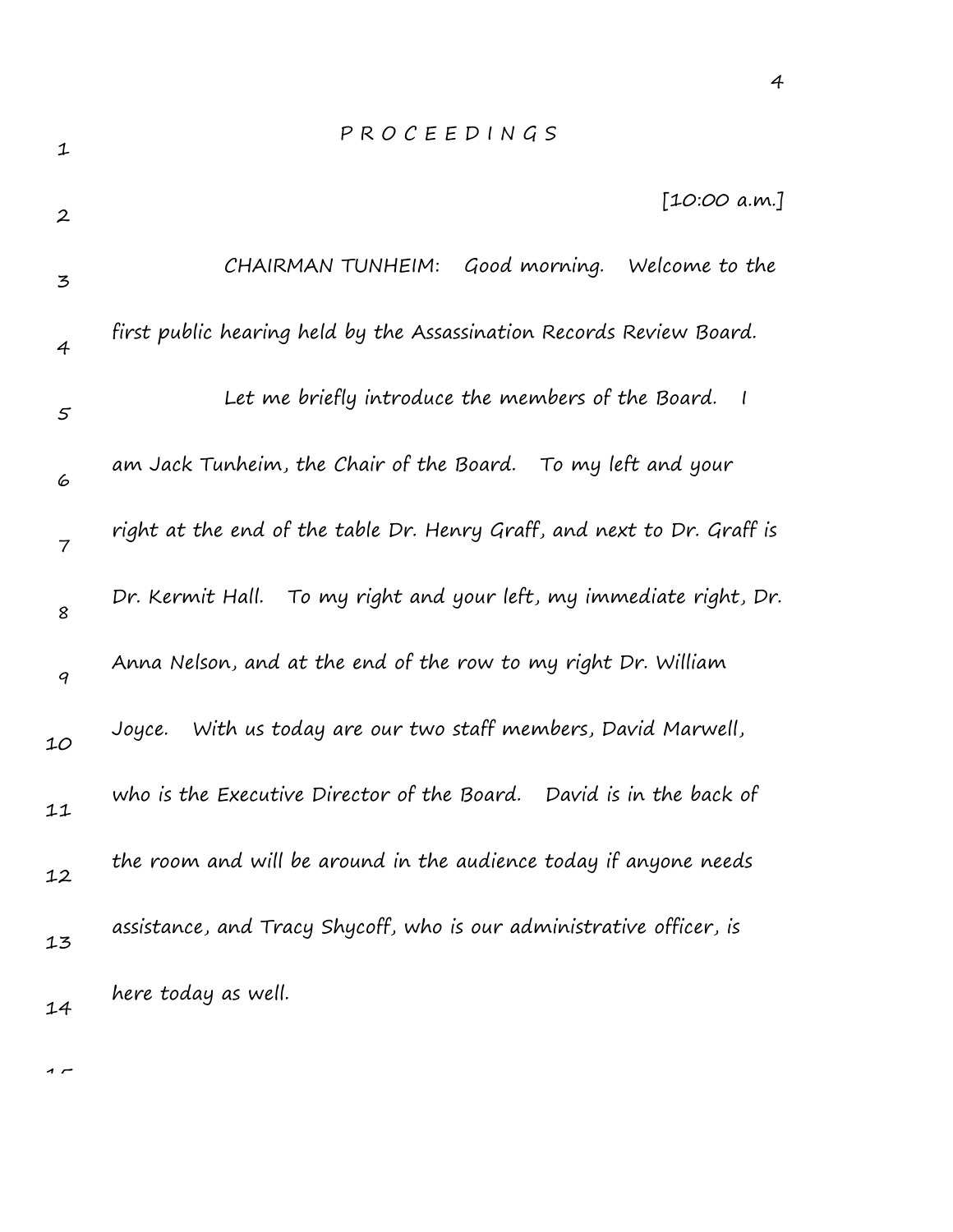| $\mathbf 1$      | Before we start, I want to thank the National Archives                   |
|------------------|--------------------------------------------------------------------------|
| $\boldsymbol{2}$ | and the staff of the National Archives for their assistance in providing |
| $\overline{5}$   | a room and accommodations for us today for this important public         |
| $\overline{4}$   | hearing for us, and I certainly want to recognize Steve Tilley who is    |
| $\mathfrak{s}$   | the Director of the JFK Access Collection in the National Archives,      |
| 6                | and thank him once again for his fine assistance to us, and Susan        |
| $\overline{7}$   | Cooper from the staff of the National Archives who has been assisting    |
| 8                | us today with arrangements.                                              |
| 9                | The Assassination Records Review Board is a new                          |
| 10               | independent Federal agency that was established for the purpose of       |
| 11               | providing to the American people a complete public record of the         |
| 12               | assassination of President John Kennedy and its aftermath, a record      |
| 13               | that is to be securely preserved in the National Archives, fully         |
| 14               | accessible to the American public.                                       |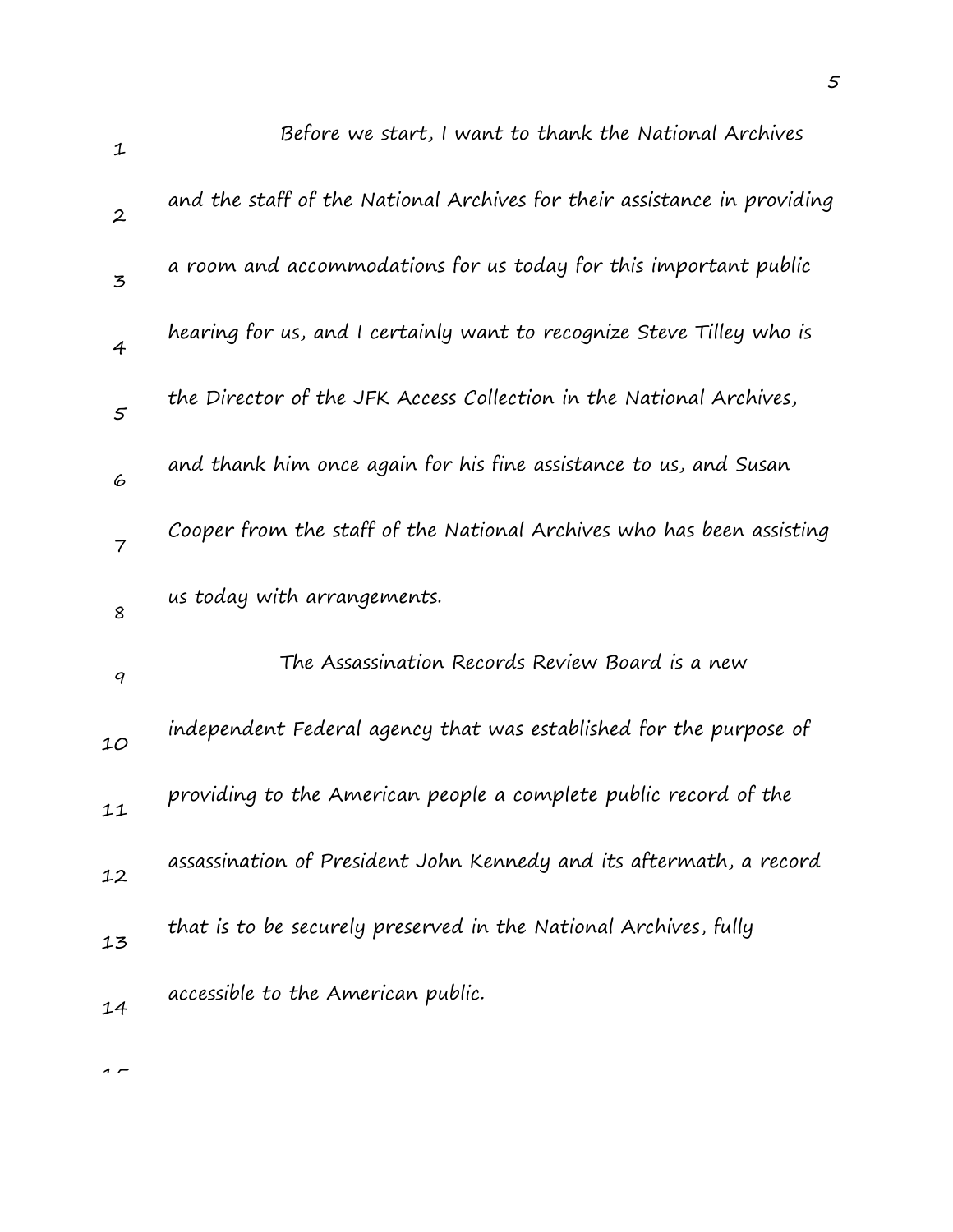| $\mathbf 1$      | Central to the mission of the Review Board is the term                    |
|------------------|---------------------------------------------------------------------------|
| $\boldsymbol{2}$ | "Assassination Records."<br>It is a threshold consideration for the focus |
| $\mathbf{z}$     | of the Board's work over the next two to three years.<br>The Review       |
| $\overline{4}$   | Board is responsible for acquiring assassination records that are not     |
| $\mathfrak{s}$   | currently in the National Archives, and the Review Board is               |
| 6                | responsible for reviewing decisions of government offices to postpone     |
| $\overline{7}$   | release of assassination records. Again, the term "Assassination          |
| 8                | Record" is a threshold for our work and our consideration.                |
| 9                | The President John F. Kennedy Assassination Records                       |
| 10               | Collection Act of 1992 provides for us a brief definition of the term     |
| 11               | "assassination records," and Congress did not more specifically define    |
| 12               | the term "assassination records" because it believed that such            |
| 13               | specificity was premature to this process.                                |
| 14               | It left to the Review Board the challenge of further                      |
|                  |                                                                           |

6

 $\overline{1}$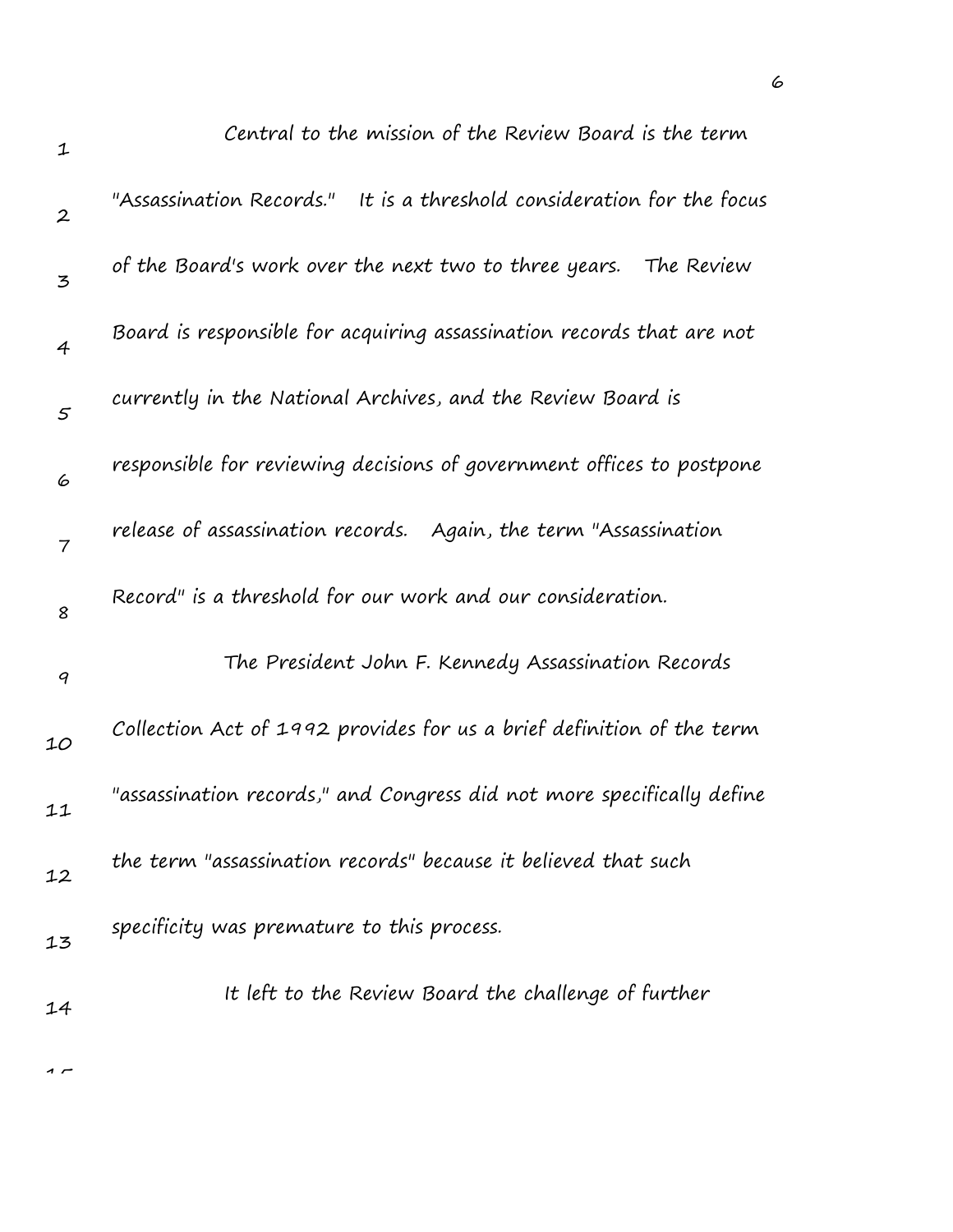| $\mathbf{1}$   | defining the term and going beyond the records of the official           |
|----------------|--------------------------------------------------------------------------|
| $\overline{2}$ | investigations, the Warren and Rockefeller Commissions, and the          |
| $\mathbf{z}$   | Church and House Select Assassination Committees.                        |
| 4              | Today the Review Board begins the process of further                     |
| $\varsigma$    | defining the term "assassination records." We hope to gather             |
| 6              | valuable public input today into this important definition.<br>It is our |
| $\overline{7}$ | plan to issue guidance that will assist in the articulation of the scope |
| 8              | or universe of assassination records as we move forward, and to          |
| 9              | develop this working definition in an open and independent manner        |
| 10             | consulting with members of the public who are interested and             |
| 11             | affected government agencies.                                            |
| 12             | Now, we have established just a few groundrules for our                  |
| 13             | We have twelve individuals who had asked to<br>testimony today.          |
| 14             | testify in advance, and we have several more who have asked to make      |
|                |                                                                          |

 $\overline{1}$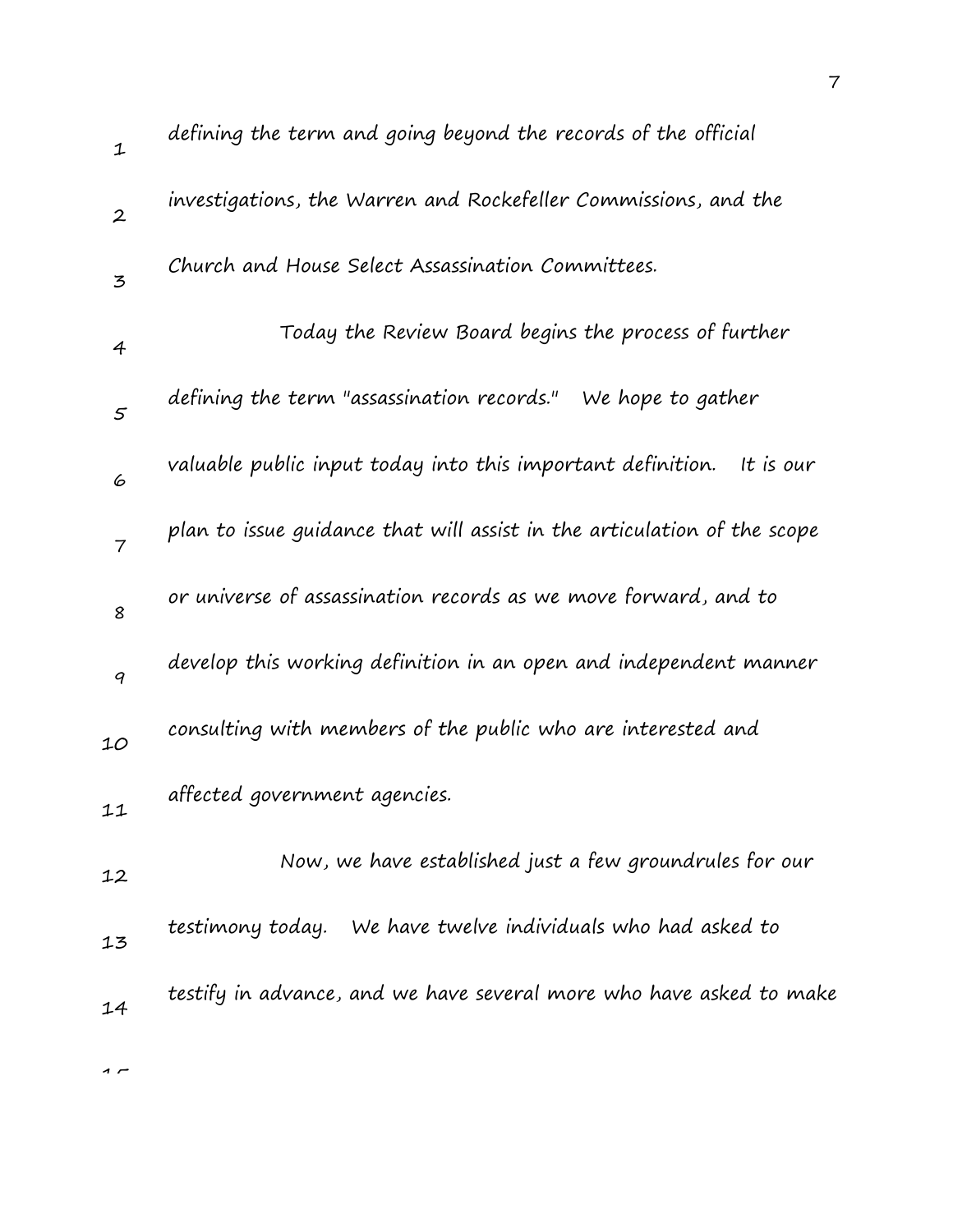| $\mathbf 1$      | a brief statement today.<br>In order to adhere to time limits, to make |
|------------------|------------------------------------------------------------------------|
| $\boldsymbol{2}$ | sure that everyone has an opportunity to provide input to us, we       |
| 3                | would ask that those who are testifying limit their testimony to       |
| $\overline{4}$   | roughly ten minutes or so, leaving a few minutes for the Board to ask  |
| $\varsigma$      | questions, if they would like, of each of our witnesses.               |
| 6                | We have indicated a willingness to permit additional                   |
| 7                | individuals to provide testimony if time remains. Hopefully we will    |
| 8                | not go beyond the hour of 1:00 today so this hearing does not last     |
| 9                | too long, and I think that it would be important to try to adhere to   |
| 10               | the time limits to make it through to the 1:00 time period.<br>We will |
| 11               | take a brief break in roughly one hour.                                |
| 12               | We have a goal of issuing interpretive regulations on the              |
| 13               | subject of what is an assassination record, hopefully beyond the end   |
| 14               | of $-$ - by the end of 1994.                                           |
|                  |                                                                        |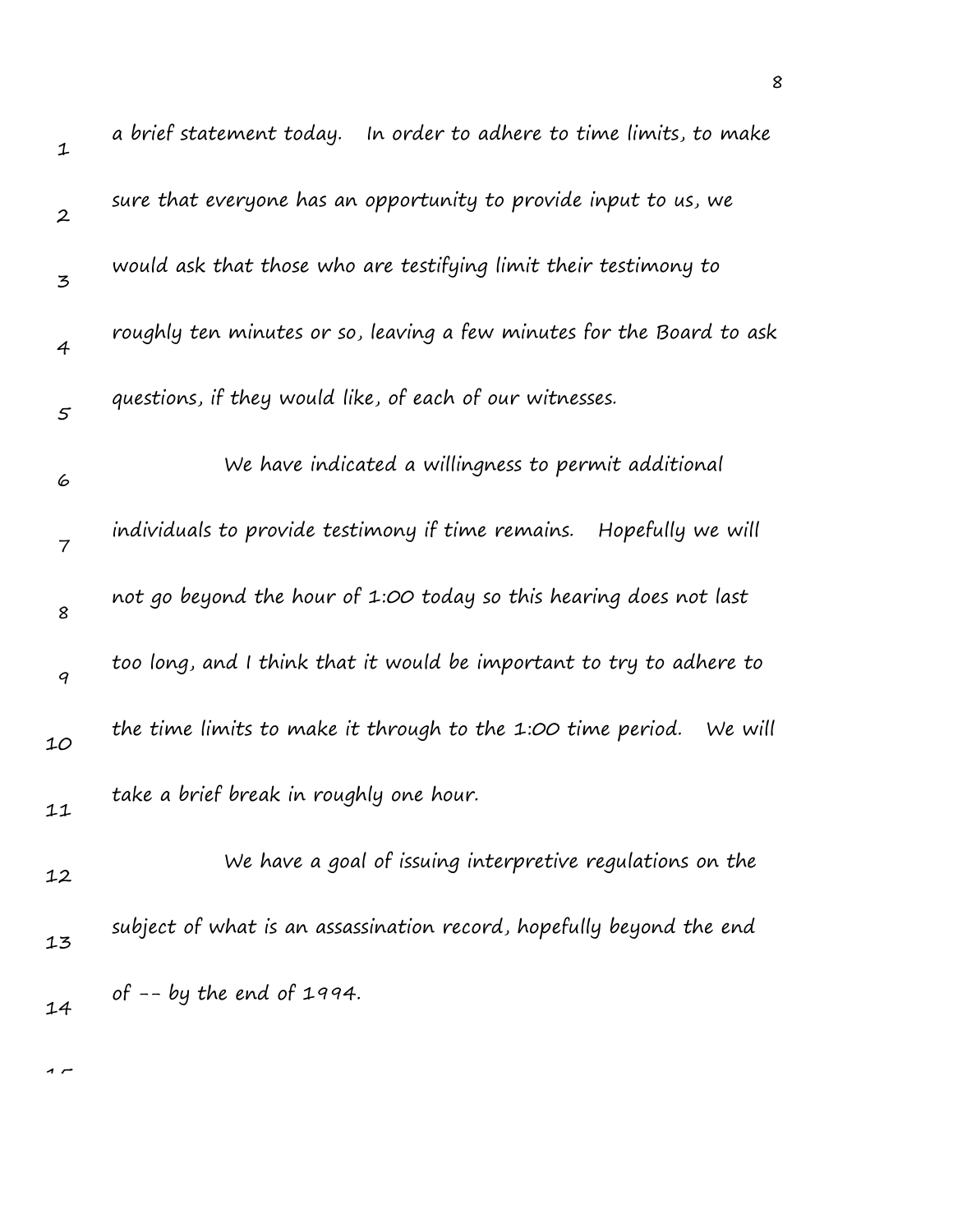|                  | So without further ado, I would like to move on to the                     |
|------------------|----------------------------------------------------------------------------|
| $\mathfrak 1$    |                                                                            |
| $\boldsymbol{2}$ | question of the day, and that is, what is an assassination record.         |
| 3                | The first witness we have scheduled today is Page Putnam                   |
| $\overline{4}$   | Miller from the National Coordinating Committee for the Promotion          |
| $\varsigma$      | of History in Washington.                                                  |
| 6                | We have a table up here, Page. Good morning, and                           |
| $\overline{7}$   | welcome.                                                                   |
| 8                | DR. MILLER:<br>Thank you.                                                  |
| 9                | On behalf of the 50 historical and archival organizations                  |
| 10               | that compose the National Coordinating Committee for the                   |
| 11               | Promotion of History, I thank you for this opportunity to be with you      |
| 12               | today.                                                                     |
| 13               | I have four issues that I would like to address.<br>The first is           |
| 14               | the significance of this legislation for the historical profession, and we |
|                  |                                                                            |

9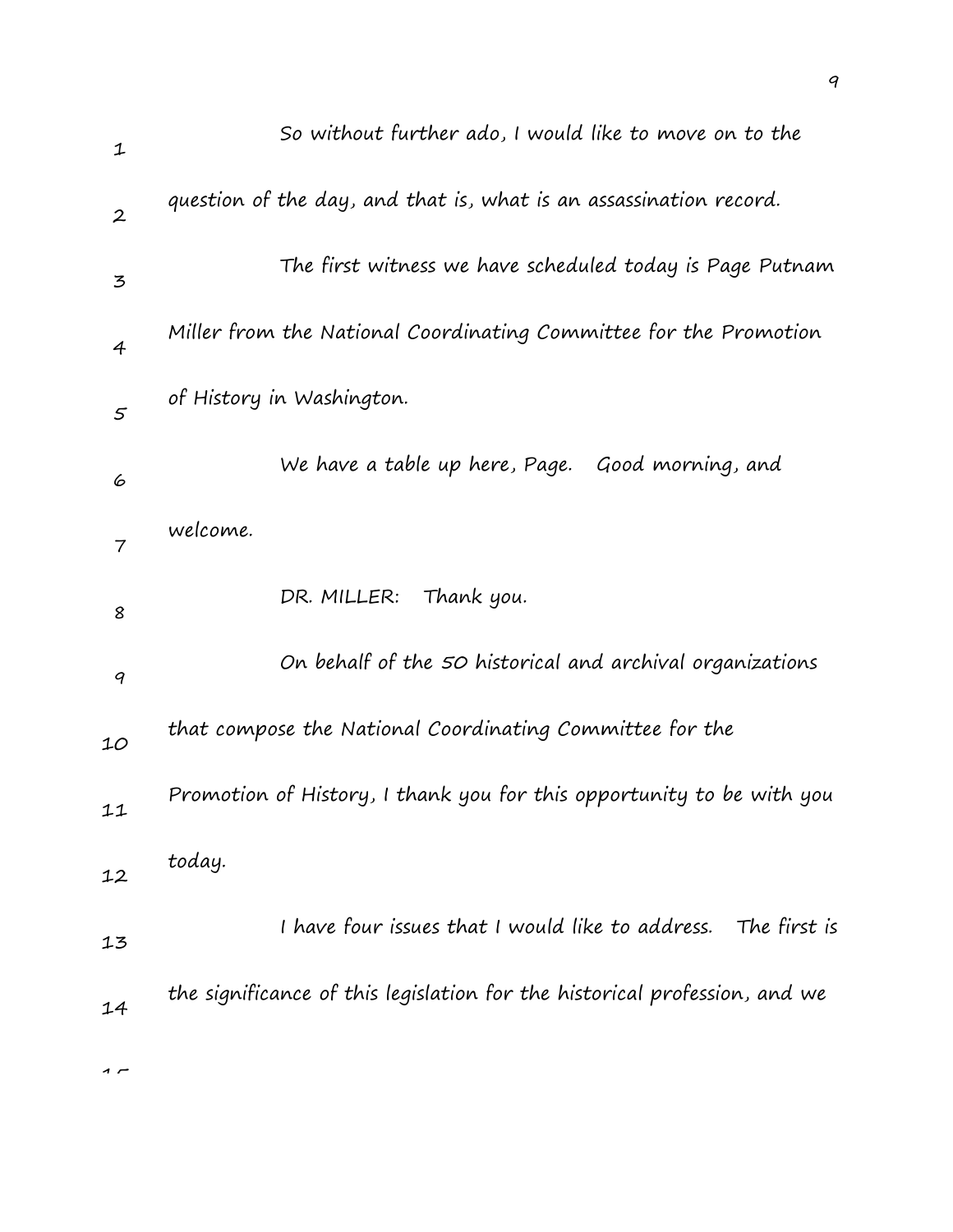| $\mathbf 1$      | are very pleased, both with your work and with the documents that        |
|------------------|--------------------------------------------------------------------------|
| $\boldsymbol{2}$ | have already been opened, we see this as a beginning.<br>I would like to |
| $\mathbf{z}$     | just mention a couple of the specific kinds of records that have been    |
| $\overline{4}$   | opened thus far, and I hope that there will be more of this kind of      |
| $\mathfrak{s}$   | record to be opened.                                                     |
| 6                | The first are 60 boxes of communication between CIA and                  |
| $\overline{7}$   | the Station Chiefs in Mexico and in Miami. As you probably know,         |
| 8                | under Executive Order 12356, which basically governs our                 |
| 9                | declassification policy, these kinds of records have not been            |
| 10               | transferred or opened at the National Archives, and as of legislation    |
| 11               | that was passed in 1983, these kinds of operational records from the     |
| 12               | CIA are not available under FOIA request. So historians have really      |
| 13               | not had a chance to look at this kind of record.                         |
| 14               | I was at a meeting recently where a researcher who had                   |
|                  |                                                                          |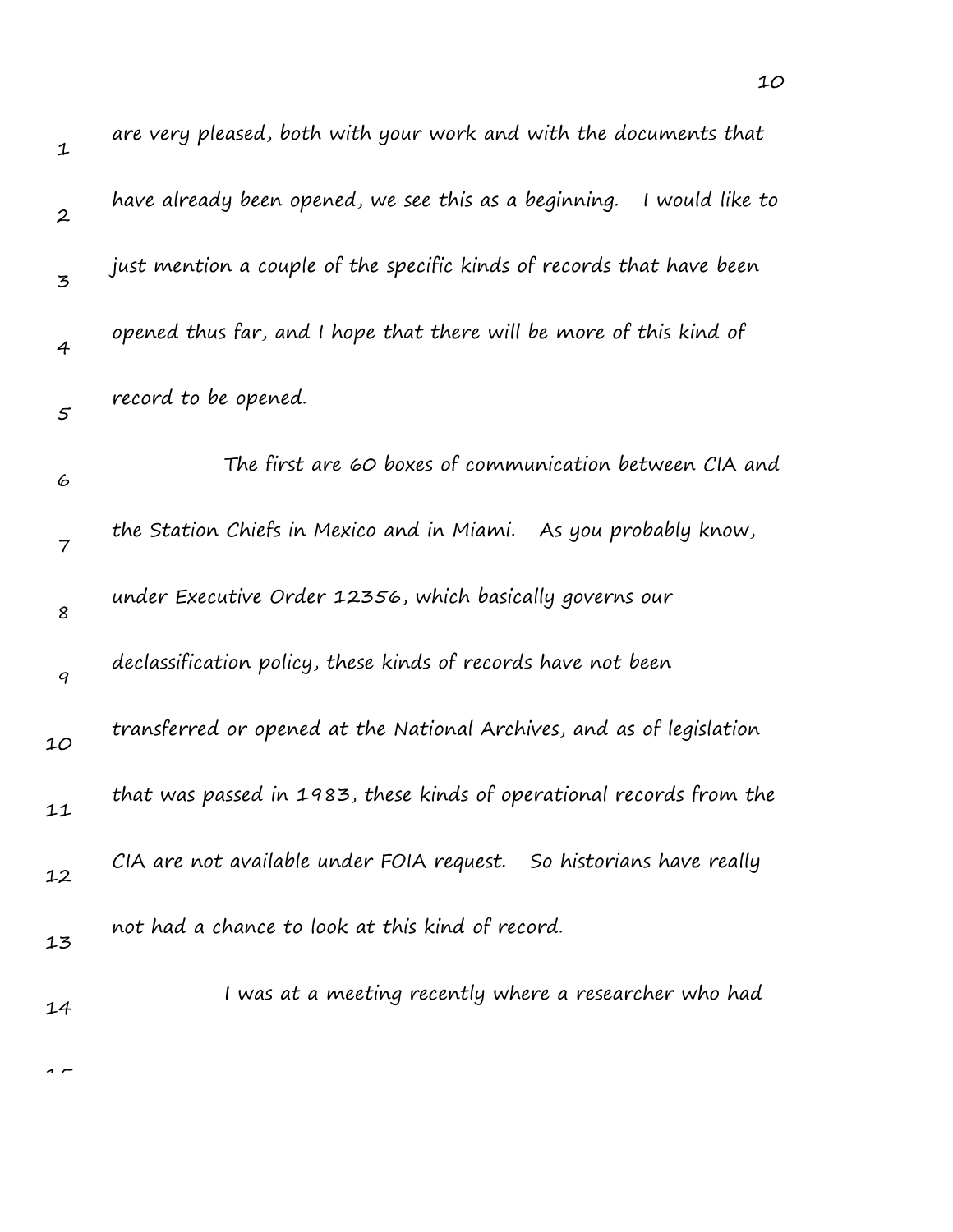1 2 3 4 5 6 7 8 9 10 11 12 13 14 carefully gone through all the records in the 60 boxes told me that this was one of the richest treasure troves of records that he had seen in a very long time. So for the historical profession, we are certainly interested in the very specific substance records that lead us to a better understanding of the assassination itself, but we are also very interested in the broader context of how the government was operating, and you are able to glean from these kinds of records how the CIA was operating and the kinds of activities and messages that were going back and forth. Secondly, another specific that I would mention also relates to the CIA, but it is records that were recently opened regarding the relationship between the CIA and the anti-Castro and the Cuba activities. Phillip Brenner, an international relations professor at American University said, after looking at these, we had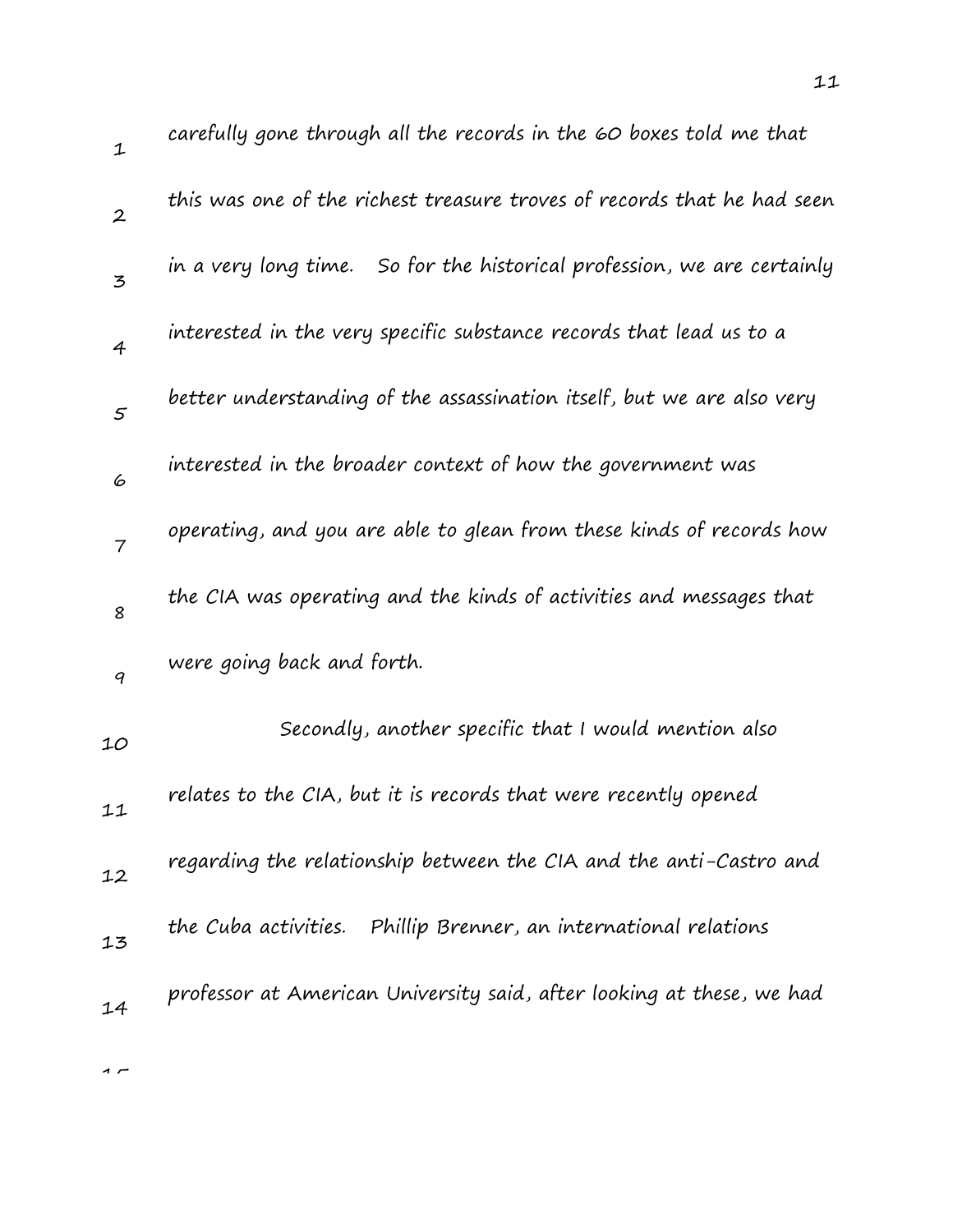| $\mathbf 1$      | the outlines that the CIA was doing this by 1975, but what you have       |
|------------------|---------------------------------------------------------------------------|
| $\boldsymbol{2}$ | now are the meat and potatoes of the plan showing the details of how      |
| 3                | they put it into effect.                                                  |
| 4                | I just mentioned these specifics at the beginning to let you              |
| $\varsigma$      | know that we appreciate a broad approach to records and the kinds         |
| 6                | of records that are now coming out are very important to the              |
| $\overline{7}$   | historical profession.                                                    |
| 8                | Secondly, a point I would like to make is the important                   |
| 9                | precedent that this legislation establishes for involving in varying      |
| 10               | substantive ways outside specialists, such as yourselves, in an oversight |
| 11               | role on declassification.                                                 |
| 12               | Again, Executive Order 12356, which defines our                           |
| 13               | declassification policy has no provision for outside oversight, and we    |
| 14               | feel that we have, under the Cold War years, developed in the Federal     |
|                  |                                                                           |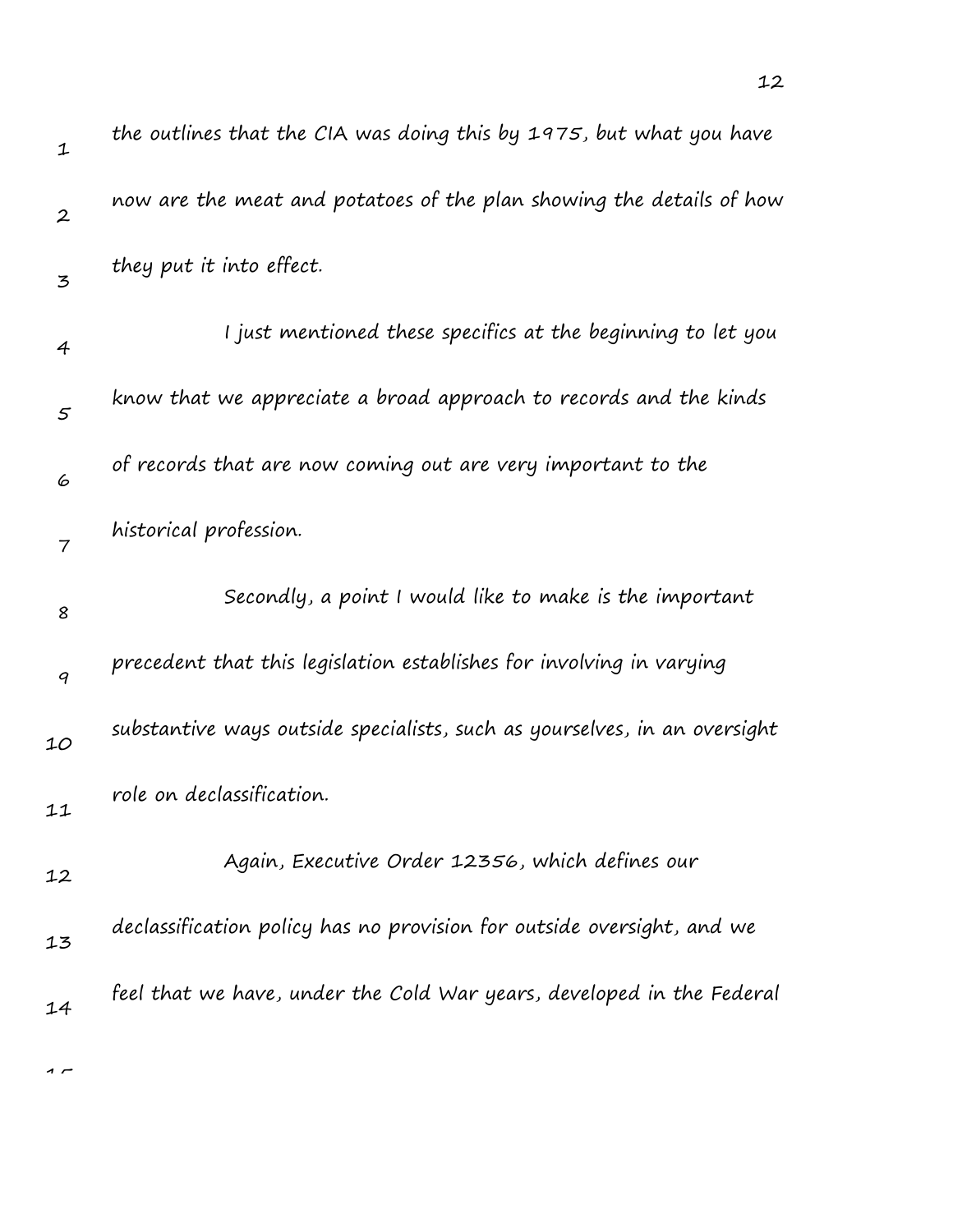| $\mathbf{1}$   | government a kind of culture of secrecy and a bureaucracy that has         |
|----------------|----------------------------------------------------------------------------|
| $\overline{2}$ | not allowed many important records that are no longer sensitive to         |
| $\overline{5}$ | There are literally trillions of classified records that are<br>be opened. |
| $\overline{4}$ | historical, over 30 years old, that are still classified.<br>So we see you |
| 5              | and your outside Review Board as important for reviewing these             |
| 6              | records.                                                                   |
| $\overline{7}$ | We want you to also review the 2 percent of the Warren                     |
| 8              | Commission records that are still being closed. We are also interested     |
| 9              | in the Robert Kennedy telephone logs for the period before and after       |
| 10             | the assassination.<br>They are very specific records that are certainly    |
| 11             | sensitive and we, as historians, recognize that there are sensitive        |
| 12             | records here, that not all of them will be opened, but we certainly        |
| 13             | hope that there will be a minimum that will be kept closed.                |
| 14             | I remember as I am sure you do, at your confirmation                       |
|                |                                                                            |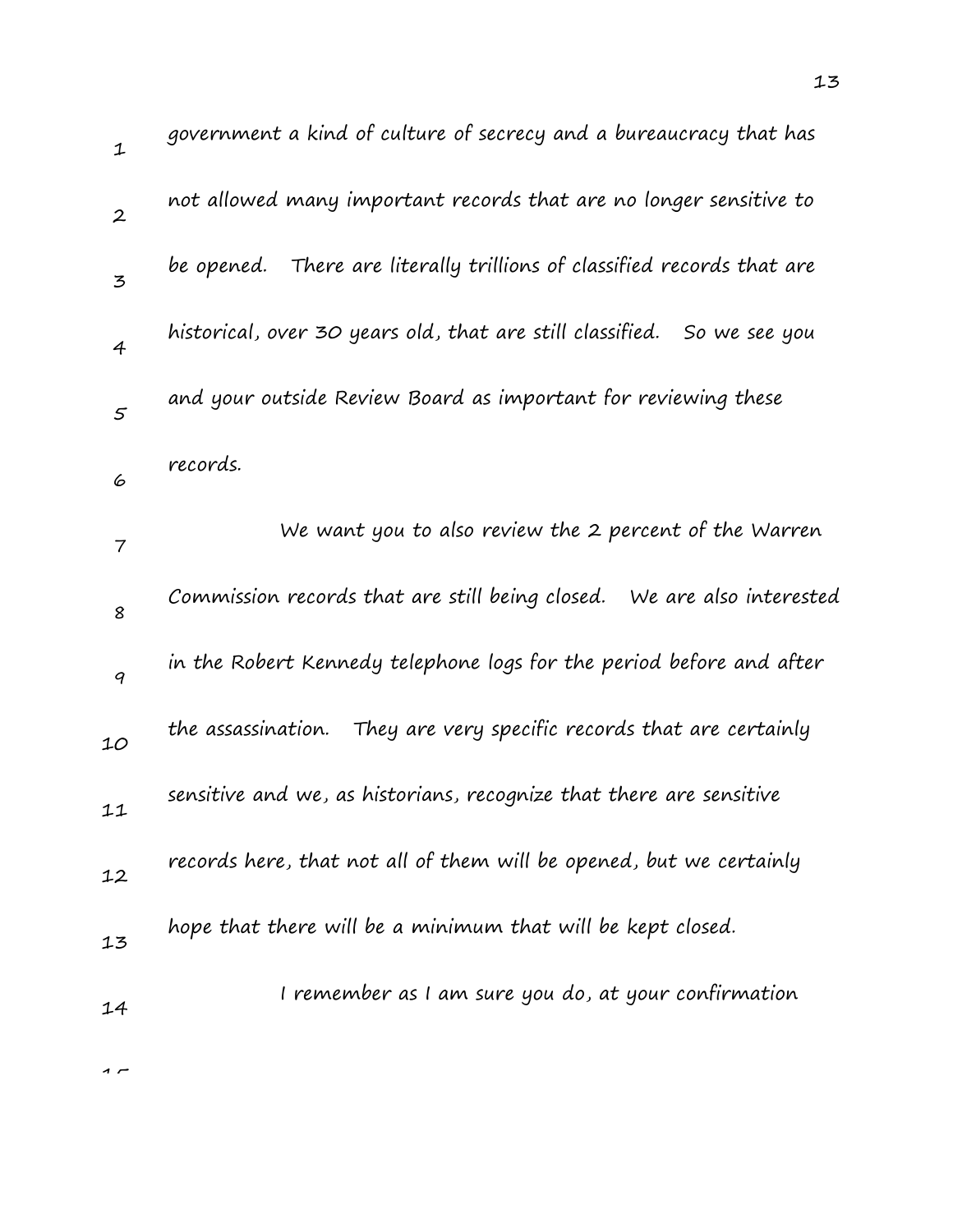| $\mathbf{1}$   | hearing, that the point was made that there would be a presumption    |
|----------------|-----------------------------------------------------------------------|
| $\overline{2}$ | of openness, and we are glad that there is an outside review body to  |
| $\mathbf{z}$   | consider this.                                                        |
| 4              | Third, the historical profession seeks the broadest                   |
| $\mathcal{S}$  | definition possible in determining what is an assassination record.   |
| 6              | We hope that the Board will actively pursue records even though       |
| $\overline{7}$ | agencies may not have labelled those records as assassination-related |
| 8              | records, and you may even need, and we hope you will, to pursue       |
| 9              | records that are not in agency files now.                             |
| 10             | For example, I was talking to one researcher recently, and            |
| 11             | he told me that he had inquired about the existence of some Labor     |
| 12             | Department records that Robert Kennedy had been concerned about       |
| 13             | the way in which the Mafia may have had some relationship in the      |
| 14             | assassination, and he had asked some folks at the Labor Department    |

14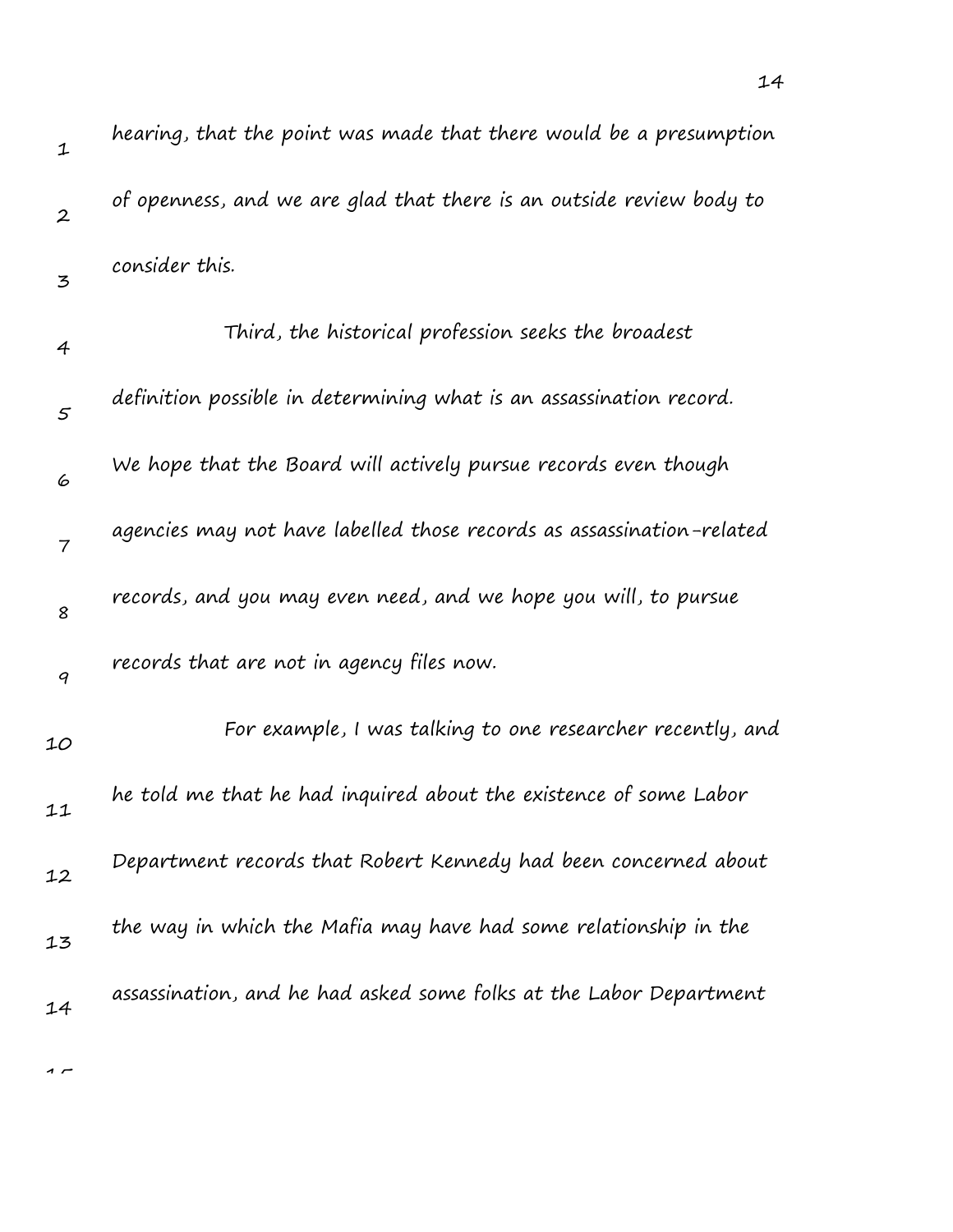| $\mathbf{1}$   | to work on this investigation. That while there is evidence that this     |
|----------------|---------------------------------------------------------------------------|
| $\overline{2}$ | happened at the Labor Department, there are no longer any records         |
| $\overline{5}$ | existing that have been in the agency or have been transferred to the     |
| $\overline{4}$ | National Archives, and yet there are individuals that worked on this      |
| 5              | project that have some records in their private possession to indicate    |
| 6              | So I think some of the records that we are interested<br>this activity.   |
| $\overline{7}$ | in will not be labelled by agencies and will not be in the National       |
| 8              | Archives, or in agency records.                                           |
| 9              | A fourth point, and one related to that, is the importance                |
| 10             | of providing forums for researchers to have an ongoing input into the     |
| 11             | work of the Review Board. When I was talking to some people about         |
| 12             | making this presentation today and asking them what did they see as       |
| 13             | the work of this Board, and they said, well, this Board is going to       |
|                |                                                                           |
| 14             | need to fine-tune that skill called "follow your nose" skill, and I think |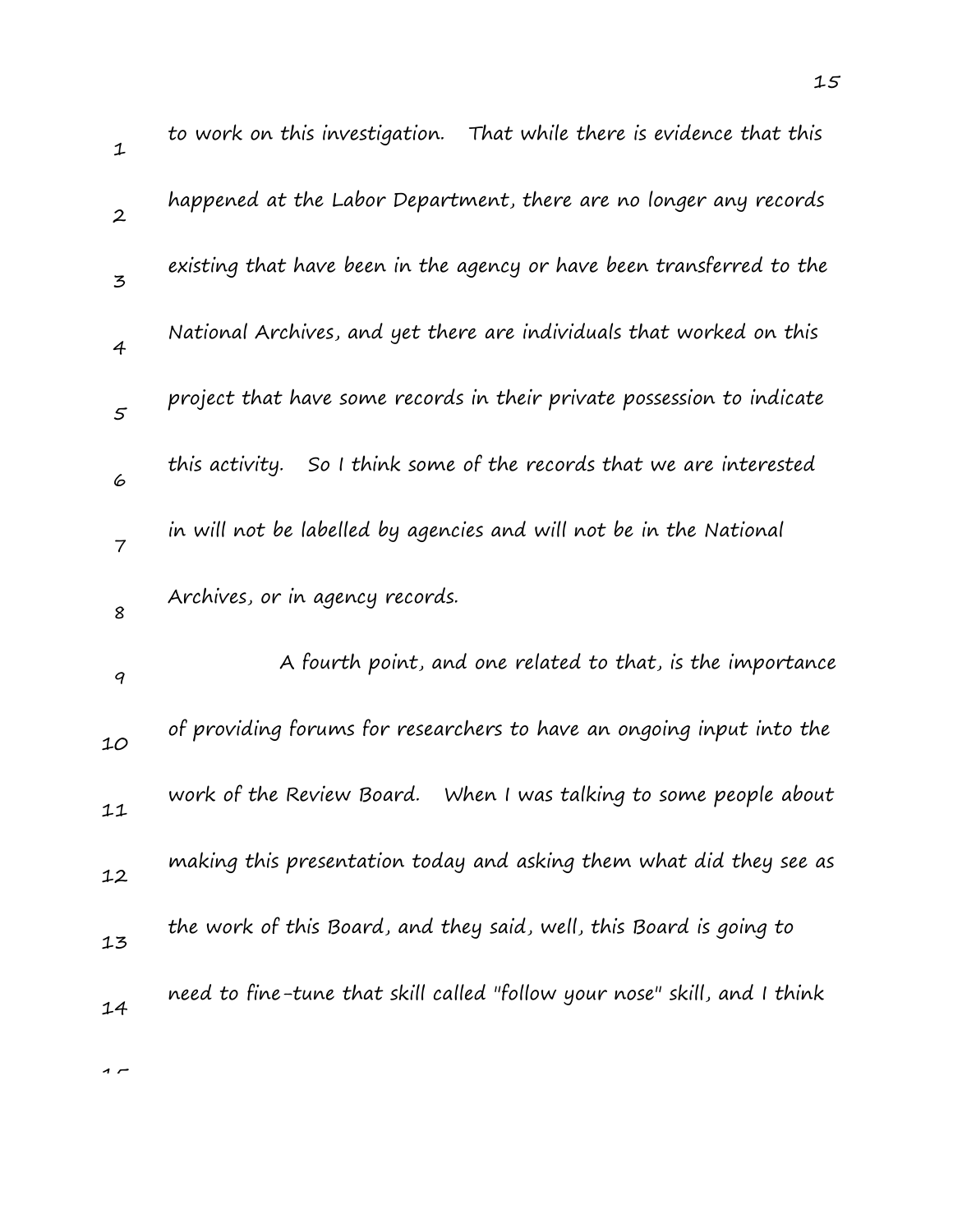| $\mathbf 1$      | there will be an investigative, active pursuing aspect to this work that |
|------------------|--------------------------------------------------------------------------|
| $\boldsymbol{2}$ | we are calling upon you to undertake. We do not expect what we           |
| 3                | would consider as an assassination record to all be just delivered to    |
| $\overline{4}$   | you by agencies. So we wish you well and urge you to undertake this      |
| $\varsigma$      | investigative work.                                                      |
| 6                | In closing, I will again say it is the view of the historical            |
| $\overline{7}$   | profession that our current declassification policy is very much broken, |
| 8                | and we see this Board as an opportunity to provide really a model of     |
| 9                | how declassification policy could proceed.                               |
| 10               | Thank you very much.                                                     |
| 11               | [Applause.]                                                              |
| 12               | CHAIRMAN TUNHEIM: Thank you, Ms. Miller.                                 |
| 13               | Members of the Board, are there questions?                               |
| 14               | Dr. Graff?                                                               |
|                  |                                                                          |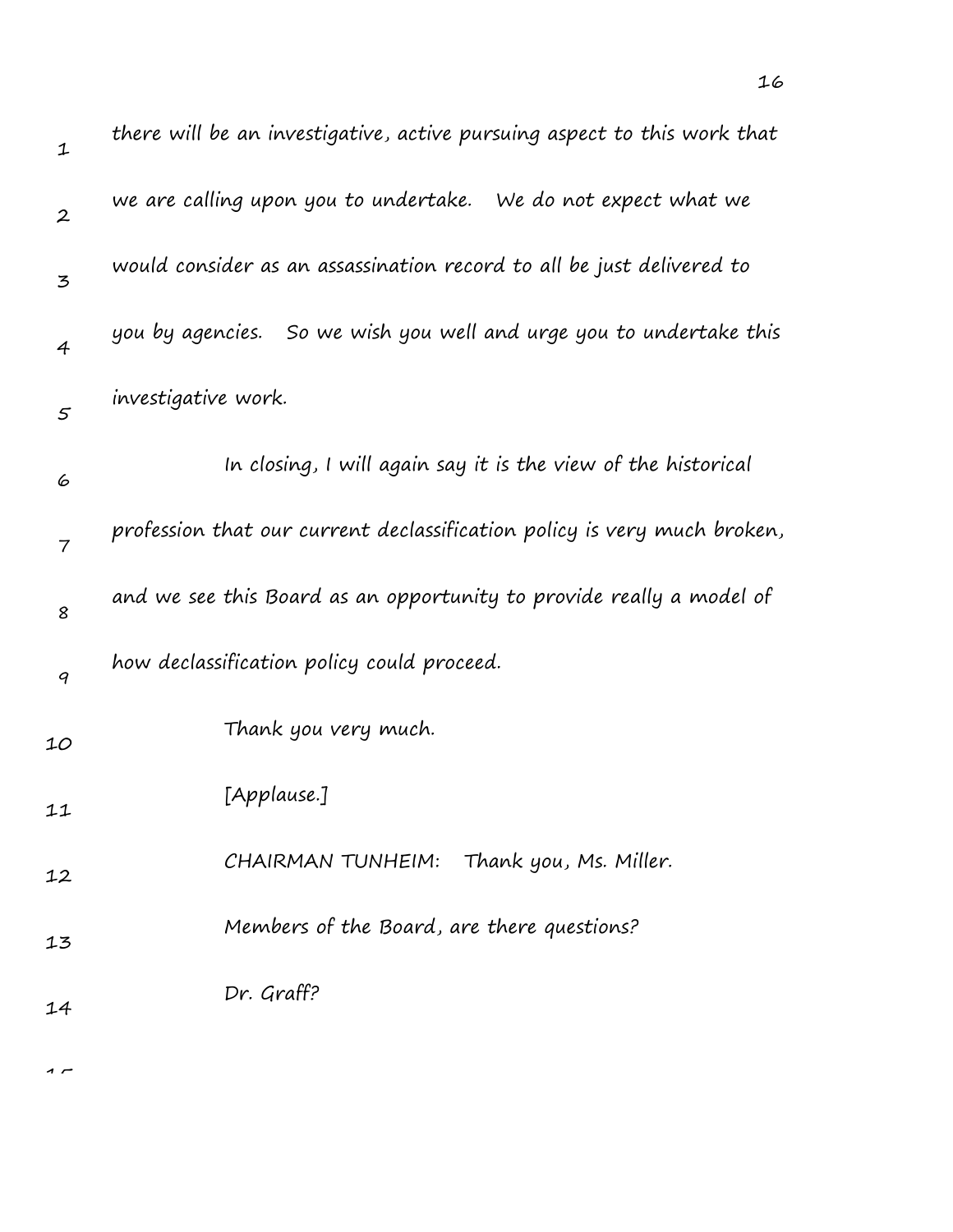| $\mathbf 1$      | DR. GRAFF: I have a question for Ms. Miller.                            |
|------------------|-------------------------------------------------------------------------|
| $\boldsymbol{2}$ | In looking for the records that are not labelled                        |
| 3                | assassination records in the agencies, shall we follow merely our       |
| $\overline{4}$   | hunches, and I speak to you as a fellow historian? Should we go by      |
| $\mathcal{S}$    | published theories that contravene some of the establishment theories?  |
| 6                | What do you suggest we do to find those records?<br>Should we come      |
| $\overline{7}$   | to you?                                                                 |
| 8                | Well, I suggest this kind of forum, and I am<br>DR. MILLER:             |
| 9                | very grateful that you are having this, and I think you indicated in    |
| 10               | your opening remarks that this was the first, but I think that you will |
| 11               | find in testimony and comments from these kinds of open forums the      |
| 12               | kinds of leads that will be very useful to you.<br>I think that as you  |
| 13               | begin this sort of tactic of follow your nose is when you start asking  |
| 14               | one question and then you find out more. I think that you will find     |
|                  |                                                                         |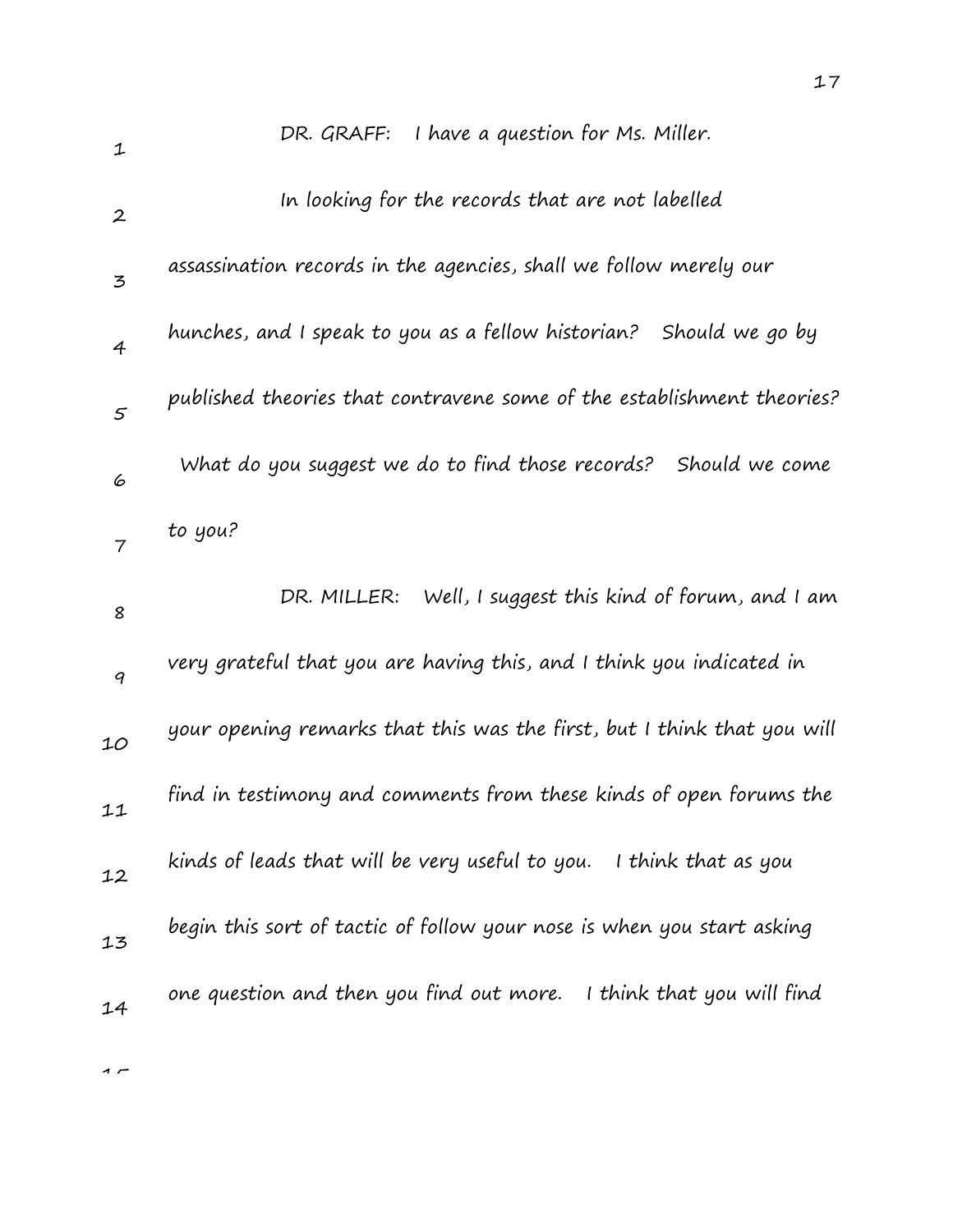many avenues fairly easily.

1

| $\boldsymbol{2}$ | DR. GRAFF: Thank you.                                                   |
|------------------|-------------------------------------------------------------------------|
| 3                | CHAIRMAN TUNHEIM: Questions for Dr. Miller?                             |
| 4                | I have one brief question, Dr. Miller. Do you believe it is             |
| 5                | necessary for us to, in defining assassination record, to define        |
| 6                | particular record groups in order to be specific enough to provide the  |
| $\overline{7}$   | kind of guidance that would be necessary for agencies?                  |
| 8                | DR. MILLER: Well, there is always that problem that if                  |
| 9                | you define the specific records then anything that is not in that group |
| 10               | will not be searched.<br>I think that you are going to have to depend   |
| 11               | on some broad categories. You may suggest specific record groups,       |
| 12               | but I think that indicating types of records and maybe giving some      |
| 13               | examples of assassination-related. We believe very much that the        |
| 14               | Cold War, for instance, was the context for the assassination, and so   |
|                  |                                                                         |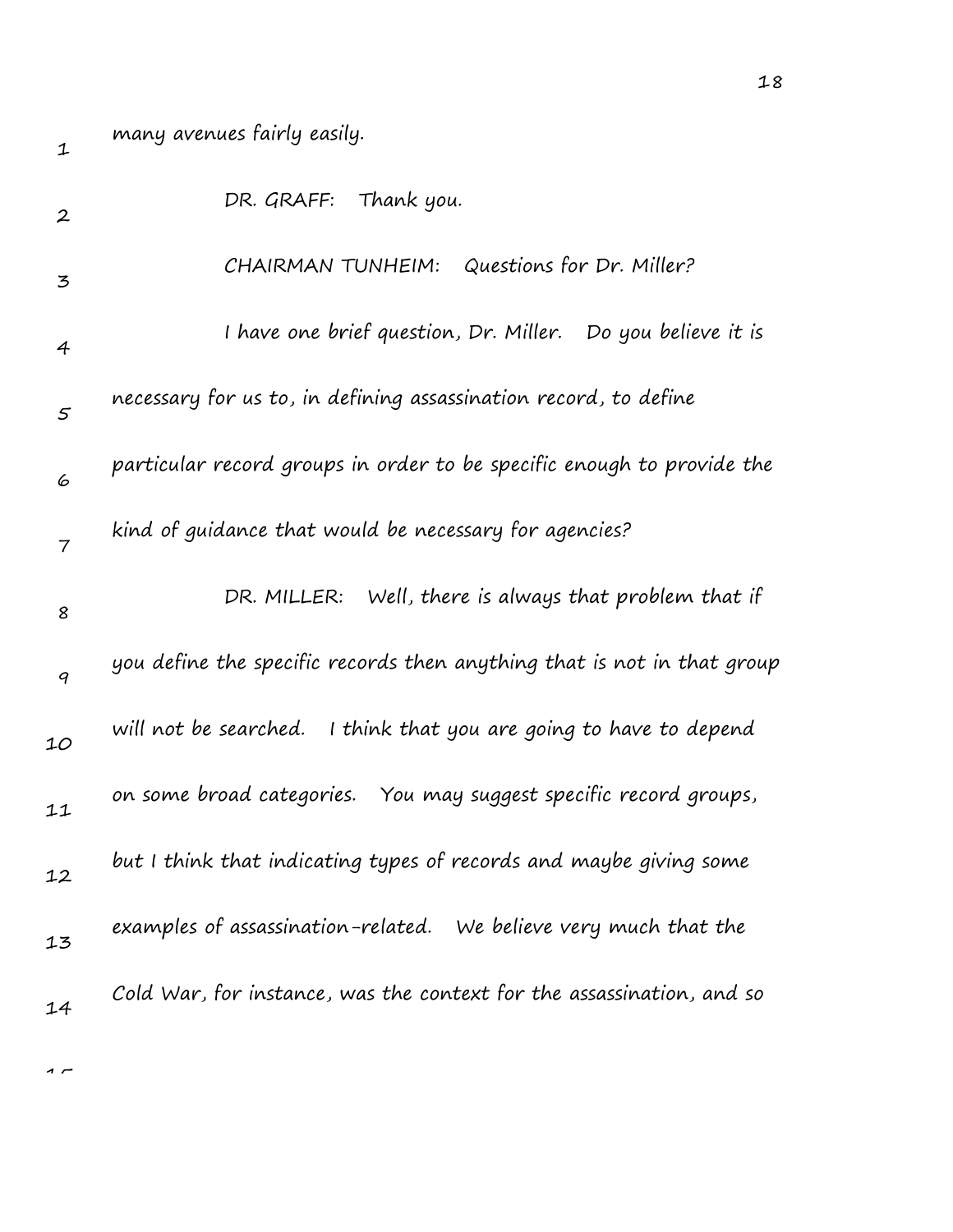| much of what the Federal government was doing before and after        |
|-----------------------------------------------------------------------|
| regarding its foreign policy relates to this.                         |
| So I think $-$ - I am concerned that a very specific                  |
| statement may be seen as an opportunity to cut off some records.      |
| So I think you are going to have to go a fine line between giving     |
| suggestions, indicating the broad scope, and specific ways, but yet   |
| leaving it open.                                                      |
| CHAIRMAN TUNHEIM: Thank you.                                          |
| Anything further from the members?                                    |
| [No response.]                                                        |
| Thank you, Dr. Miller.<br>CHAIRMAN TUNHEIM:<br>We                     |
| appreciate the involvement of the historical community in our effort. |
| Thank you.                                                            |
| Our next witness this morning is James H. Lesar from                  |
|                                                                       |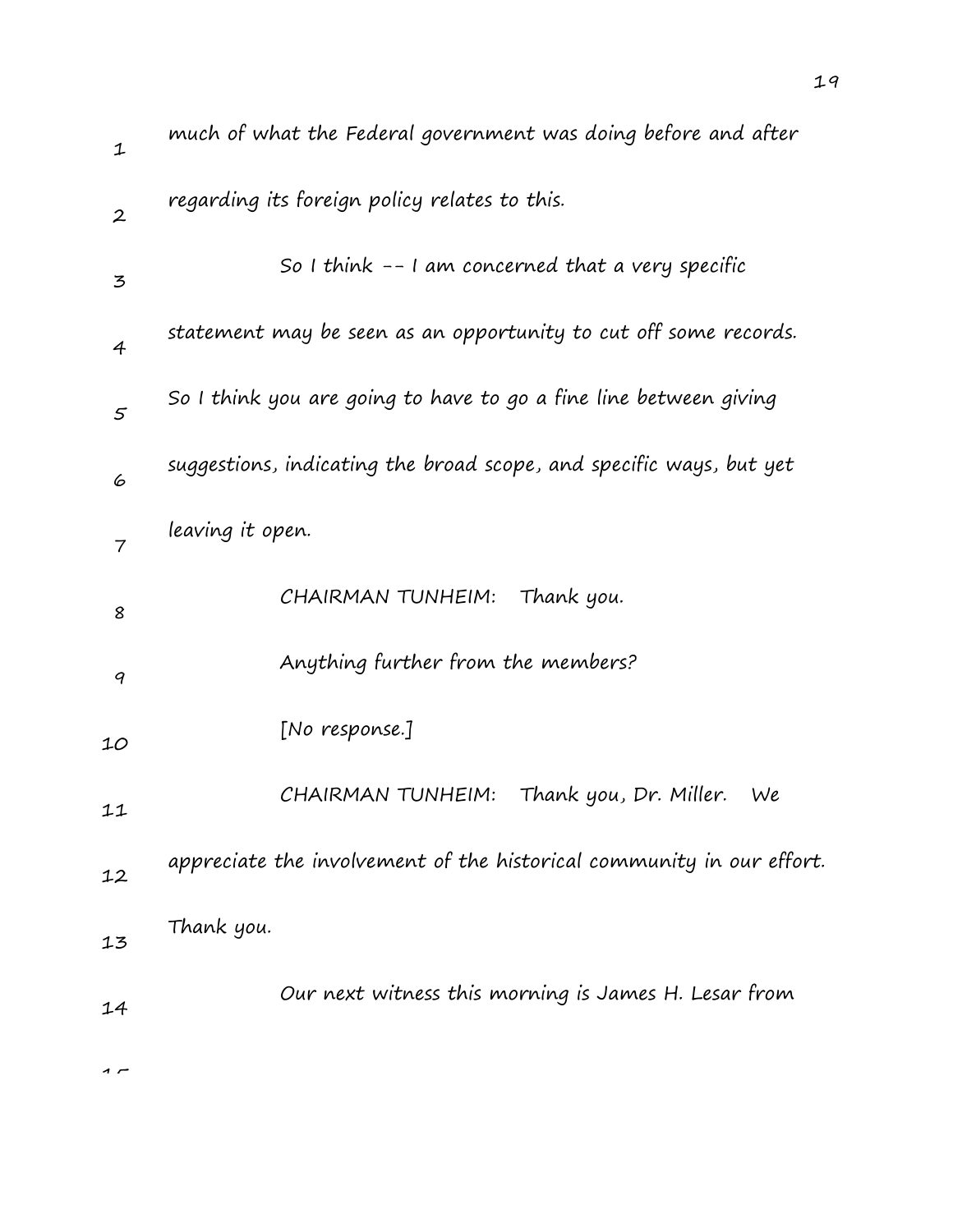| $\mathbf 1$      | Washington, D.C. We switch here from the historical community to       |
|------------------|------------------------------------------------------------------------|
| $\boldsymbol{2}$ | the lawyer community.                                                  |
| 3                | MR. LESAR: Well, I have some historical training, too.<br>$\perp$      |
| 4                | nearly got a Master's Thesis but was drafted before completing the     |
| $\mathfrak{s}$   | thesis, and then later after I got out of the Army went into law.      |
| 6                | Good morning, Mr. Chairman, and members of the Board.                  |
| 7                | Thank you very much for inviting me to appear at this hearing.         |
| 8                | You have asked me to address the issue of how the term                 |
| 9                | "Kennedy Assassination Records" should be defined.<br>This is a very   |
| 10               | significant question because it goes to the heart of this Board's      |
| 11               | capacity to restore the confidence of the American people that they    |
| 12               | have a right to know their own history, and that they will be          |
| 13               | provided with all of the government records which may shed light on    |
| 14               | that history as it pertains to the assassination of President Kennedy. |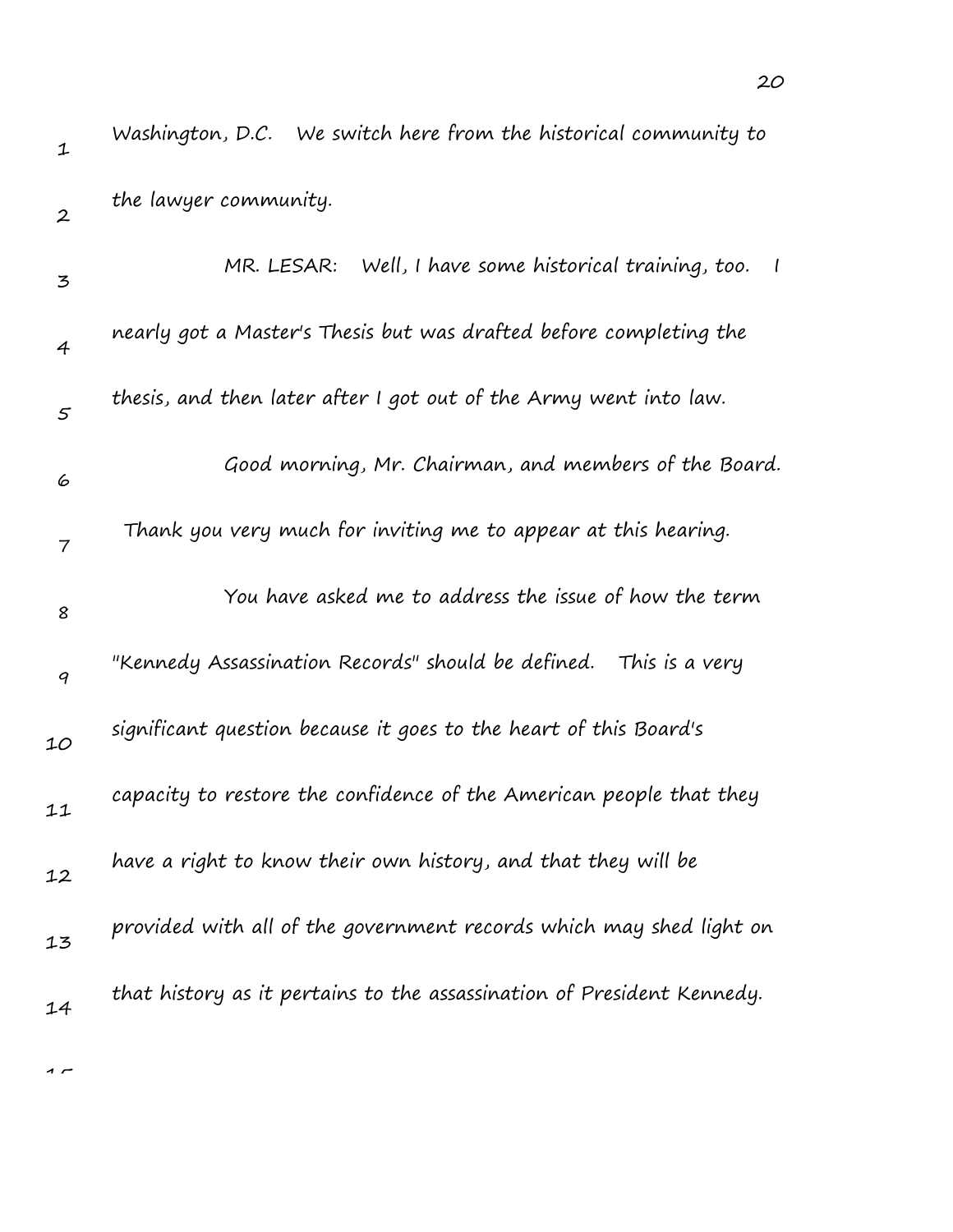| $\mathbf 1$       | We hear frequently that trust in the American people and                     |
|-------------------|------------------------------------------------------------------------------|
| $\boldsymbol{2}$  | their institutions is at an all-time low.<br>I believe that this precipitous |
| $\mathbf{z}$      | decline in trust began with the Kennedy assassination and is not likely      |
| $\overline{4}$    | to be reversed at any time soon unless, at long last, the controversies      |
| $\mathcal{F}_{0}$ | engendered by the assassination are dealt with directly with full            |
| 6                 | disclosure of all relevant facts.                                            |
| 7                 | At this point in history, justifications for the continued                   |
| 8                 | withholding of such facts pale in comparison with the need to end the        |
| 9                 | corrosive decline in trust spawned in large part by the secrecy, deceit,     |
| 10                | obfuscation, rumor and innuendo which have accompanied the                   |
| 11                | government's handling of the Kennedy assassination over the past             |
| 12                | three decades.                                                               |
| 13                | I wish this morning to call attention to some specific                       |
| 14                | matters that you must deal with by law because the law requires you          |
| 1 L               |                                                                              |

21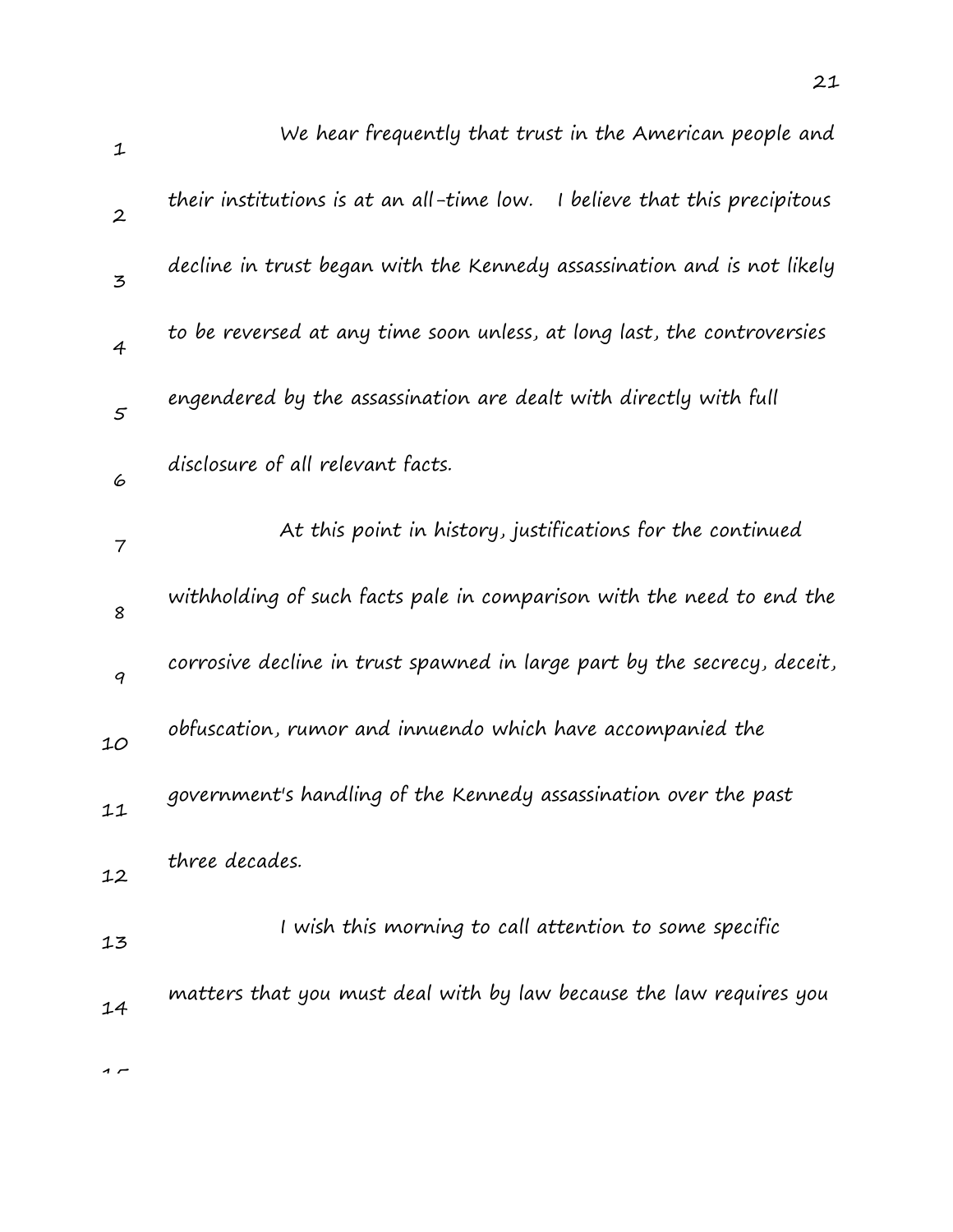| $\mathbf 1$      | to give priority to records which were involved in Freedom of         |
|------------------|-----------------------------------------------------------------------|
| $\boldsymbol{2}$ | Information Act cases that were pending at the time the act was       |
| 3                | passed.                                                               |
| $\overline{4}$   | Two agencies are particularly involved here, the FBI and              |
| 5                | There were two lawsuits brought, one against each agency,<br>the CIA. |
| 6                | and for all of the records that had been made available to the House  |
| 7                | Select Committee on Assassinations. In the case of the FBI, some      |
| 8                | 350,000 pages were made available by it to the House Select           |
| 9                | Committee, in the case of the CIA, about 300,000.                     |
| 10               | The problem that has arisen, and it has arisen in court as            |
| 11               | well as now coming before this body is that these agencies have       |
| 12               | adopted a restrictive interpretation of "Kennedy Assassination        |
| 13               | Record," and one that I think is simply unacceptable. The FBI is      |
| 14               | apparently withholding records related to organized crime matters on  |
|                  |                                                                       |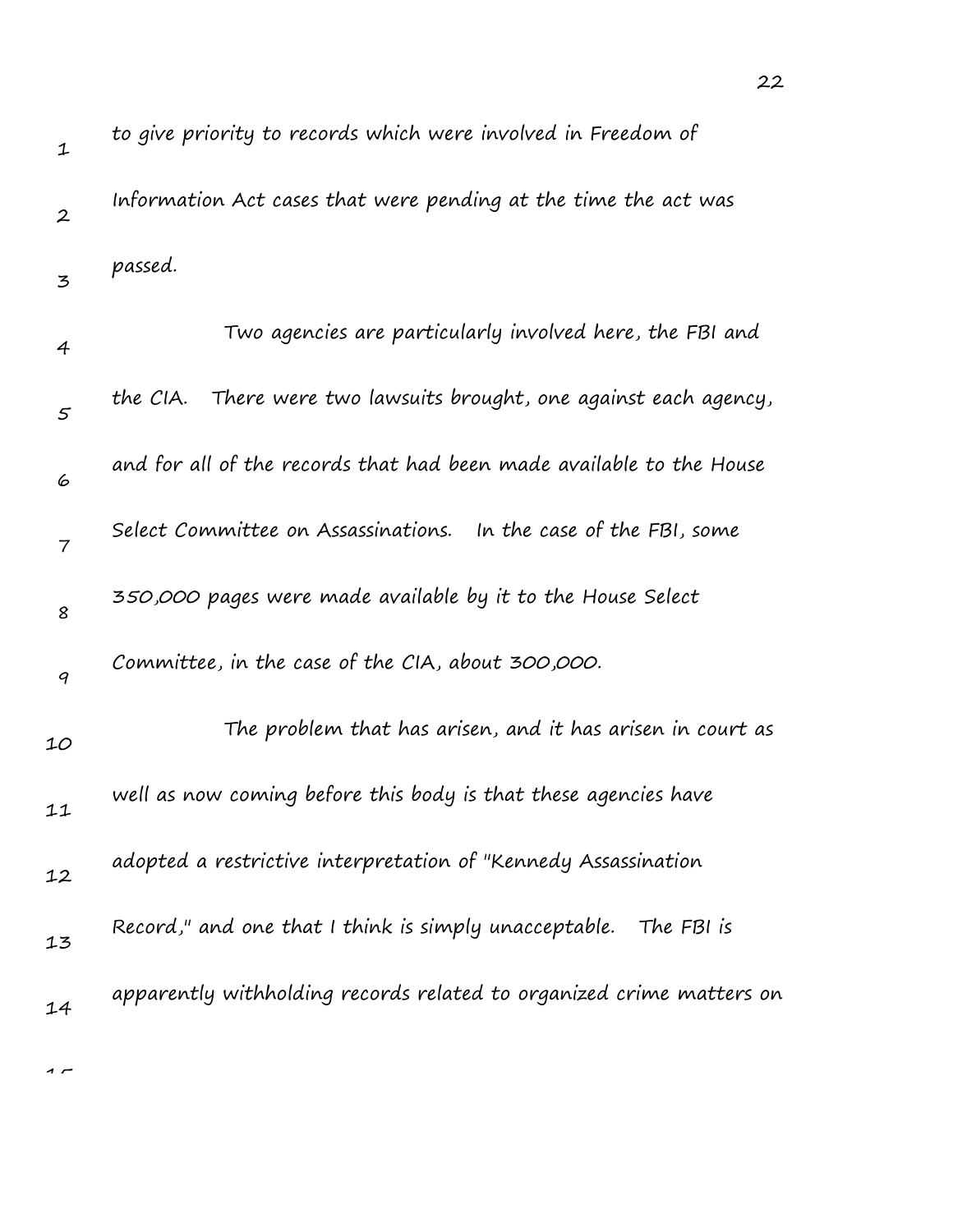| $\mathbf 1$      | the grounds that they are not Kenheag assassination records.           |
|------------------|------------------------------------------------------------------------|
| $\boldsymbol{2}$ | I think that the mere fact that the House Select                       |
| 3                | Committee on Assassinations requested such records in pursuit of its   |
| $\overline{4}$   | investigation of the Kennedy assassination should be given very heavy  |
| $\mathfrak{s}$   | weight, perhaps presumptive weight, as an indication that they are     |
| 6                | Kennedy assassination records.<br>The House Select Committee           |
| $\overline{7}$   | investigation dealt very heavily, almost predominantly, with the issue |
| 8                | of whether or not organized crime figures were involved in the         |
| 9                | assassination.                                                         |
| 10               | The Chief Counsel of that Committee, after the probe had               |
| 11               | concluded in a book he published, went so far as to proclaim that the  |
| 12               | Mob did it. Under those circumstances, it would be very unfortunate    |
| 13               | if all of those records at not to be made available as Kennedy         |
| 14               | assassination records.                                                 |

the grounds that they are not Kennedy assassination records.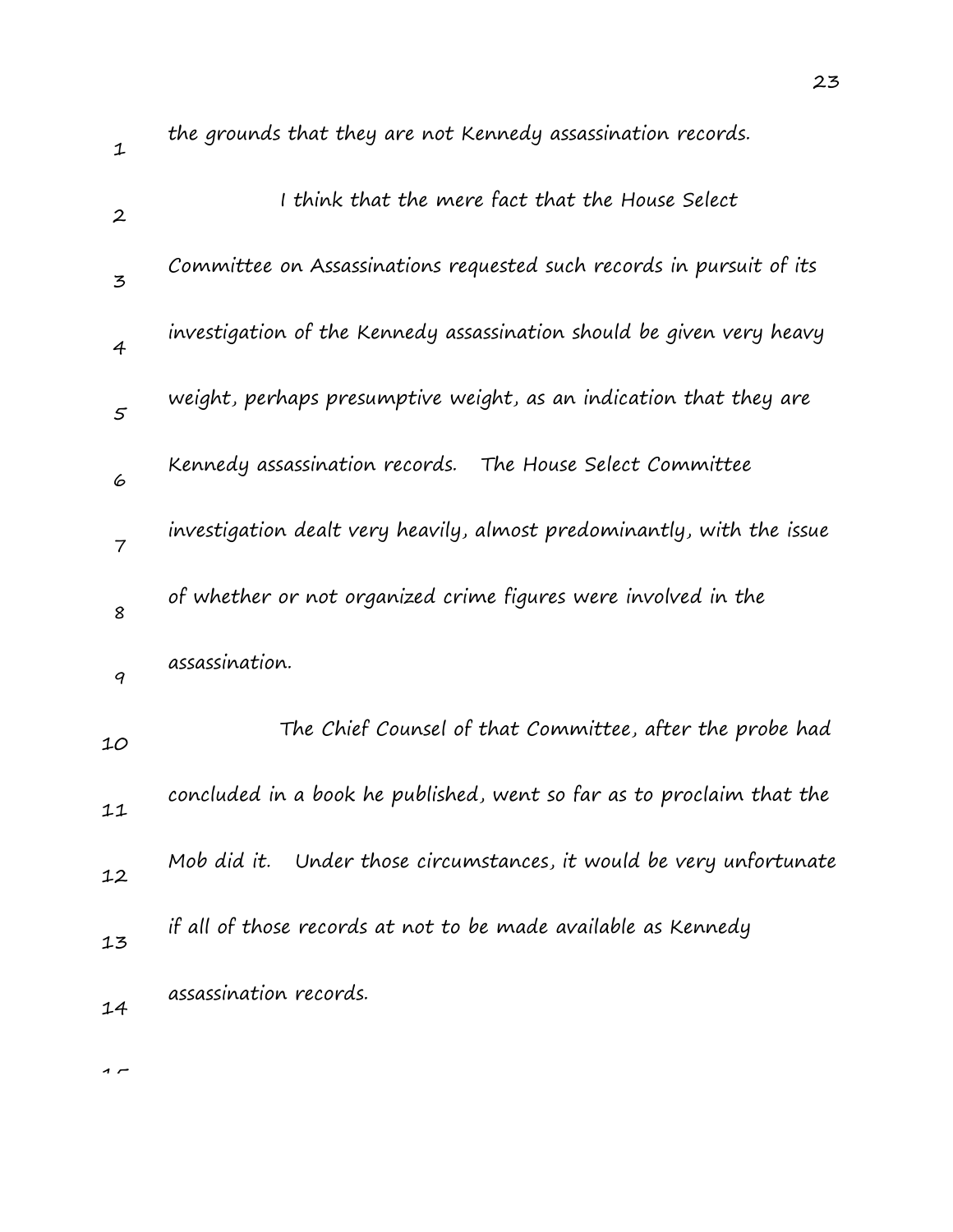| $\mathbf{1}$     | The CIA initially did not take that position with respect to              |
|------------------|---------------------------------------------------------------------------|
| $\boldsymbol{2}$ | its records, but my understanding at present is that they are now         |
| 3                | raising that issue. Again, I think that it is simply unacceptable.<br>All |
| $\overline{4}$   | of the records that those agencies made available to the House Select     |
| $\mathfrak{s}$   | Committee must, per se, be defined as Kennedy assassination records.      |
| 6                | Among other reasons, one of the functions of the release                  |
| $\overline{7}$   | of the JFK assassination evidence is to enable citizens to evaluate the   |
| 8                | performance of official bodies, including the House Select Committee,     |
| $\boldsymbol{q}$ | and we will be unable to fully evaluate its performance without access    |
| 10               | to the records that it had access to.                                     |
| 11               | There is one other matter that is not in my prepared                      |
| 12               | statement that I wish to call attention to this morning. The JFK Act      |
| 13               | excluded from its definition the Kennedy X-rays and autopsy               |
| 14               | photographs. That is, in my view, a stunning irony because it means       |
|                  |                                                                           |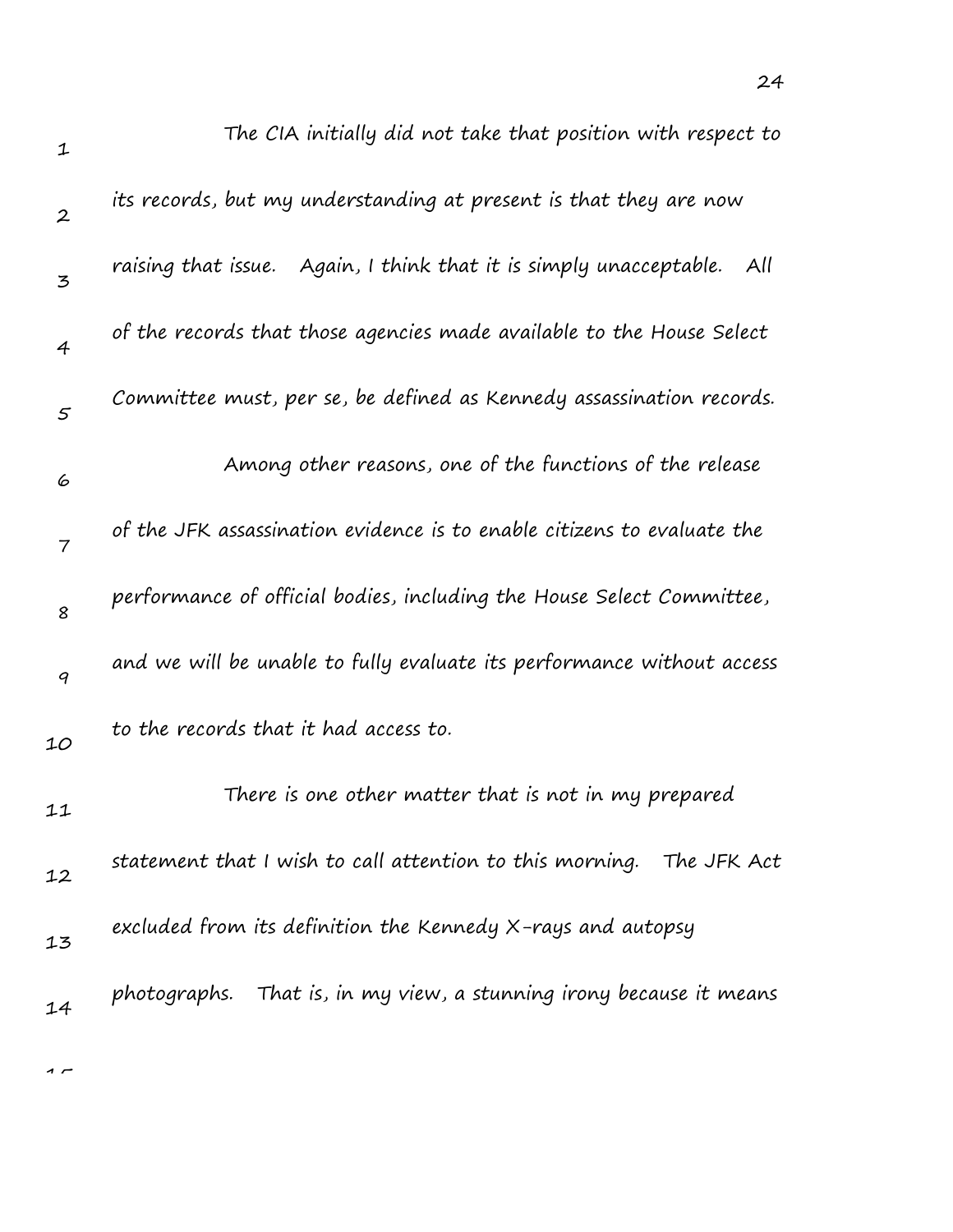| $\mathbf{1}$     | that the most probative evidence on the question of whether or not     |
|------------------|------------------------------------------------------------------------|
| $\boldsymbol{2}$ | there was a conspiracy has, by definition, been excluded from the      |
| $\mathbf{z}$     | scope of the act.                                                      |
| 4                | This fits a pattern over the past three decades in which               |
| 5                | executive committees and commissions and congressional committees      |
| 6                | and judicial decisions have precluded access to those materials by     |
| $\overline{7}$   | members of the American public. I feel very strongly that this must    |
| 8                | end, that those records must be accessible.                            |
| 9                | This Board has the power pursuant to Section $E(3)(f)$ of              |
| 10               | the JFK Act to request additional legislation by Congress, and I would |
| 11               | suggest and request that the Board ask that the JFK Act be amended     |
| 12               | to include those materials within the scope of the act.                |
| 13               | Thank you very much.                                                   |
| 14               | [Applause.]                                                            |
|                  |                                                                        |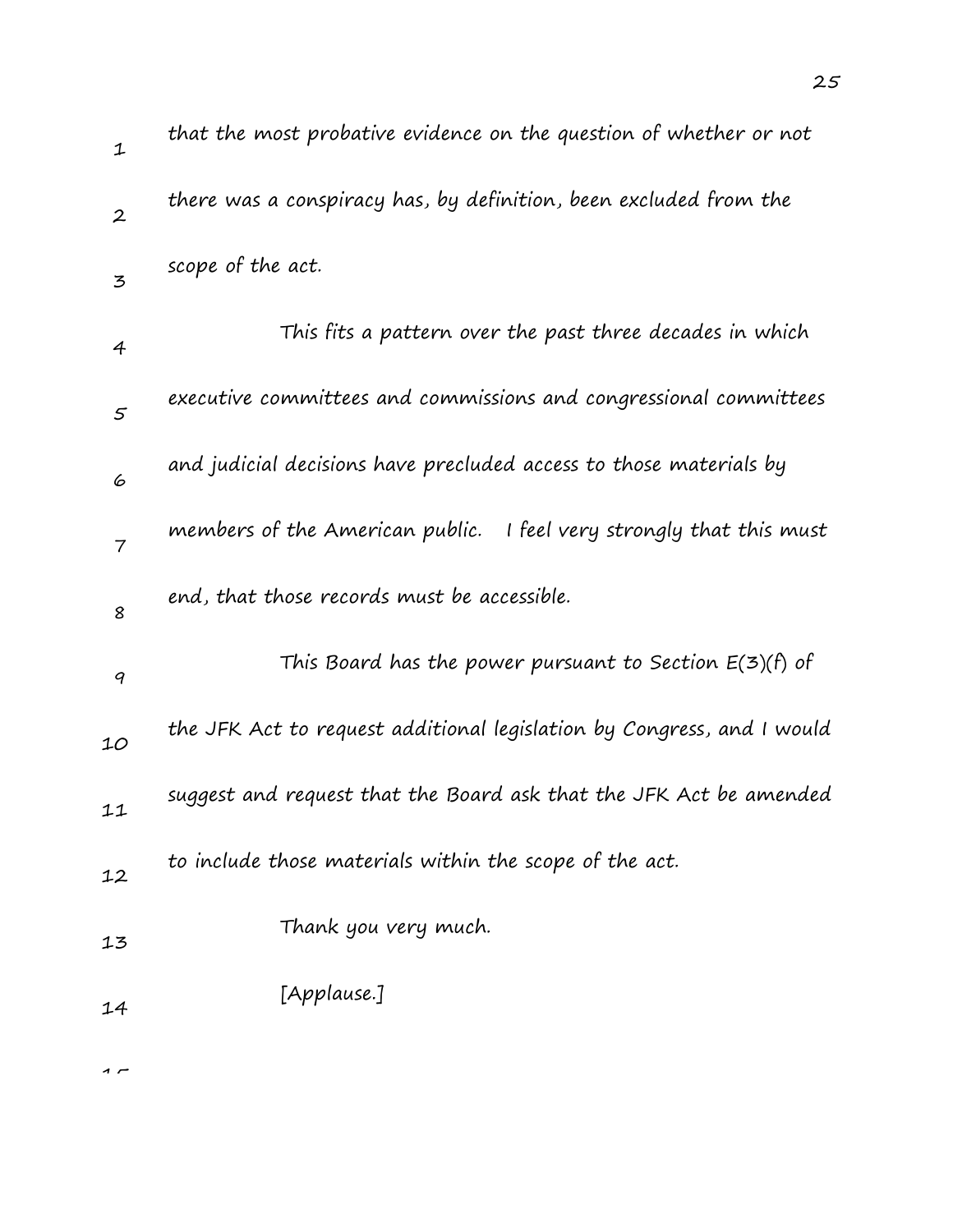| 1                | CHAIRMAN TUNHEIM: Thank you, Mr. Lesar.                                 |
|------------------|-------------------------------------------------------------------------|
| $\boldsymbol{2}$ | Any questions by Board member?                                          |
| 3                | DR. HALL: Yes, I have a question.                                       |
| $\overline{4}$   | CHAIRMAN TUNHEIM:<br>Dr. Hall.                                          |
| 5                | DR. HALL: Mr. Lesar, thank you very much. You were                      |
| 6                | kind enough to provide a kind of categorical definition for us and a    |
| $\overline{7}$   | whole set of categories into which we might be able to fit certain      |
| 8                | kinds of records, certain kinds of materials. I take your comment at    |
| $\boldsymbol{q}$ | the beginning of this that it is a definition that needs to be worked   |
| 10               | through and developed, and such.                                        |
| 11               | I think I styled it as a tentative<br>MR. LESAR:<br>Yes.                |
| 12               | definition, it is a working definition to start the discussion rolling. |
| 13               | DR. HALL: As I tell my students, it is a definition on the              |
| 14               | There are two parts to this though that I would like to seek<br>run.    |
|                  |                                                                         |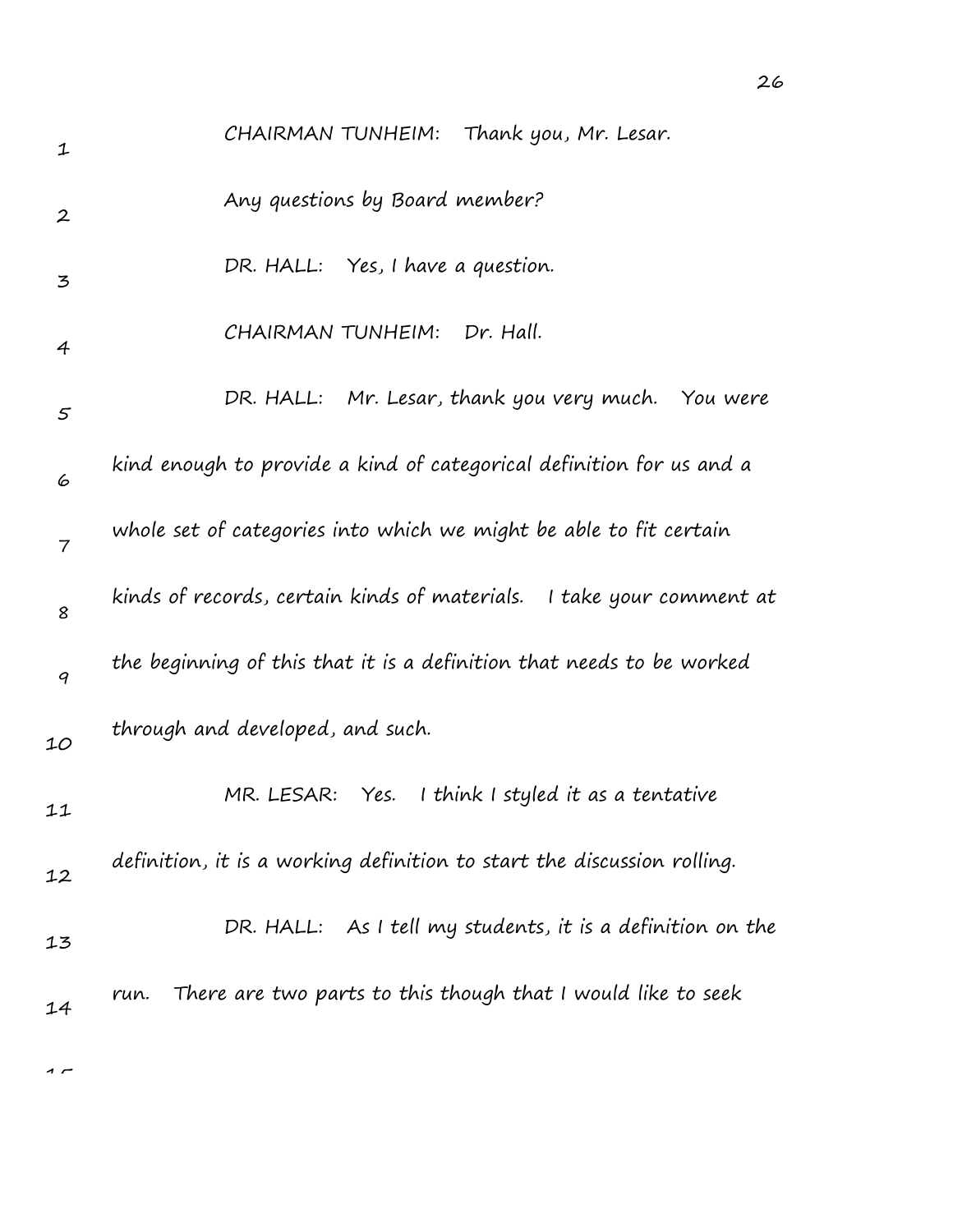| $\mathbf{1}$   | your help and advice on. One of these goes to all records pertaining    |
|----------------|-------------------------------------------------------------------------|
| $\overline{2}$ | to any person or organization who publicly voiced criticism of the      |
| 3              | Warren Commission in published writings or during radio or television   |
| $\overline{4}$ | Could you enlighten us to what your thinking is in that<br>appearances. |
| 5              | regard?                                                                 |
| 6              | MR. LESAR:<br>One aspect of this whole controversy is the               |
| $\overline{7}$ | reaction of the government agencies to citizens who were critical of    |
| 8              | We know, for example, from those disclosures<br>government reports.     |
| 9              | that have been made under the Freedom of Information Act and in         |
| 10             | connection with the congressional investigations that the CIA, at one   |
| 11             | point, issued a memo suggesting that their assets be called in to       |
| 12             | counter the criticisms of the critics.                                  |
| 13             | That is, I think, very relevant. There are other writers,               |
| 14             | and one in particular that I know of, who feels that the CIA            |
|                |                                                                         |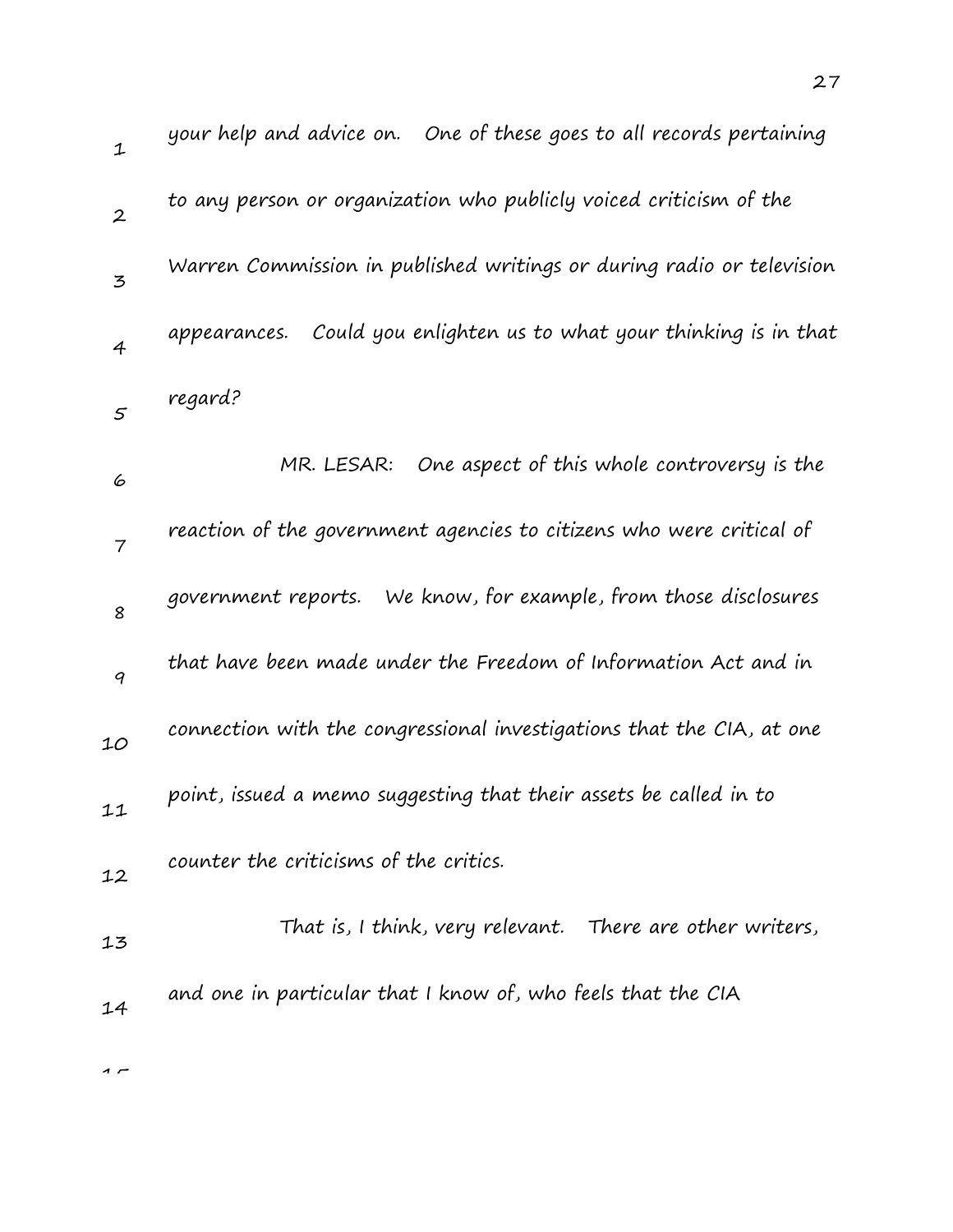1 2 3 4 5 6 7 8 9 10 11 12 13 14 interfered with his attempts to publish works critical of the Warren Commission report. I think it is vital to throw open this area so that we can assess fully what was going on with respect to this unusual, extremely unusual, I think unprecedented, situation that we have had here for decades in which the majority, even the preponderant majority of American citizens have believed that there was a conspiracy and that there were coverups, and yet the news media have been very supportive of the official view, and have attacked the critics with great vigor. What is going on here? We need to find out the answer to that question. DR. HALL: But underneath what you are asking is, was there an effort to muzzle within government those who would have otherwise spoken out?

1 –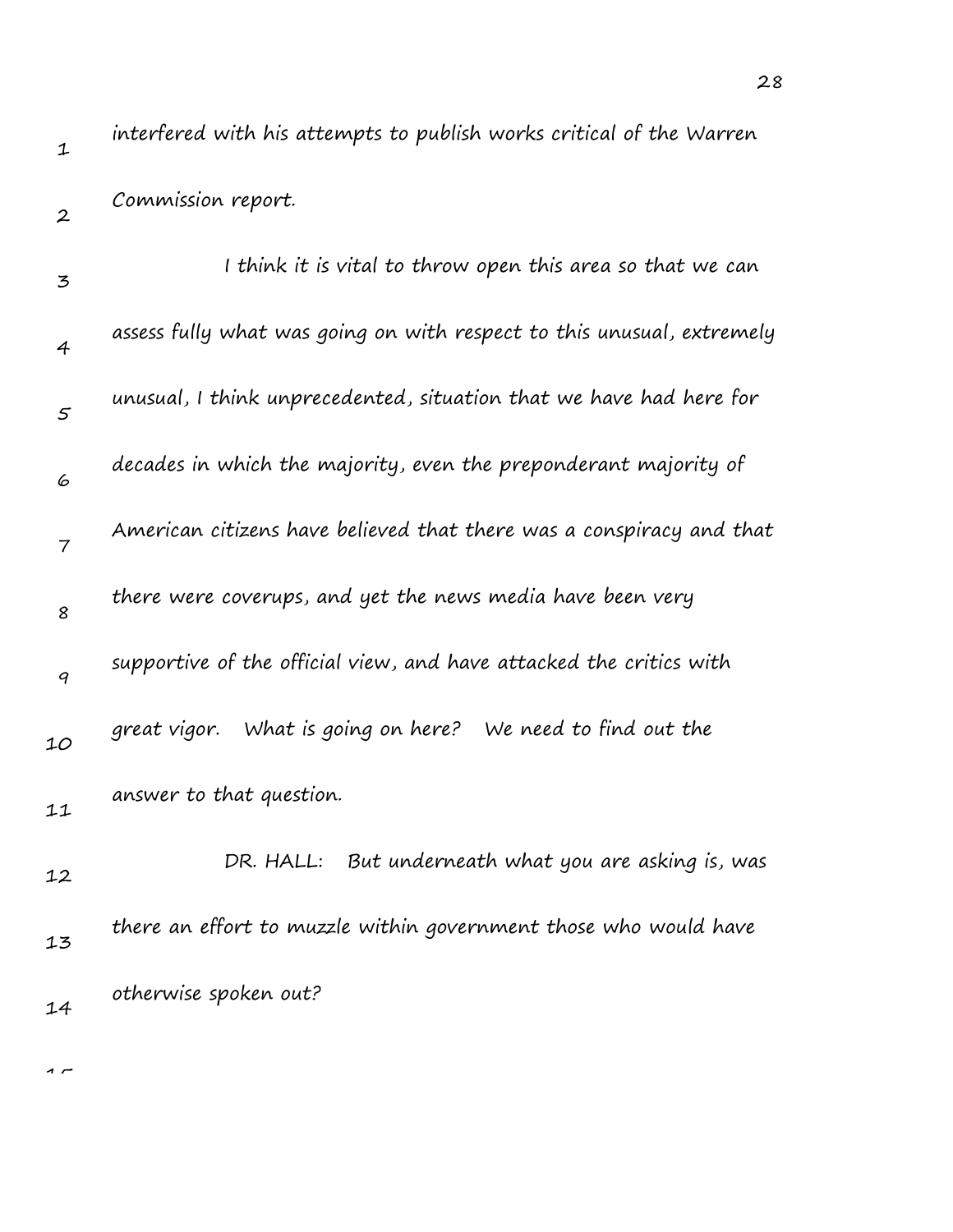| 1                | MR. LESAR: Yes, or those who did speak out.                            |
|------------------|------------------------------------------------------------------------|
| $\boldsymbol{2}$ | The other is Section T, and you ask, all<br>DR. HALL:                  |
| 3                | records relating to the CIA's mail interception program, Code Name     |
| $\overline{4}$   | HT Lingual, what is your thinking there?                               |
| $\varsigma$      | Well, the congressional committees have<br>MR. LESAR:                  |
| 6                | gone into the HT Lingual Program, and we know something about it.      |
| $\overline{7}$   | Some of the critics who are in the audience, some of the researchers   |
| 8                | who are in the audience here, and some who will be addressing you,     |
| 9                | can probably elaborate better than I, particularly Paul Hoch, I think, |
| 10               | exactly why that is important. But at the time that Oswald was in      |
| 11               | the Soviet Union, the CIA had a mail intercept, a vast mail intercept  |
| 12               | program, and some of Oswald's letters were intercepted, and            |
| 13               | questions arise as to whether or not there was -- just exactly what    |
| 14               | was going on here.                                                     |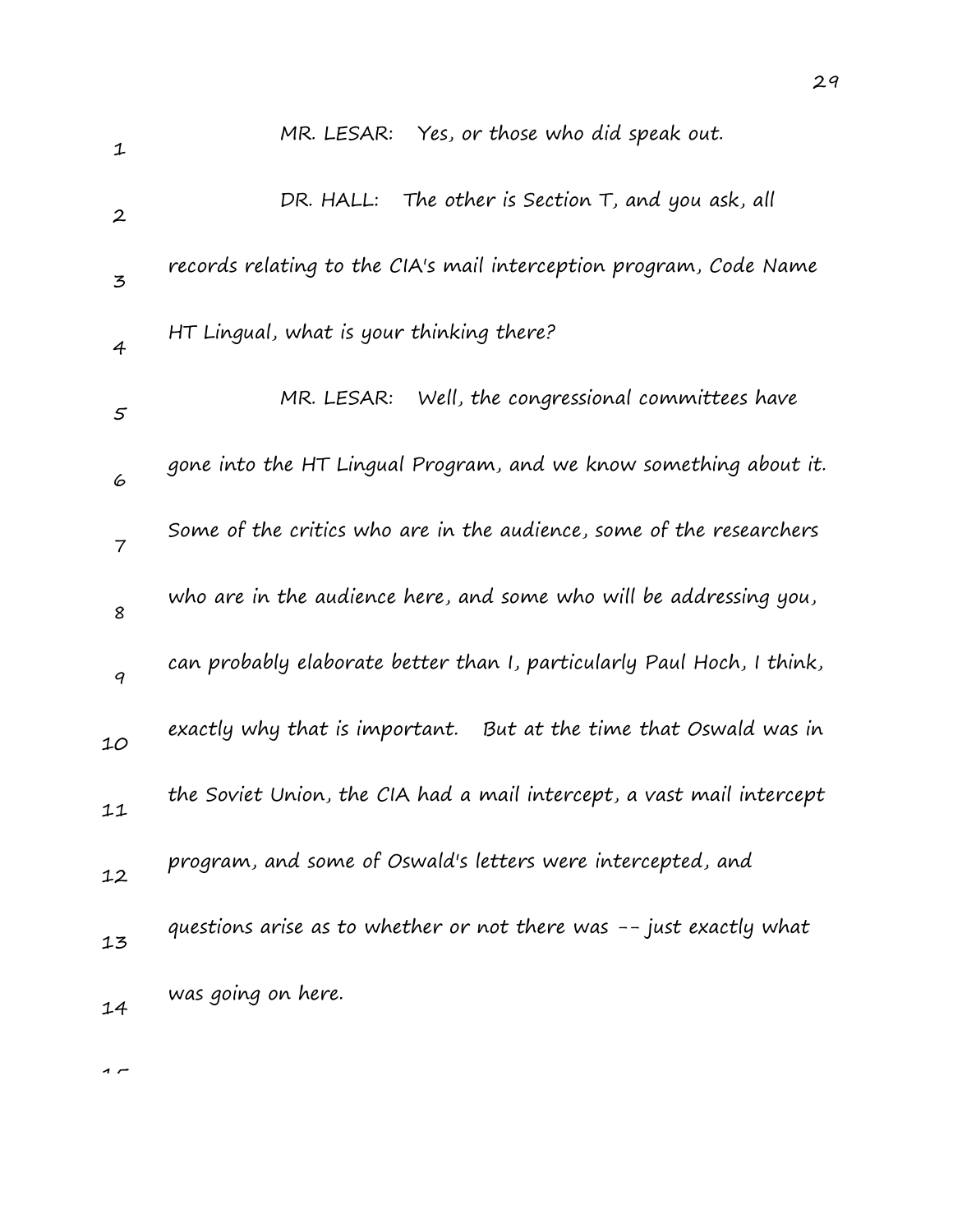| 1                | DR. HALL: Thank you very much.                                          |
|------------------|-------------------------------------------------------------------------|
| $\boldsymbol{2}$ | Dr. Graff?<br>CHAIRMAN TUNHEIM:                                         |
| 3                | DR. GRAFF: Mr. Lesar, again, I repeat what Kermit was                   |
| $\overline{4}$   | just saying, we thank you.                                              |
| 5                | You know that the bias of this Board is in favor of full                |
| 6                | disclosure, so we are not talking adversarial terms at all, and I would |
| 7                | like to stress that in all comments that we make. We are all on the     |
| 8                | same side. I would ask you though, since you have set forth this        |
| 9                | broad brush request for documents, prima facie, this is an              |
| 10               | investigation of the whole United States Government, and I wonder if    |
| 11               | you put any limits on the request for organizational charts for each    |
| 12               | agency involved in the planning or implementation of policies,          |
| 13               | operations and activities in regard to Cuba, Viet Nam, the Soviet       |
| 14               | Union, and organized crimes for the years 1954 to 1974.<br>It just      |
|                  |                                                                         |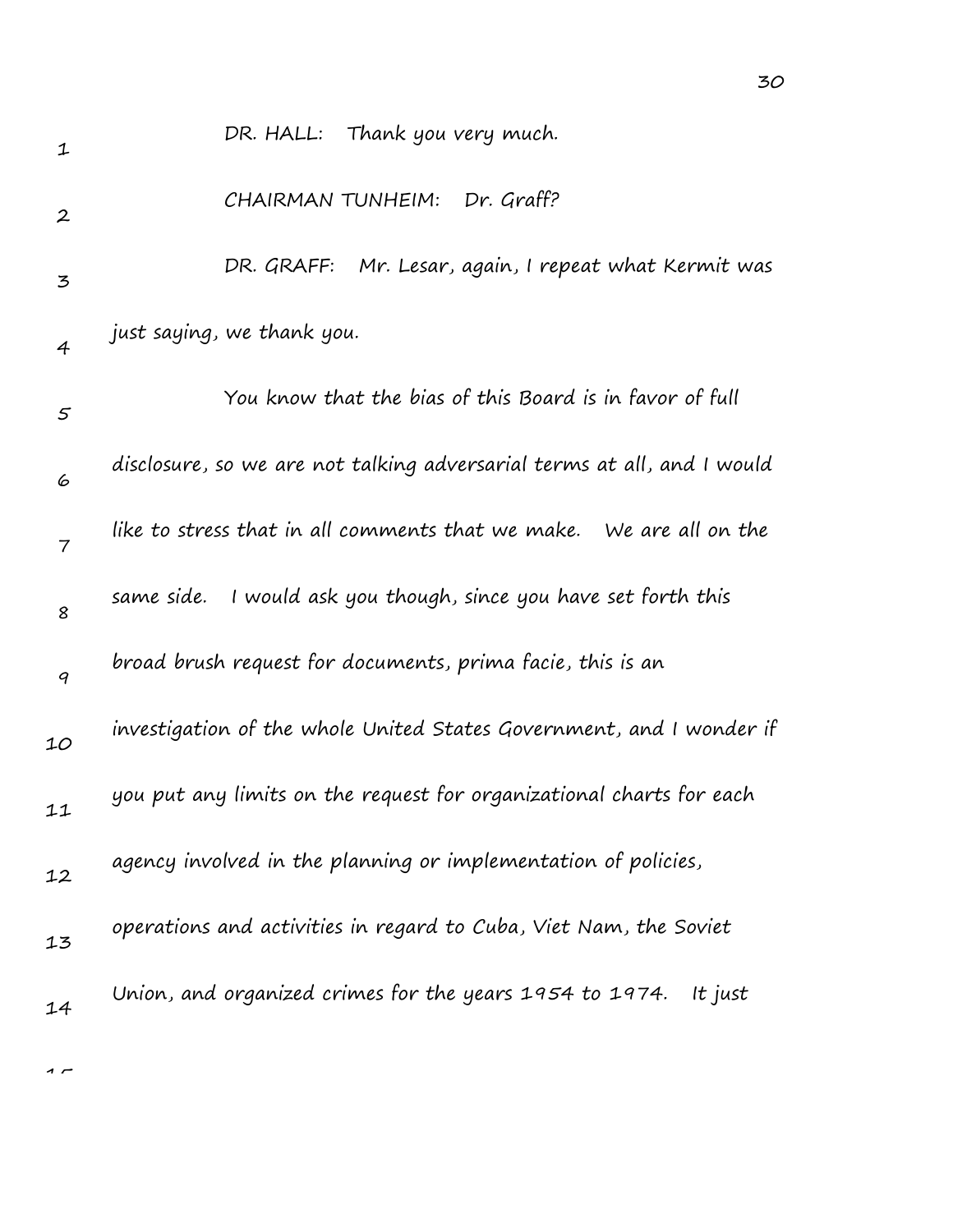seems enormous. Do you have a limit?

|                                  | MR. LESAR: Well, it is a request confined to                             |
|----------------------------------|--------------------------------------------------------------------------|
| $\boldsymbol{2}$<br>$\mathbf{z}$ | organizational charts, which are not a vast body of documents.<br>Each   |
| $\overline{4}$                   | agency has an organizational chart, and it would be very helpful to      |
| $\varsigma$                      | researchers to know who was responsible for what decisions at what       |
| 6                                | point in time. In fact, most of them are probably publicly available     |
| $\overline{7}$                   | already, but I think that it would be very helpful to have them in a     |
| 8                                | compendium so that you don't have to go to each agency to figure out     |
| 9                                | who was in charge when.                                                  |
| 10                               | So you would put no limits on what we<br>DR. GRAFF:                      |
| 11                               | might be looking for in the way of an assassination record?              |
| 12                               | MR. LESAR: Well, I think that the limits are whether or                  |
| 13                               | not it plausibly relates to a controversy regarding the Kennedy          |
| 14                               | assassination, whether or not it is plausible that it will shed light on |
|                                  |                                                                          |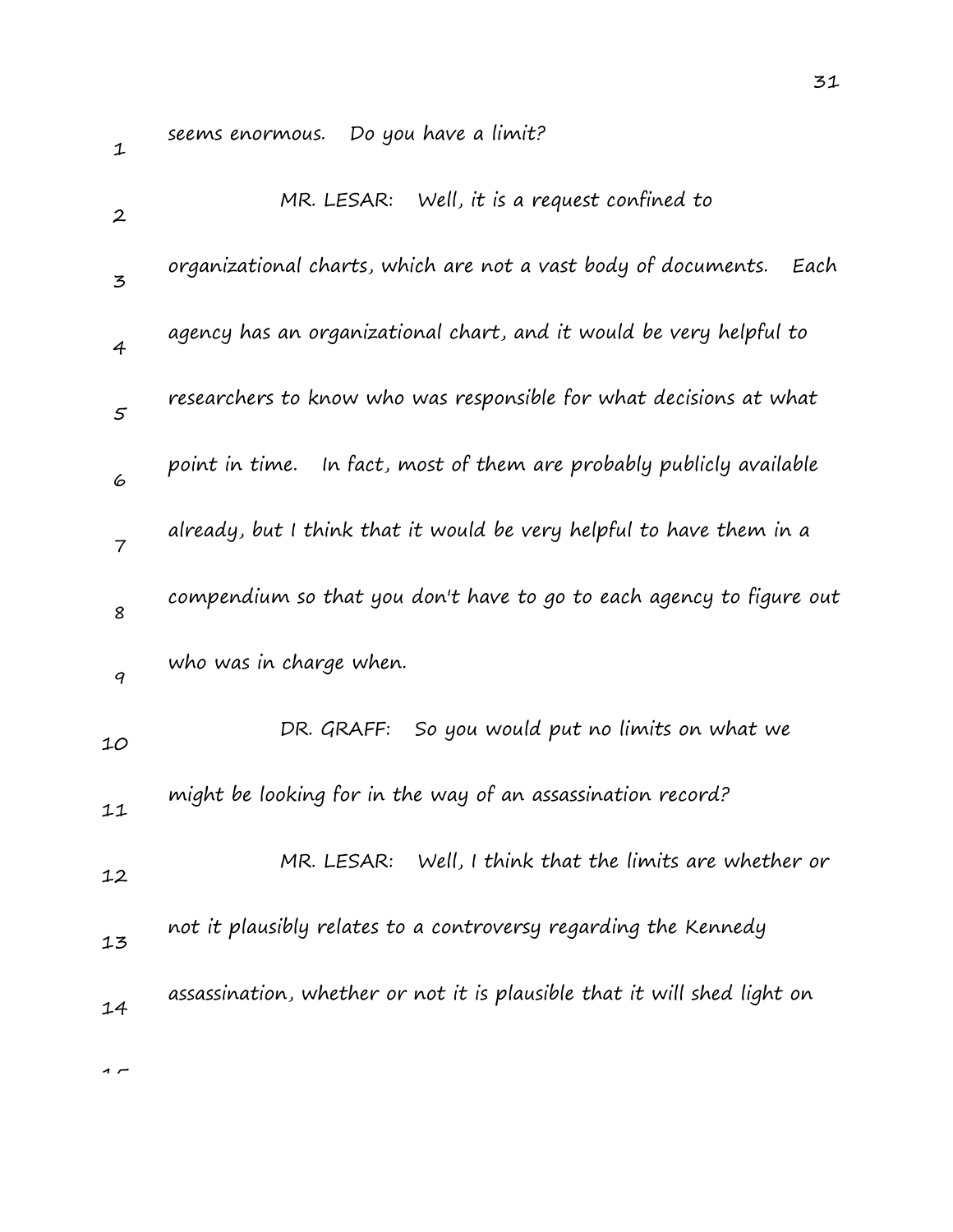| $\mathbf 1$      | some aspect of the question, and I think that is really driven by the    |
|------------------|--------------------------------------------------------------------------|
| $\boldsymbol{2}$ | interest of the individual researchers. If a researcher is interested in |
| 3                | something, that is prima facie evidence that it is relevant to the       |
| $\overline{4}$   | controversy.                                                             |
| 5                | Thank you.<br>DR. GRAFF:                                                 |
| 6                | I have one question, Mr. Lesar.<br>CHAIRMAN TUNHEIM:                     |
| 7                | There has been some question raised as to whether Congress, in its       |
| 8                | definition of assassination records, intended to include                 |
| $\boldsymbol{q}$ | nondocumentary material, artifacts are the way some would refer to       |
| 10               | it, evidence related to the Warren Commission investigation.<br>Could    |
| 11               | you give us your views on that subject, about whether                    |
| 12               | nondocumentary material should be included in the term                   |
| 13               | "assassination records"?                                                 |
| 14               | MR. LESAR: I would think that they should, and I am                      |
|                  |                                                                          |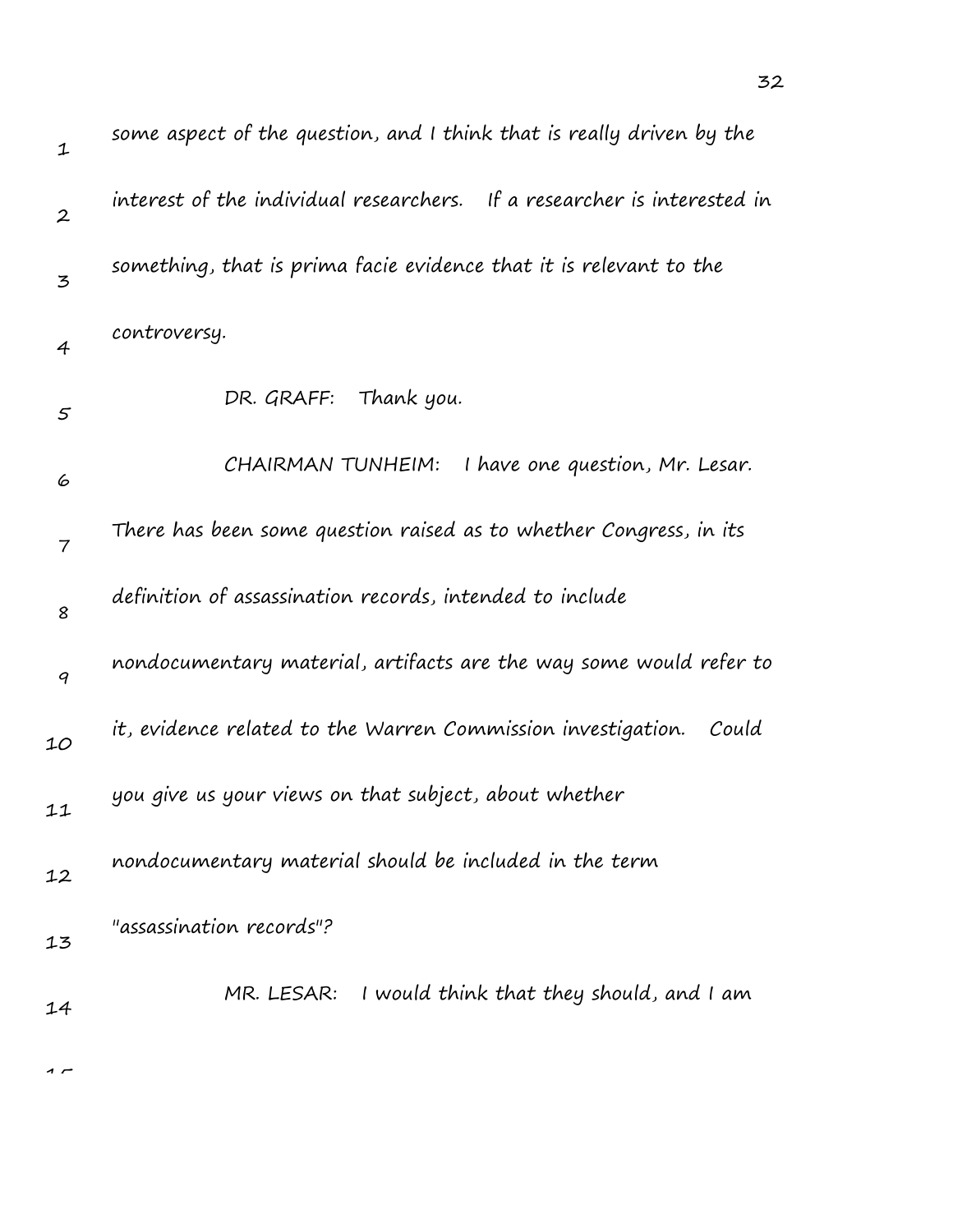| $\mathbf{1}$   | not quite sure as to the reference to nondocumentary materials.<br>If    |
|----------------|--------------------------------------------------------------------------|
| $\overline{2}$ | you are referring to physical objects like the limousine windshield, for |
| $\mathbf{z}$   | example, it is obviously of vital importance and relevance to the        |
| $\overline{4}$ | question and should be included, yes.                                    |
| $\varsigma$    | CHAIRMAN TUNHEIM: Anything further?                                      |
| 6              | MR. JOYCE:<br>Yes.                                                       |
| 7              | CHAIRMAN TUNHEIM:<br>Dr. Joyce.                                          |
| 8              | MR. JOYCE: I have a question concerning the definition                   |
| 9              | and it relates to Mr. Graff's comments about the breadth of it.          |
| 10             | Given the presumption to disclosure that we all understand to be a       |
| 11             | congressional mandate, and at the same time given the reality of         |
| 12             | congressional allocations of a budget nature and time constraints, I     |
| 13             | am wondering, as you formulated your definition, if you had any          |
| 14             | approach to the definition that would create some sense of internal      |
|                |                                                                          |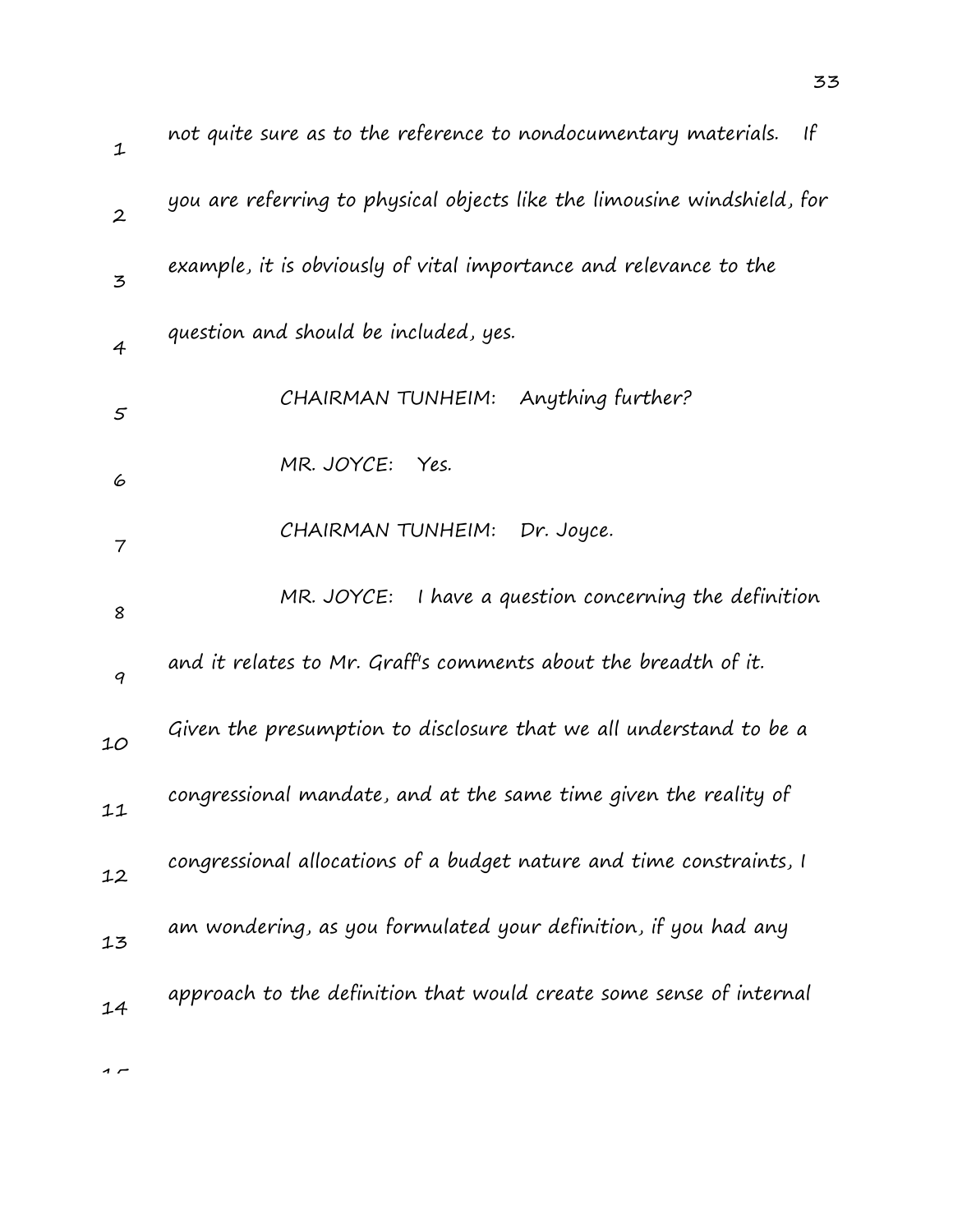| $\mathbf 1$      | priority or how we might look at this in terms of the feasibility of    |
|------------------|-------------------------------------------------------------------------|
| $\boldsymbol{2}$ | surveying some of these broad areas of documentation that you have      |
| 3                | Do you have any further comment on that?<br>outlined here?              |
| $\overline{4}$   | I don't have -- I haven't really thought<br>MR. LESAR:                  |
| $\mathfrak{s}$   | I would say that there is one suggestion that I might<br>about that.    |
| 6                | throw out, and I haven't really thought about it carefully enough to    |
| $\overline{7}$   | say whether it is a good idea or not, but in connection with this issue |
| 8                | of the priority which the Board must give to records which are JFK      |
| $\boldsymbol{q}$ | assassination records that were pending at the time as FOIA litigation  |
| 10               | matters at the time the act was enacted, the courts have held that      |
| 11               | there is no direct right under the JFK Act -- they have held so far, it |
| 12               | is still in litigation. They have held so far that there is no direct   |
| 13               | right of persons to demand access under the JFK Act and go to court     |
| 14               | and enforce that right in court. If the legislation were amended to     |
|                  |                                                                         |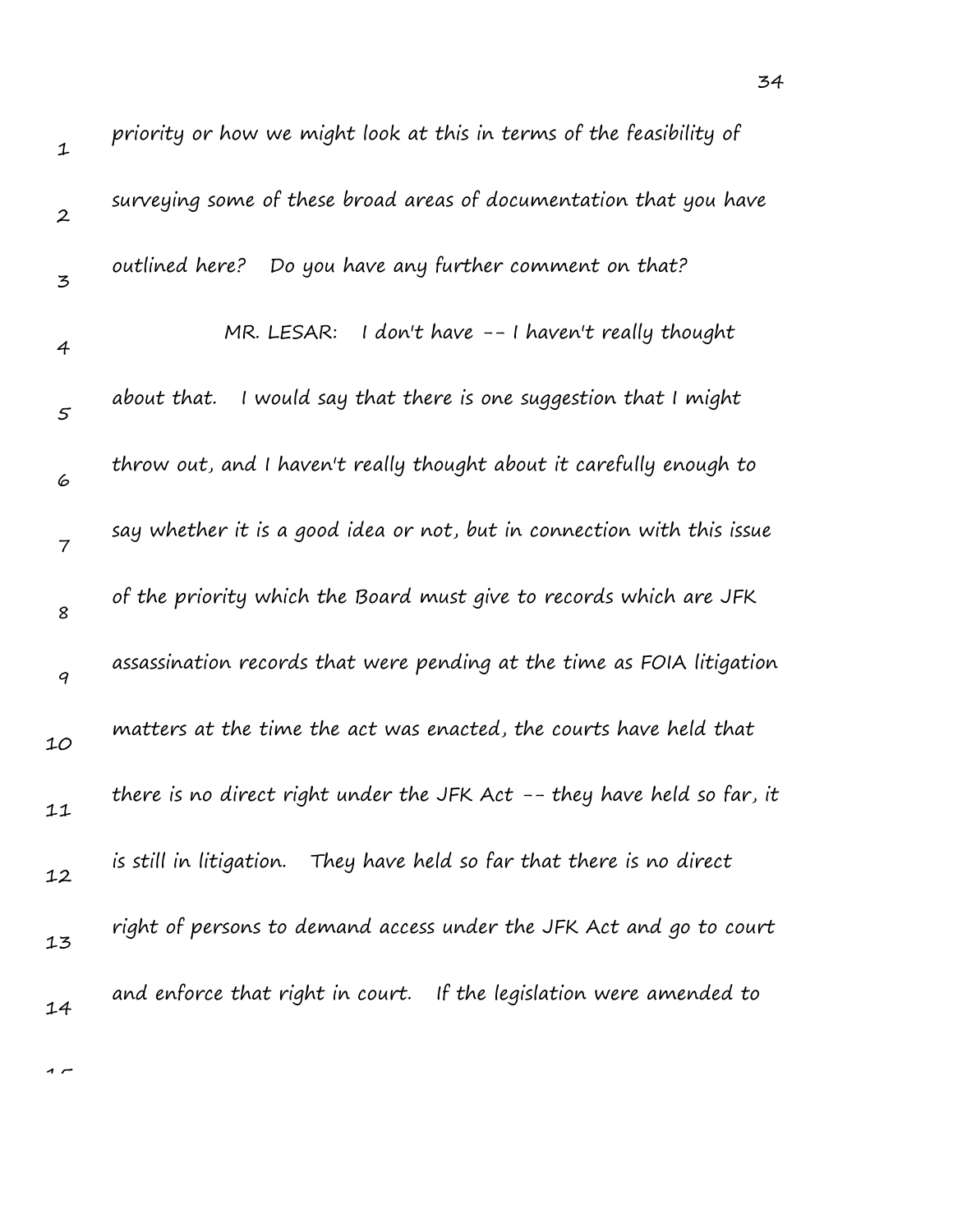| $\mathbf 1$      | do that, that might take some of the burden off this body and put it      |
|------------------|---------------------------------------------------------------------------|
| $\boldsymbol{2}$ | where there are more resources. But other than throwing out that, I       |
| $\mathbf{z}$     | have nothing that occurs to me at the moment.                             |
| $\overline{4}$   | DR. HALL: That is an important matter, isn't it, the                      |
| 5                | setting of priorities which is of some consequence here?                  |
| 6                | Well, the priorities have been set to the<br>MR. LESAR:                   |
| $\overline{7}$   | extent of the matters that were pending as of the date of this act.       |
| 8                | DR. HALL: But the expectation would be that we would                      |
| 9                | get beyond those.                                                         |
| 10               | Right. You have to go far beyond that,<br>MR. LESAR:                      |
| 11               | I think that probably you will get a sense, I think,<br>without question. |
| 12               | from the various critics who are going to appear before you, the          |
| 13               | various researchers, as to what they consider to be vital and             |
| 14               | important. Again, I think that is what you have to respond to, the        |
|                  |                                                                           |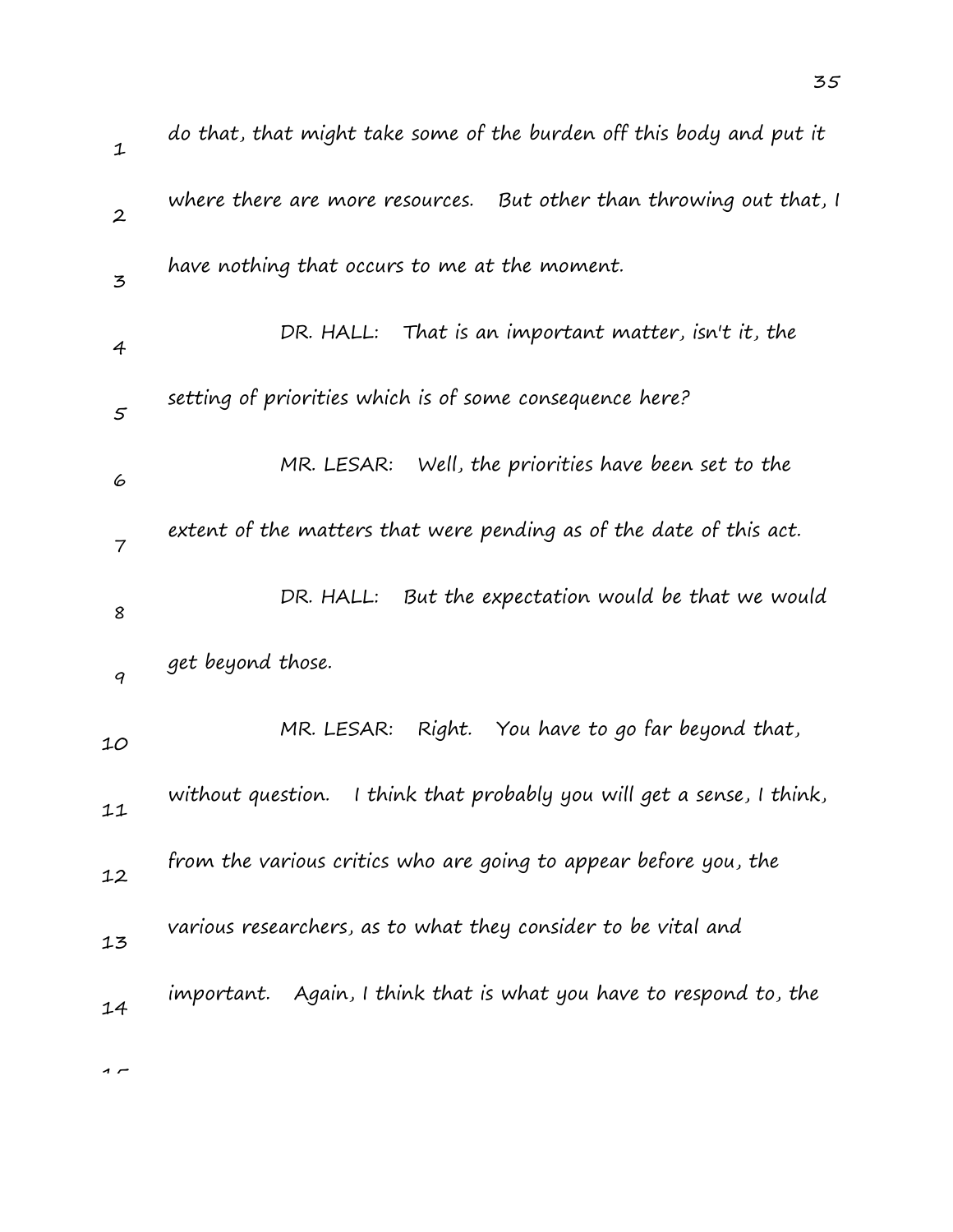| 1                | people who can make the best case for directing attention to          |
|------------------|-----------------------------------------------------------------------|
| $\boldsymbol{2}$ | particular areas.                                                     |
| 3                | Thank you, Mr. Lesar.<br>CHAIRMAN TUNHEIM:<br>We                      |
| $\overline{4}$   | appreciate your testimony today and all of your assistance.           |
| $\varsigma$      | MR. LESAR:<br>Thank you very much.                                    |
| 6                | CHAIRMAN TUNHEIM: Before we go on to our next                         |
| 7                | witness, I want to just point out to everyone who is here today that  |
| 8                | the Board intends to hold the record from this hearing open for an    |
| 9                | additional 30 days so that if anyone wishes to supply additional      |
| 10               | material that will be part of our hearing record, we will accept that |
| 11               | for 30 additional days to make sure that we have a complete record.   |
| 12               | Our next scheduled witness this morning is Mark S. Zaid               |
| 13               | from Washington, D.C.                                                 |
| 14               | Mr. Zaid will be joined by the following witness, Mr.                 |

36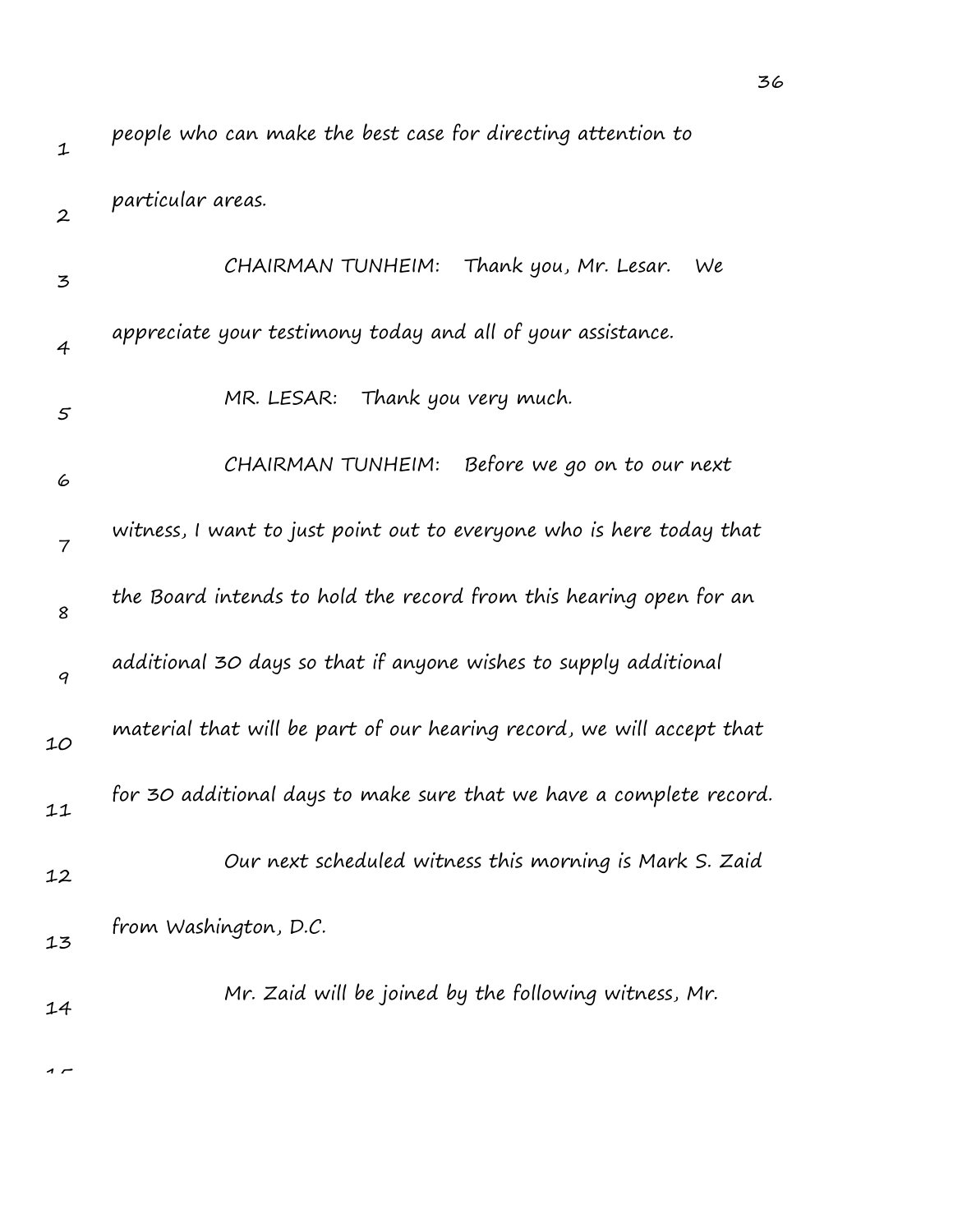| $\mathbf 1$      | Charles J. Sanders of New York, and they will testify together.       |
|------------------|-----------------------------------------------------------------------|
| $\boldsymbol{2}$ | Good morning, gentlemen.                                              |
| 3                | Thank you, Mr. Chairman, members of the<br>MR. ZAID:                  |
| $\overline{4}$   | We appreciate the opportunity to make comments on<br>Review Board.    |
| 5                | what the definition of assassination records might be.                |
| 6                | A brief introduction, Charles and I are both attorneys, I             |
| $\overline{7}$   | being here in Washington, D.C., and Mr. Sanders in New York City,     |
| 8                | and we are the co-authors of the only Law Review article, in fact the |
| 9                | first, on the Kennedy assassination in almost 30 years. The article   |
| 10               | dealt exclusively with the legislation that you are operating under,  |
| 11               | analyzing its provisions, and offering specific suggestions as to     |
| 12               | witnesses who might possess or could lead to the discovery of         |
| 13               | assassination records as well as specific documents that the Board    |
| 14               | might want to consider giving priority to its release. I am happy to  |
|                  |                                                                       |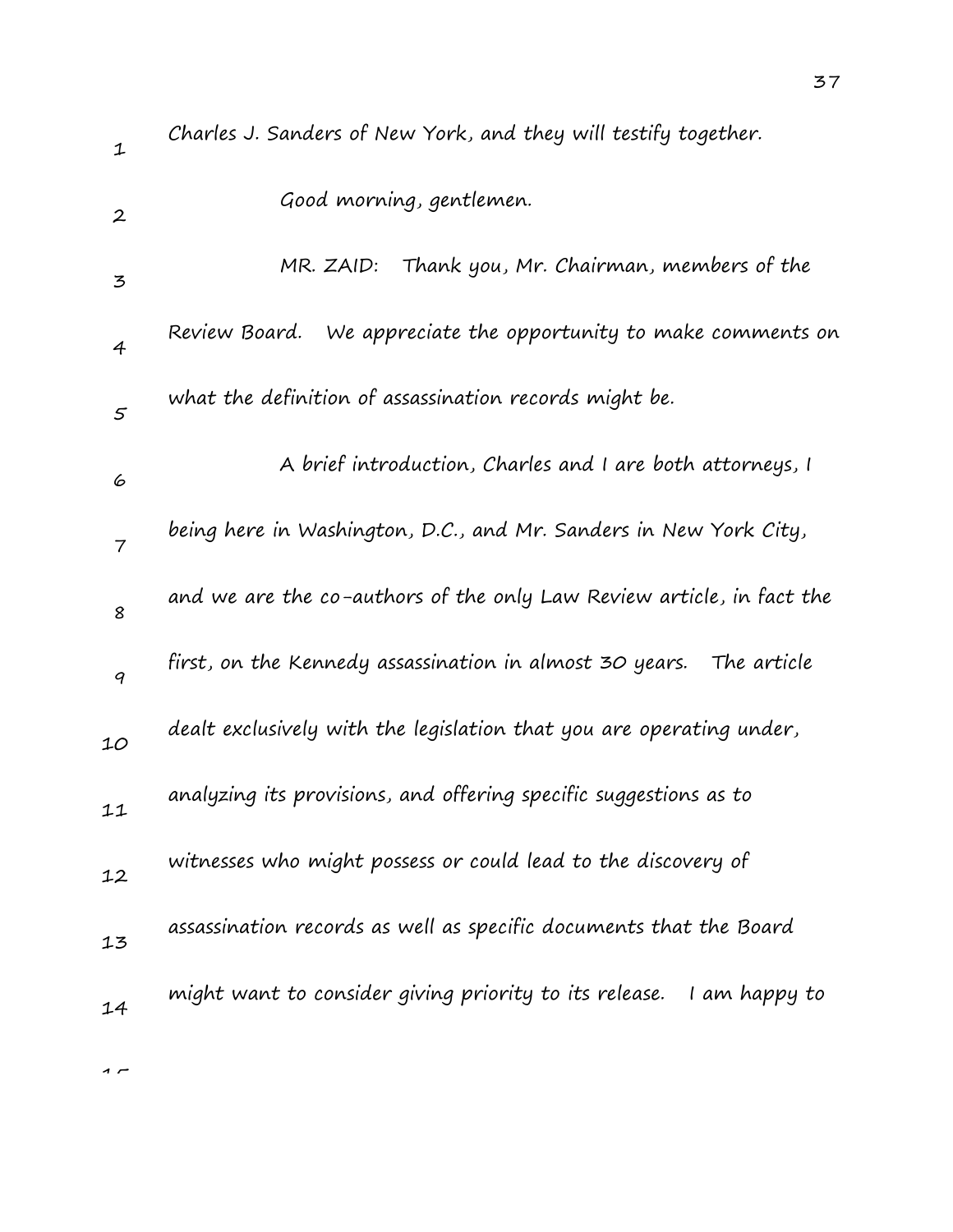| $\mathbf 1$      | say that some of the documents we listed have already been released    |
|------------------|------------------------------------------------------------------------|
| $\boldsymbol{2}$ | under the provisions of the act.                                       |
| 3                | According to the Senate report, the definition of                      |
| $\overline{4}$   | assassination record is: "A threshold consideration for the successful |
| 5                | implementation of the act. Its scope will be the barometer of public   |
| 6                | confidence in the release of assassination records."                   |
| 7                | The term or definition of the term "assassination records"             |
| 8                | is likely to be the most important administrative decision that the    |
| 9                | Board will make.                                                       |
| 10               | The goal of full disclosure has been highlighted throughout            |
| 11               | the legislative findings of ARCA, as we term your legislation, and one |
| 12               | of the primary purposes of the act, as stated within, is to enable the |
| 13               | public to become fully informed about the history surrounding the      |
| 14               | assassination.<br>I would highlight that they term it, the history     |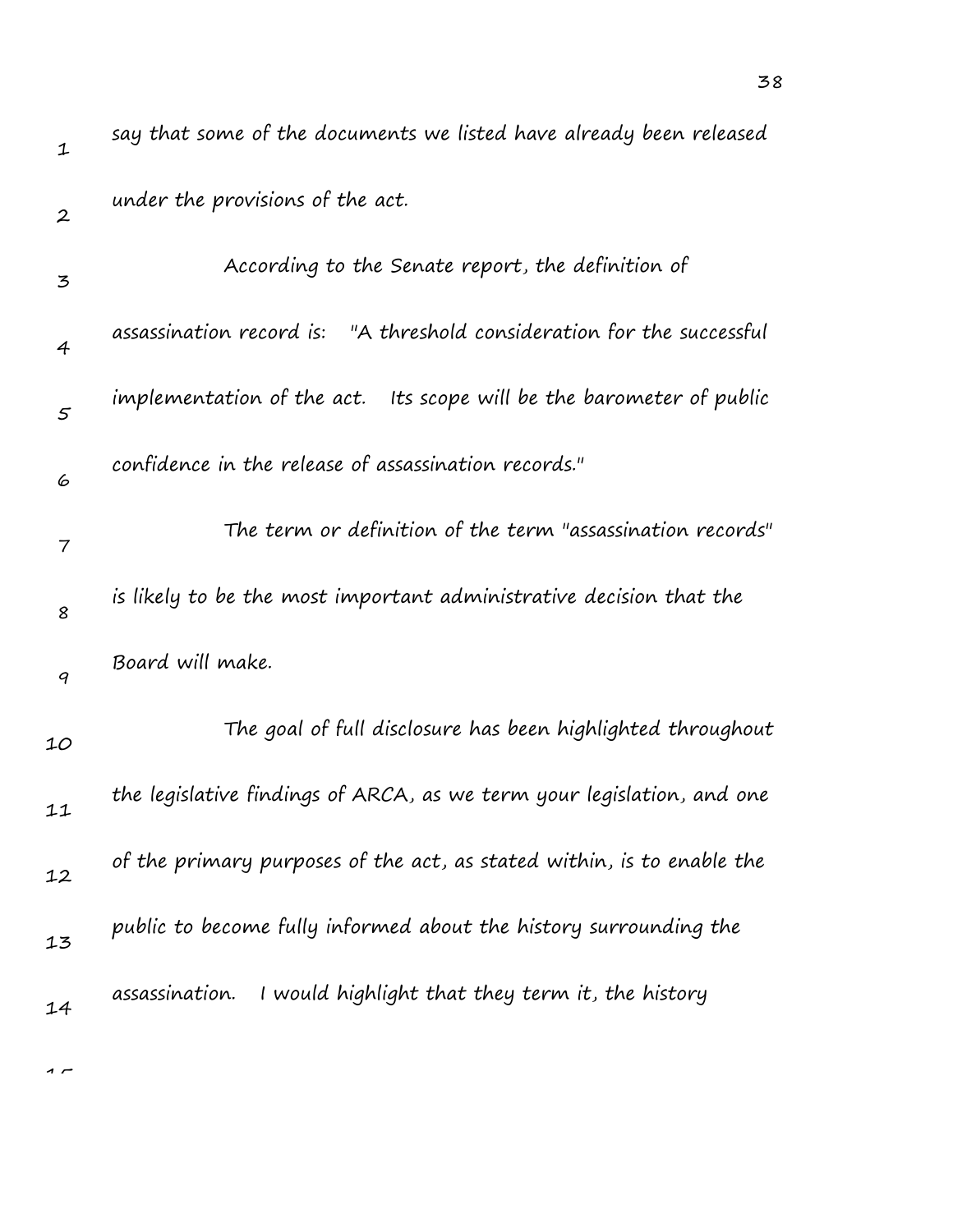| 1                | surrounding the assassination, not just the assassination itself.       |
|------------------|-------------------------------------------------------------------------|
| $\boldsymbol{2}$ | The term assassination record is given a starting definition            |
| $\mathbf{z}$     | in the legislation, they term it, means a record that is related to the |
| $\overline{4}$   | assassination of President John F. Kennedy that was created or made     |
| $\mathfrak{s}$   | available for use by, obtained by or otherwise came into the possession |
| 6                | of, and then it lists various organizations and government entities     |
| $\overline{7}$   | under Section 3.                                                        |
| 8                | The breadth of the records that will be covered by that                 |
| 9                | definition will turn on how that Review Board defines two key           |
| 10               | phrases, "related to the assassination" and "created or made available  |
| 11               | for use by, obtained by, or otherwise came into the possession of," and |
| 12               | those government agencies.                                              |
| 13               | I will address the first part of that with "related to the              |
| 14               | assassination" and Mr. Sanders will address the second part.            |
|                  |                                                                         |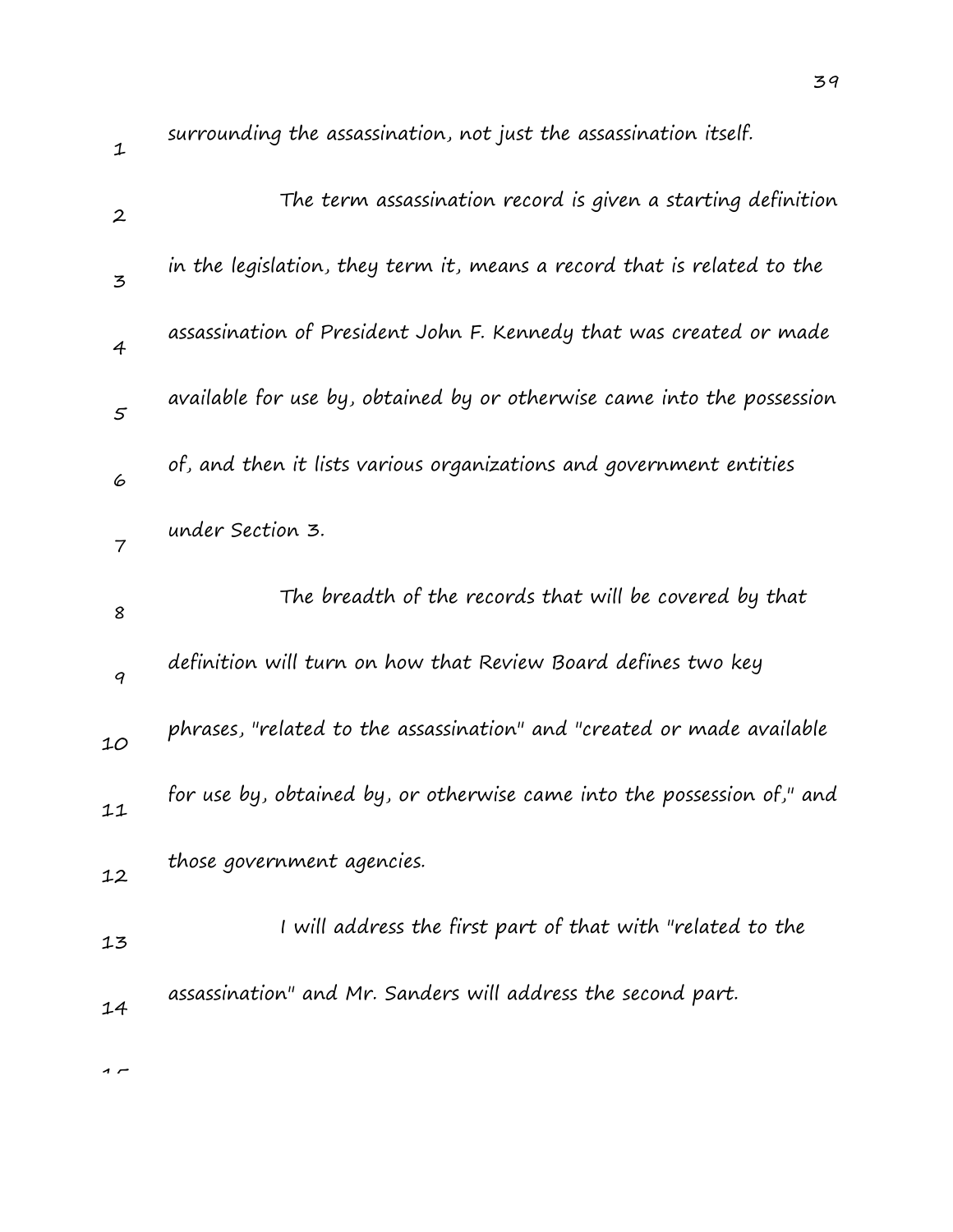| 1                | The congressional intent we see as extremely appropriate           |
|------------------|--------------------------------------------------------------------|
| $\boldsymbol{2}$ | and a great deal within the legislative history has addressed or   |
| 3                | guidance as far as how you might be able to or might determine to  |
| $\overline{4}$   | use this definition.                                               |
| 5                | I will quote from the Senate report: "The term                     |
| 6                | assassination record was not more specifically defined by the      |
| $\overline{7}$   | Committee" -- meaning the Senate Committee -- "because to do so    |
| 8                | before more is known about the universe of records would have been |
| $\boldsymbol{q}$ | premature and would have further injected the government between   |
| 10               | the records and the American public."                              |
| 11               | That being clear that Congress intended that the Board             |
| 12               | adopt an expansive definition, obviously we then must decide how   |
| 13               | broad that interpretation would be.<br>The Senate report provides  |
| 14               | some guidance in indicating that relatedness does not depend upon  |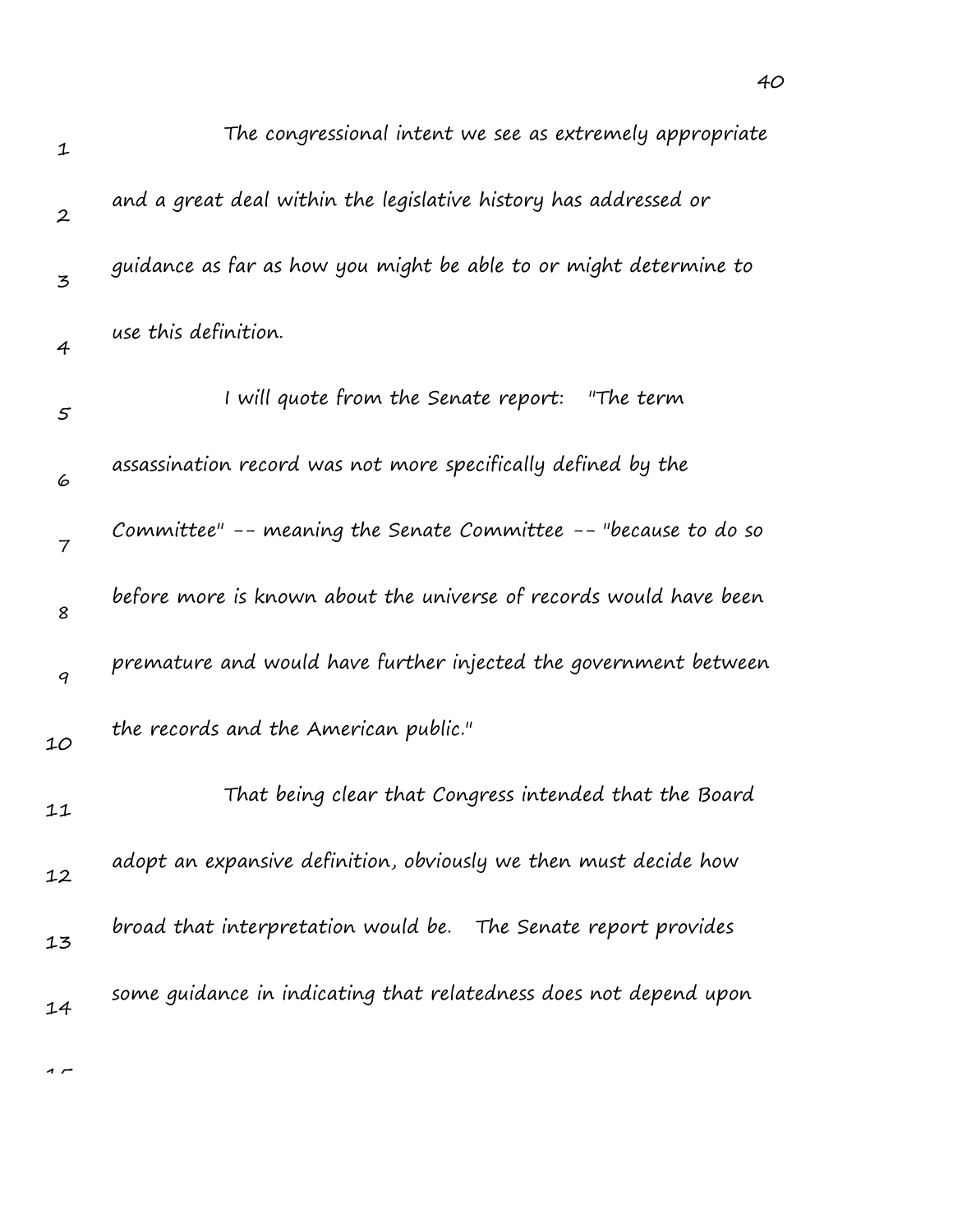| $\mathbf 1$      | whether a particular record was part of a prior government               |
|------------------|--------------------------------------------------------------------------|
| $\boldsymbol{2}$ | In a sense, they indicated it is intended to emphasize<br>investigation. |
| 3                | that the research and disclosure of records under the act must go        |
| $\overline{4}$   | beyond those records.                                                    |
| 5                | It later presents a reasonability standard as the standard               |
| 6                | in which to guide the Board in making its request for additional         |
| $\overline{7}$   | records, indicating should act on a reasonable basis, or that it         |
| 8                | expected that in conducting such requests for additional information     |
| 9                | and records the Review Board consider whether records are                |
| 10               | reasonably related to this history surrounding the assassination.        |
| 11               | The adoption of a reasonability standard, we would                       |
| 12               | submit, is most likely the prudent course, but obviously runs into some  |
| 13               | problem that an objective application of what is relevant is a           |
| 14               | subjective term. What is relevant to one person is clearly not           |
|                  |                                                                          |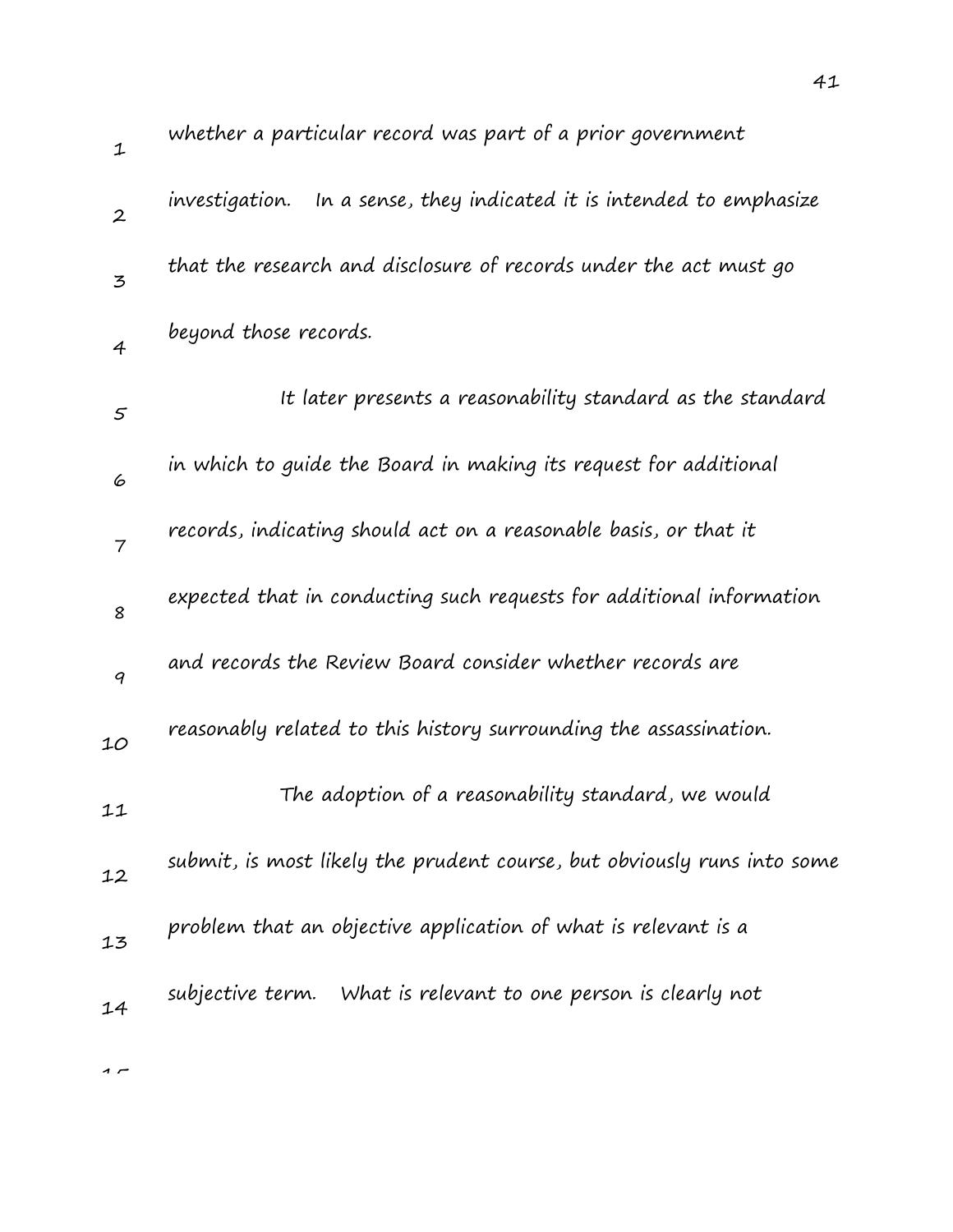relevant to another, or vice versa.

| $\boldsymbol{2}$ | We would suggest that the Board refrain from attempting                   |
|------------------|---------------------------------------------------------------------------|
| 3                | to define a very static definition for reasonably related or relevant, at |
| 4                | least until it has the opportunity to gauge the scope of records that     |
| $\varsigma$      | might be affected by any decisions and that you, therefore, expand or     |
| 6                | constrict your definition as you become more knowledgeable.               |
| 7                | In fact, as we realize that, we would inform you that                     |
| 8                | nearly a century ago a very esteemed legal commentator observed           |
| 9                | that the law furnishes no test of relevance and relies, instead, upon     |
| 10               | logic and general experience. In law, this has been utilized              |
| 11               | throughout, that approach. Under the Federal Rules of Evidence            |
| 12               | dealing with criminal matters in which they allowed elastic               |
| 13               | specifications for gauging relevance, evidence is relevant if it has any  |
| 14               | tendency to make the existence of any consequential fact more or less     |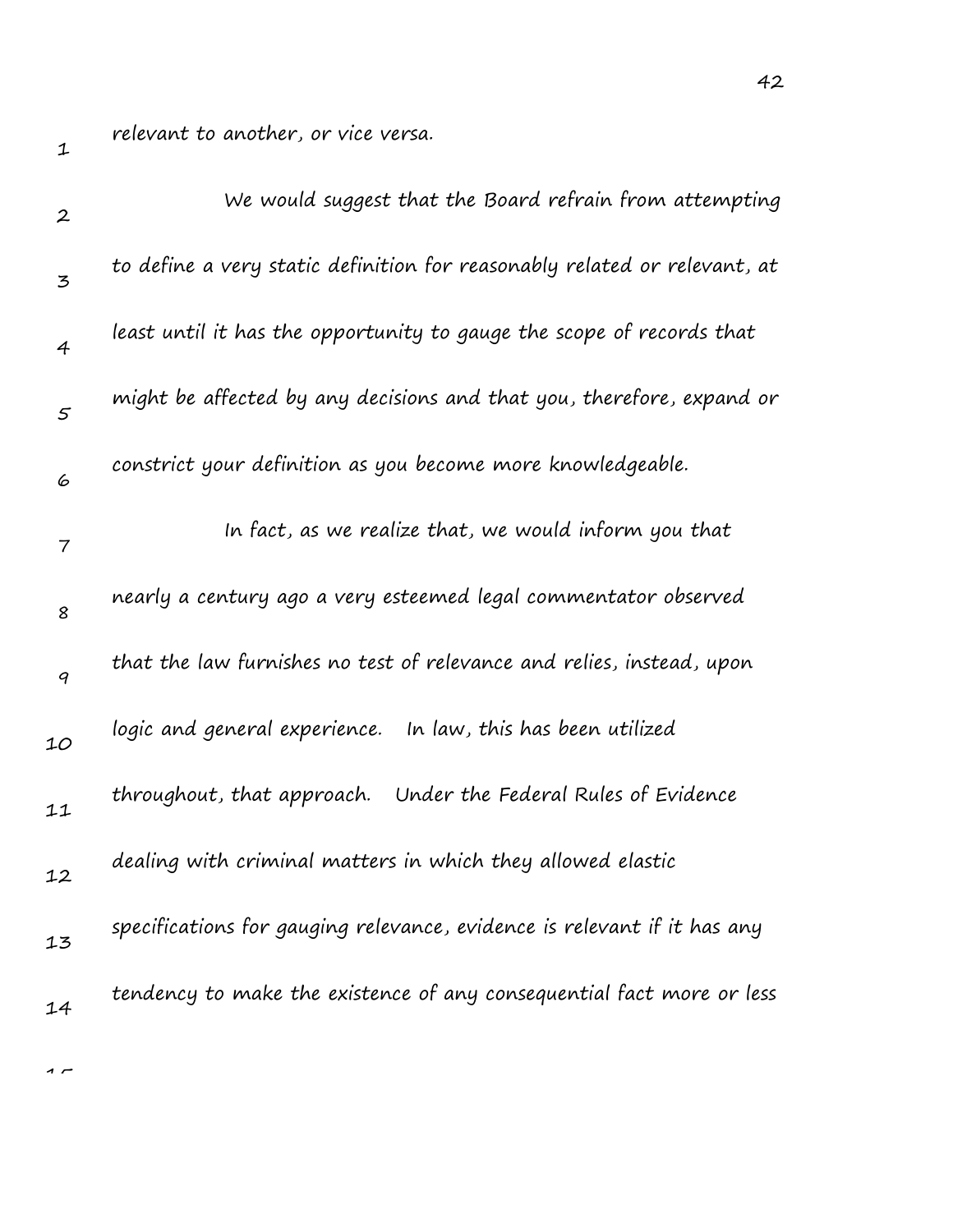| $\mathbf 1$      | probable. Added to that, in civil matters, the Federal Rules of Civil     |
|------------------|---------------------------------------------------------------------------|
| $\boldsymbol{2}$ | Procedure permit discovery even though such documents may be              |
| $\mathbf{z}$     | inadmissible at trial if the information sought appears reasonably        |
| $\overline{4}$   | calculated to lead to the discovery of admissible evidence.               |
| $\varsigma$      | Therefore, it seems appropriate that the Board proceed                    |
| 6                | under those expansive definitions for records related to the              |
| $\overline{7}$   | assassination, utilizing a liberal standard of reasonability which could  |
| 8                | be expanded or contracted as the Board gains experience.                  |
| 9                | We would suggest that in the early and middle stages of                   |
| 10               | the Board's life, the Board be predisposed toward the presumption         |
| 11               | that a record suggested for inclusion in the collection is an             |
| 12               | assassination record unless the evidence submitted in support of that     |
| 13               | premise is so unreasonable as to be frivolous. As the Board               |
| 14               | progresses towards the expiration of its term of life, additional factors |
|                  |                                                                           |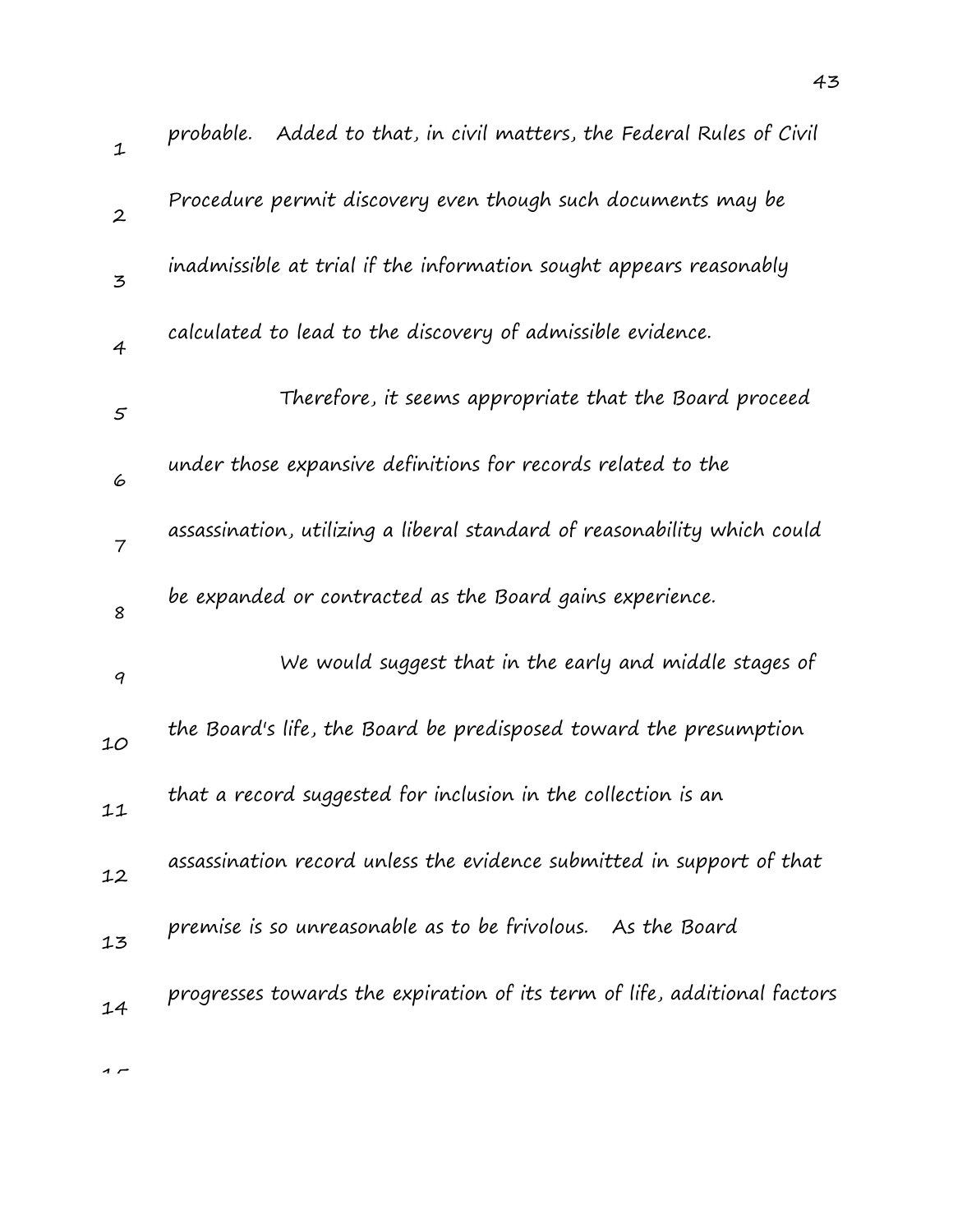| $\mathbf 1$      | such as time and expense would begin to weigh on its determinations.     |
|------------------|--------------------------------------------------------------------------|
| $\boldsymbol{2}$ | At that point, a balancing test should be employed to prioritize         |
| 3                | searches, taking into consideration the relative cost and time and       |
| $\overline{4}$   | effort that would be required to locate particular documents,            |
| 5                | balanced with the contribution to the public understanding of the case   |
| 6                | that those documents are likely to make.                                 |
| 7                | Although we recognize that the Board is not empowered                    |
| 8                | to conduct an investigation, nor is it even required or suggested to     |
| 9                | submit its findings on what it believes to have happened in the          |
| 10               | We would note that the official view of Congress as of<br>assassination. |
| 11               | 1979 and still remains to this day under the House of Representatives    |
| 12               | Select Committee on Assassinations, was that they concluded on the       |
| 13               | basis of evidence available to it, President Kennedy was "probably       |
| 14               | assassination as a result of a conspiracy."                              |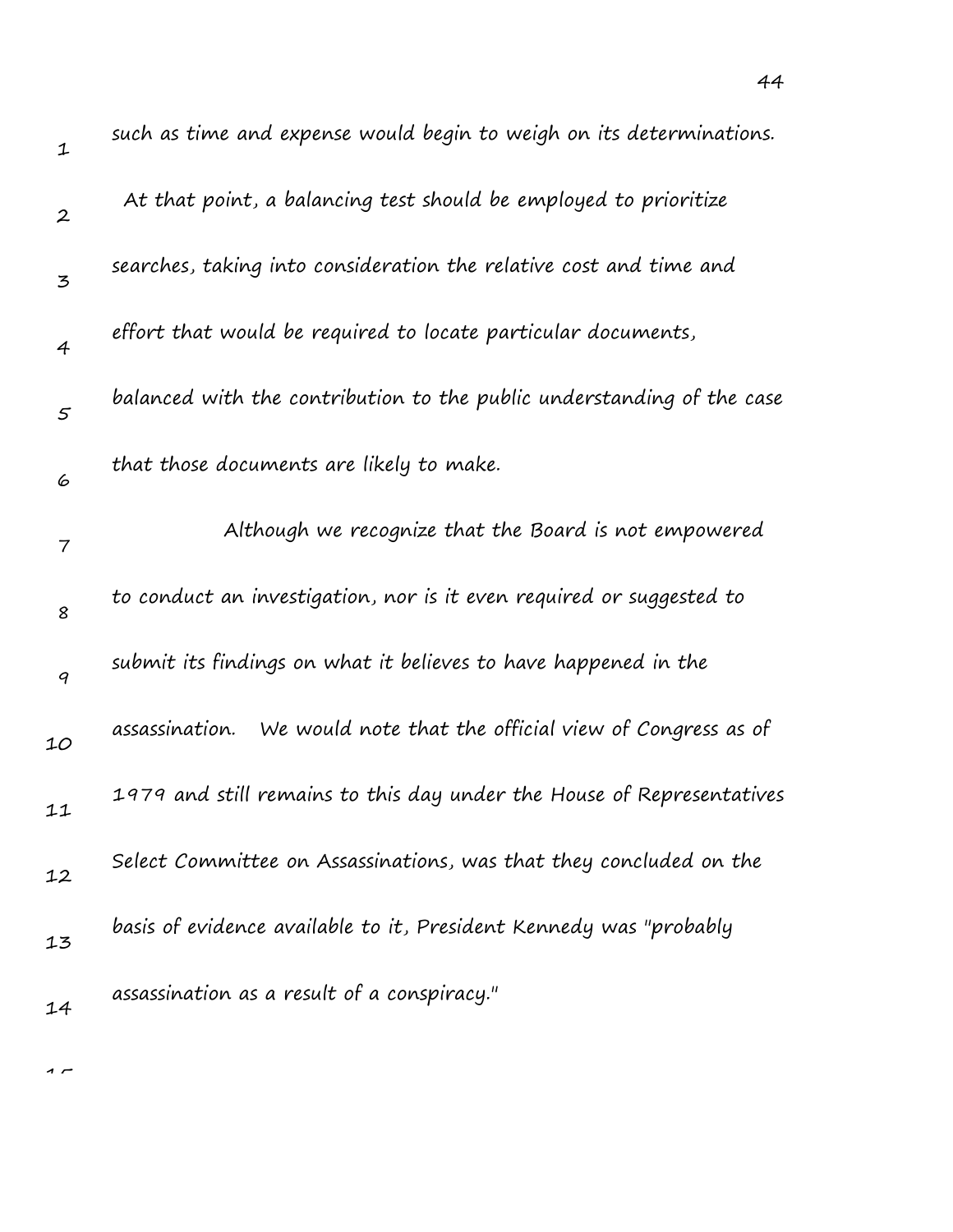| $\mathbf 1$      | Thus, the test for relevance to the assassination as applied             |
|------------------|--------------------------------------------------------------------------|
| $\boldsymbol{2}$ | by the Board should not be, as it has been in some past investigations   |
| 3                | or review bodies, a question of whether a particular record is           |
| $\overline{4}$   | reasonably related to the activities of the alleged sole assassin, Lee   |
| 5                | Harvey Oswald.                                                           |
| 6                | In our article, we went to great lengths to provide a                    |
| $\overline{7}$   | comprehensive but, by no means, conclusive or exhaustive list of         |
| 8                | groups and individuals whose activities prior to, during and after the   |
| 9                | assassination reasonably should have subjected them to some form of      |
| 10               | Those are all listed in our testimony and in our article, I<br>scrutiny. |
| 11               | won't relate to them now.                                                |
| 12               | Although these persons or groups may have no factual                     |
| 13               | connection to the assassination, the available evidence indicates that   |
| 14               | at least a reasonable person could suspect their activities might have   |
|                  |                                                                          |

 $\overline{1}$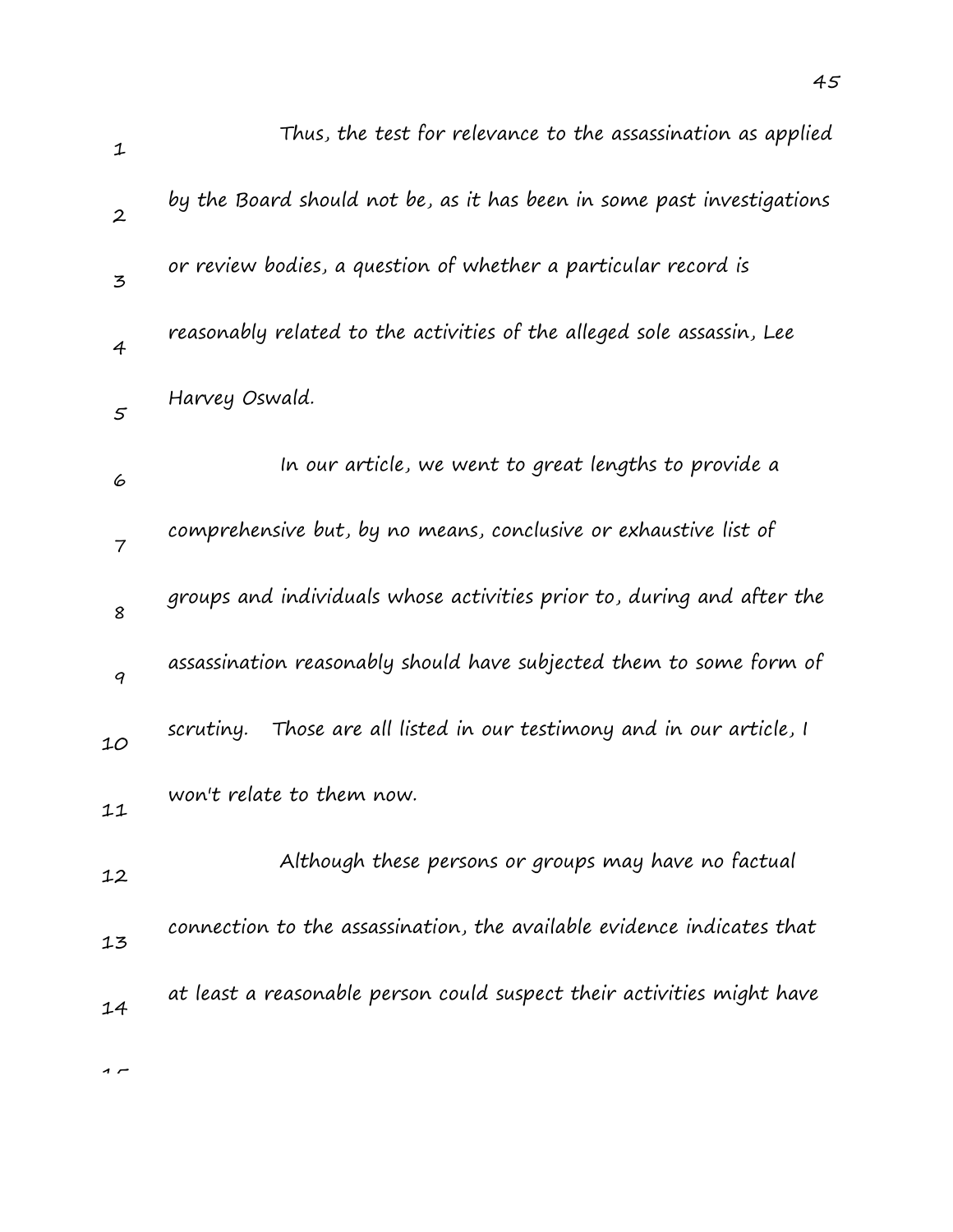| $\mathbf{1}$     | been related in some way to the assassination or at least to the        |
|------------------|-------------------------------------------------------------------------|
| $\boldsymbol{2}$ | history of the assassination. Therefore, we would urge that the         |
| 3                | definition of assassination record be broad enough to, at the very      |
| $\overline{4}$   | least, include all of these individuals and groups, as well as to other |
| $\mathcal{S}$    | subjects brought to the attention of the Board by the research          |
| 6                | community, the relevance of which is supported by nonfrivolous          |
| $\overline{7}$   | evidence.                                                               |
| 8                | With that, I will turn to my co-author, Mr. Sanders, to                 |
| 9                | conclude our portion of the testimony.                                  |
| 10               | Mr. Sanders, go ahead.<br>CHAIRMAN TUNHEIM:                             |
| 11               | I would also like to thank the Board for<br>MR. SANDERS:                |
| 12               | the opportunity to speak, and it is always nice to have a good reason   |
| 13               | to leave New York.                                                      |
| 14               | I am going to be brief and talk about two points that have              |
|                  |                                                                         |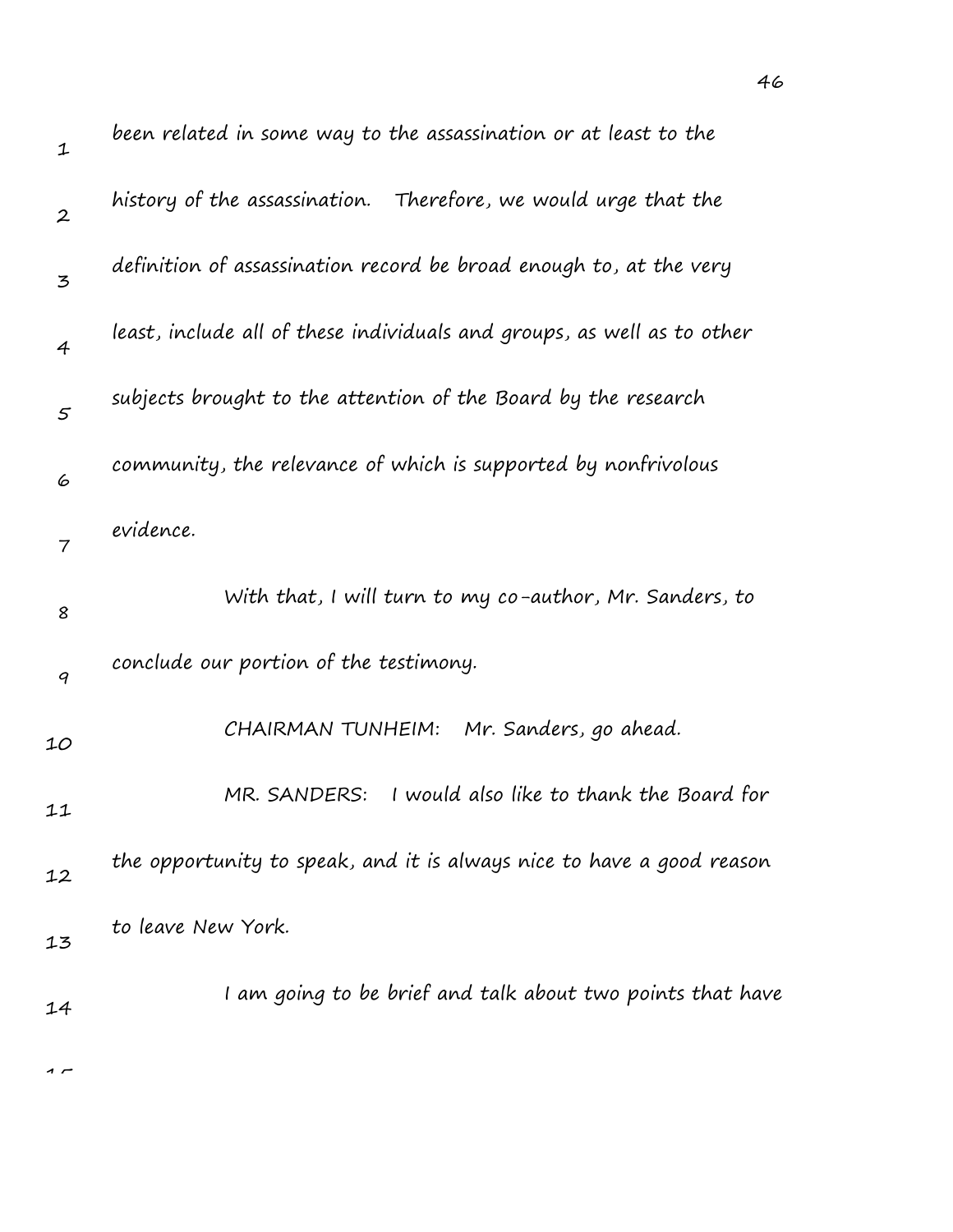| $\mathbf 1$      | already been mentioned, and one that has not.<br>The first one that     |
|------------------|-------------------------------------------------------------------------|
| $\boldsymbol{2}$ | has already been alluded to is, what do we do about the question of     |
| 3                | relevance in terms of documents and records that already exist in the   |
| $\overline{4}$   | records of agencies or groups that have done investigations,            |
| 5                | government groups that have done investigations into the                |
| 6                | assassination, and I would certainly argue that there should be an      |
| $\overline{7}$   | irrebuttable presumption of relevance in regard to those records.       |
| 8                | I would go further and say that in terms of records that                |
| 9                | were requested, for example, by the HSCA, or by the Warren              |
| 10               | Commission, or by any other investigative body which were not           |
| 11               | eventually turned over to them and do not appear in their records, I    |
| 12               | would also say that there should be an irrebuttable presumption of      |
| 13               | relevancy in that regard.<br>I think it is not a huge leap to concluded |
| 14               | that that is part of what Congress intended, those records should be    |
|                  |                                                                         |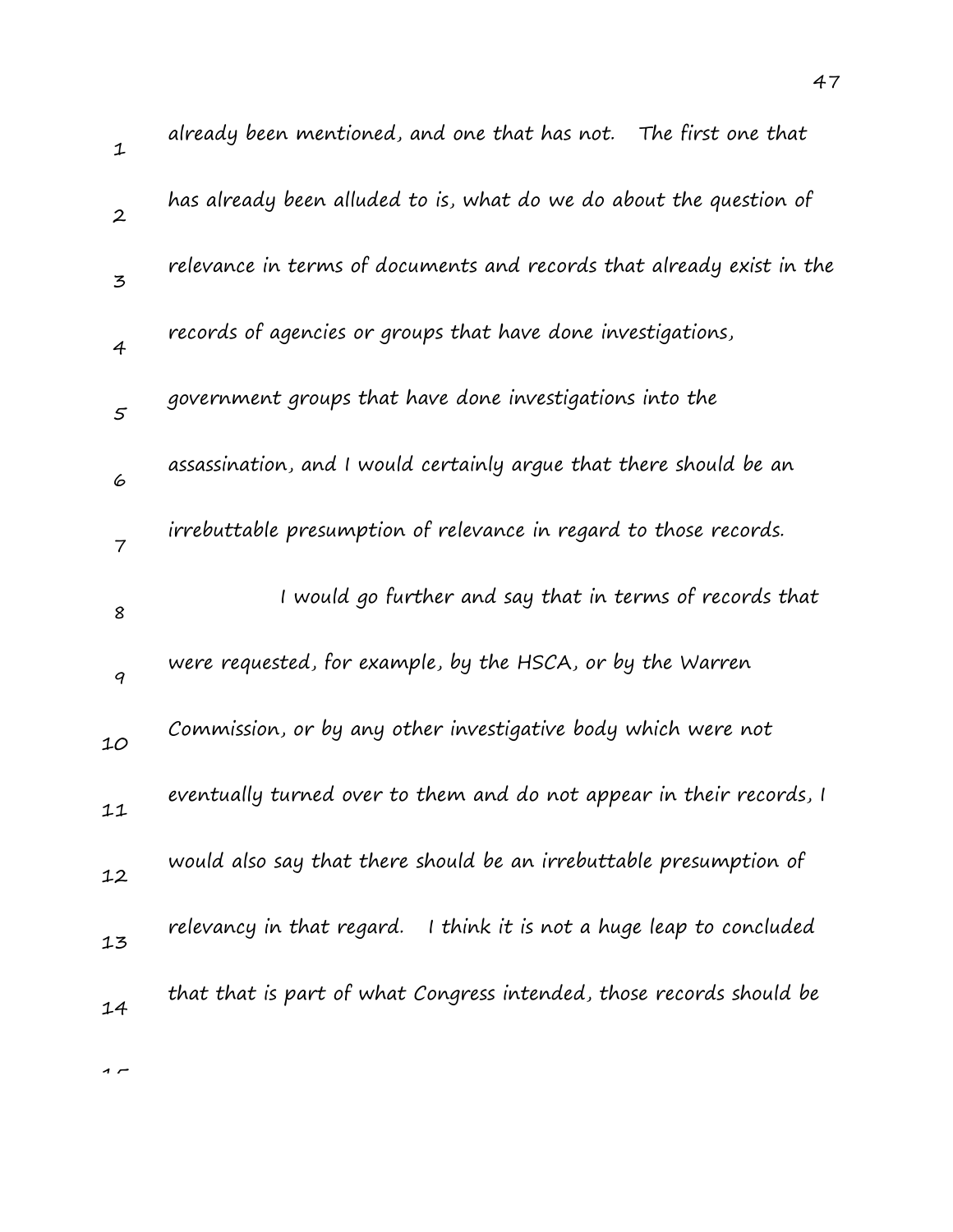made available to the public.

| $\boldsymbol{2}$ | The second point I would like to amplify on was the                     |
|------------------|-------------------------------------------------------------------------|
| 3                | question of those records which are not yet called assassination        |
| 4                | records which are held by private persons.<br>I believe Ms. Miller      |
| $\mathcal{S}$    | alluded to members of the Labor Department who may or may not           |
| 6                | have conducted a study on behalf of Robert Kennedy, that, I believe,    |
| $\overline{7}$   | would include Senator Daniel Moynihan from my State.                    |
| 8                | The Board, I believe, under $7J(c)(3)$ has the right to                 |
| 9                | subpoena records and private persons or individuals in the course of    |
| 10               | attempting to find records in the files.<br>I do not think, and perhaps |
| 11               | somebody wants to debate this point with me, but I do not think that    |
| 12               | the Board was given the authority to subpoena records from private      |
| 13               | individuals and take them for inclusion in the collection without       |
| 14               | falling under the rubric of having been in the course of looking for    |
|                  |                                                                         |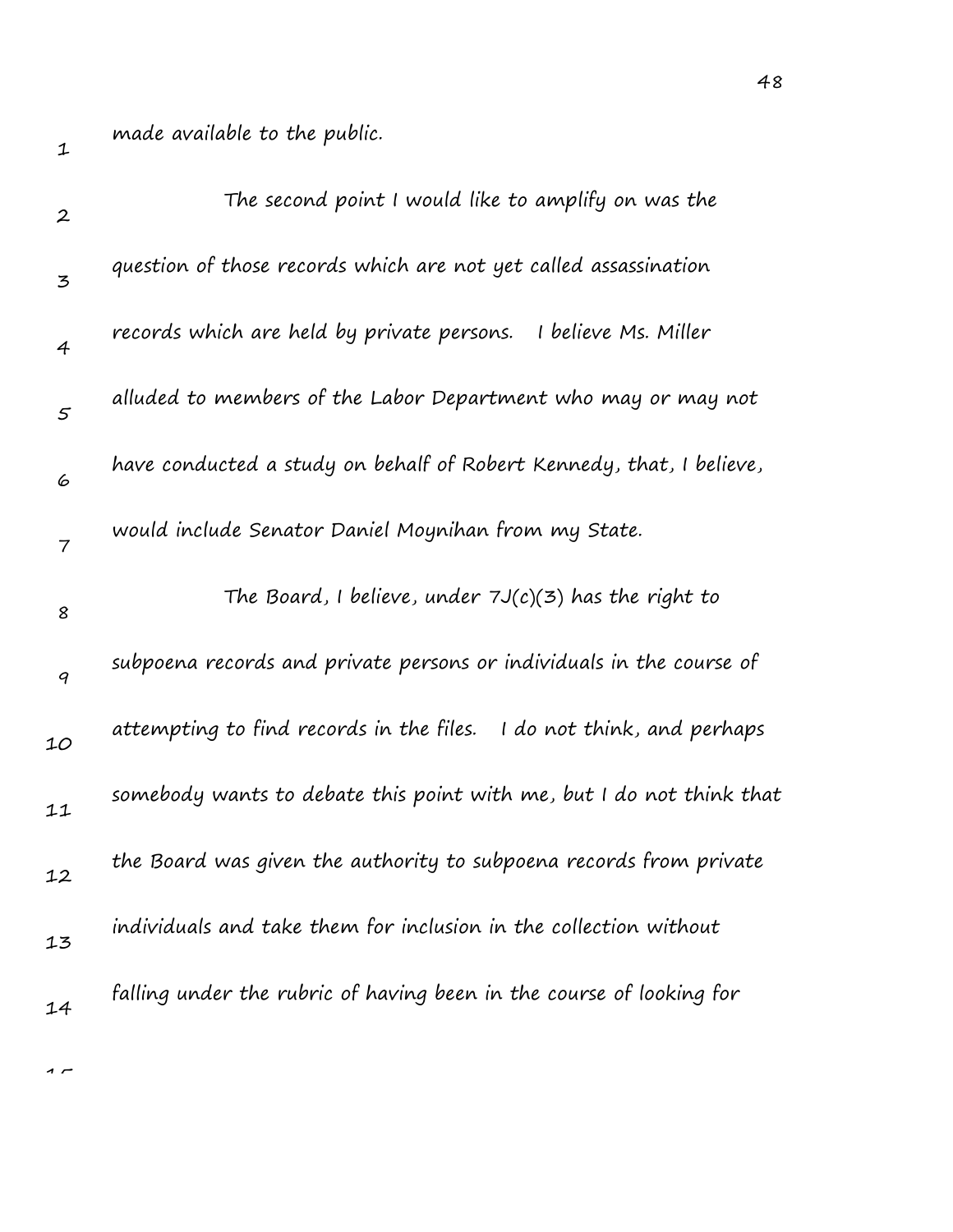| $\mathbf{1}$   | other records. There may be a Fifth Amendment due process               |
|----------------|-------------------------------------------------------------------------|
| $\overline{2}$ | problem there, and I am not going to get into that in great detail.     |
| 3              | But the Board does have the right to grant immunity,                    |
| $\overline{4}$ | and certainly the Board does have the obligation, I think, to remind    |
| 5              | private citizens that they should cooperate in making the record as     |
| 6              | full as possible, and that their copyright protection and other         |
| $\overline{7}$ | protections of a financial nature can be extended to them if they so    |
| 8              | desire through the deeds of gift sections that I can cite you to rather |
| 9              | than taking the time of doing that now.                                 |
| 10             | But I think that that is an important consideration, that               |
| 11             | the Board can contact many individuals.<br>In our Law Review article,   |
| 12             | we tried to make an extensive list, although certainly not exhaustive,  |
| 13             | and we certainly invite you to refer to that, and we will discuss       |
| 14             | anything you would like in that regard.                                 |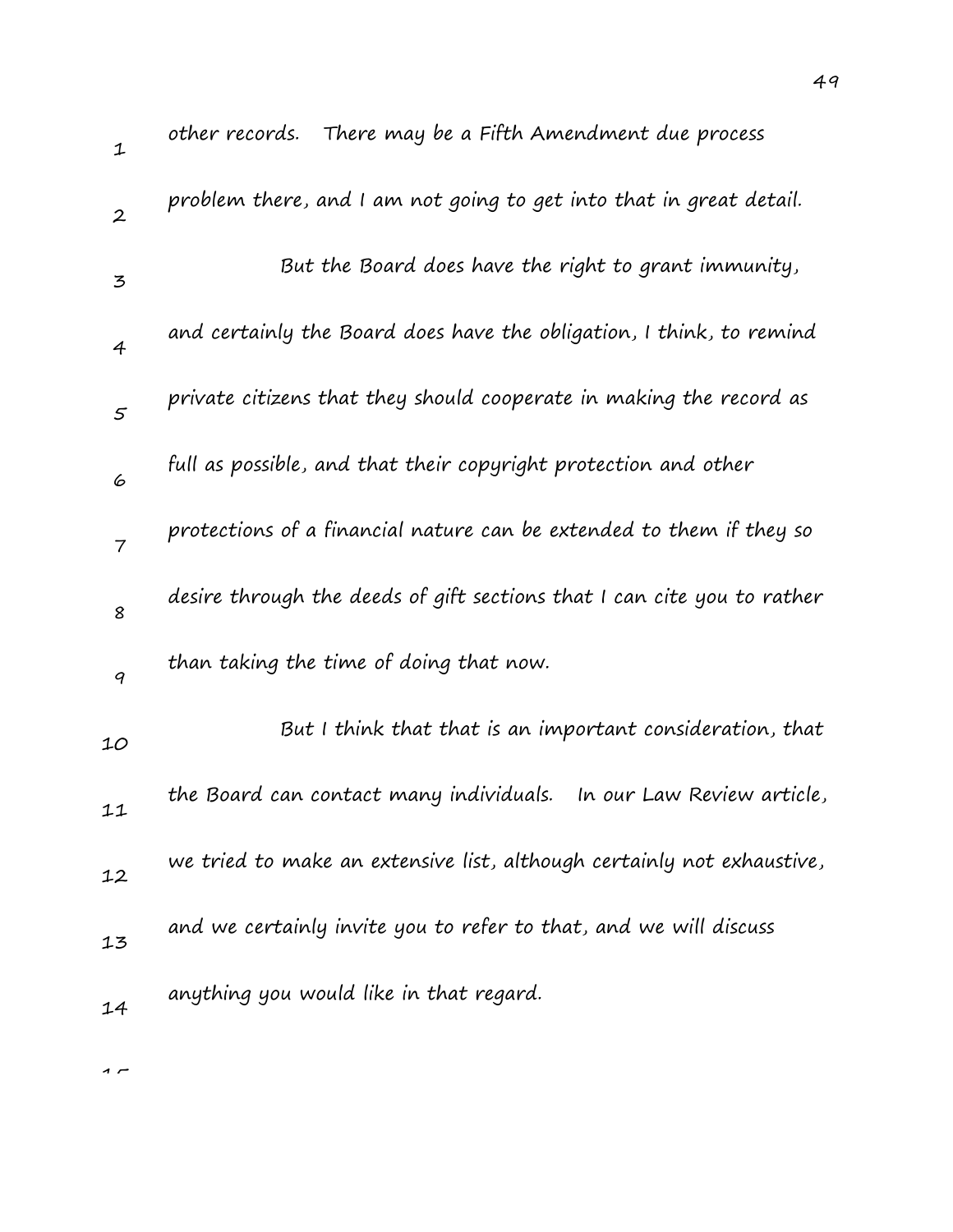| $\mathbf{1}$     | The final point I want to make is something that I think is            |
|------------------|------------------------------------------------------------------------|
| $\boldsymbol{2}$ | extremely important and relevant, and that is Section 10 of the        |
| 3                | legislation which refers to the records of foreign governments.        |
| $\overline{4}$   | think that the particular mention of Russia and the sense of Congress  |
| $\mathfrak{s}$   | that the Secretary of State should contact the government of Russia    |
| 6                | for records is a very important request and should be done as soon as  |
| $\overline{7}$   | possible, but there are other nations who also may have very           |
| 8                | important contributions to make to the record of the assassination.    |
| $\boldsymbol{q}$ | The French government, because of the activities of OAS                |
| 10               | and some of the things that they may have been doing at that point     |
| 11               | may be relevant and may be something that you want to take a look      |
| 12               | at, and that would include, of course, the governments of Algeria and  |
| 13               | I would also suggest, because of Lee Harvey Oswald<br>Morocco as well. |
| 14               | being stationed in Japan, that perhaps the Japanese government may     |
|                  |                                                                        |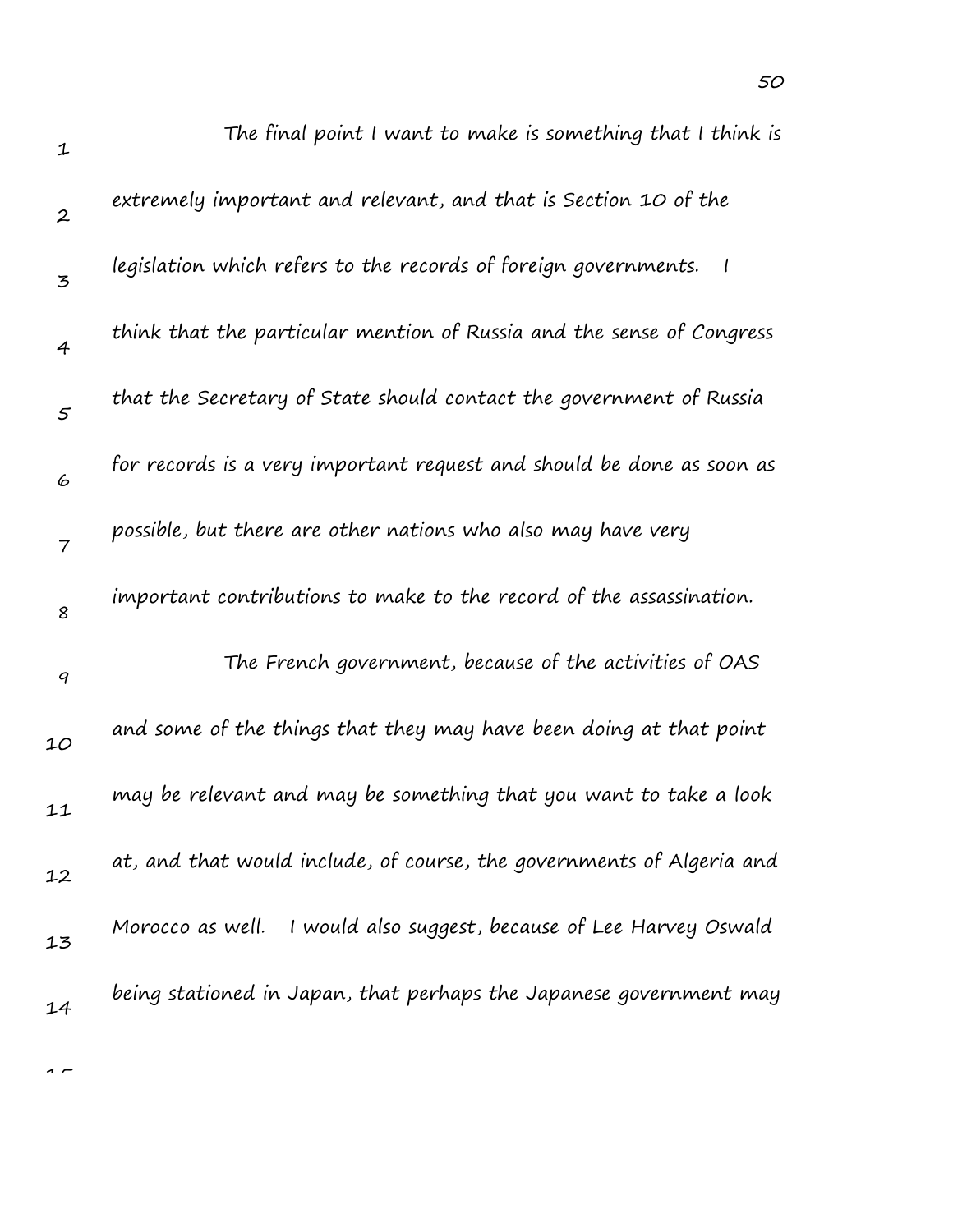| $\mathbf{1}$     | have certain records that might be of interest, certainly the Cuban       |
|------------------|---------------------------------------------------------------------------|
| $\boldsymbol{2}$ | government which had been contacted by HSCA would be important.           |
| $\mathbf{z}$     | I do not think that it would be an outlandish suggestion                  |
| $\overline{4}$   | that the governments of the U.K. and Israel be contacted for a            |
| 5                | number of specific reasons, which I don't have time to go into, but the   |
| 6                | fact that these two governments were so closely aligned with the          |
| $\overline{7}$   | policies of the United States and had their intelligence services         |
| 8                | watching carefully the world situation, it is very possible that in their |
| 9                | records they have undisturbed documentation of their observations of      |
| 10               | what may have gone on in 1963.                                            |
| 11               | So with that, on behalf of Mark and myself, we believe                    |
| 12               | that the Board has an enormous opportunity here to restore some of        |
| 13               | the faith in government that seems to have bee lacking over the           |
| 14               | entire Kennedy assassination issue, and I am very, very heartened by      |
|                  |                                                                           |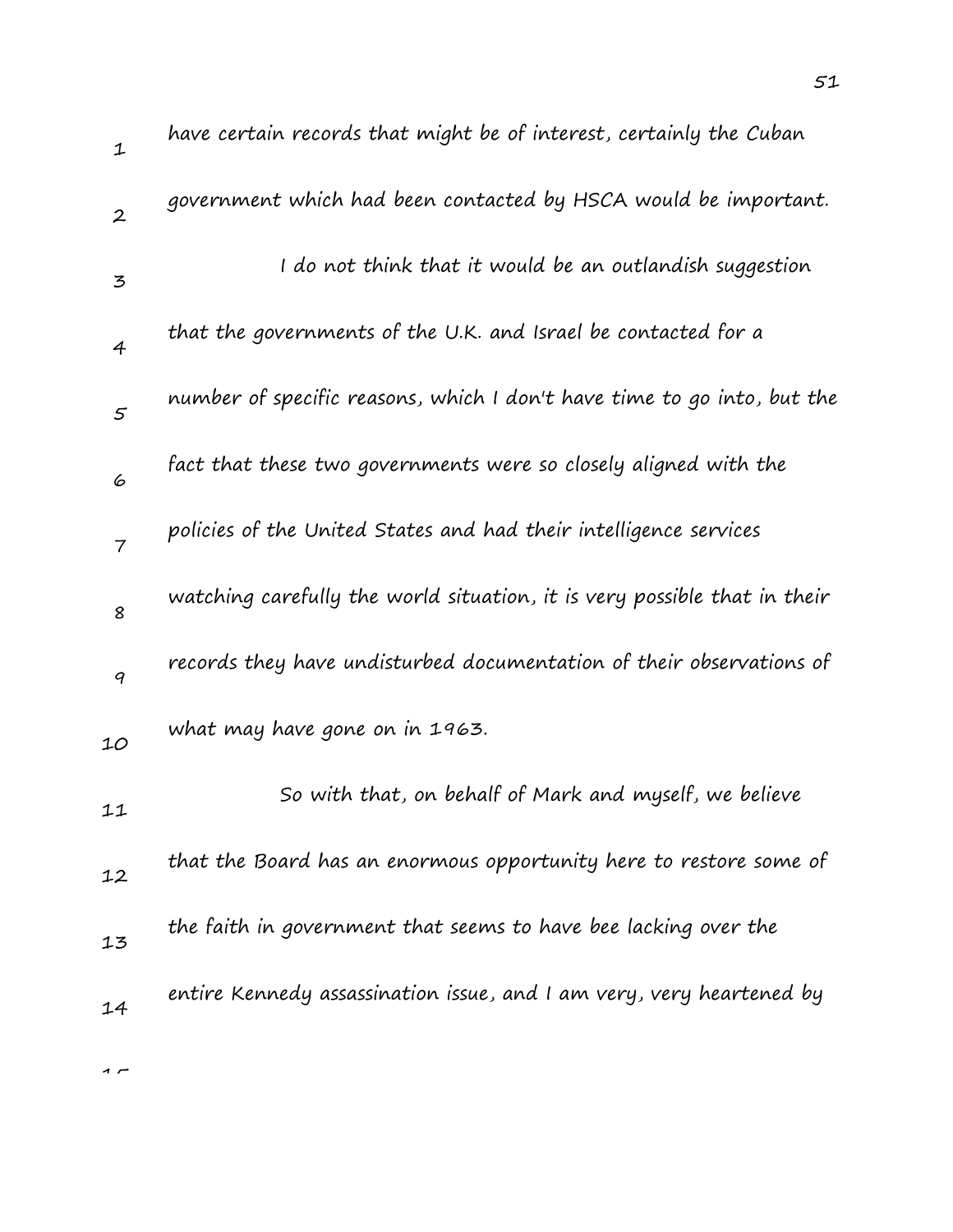| 1              | Mr. Graff's comment that this is not an adversarial hearing and that      |
|----------------|---------------------------------------------------------------------------|
| $\overline{2}$ | we are all in this together. I believe that, and I think that we can      |
| 3              | accomplish the job together.                                              |
| 4              | [Applause.]                                                               |
| 5              | Thank you both, Mr. Zaid and<br>CHAIRMAN TUNHEIM:                         |
| 6              | Mr. Sanders.                                                              |
| $\overline{7}$ | Questions for our witnesses?                                              |
| 8              | Go ahead, Dr. Hall.                                                       |
| 9              | Mr. Zaid, I want to thank you for being so<br>DR. HALL:                   |
| 10             | very helpful and, Mr. Sanders, as well, very, very thoughtful and         |
| 11             | clearly articulated and such.                                             |
| 12             | What is the standard to be applied? Your analysis of                      |
| 13             | these issues falls along clearly legal lines, you appeal to James Bradley |
| 14             | Thayer and to the Federal Rules of Evidence. I want to pose to you        |
|                |                                                                           |

 $\overline{1}$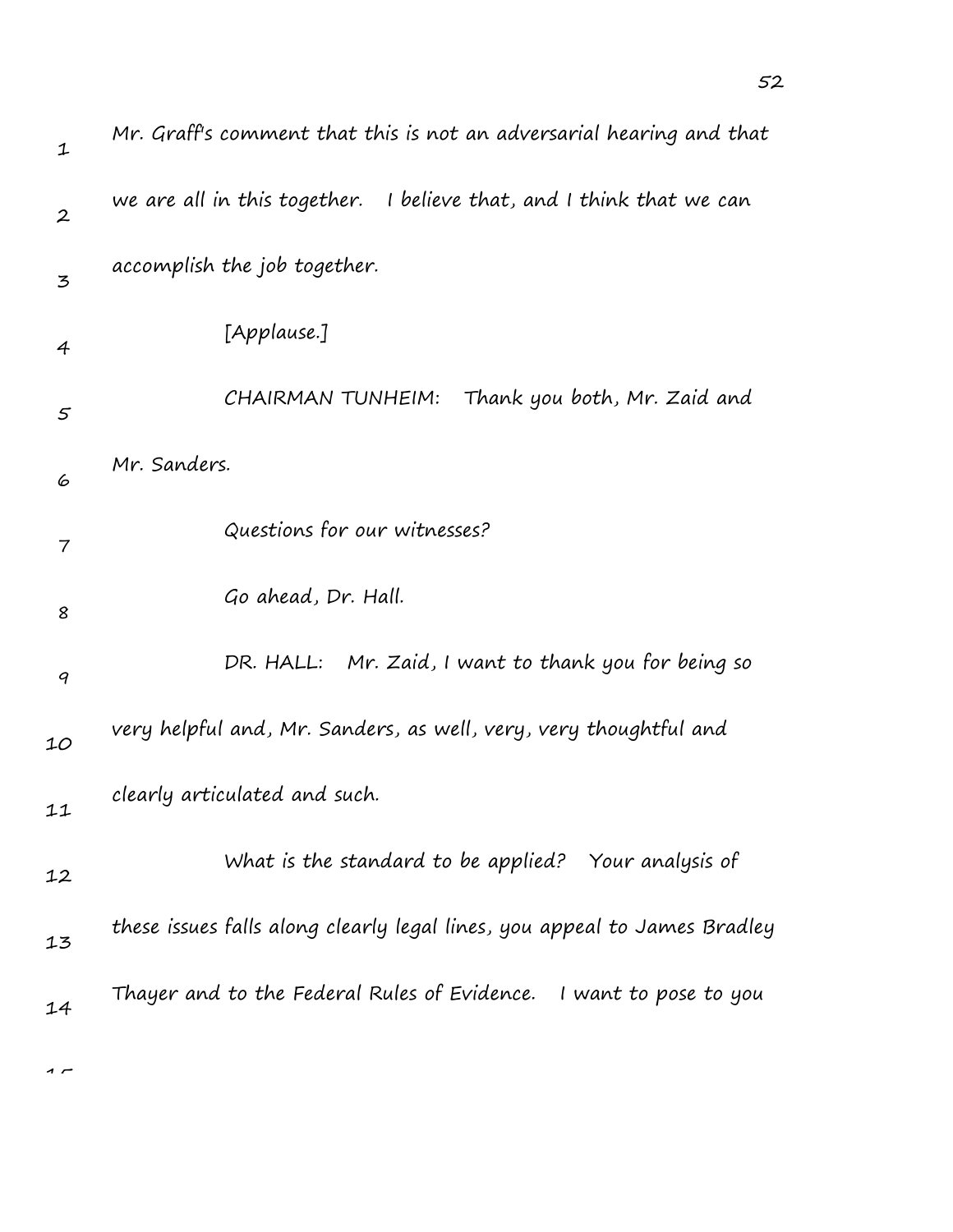| $\mathbf{1}$   | the question of whether the appropriate standard to be applied in         |
|----------------|---------------------------------------------------------------------------|
| $\overline{2}$ | defining an assassination record is a legal standard or whether it is a   |
| $\overline{5}$ | professional historical standard?                                         |
| 4              | MR. ZAID:<br>Well, in many ways sometimes those types of                  |
| 5              | standards are compatible with one another. The two that we gave           |
| 6              | as guidance under, obviously criminal matters and civil matters, are      |
| $\overline{7}$ | meant to allow the parties to obtain a broad range of documents as        |
| 8              | possible in order to prove their causes.                                  |
| 9              | Obviously an historical standard would most likely perhaps                |
| 10             | be of a broader nature.   In that sense, I would not necessarily          |
| 11             | delineate that one standard should be utilized above the other, but       |
| 12             | rather a combination of the two. Our suggestion, of course, was           |
| 13             | along the lines of reasonability which, in some way, I think, I will echo |
| 14             | Mr. Lesar, my background of that of a historian as well in university,    |
|                |                                                                           |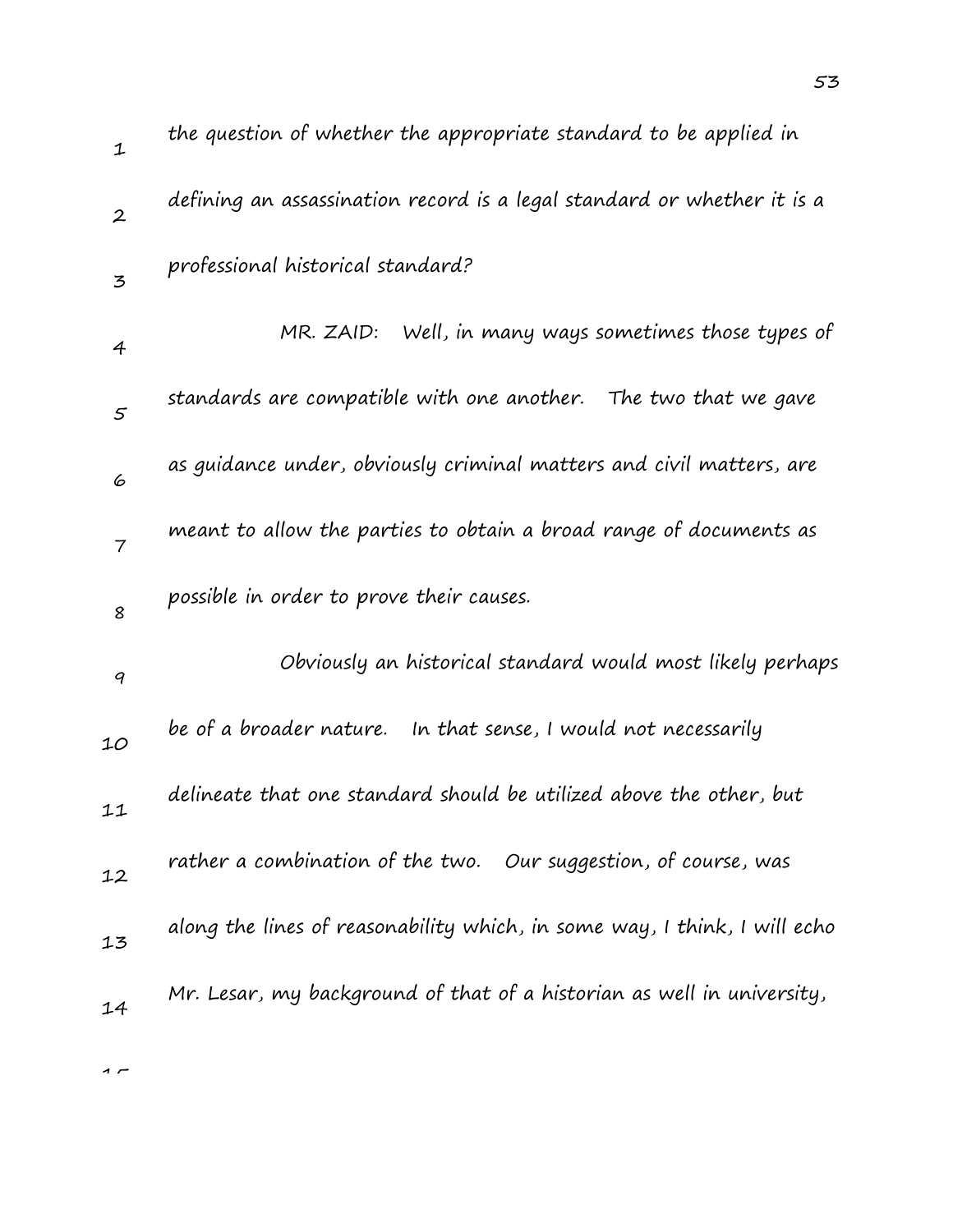in which you could utilize both of the definitions.

| $\boldsymbol{2}$ | As we said, because the definition in and of itself is going             |
|------------------|--------------------------------------------------------------------------|
| 3                | to be an impossible term to put together, we would not suggest that a    |
| 4                | static definition is put on paper and that is applied to each instance.  |
| $\mathfrak{s}$   | You will need to utilize that definition, as you said, on the run, so to |
| 6                | speak, and apply it to different situations. In that, you will be        |
| $\overline{7}$   | approached by members from the community whose standards will            |
| 8                | vary, and obviously need to give some sort of an objective opinion.      |
| 9                | Given that you have a set life, our approach is to remain                |
| 10               | as open as possible in the beginning, weighing the costs and benefits    |
| 11               | that would be allowed with tracking down individual witnesses, or        |
| 12               | approaching governments.<br>It is no surprise, I think, that you will    |
| 13               | note, especially from an historical background, that in the past where   |
| 14               | government entities have had a set life, it is the nature of the Federal |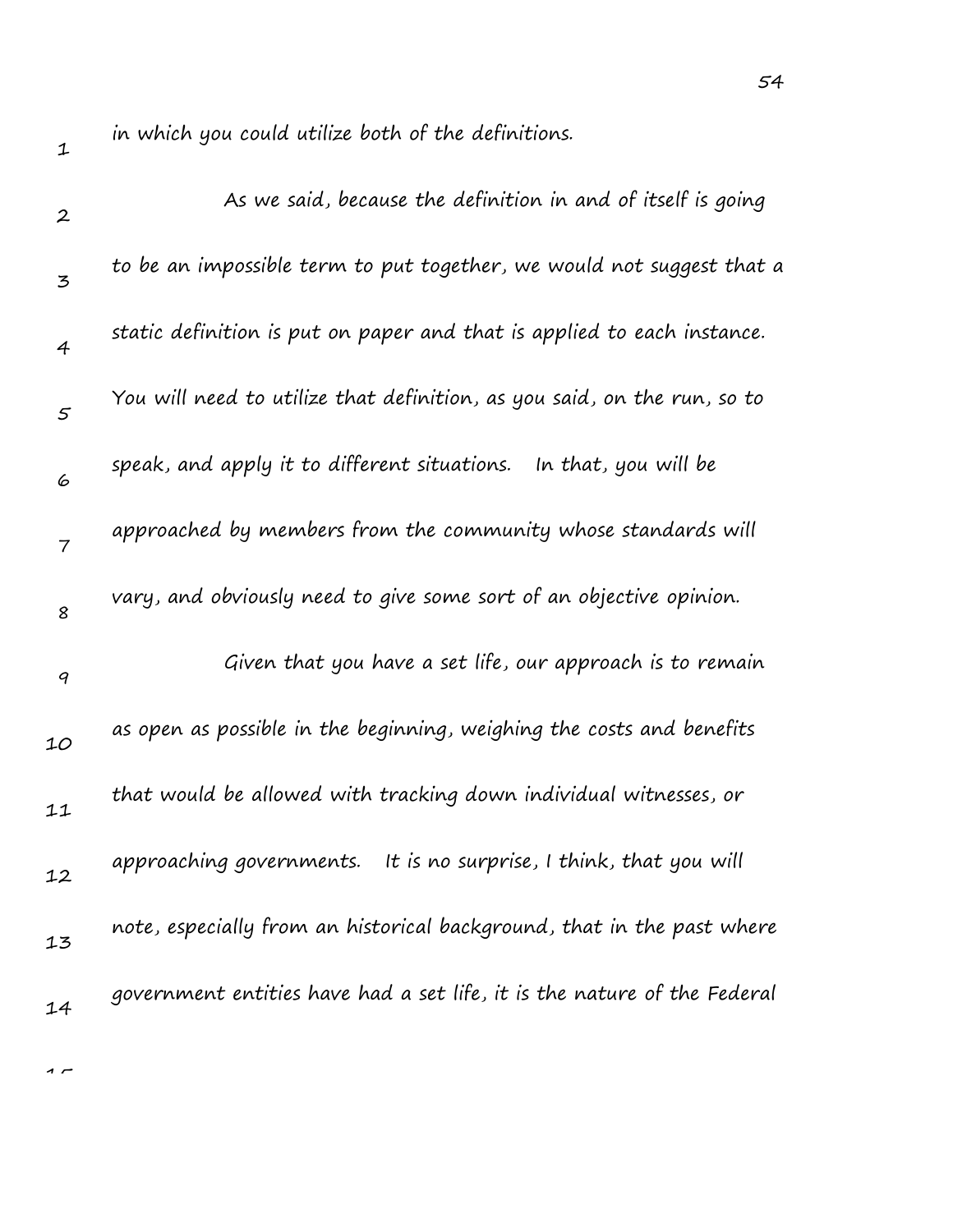| $\mathbf 1$      | agencies to attempt to wait out those agencies, that set life.        |
|------------------|-----------------------------------------------------------------------|
| $\boldsymbol{2}$ | It has nothing to do in this nature with the assassination,           |
| 3                | it frequently happens in Washington, if the agency could somewhat     |
| $\overline{4}$   | delay or overburden the authority as far as amount of documents,      |
| 5                | they will do so. In that sense, you will need to prioritize material. |
| 6                | That is what we attempted to do in some way in the Law Review         |
| $\overline{7}$   | article to at least give you a starting scope of individuals and      |
| 8                | documents to go for. But I would really use a combination of the      |
| 9                | two.                                                                  |
| 10               | I am appreciative of your wish to balance the<br>DR. HALL:            |
| 11               | I would observe that the last 30 years suggest an inherent<br>two.    |
| 12               | tension between what it is that historians view as an appropriate     |
| 13               | matter for an assassination record and what agencies of the Federal   |
| 14               | government have deemed to be an appropriate record.                   |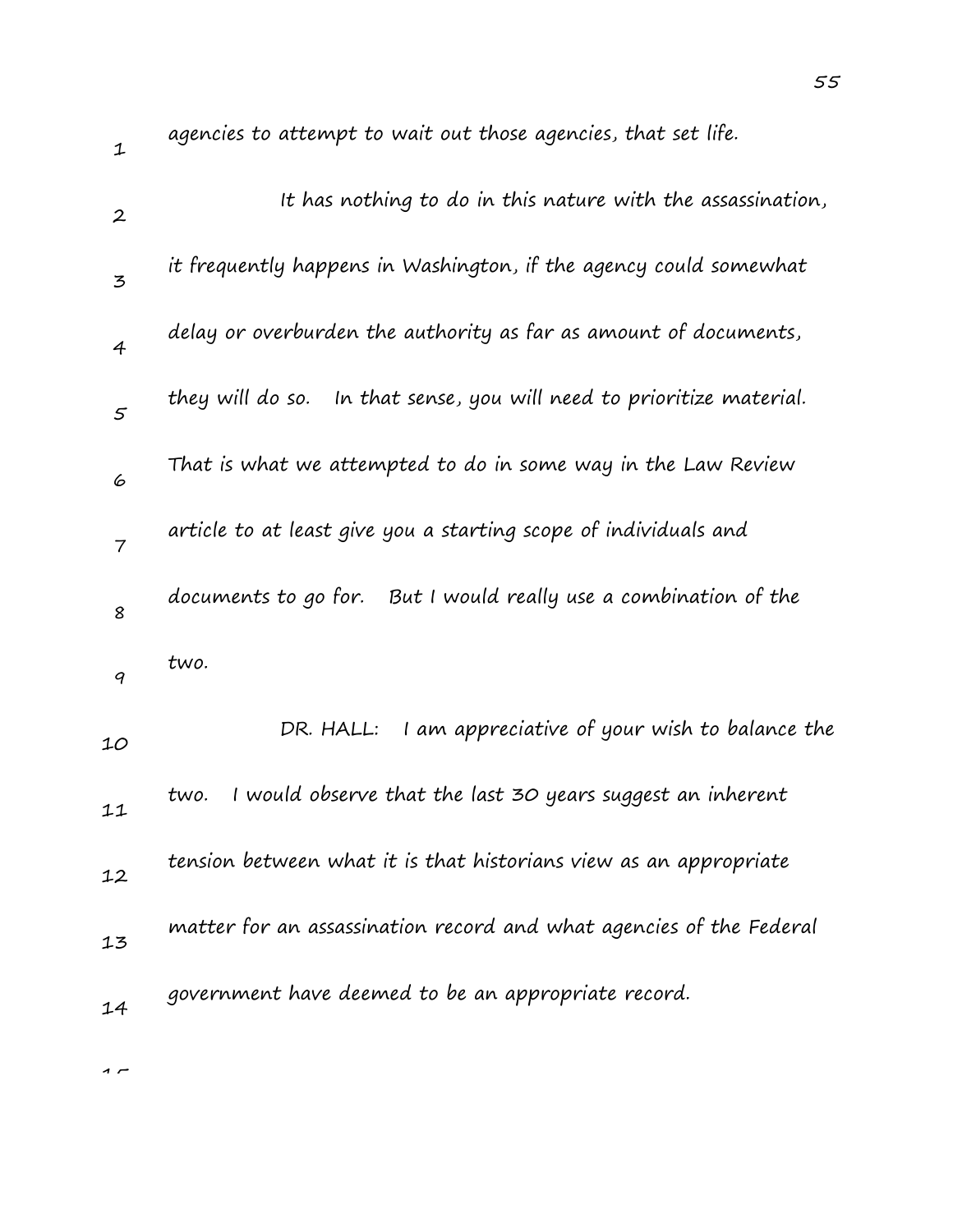| $\mathbf{1}$     | In considering the overall question of what is an                         |
|------------------|---------------------------------------------------------------------------|
| $\boldsymbol{2}$ | assassination record, I do think that the Board, composed as it is of a   |
| 3                | mixture of lawyers and historians, has some responsibility to puzzle      |
| 4                | through the issue of what is a assassination record in the context of     |
| 5                | what is required for the pursuit of truth under a historical as opposed   |
| 6                | to legal standard.                                                        |
| 7                | The legislative history, in fact, the makeup of<br>MR. ZAID:              |
| 8                | the Board when Congress was going to determine, that was on its           |
| 9                | mind, of course. It was mandated that at least one historian and          |
| 10               | one attorney sit on the Board for that very purpose.<br>It also           |
| 11               | acknowledged that, of course, a lot of initial decisions may, in fact, be |
| 12               | of a legal nature in coming to their definitions, but they wish the       |
| 13               | balance from the historical community.                                    |
| 14               | DR. HALL: One final question, Mr. Chairman, if I may?                     |
|                  |                                                                           |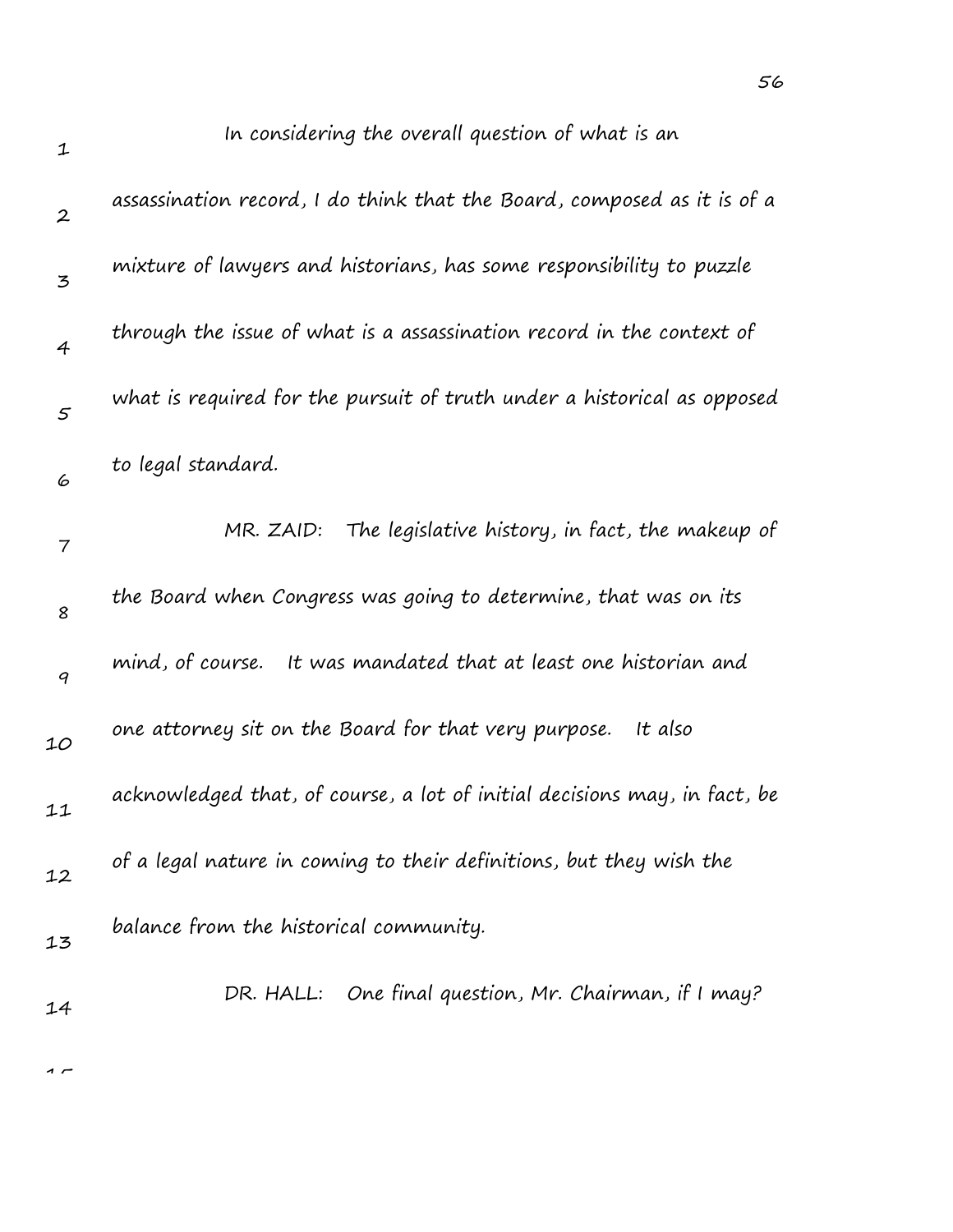| $\mathbf{1}$     | CHAIRMAN TUNHEIM: Go right ahead.                                        |
|------------------|--------------------------------------------------------------------------|
| $\boldsymbol{2}$ | DR. HALL: Not to carry on here at great length, but                      |
| 3                | there is a question of some fascination to me, and that is, the          |
| 4                | definition that we develop, is it a case that we are making law or is it |
| $\mathfrak{s}$   | a case that we are providing a definition that has to work within the    |
| 6                | standard of the act? There is a difference.                              |
| 7                | I think that Congress made clear that in<br>MR. SANDERS:                 |
| 8                | promulgating rules that there was going to be a certain amount of        |
| 9                | Going back to Mark's statement, the recognition that a<br>latitude.      |
| 10               | strict legal standard applied to kind of an amorphus of records was      |
| 11               | not going to be work without a blend of common sense, the law being      |
| 12               | an ass.                                                                  |
| 13               | DR. HALL: Is it fair to say that this is an area that has                |
| 14               | not benefitted heavily from common sense, though?                        |
| $\sim$           |                                                                          |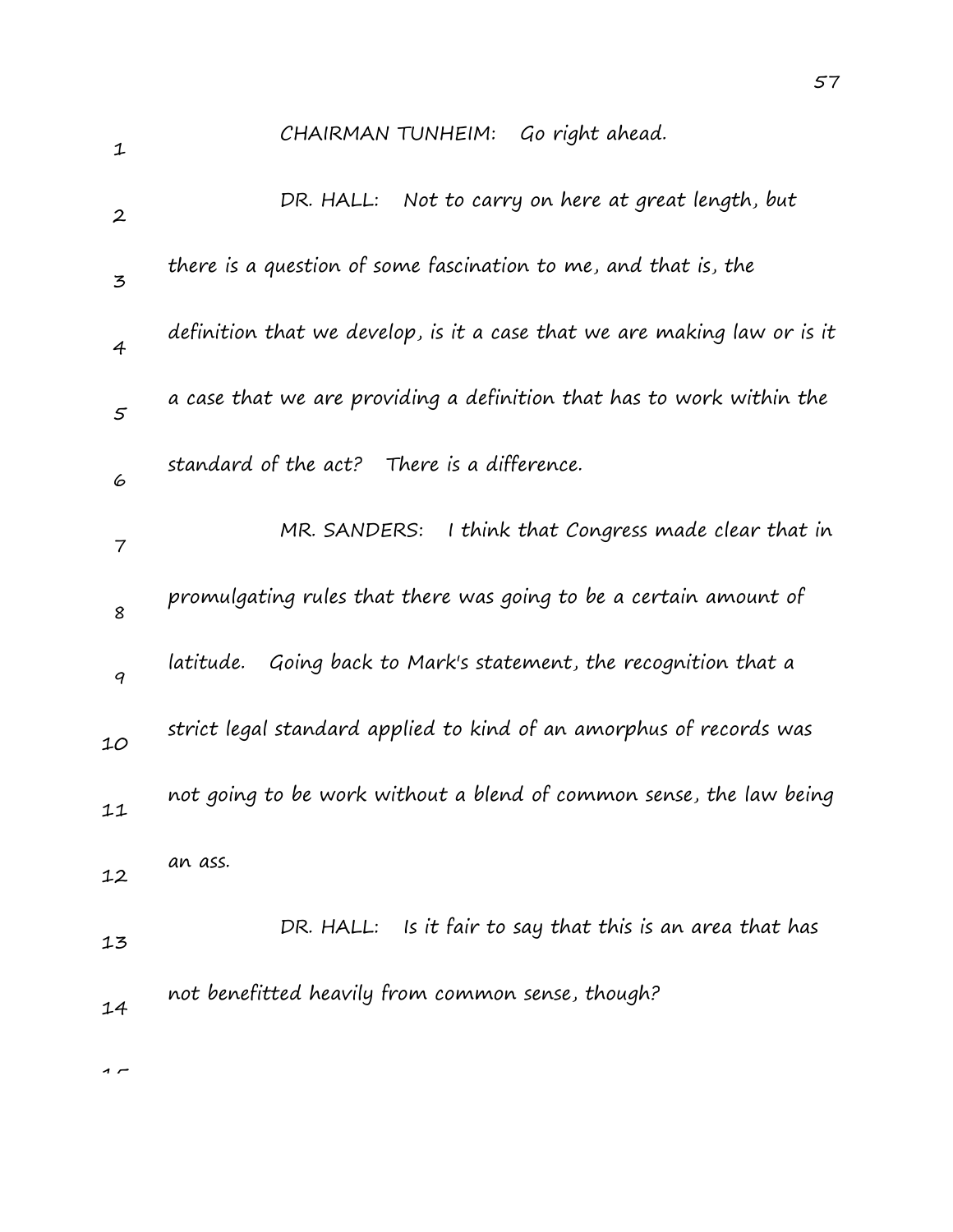$\rightarrow$ 

MR. SANDERS: I think we can come to unanimous

| $\boldsymbol{2}$ | agreement.                                                               |
|------------------|--------------------------------------------------------------------------|
| 3                | MR. ZAID: But I think that as far as a definition having                 |
| $\overline{4}$   | precedent, in some ways the Board will be establishing precedent for     |
| $\varsigma$      | future boards of this nature. Clearly the definition you give to         |
| 6                | assassination records will be contained in the context of only the JFK   |
| $\overline{7}$   | assassination to begin with, but as you will be aware of, if you are not |
| 8                | already, there are obviously movements for disclosure of other           |
| 9                | political assassinations or policies that may well in fact benefit from  |
| 10               | your analysis of how to conduct your activities.                         |
| 11               | DR. HALL: Thank you.                                                     |
| 12               | CHAIRMAN TUNHEIM: Dr. Nelson?                                            |
| 13               | I think what we have heard this morning,<br>DR. NELSON:                  |
| 14               | starting with our very first witness, is a difference in opinion in how  |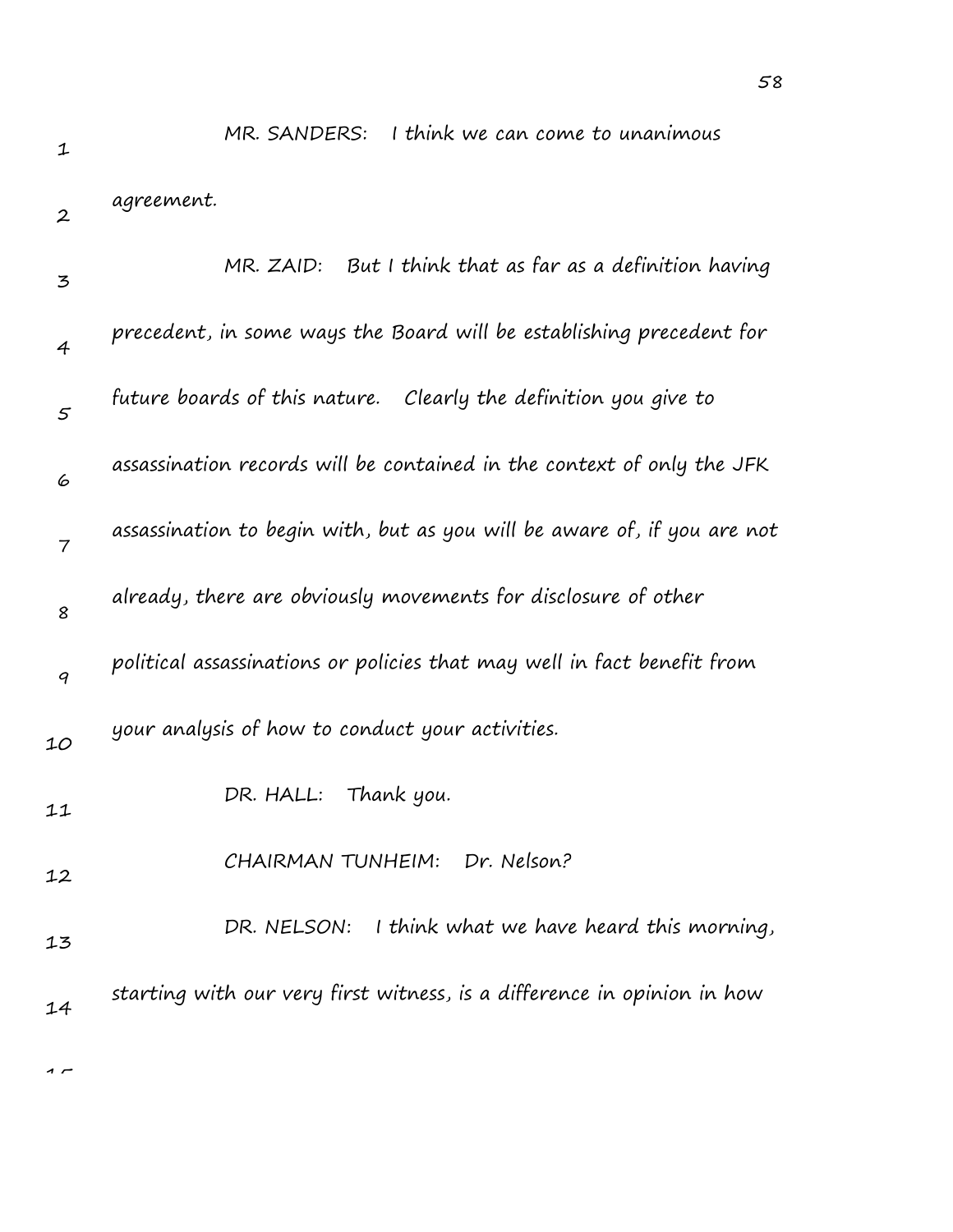| $\mathbf 1$       | we define this and how we start on the search. One is the search for  |
|-------------------|-----------------------------------------------------------------------|
| $\boldsymbol{2}$  | a broad range, which you have partly come down on the side of, and    |
| $\mathbf{z}$      | the other, I think, unless I misread Mr. Lesar, was more research     |
| $\overline{4}$    | driven, that is what people are looking for is what we should be      |
| $\mathcal{F}_{0}$ | looking for in terms of an assassination record.                      |
| 6                 | Those are two different things, those are two different               |
| $\overline{7}$    | ways to go about our work. It troubles me a little bit in terms of a  |
| 8                 | That is, we would go about our work a little differently<br>priority. |
| 9                 | if -- and this somewhat pursues Kermit Hall's position -- we seek the |
| 10                | broad historical background, or if we go in a manner which is         |
| 11                | research driven.                                                      |
| 12                | You have some ideas about that? They are nonlegal                     |
| 13                | ideas, but they are important, it seems to me, to how we start and    |
| 14                | how we continue.                                                      |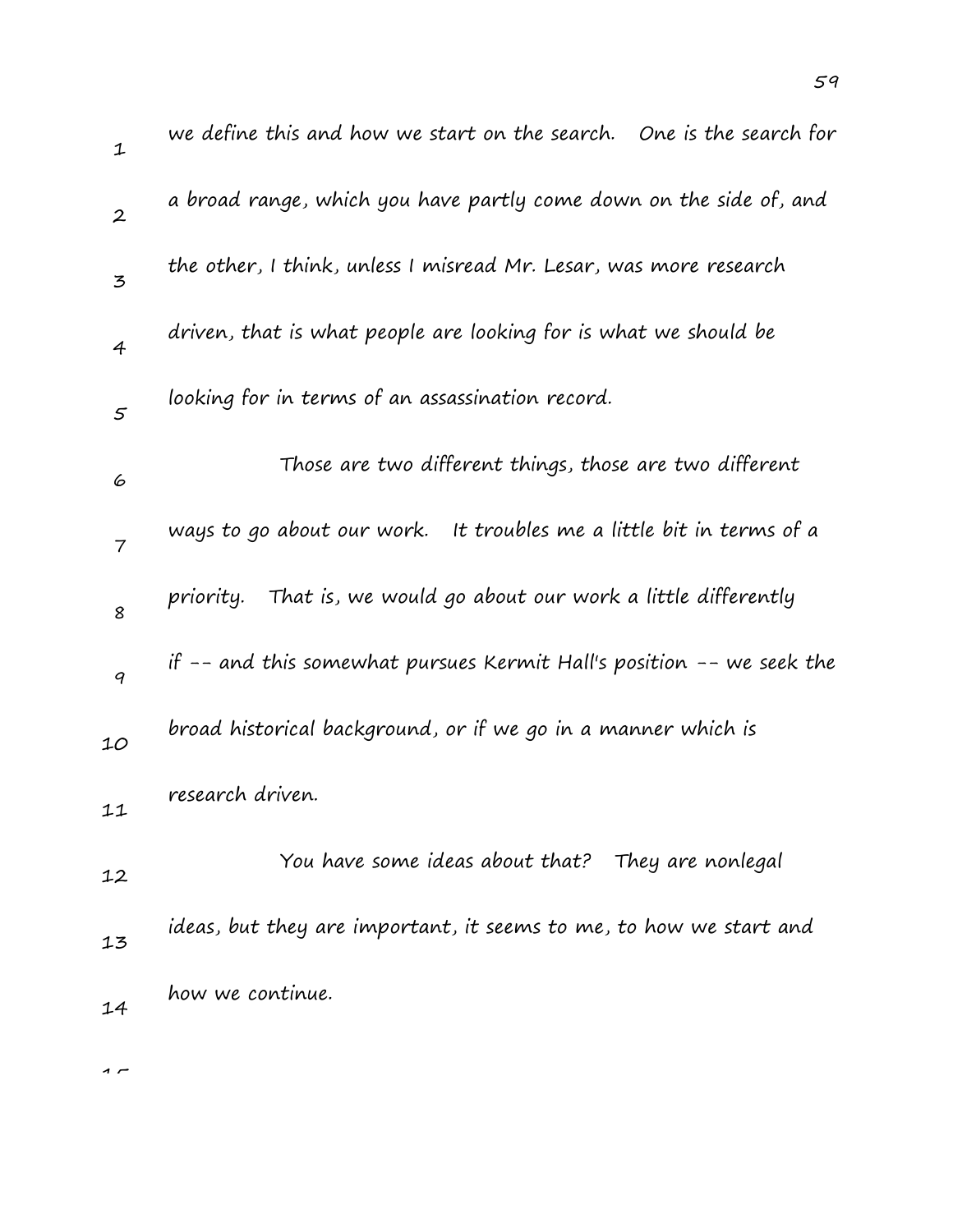| $\mathbf 1$      | MR. SANDERS: To me one of the most important                           |
|------------------|------------------------------------------------------------------------|
| $\boldsymbol{2}$ | factors is that this not become a free-for-all and that the perception |
| 3                | to the public becomes, well, you know, these assassination so-called   |
| 4                | "researchers" are in there attempting to pry open every box in the     |
| 5                | government's files. The relevance standard is no good.<br>This was an  |
| 6                | experiment that was doomed to failure because these people can't       |
| 7                | narrow their focus enough.                                             |
| 8                | I think that the standard that Mark and I had suggested,               |
|                  |                                                                        |
| 9                | some nonfrivolous relevance, is something that needs to be developed   |
| 10               | in a practical way. If someone wants access, wants the Board           |
| 11               | request access to a particular document or set of documents that       |
| 12               | seem to perhaps be on the borderline that they come forward and        |
| 13               | explain why and provide some nonfrivolous evidence so that the         |

MR. SANDERS: To me one of the most important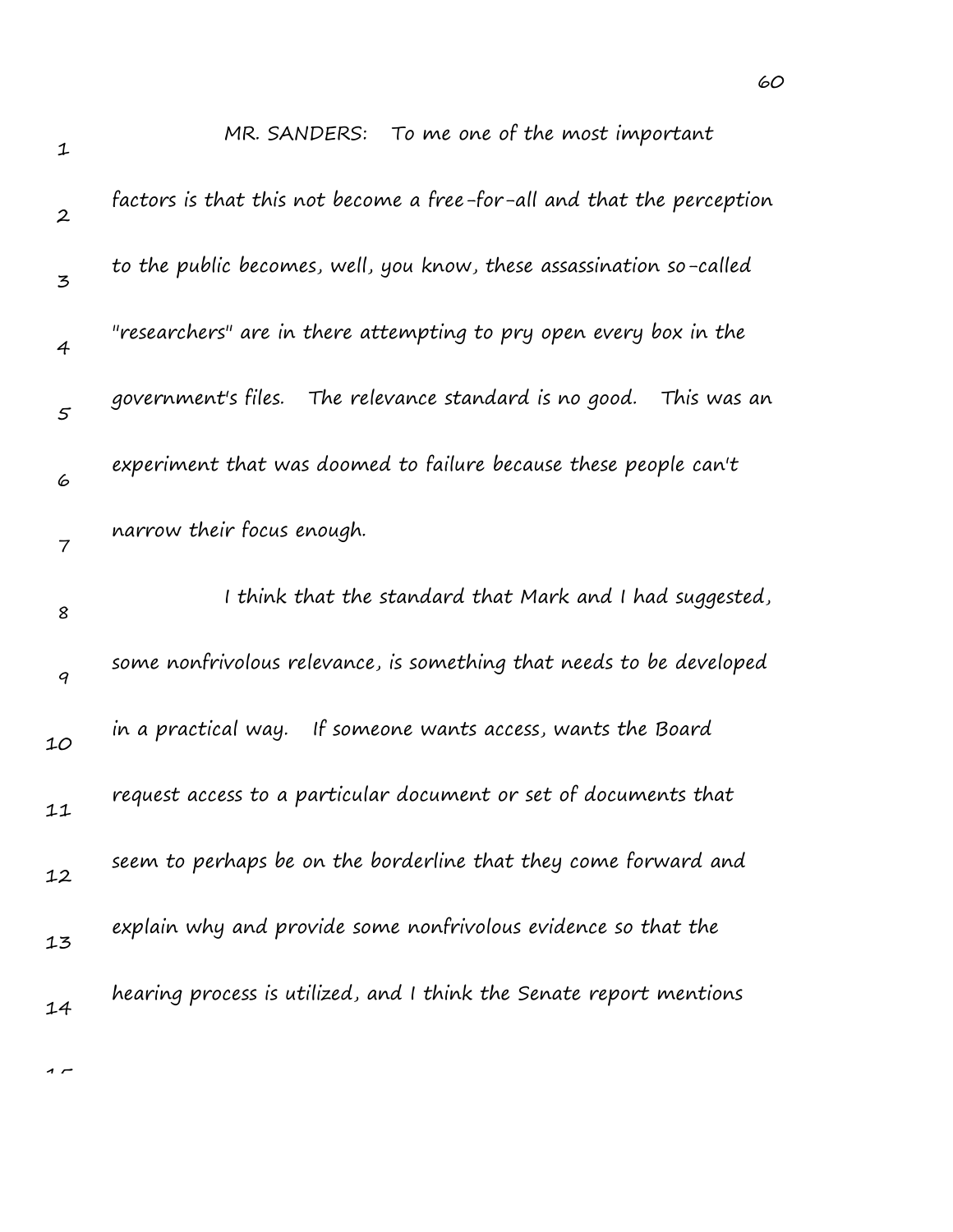| 1                | that, that the Board should use the hearing process to develop a         |
|------------------|--------------------------------------------------------------------------|
| $\boldsymbol{2}$ | better working definition of what becomes reasonably relevant.           |
| $\mathfrak{Z}$   | I think we just need to be careful that we don't go too far              |
| $\overline{4}$   | and, by doing that, have the government agencies whose cooperation       |
| 5                | we need say, you guys are on a fishing expedition that is broader than   |
| 6                | anything $-$                                                             |
| $\overline{7}$   | I think there is absolutely actually a real fear<br>MR. ZAID:            |
| 8                | that by taking too broad of an approach initially, at least to the point |
| 9                | where the balance will not satisfy those in the government, the          |
| 10               | reality, unfortunately, is you place your funding in jeopardy through    |
| 11               | Congress, and I think that is something to be mindful of, knowing        |
| 12               | how difficult it was for you to get your funding in the first place when |
| 13               | you hadn't even begun work, when it comes down to it, if you start       |
| 14               | snooping around without due cause, some Senator or Congressman           |
|                  |                                                                          |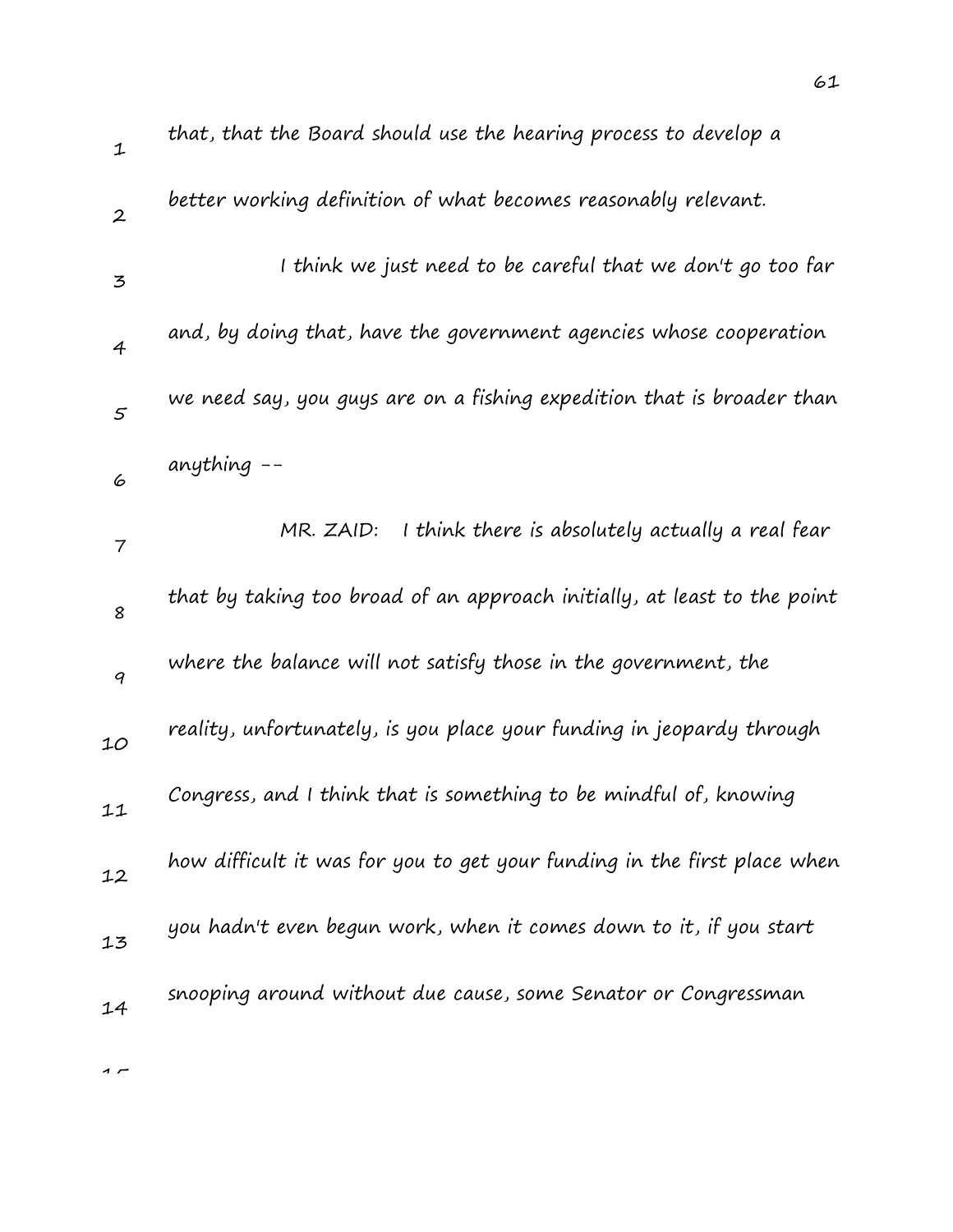| $\mathbf 1$      | will most definitely be alerted because they happen to work closely     |
|------------------|-------------------------------------------------------------------------|
| $\boldsymbol{2}$ | with an individual department, and make note.                           |
| 3                | I think with somewhat of our legal standard that we are                 |
| $\overline{4}$   | attempting to apply, it is in combination with that of the research     |
| 5                | community in providing evidence. The legislative history clearly        |
| 6                | stresses that the Board is to make use of the public and the scholars,  |
| $\overline{7}$   | and especially those in the research community, to give you the ideas   |
| 8                | of where to first begin your searches.                                  |
| $\boldsymbol{q}$ | I would point out that that, in fact, was one of the main               |
| 10               | deficiencies of the prior investigations, particularly the House Select |
| 11               | Committee, in that the individuals that were involved did not           |
| 12               | necessarily know the case that they were trying to make, and it took    |
| 13               | a long time to relearn or to learn the background, the 15 years at      |
| 14               | the time of the background of the case to begin further investigation.  |
|                  |                                                                         |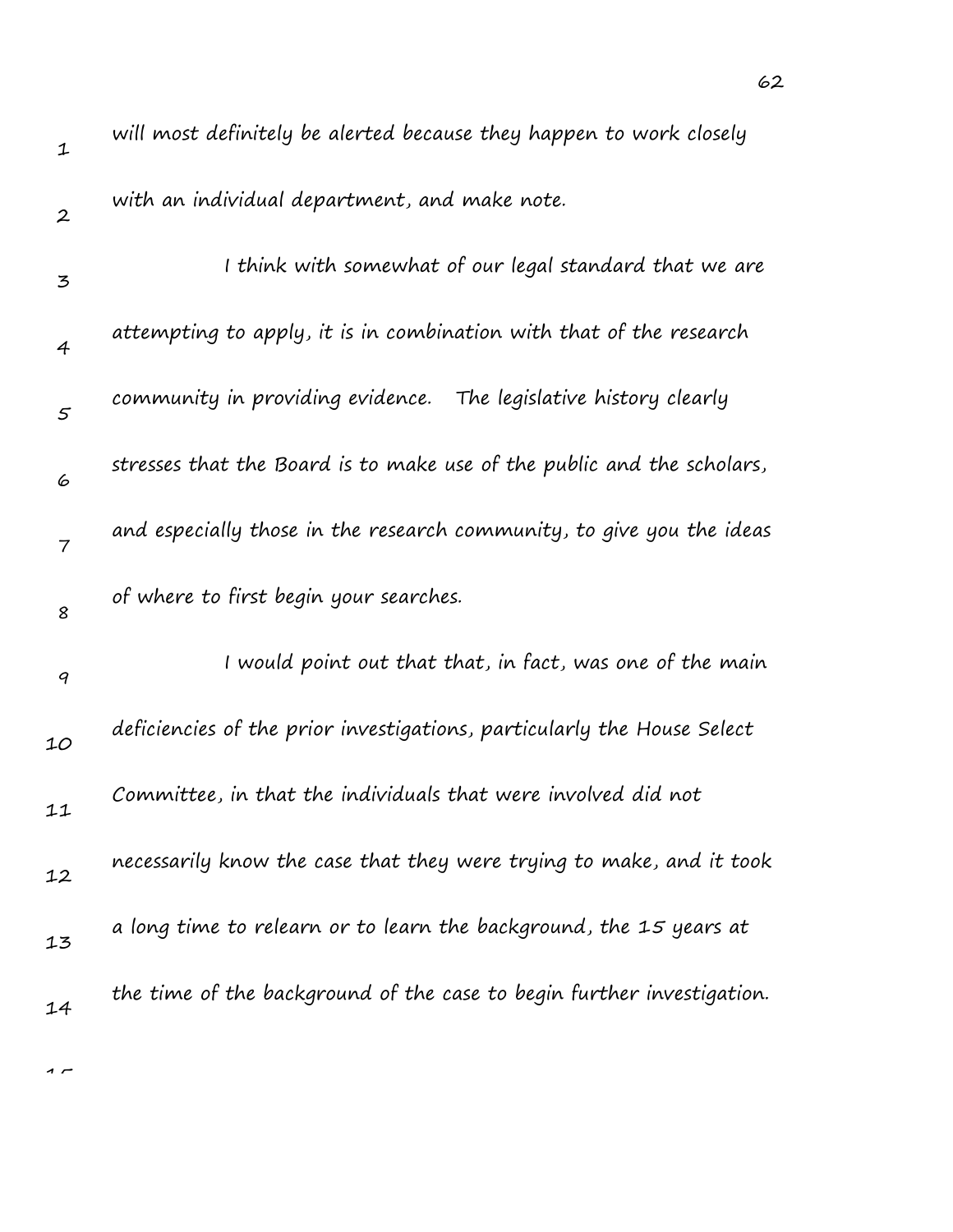| $\mathbf{1}$     | I think Congress had that specifically in mind, especially                |
|------------------|---------------------------------------------------------------------------|
| $\boldsymbol{2}$ | since some of those that were involved in the drafting of the             |
| $\overline{5}$   | legislation were, in fact, on the House Select Committee in explaining    |
| $\overline{4}$   | to the Board that they are to make the fullest use of the research        |
| 5                | community, and then using that information apply the definition or        |
| 6                | standard that they can come up with to facilitate their search.           |
| 7                | DR. NELSON: Well, I asked that question because we                        |
| 8                | have been told over and over again that we should have the broadest       |
| 9                | definition.<br>It seems to me, I quite agree with you in the sense that a |
| 10               | line has to be drawn.<br>The question was, what line?<br>So I wanted a    |
| 11               | little bit more explanation.                                              |
| 12               | I have a question for Mr. Sanders<br>CHAIRMAN TUNHEIM:                    |
| 13               | related to your views on the issue of whether private records are         |
| 14               | included within the scope. Would you consider records developed by        |
|                  |                                                                           |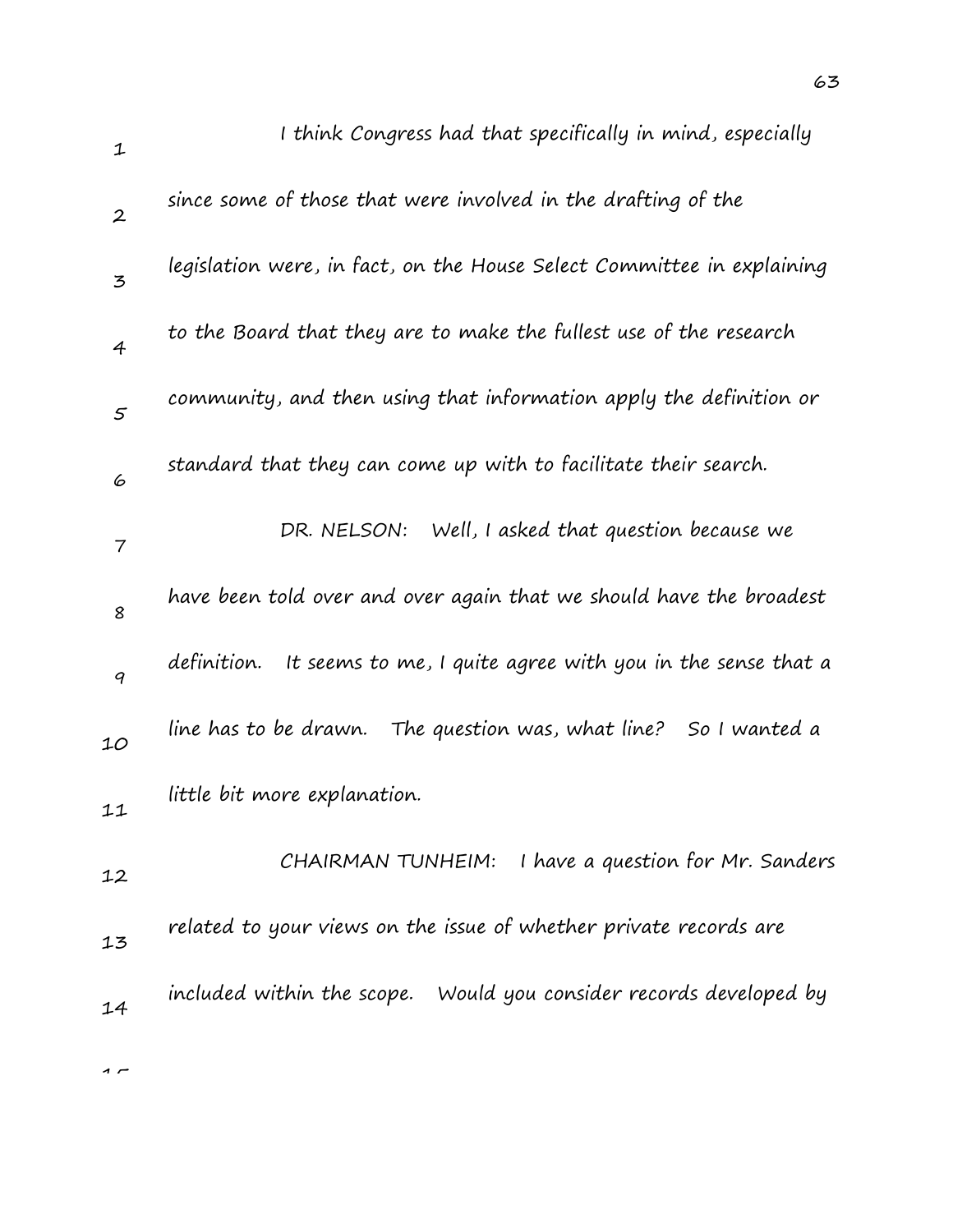| $\mathbf{1}$     | an individual during a period of public service taken with that         |
|------------------|-------------------------------------------------------------------------|
| $\boldsymbol{2}$ | individual when they left public service currently in possession to be  |
| 3                | assassination records within the definition of the act, or would those  |
| $\overline{4}$   | be private records not subject to the act?                              |
| 5                | MR. SANDERS: The threshold question, I think, there                     |
| 6                | you have ask is, were the records taken with proper authority or        |
| $\overline{7}$   | were they simply removed from someone's office being the property of    |
| 8                | the United States Government and the people.                            |
| 9                | CHAIRMAN TUNHEIM:<br>I think that gets into a relatively                |
| 10               | murky area, especially if you are looking back 30 years but, be that as |
| 11               | it may, I would like to hear your answer.                               |
| 12               | DR. HALL: It also strikes at this question of the                       |
| 13               | relationship of the relationship of what an historical inquire might be |
| 14               | after and what the legal standard would be that might get in the        |
|                  |                                                                         |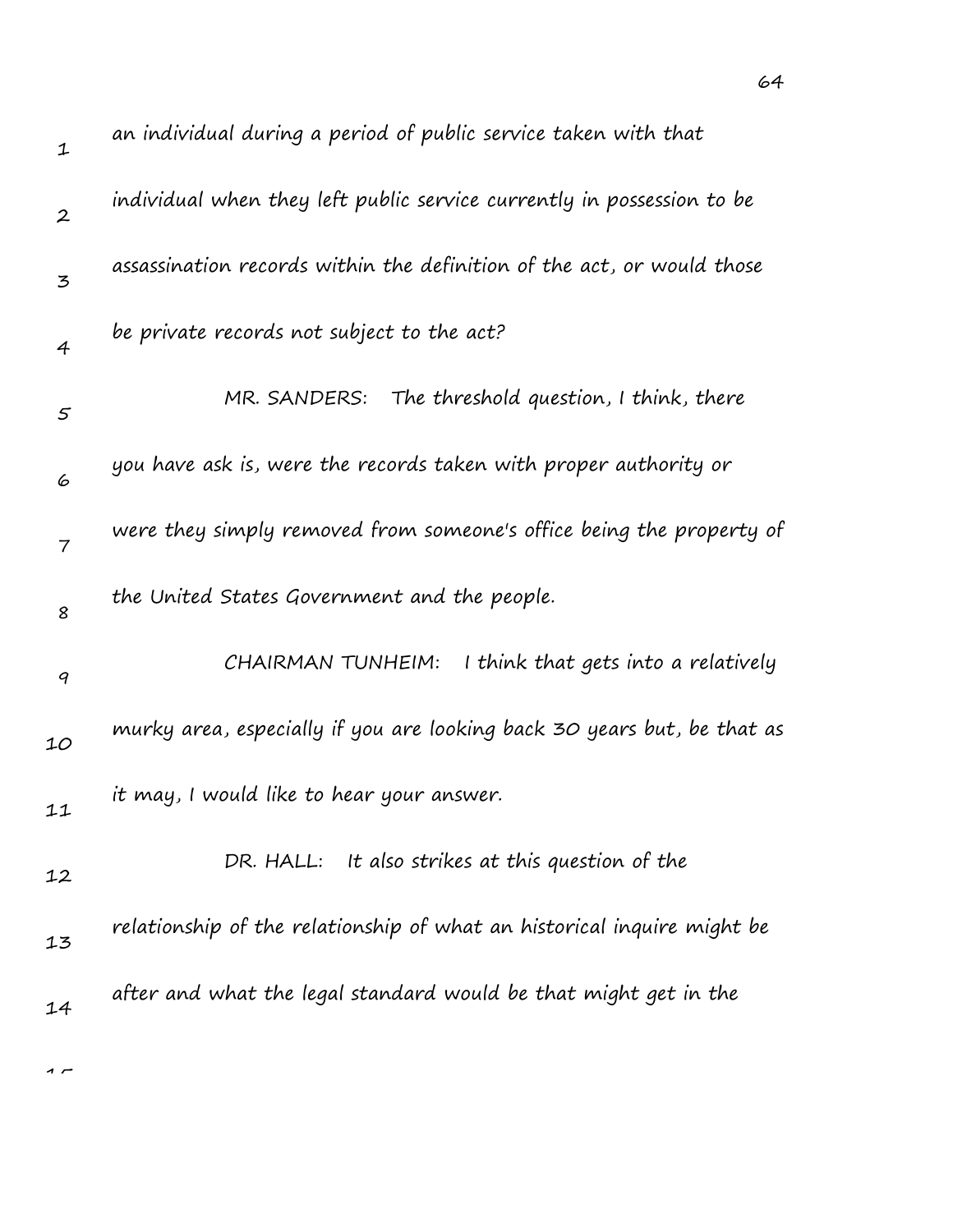| $\boldsymbol{2}$ | MR. SANDERS: I think the statement that a record can                     |
|------------------|--------------------------------------------------------------------------|
| 3                | be subpoenaed if it can reasonably lead to the discovery of              |
| $\overline{4}$   | assassination records which are defined as records already held by       |
| 5                | that list of government agencies. In the scenario that you suggested,    |
| 6                | I think that it is certainly within the realm of possibility that by     |
| $\overline{7}$   | subpoenaing those records there would be a likelihood of discovering     |
| 8                | records that exist in the Archives, or wherever. So that there are       |
| 9                | subtleties that can be used to get around the question of whether or     |
| 10               | not they are private or public records.                                  |
| 11               | DR. HALL: There is a severable issue here, isn't there?<br>$\mathcal{I}$ |
| 12               | mean the severable issue is what our Board can inquire about and         |
| 13               | subpoena versus what our Board can provide for release. So would it      |
| 14               | be your construction of the existing law that if we had the view that    |
|                  |                                                                          |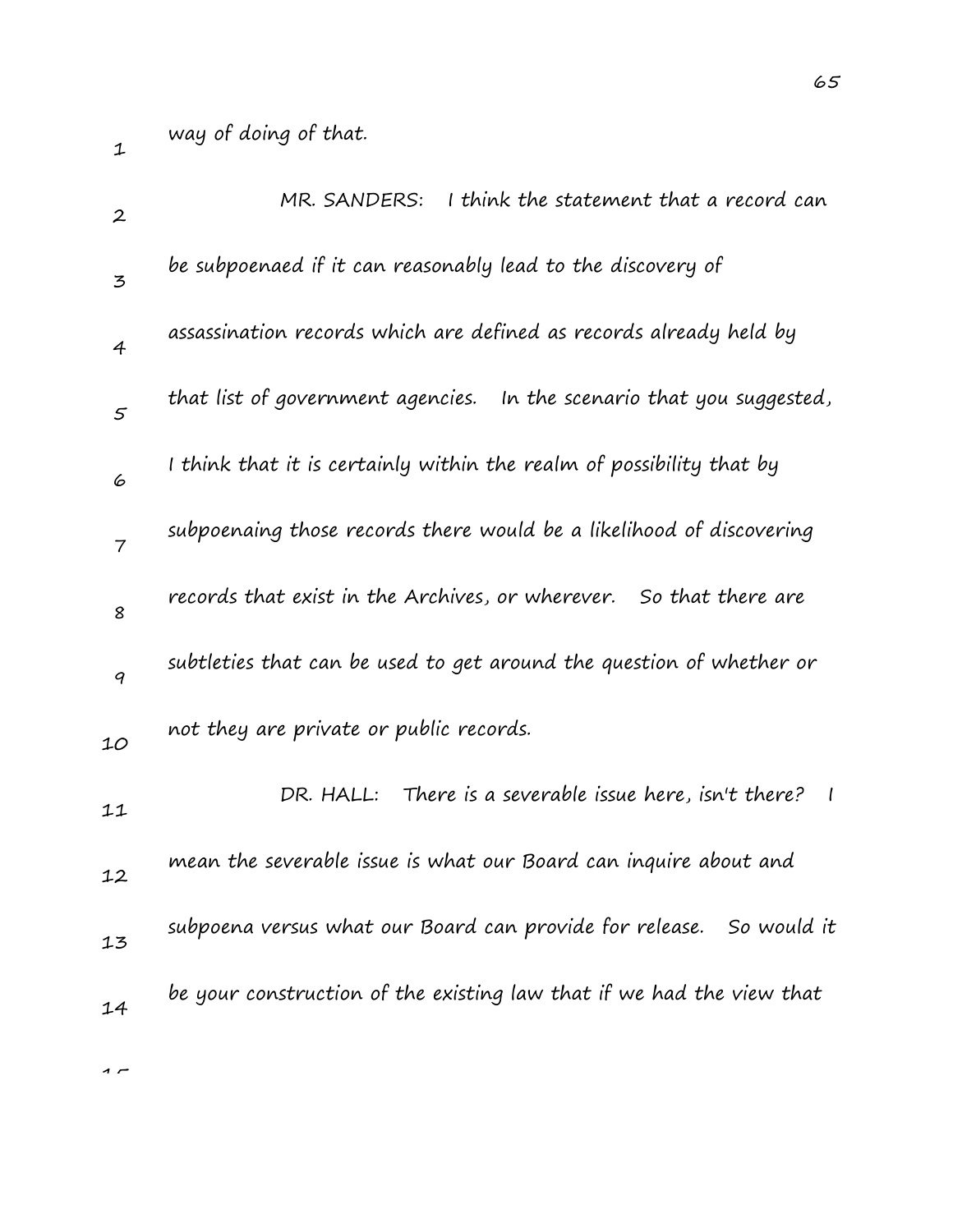| $\mathbf 1$      | material in private hands might be related to some additional      |
|------------------|--------------------------------------------------------------------|
| $\boldsymbol{2}$ | disclosure out of the public records that we can look at those     |
| 3                | materials?                                                         |
| 4                | MR. SANDERS:<br>Yes.                                               |
| 5                | MR. JOYCE: But that if there is not a connection that              |
| 6                | we cannot?                                                         |
| 7                | MR. SANDERS: Well, of course, the Board would always               |
| 8                | have the latitude.                                                 |
| $\boldsymbol{q}$ | It surely would be in the power of the Board<br>DR. HALL:          |
| 10               | to raise question about the relevance after having examined the    |
| 11               | evidence?                                                          |
| 12               | MR. SANDERS: Yes, I believe so.                                    |
| 13               | MR. ZAID: You will run into this issue. There is no                |
| 14               | doubt about it. For example, records of the ATF, which at the time |
| $\sim$           |                                                                    |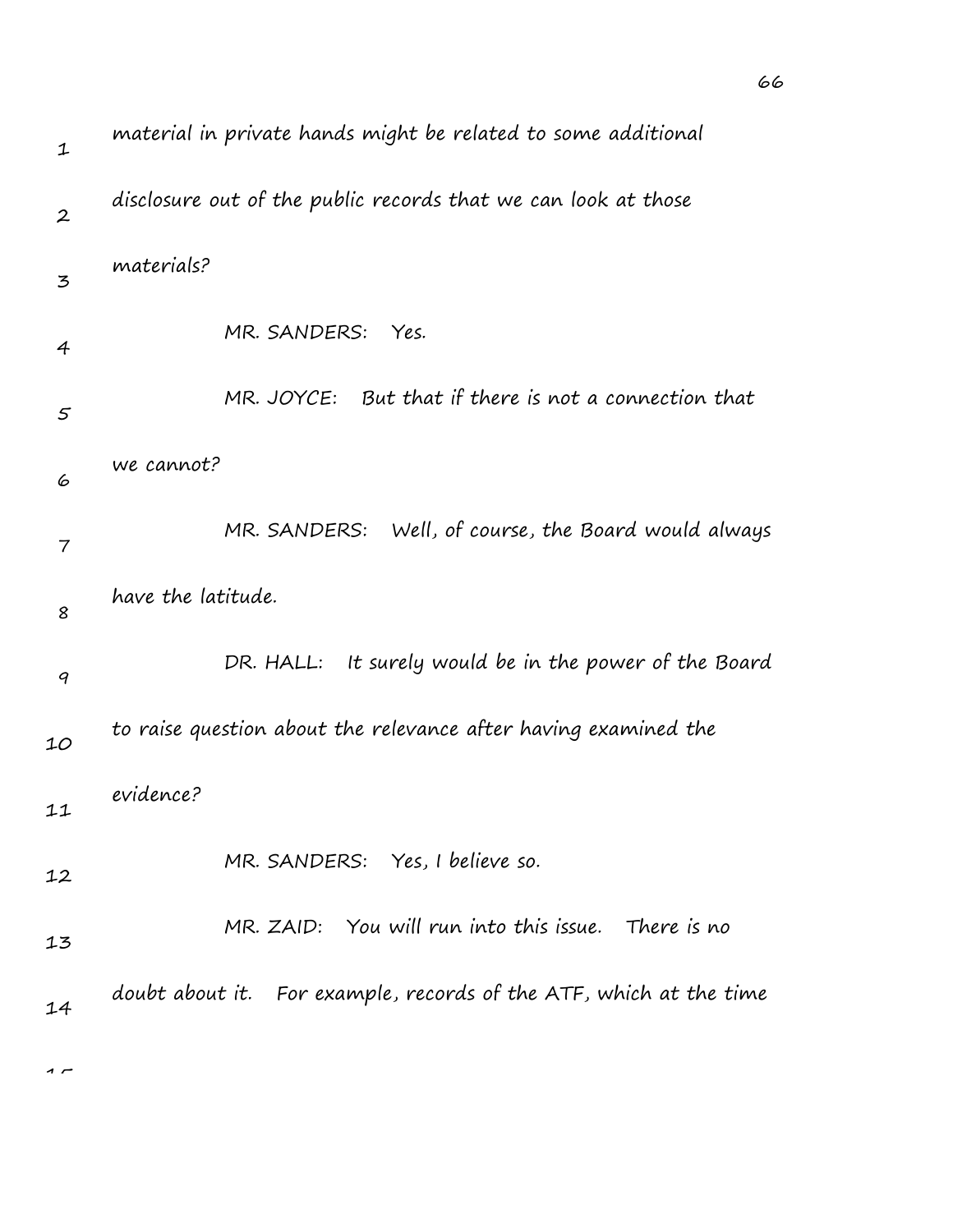1 2 3 4 5 6 7 8 9 10 11 12 13 14 was the Bureau of Alcohol, Tobacco and Firearms, I believe in the early '60s many have deemed those records relevant. They were conducting investigations that were related to some of the events, but their files are completely missing, and I am not speaking to the assassination, completely missing for the early years of the '60s, having spoken to the librarians and historians of the agency at Treasury and at Secret Service and at ATF, they did not compile their records at the time, and the historians in the agencies have been routinely going to individual agents that were on duty at the time, or family members of those agents, if they are deceased, because the practice was, if agents were working on a particular case they had fondness for, they would bring home copies of their reports and keep it themselves while the agency itself did not maintain its files. So that issue will undoubtedly come up.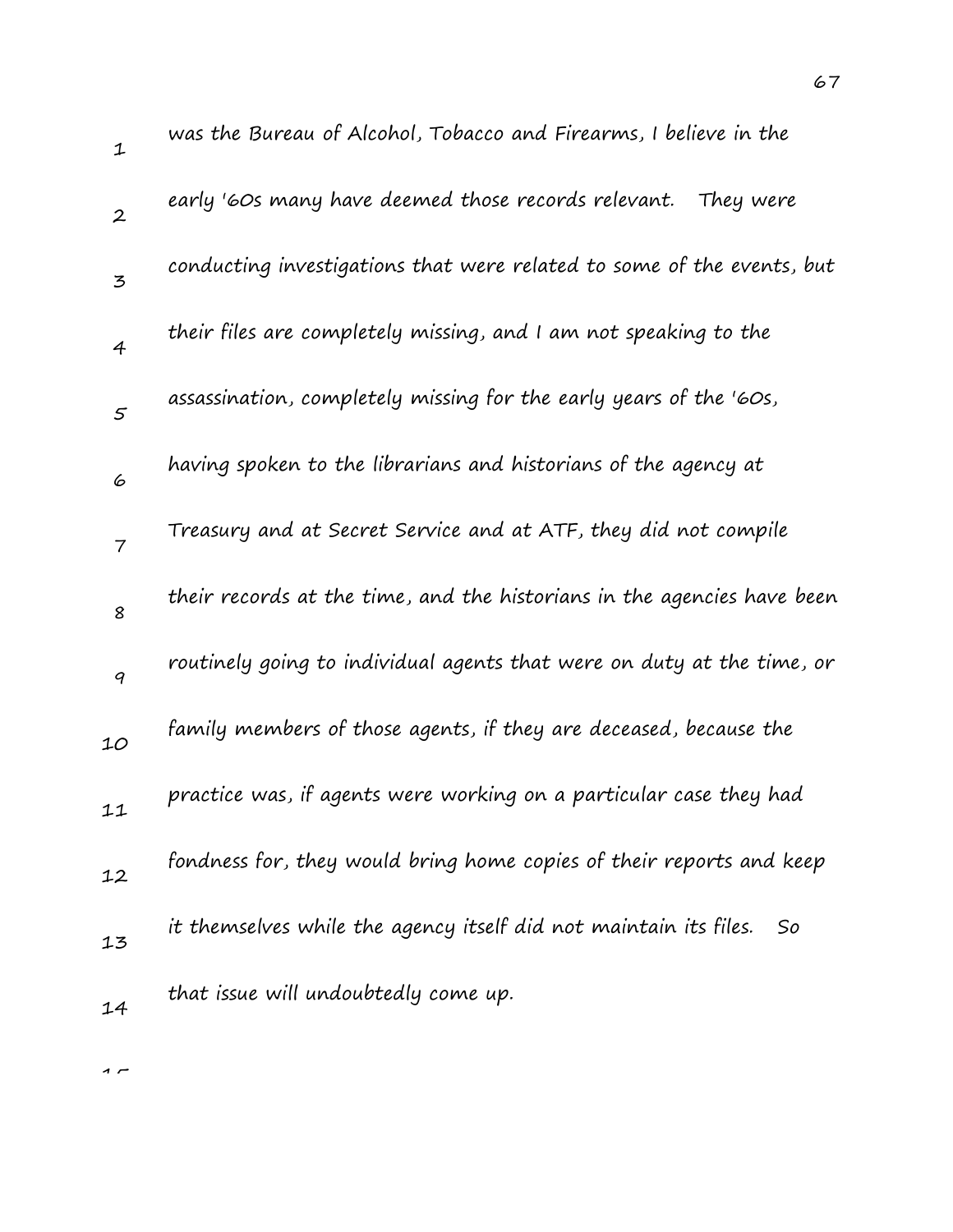| $\mathbf 1$      | The issue as to whether or not you have the authority to                |
|------------------|-------------------------------------------------------------------------|
| $\boldsymbol{2}$ | subpoena those records, I think, is clear, yes, you do.<br>Then your    |
| 3                | determination as to its relevancy to allow you to find records within   |
| $\overline{4}$   | the government. If they are government that were taken, most            |
| $\mathfrak{s}$   | likely you could then disclose them. If there was notes or such, there  |
| 6                | might be a murky area. But the question comes in, can you then          |
| $\overline{7}$   | inject them into the collection because, as Charles mentioned, you      |
| 8                | could run a foul of the constitutional taking and have to reimburse     |
| 9                | the individual.                                                         |
| 10               | It is kind of like catch-and-release, isn't it?<br>DR. HALL:            |
| 11               | In other words, if you get the right species and it fits and it reveals |
| 12               | something else, once we have subpoenaed it, even if it is a private     |
| 13               | material and it sheds some light on our ability to disclose some public |
| 14               | materials, would it not be within our purview then, under the           |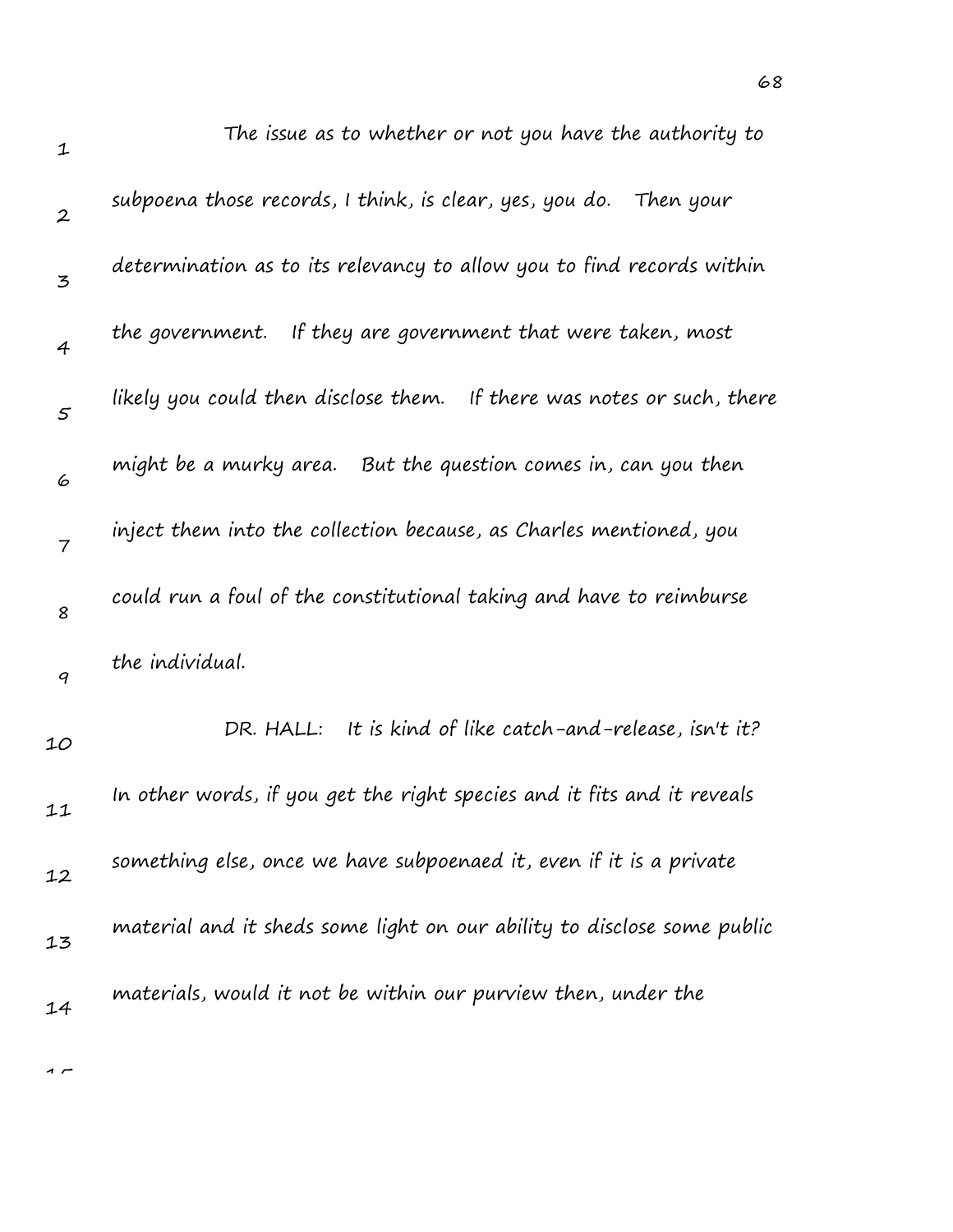statute, to release that particular document, to put it into the public realm?

| 3              | MR. ZAID: It might be. It would be an issue, I think,                  |
|----------------|------------------------------------------------------------------------|
| $\overline{4}$ | the Board's counsel will want to look into to alleviate or hopefully   |
| $\mathfrak{s}$ | steer away from any legal action. I mean there is a serious question   |
| 6              | as to private materials that were held within the government, and      |
| $\overline{7}$ | there are materials, photographs, films, that are private but are held |
| 8              | within the government, and the act supersedes all other statutes,      |
| 9              | except for one, the autopsy, deed of gift, and income tax records      |
| 10             | under the IRS, but all copyright restrictions and provisions to that   |
| 11             | nature might actually have been superseded by the legislation, and the |
| 12             | taking of this property has occurred. That is an issue that you might  |
| 13             | want to look into. That is a separate issue.                           |
| 14             | The legislation does give or suggest to the Board that you             |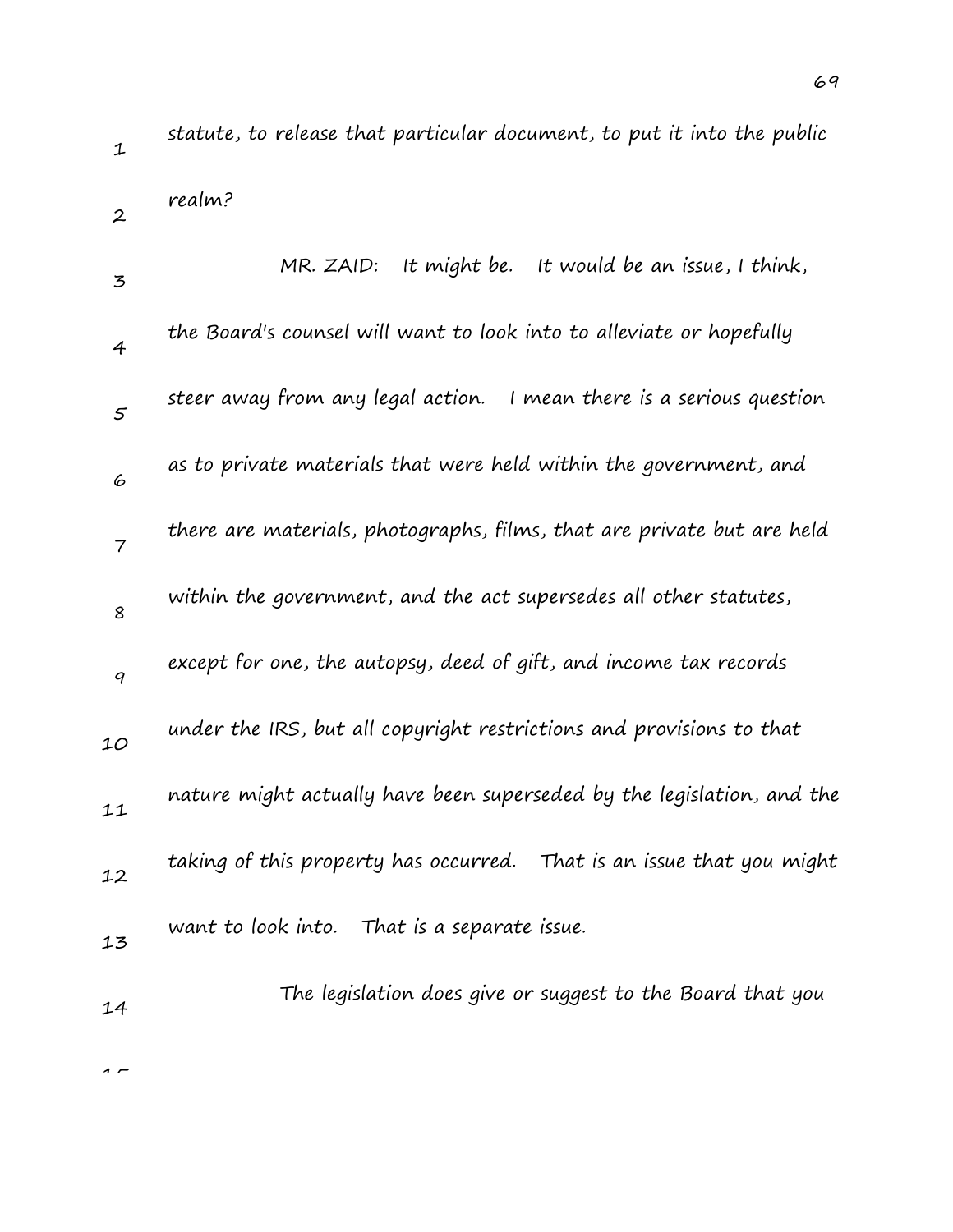| $\mathbf 1$    | begin negotiations with private individuals to either open up their  |
|----------------|----------------------------------------------------------------------|
| $\overline{2}$ | deed of gift, as with Elmer Gertz, who was Jack Ruby's lawyer and    |
| 3              | had materials within one of the Presidential libraries who had       |
| $\overline{4}$ | restrictions on his materials, and when Congress contacted him he    |
| 5              | opened up and took away the restrictions, or I suppose even draft    |
| 6              | new deeds of gift with private individuals who might want to donate  |
| $\overline{7}$ | their materials to the National Archives to be in a comprehensive    |
| 8              | collection.                                                          |
| 9              | The Zapruder film remains a protected copyright, and                 |
| 10             | other materials can be treated the same way.                         |
| 11             | CHAIRMAN TUNHEIM:<br>Thank you, gentlemen.<br>We                     |
| 12             | appreciate your testimony this morning. It was very helpful.         |
| 13             | Our next witness this morning is Dr. John Newman from                |
| 14             | the organization called the Coalition on Political Assassinations in |
|                |                                                                      |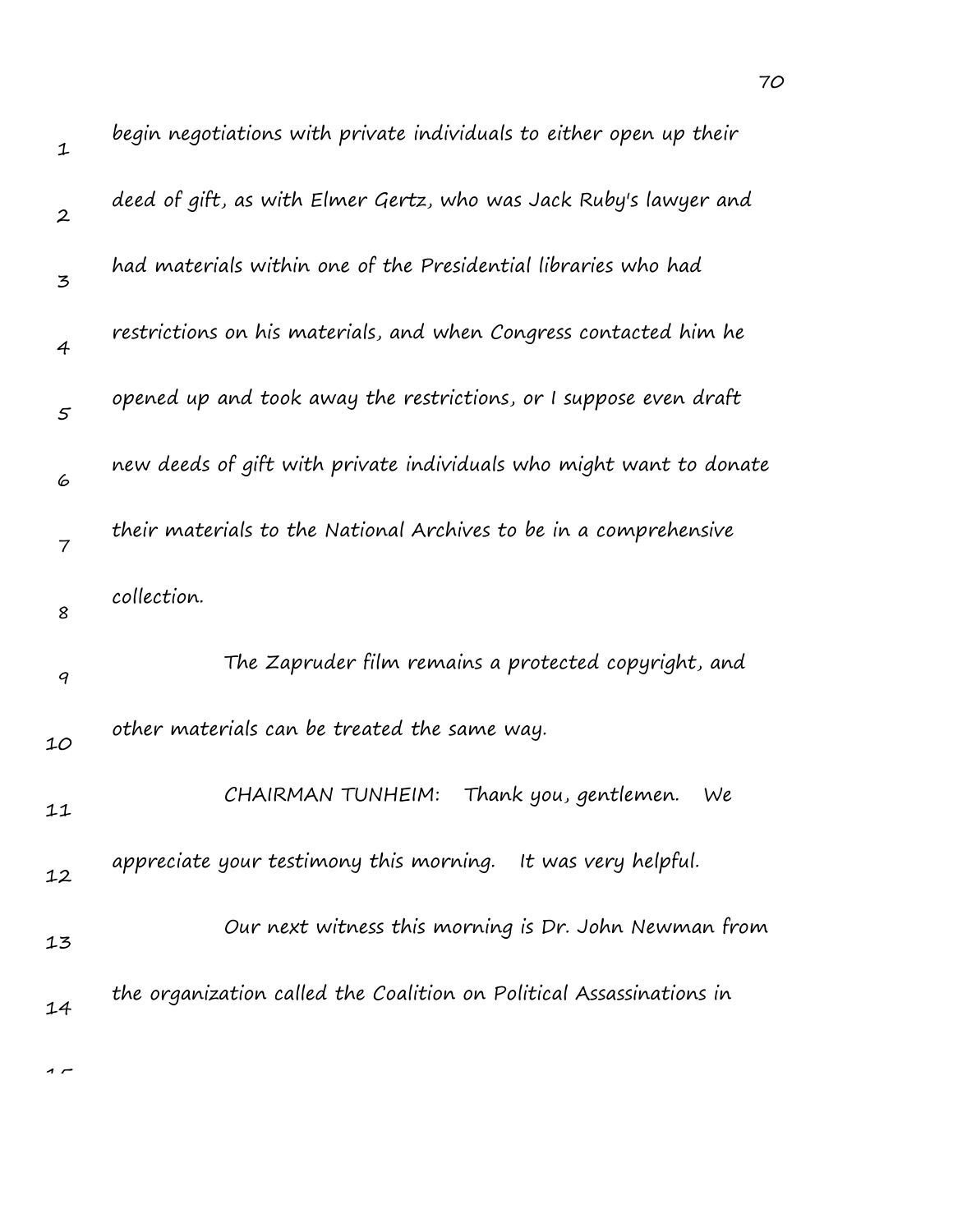1 2 3 4 5 6 7 8 9  $10$ 11 12 13 14 Washington, D.C. After Dr. Newman I believe we will take a very short break. MR. NEWMAN: Good morning, Chairman Tunheim and members of the Board. Thank you very much for having me here. In my COPA hat, I was asked by Director Marwell to assemble and provide that separately, we have accumulated quite a stack of requests for specific records groups from across the United States. My comments this morning really come as a private historian who writes about that period, who teaches about that period. I am a member of the AHA, and in that regard, if I could just tack on a couple of quick comments to my colleague, Dr. Page Putnam Miller, the cables, for example, to Miami and to the Mexican City CI Station is a subject near and dear to my heart. I have been

 $\sim$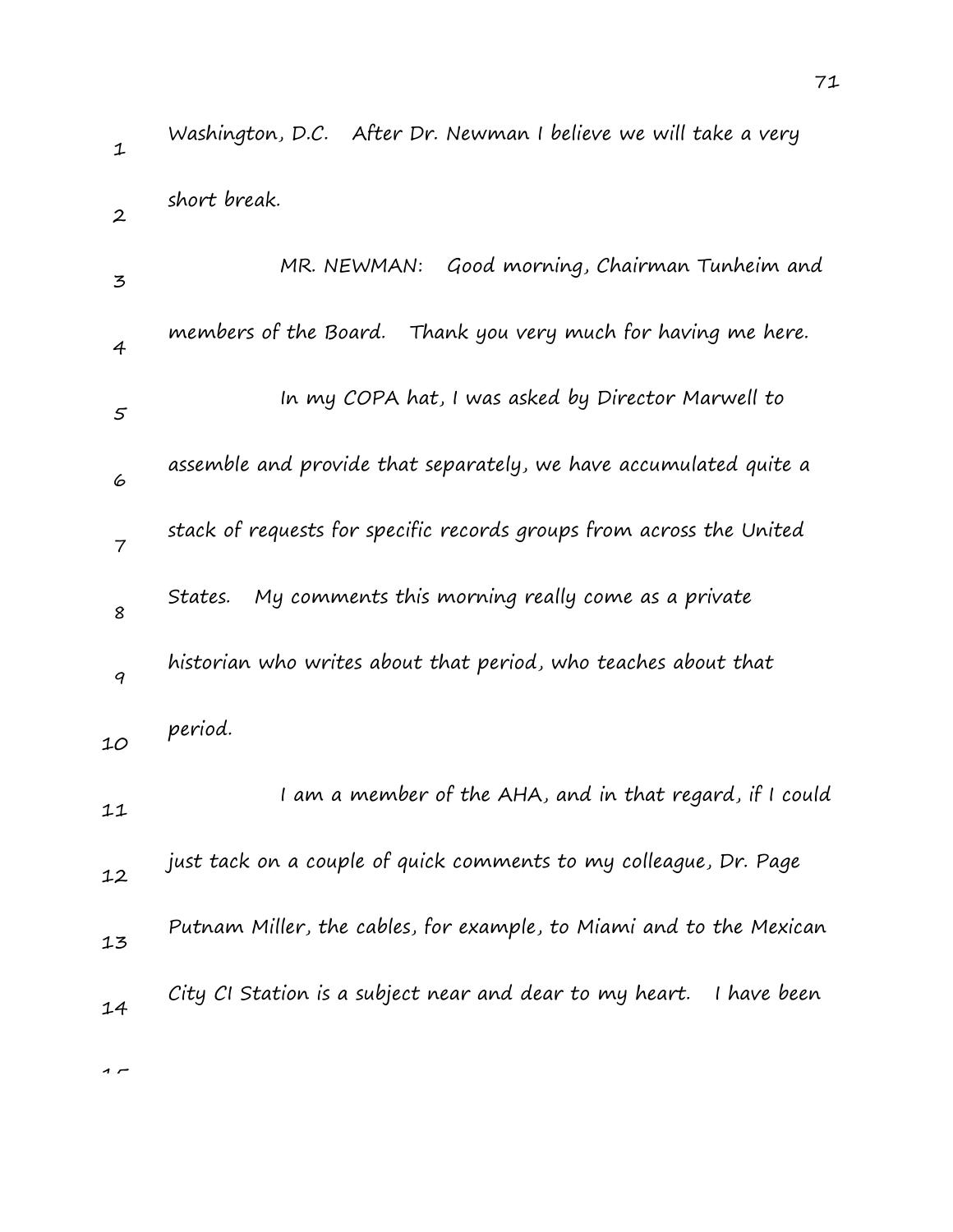| $\mathbf 1$      | working this issue with Steve Tilley and the National Archives.<br>We |
|------------------|-----------------------------------------------------------------------|
| $\boldsymbol{2}$ | are missing large blocks of those messages, in both instances.<br>The |
| 3                | critical period, I would say, beginning somewhere around just before  |
| $\overline{4}$   | Oswald's trip to Mexico City up through and just after the            |
| $\varsigma$      | assassination, and I have spoken with the agency about this and they  |
| 6                | asked me to wait for the latest release. I looked at that. We do      |
| $\overline{7}$   | have some more materials there, but ultimately we are still going to  |
| 8                | have to see the entire blocks to satisfy at least this individual     |
| 9                | historian, but I believe, as she identified, a very important set of  |
| 10               | records that clearly we should include in assassination records.      |
| 11               | Also anti-Cuban operations, absolutely, we are on Main                |
| 12               | Street here. Meat and potatoes, how much meat and potatoes, I am      |
| 13               | not really sure we have that many yet. I think it is clear we have    |
| 14               | I am really happy to see what I think it is a good genuine<br>some.   |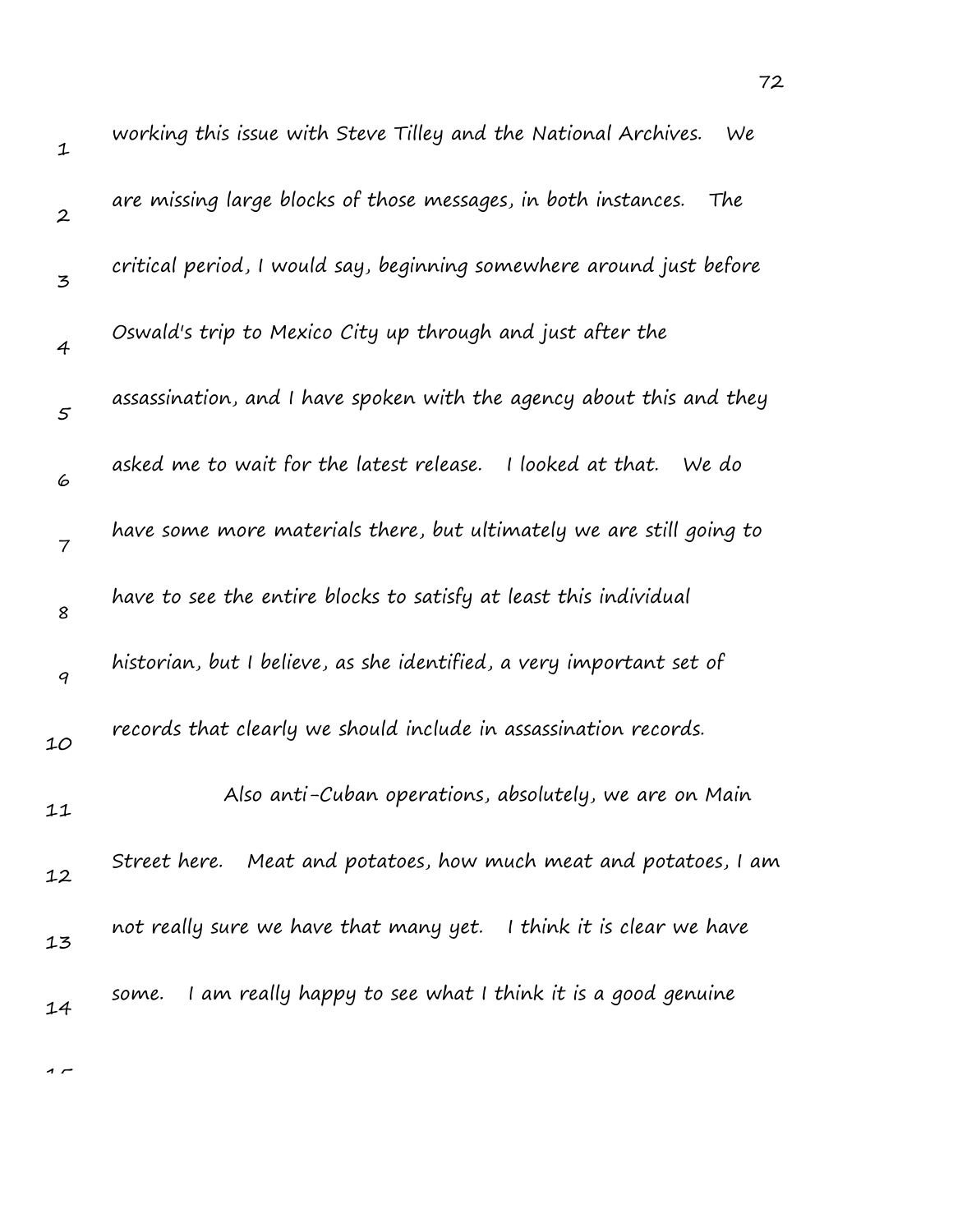| $\mathbf{1}$     | release, but I am counting now some 120 compartments, various          |
|------------------|------------------------------------------------------------------------|
| $\boldsymbol{2}$ | cryptonyms in anti-Cuban operations, and most of these boxes are       |
| $\overline{3}$   | pretty empty. We would like to see at least something in each one of   |
| $\overline{4}$   | them to satisfy ourselves that they are or are not. So we have a lot   |
| $\mathcal{F}$    | of work to do still in the anti-Cuban area.                            |
| 6                | HT Lingual, if I could just make a very quick comment on               |
| $\overline{7}$   | that question, I think the issue for us is the early timing of putting |
| 8                | Oswald under mail cover without a 201 file.<br>It is a very unusual    |
| 9                | configuration, only 300 people were on the mail cover list at that     |
| 10               | point in time, so Oswald was obviously very important.<br>This is a    |
| 11               | problem of the Agency's perception of him as a threat or as a benign   |
| 12               | person, and clearly something we will want to see, and there are       |
| 13               | many records still being withheld related to the Lingual problem.      |
| 14               | You will be the judge of whether or not we, as the American public,    |
|                  |                                                                        |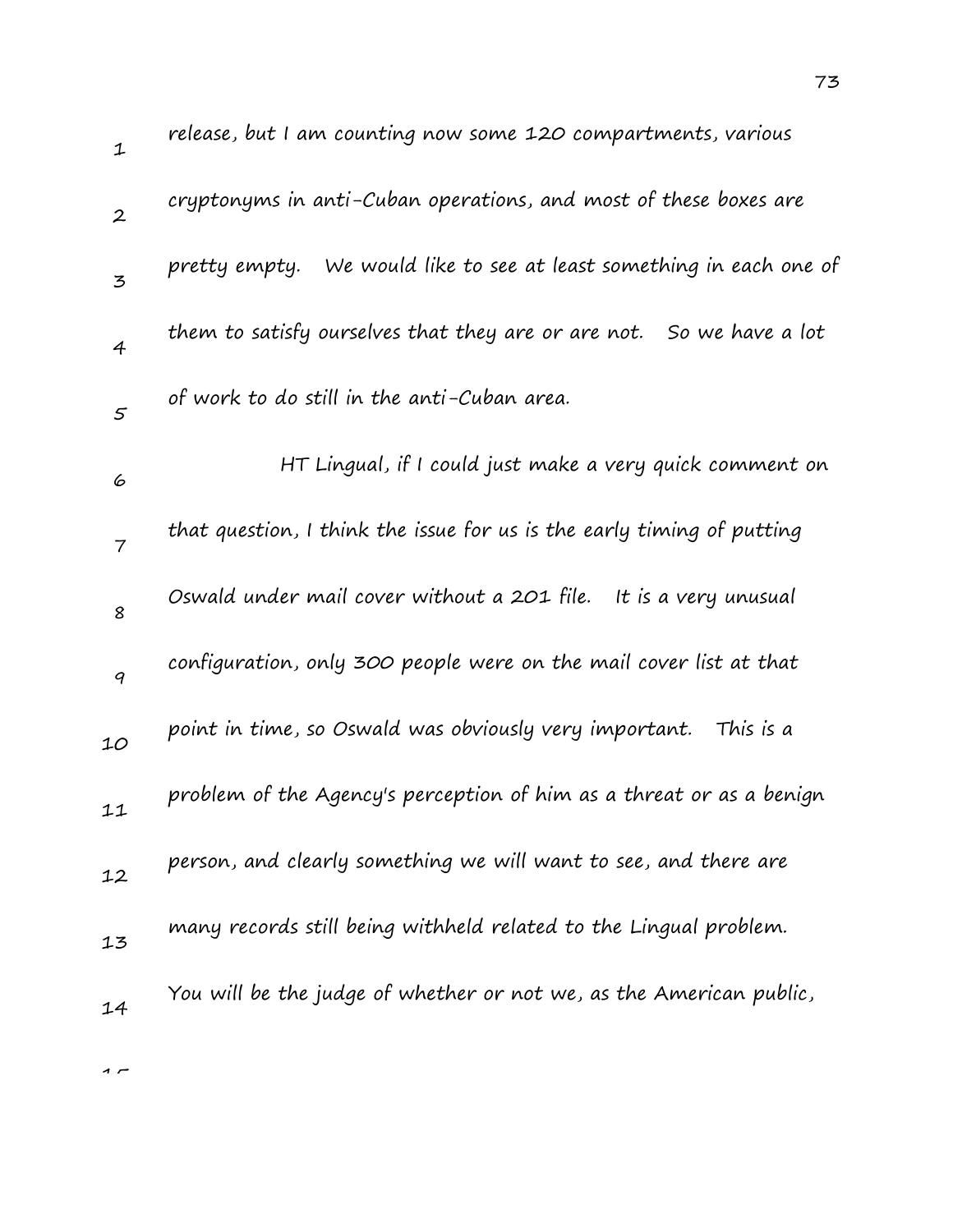| $\mathbf 1$      | have the right to see it.   Maybe it is too sensitive, maybe it isn't, but         |
|------------------|------------------------------------------------------------------------------------|
| $\boldsymbol{2}$ | clearly the Lingual Program, because it relates to the Agency's                    |
| $\mathbf{z}$     | perception of the alleged murder is going to be something you will                 |
| 4                | want to include as assassination-related records.                                  |
| $\mathfrak{s}$   | Finally, policy context, somebody asked about that.<br>$\overline{\phantom{a}}$    |
| 6                | think you have to look at the policy context to a certain extent.<br>$\frac{1}{2}$ |
| $\overline{7}$   | don't have the formula for you, but we can't ignore it.<br>It has been             |
| 8                | too much a part of the theorizing about the case to not look at, say,              |
| 9                | Viet Nam or Cuba or arms control. These issues, in some way, shape                 |
| 10               | or form, are going to have to be included and, I am sorry, I don't                 |
| 11               | have a quick working definition for you, but we can't, I would say,                |
| 12               | ignore it totally.                                                                 |
| 13               | I think that what we are talking about is going to be                              |
| 14               | distilling some ideas from many people, including your own.<br>I am                |
|                  |                                                                                    |

74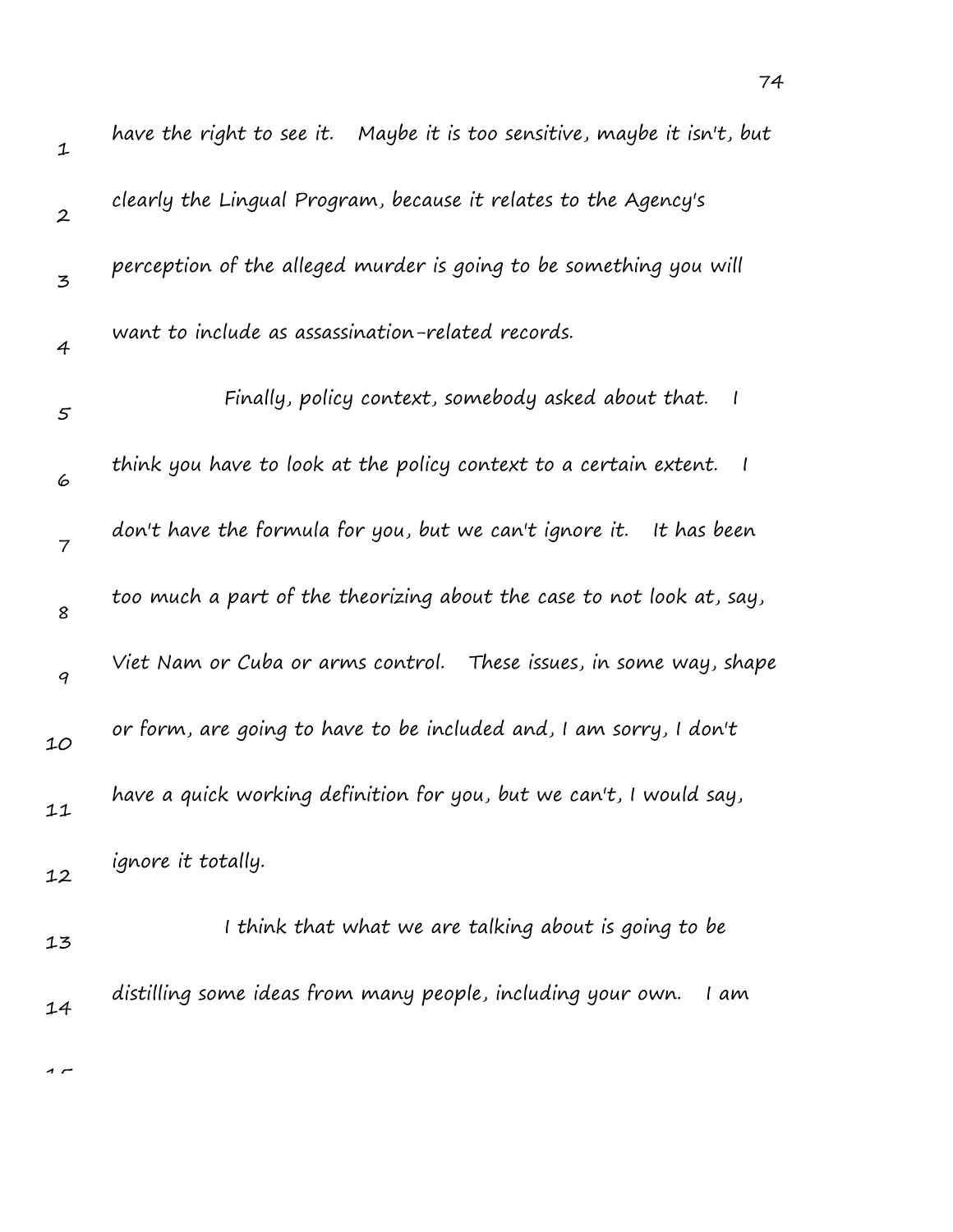| $\mathbf 1$      | not going to add my own pat definition. I think there are some very      |
|------------------|--------------------------------------------------------------------------|
| $\boldsymbol{2}$ | I would also, since I have<br>good points in Mr. Lesar's presentation.   |
| 3                | already seen it, I endorse my colleague Peter Dale Scott, who will take  |
| 4                | to you about some postulates that I think would be interesting food      |
| $\mathfrak{s}$   | for thought in this regard, and I am going to offer one of my own this   |
| 6                | morning.                                                                 |
| 7                | As I call it, the principle of the adjacent square, and the              |
| 8                | way I would like to illustrate that -- and to begin, I am going to talk  |
| $\boldsymbol{q}$ | about several agencies really quick here, the CIA, the FBI, the National |
| 10               | Security Agency, and the United States Army.<br>Let me just begin        |
| 11               | with the CIA, and offer this, whenever a researcher or the Board, or     |
| 12               | whoever, whenever someone can demonstrate that there has been a          |
| 13               | deception or a falsified document or a lie, where it can be shown,       |
| 14               | demonstrated, in the documents themselves, I think that this is a        |
|                  |                                                                          |

75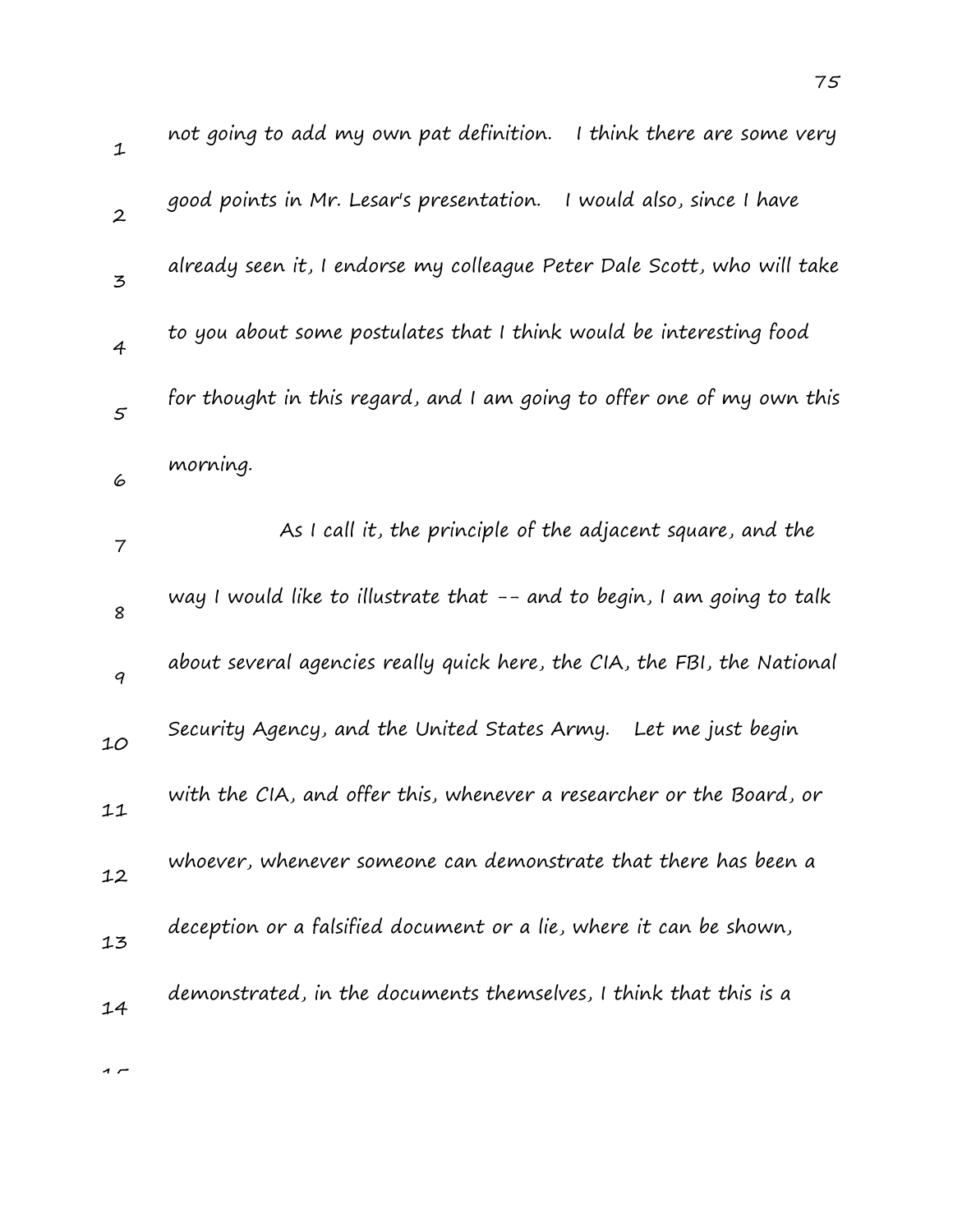| $\mathbf 1$      | serious matter, and that automatically it raises suspicion.<br>That,   |
|------------------|------------------------------------------------------------------------|
| $\boldsymbol{2}$ | therefore, we ought to have the right to look at every adjacent square |
| 3                | on the chessboard.                                                     |
| 4                | To illustrate what I am talking about, and I am perfectly              |
| $\varsigma$      | prepared to provide the documentation to this Board, the Agency lied   |
| 6                | about its knowledge of when Lee Harvey Oswald entered the Cuban        |
| $\overline{7}$   | We have documents which show this. We Director<br>Consulate.           |
| 8                | Helms' contemporaneous statements to the Warren Commission, and        |
| 9                | today this is a serious matter because it relates to several cables in |
| 10               | October of 1963, apparently about Oswald's visit, that are still       |
| 11               | classified.                                                            |
| 12               | The whole subject of what Oswald does in Mexico City is                |
| 13               | on Main Street in this case, and that is one example I use. There are  |
| 14               | two or three more I could talk about, internal CIA memoranda or        |
|                  |                                                                        |

76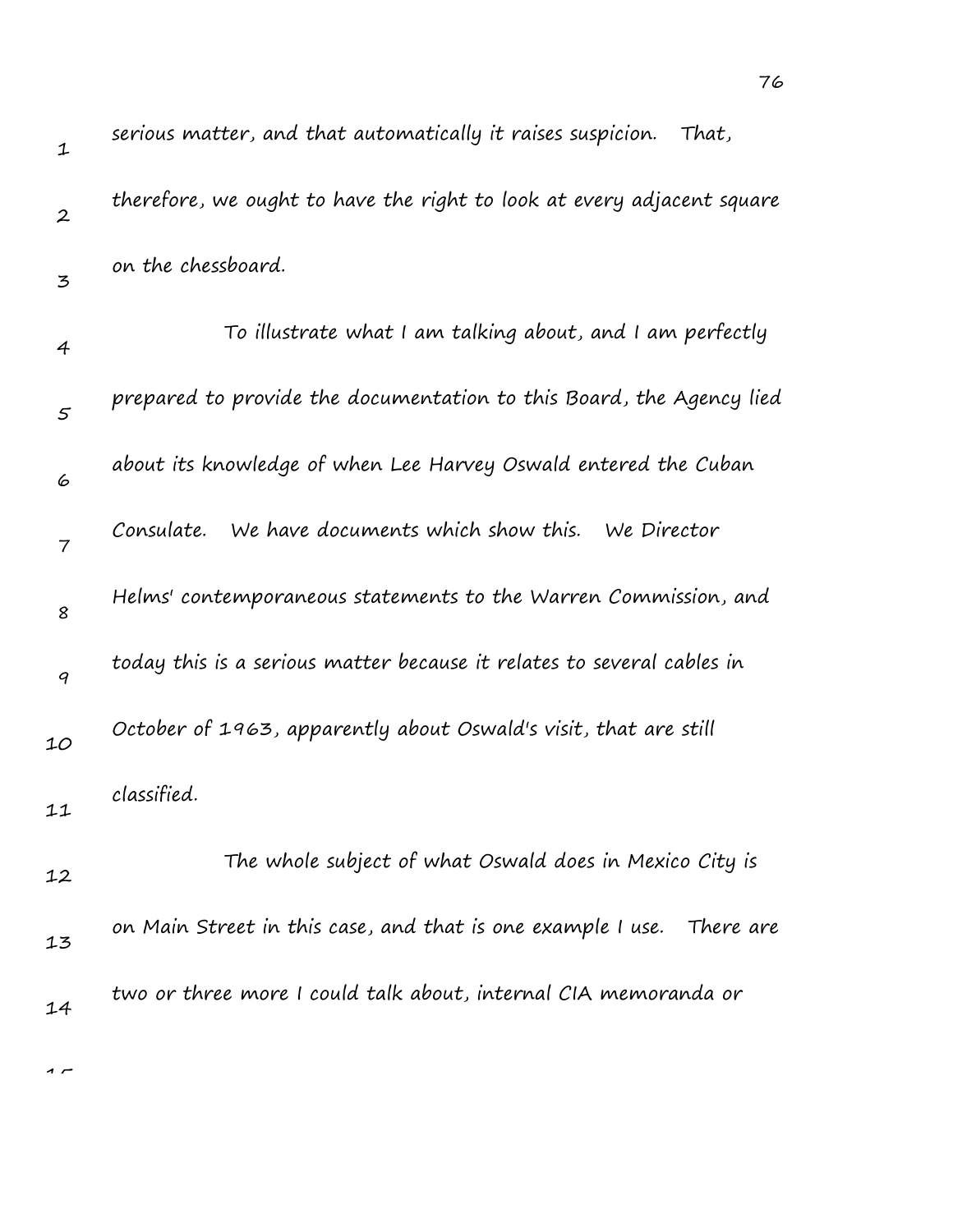| $\mathbf 1$      | cables to their own stations that are wrong, that are clearly not true.  |
|------------------|--------------------------------------------------------------------------|
| $\boldsymbol{2}$ | Now whether they are lies or they are deception operations or            |
| 3                | counter-intelligence operations is not for me to guess, it is for us to  |
| $\overline{4}$   | see if this material is releasable. Then I would be willing to venture a |
| 5                | guess about what is in those files, but clearly there are some           |
| 6                | deceptions, there are some things that were not true, for whatever       |
| $\overline{7}$   | the reason, and in that instance I think we have to be very serious      |
| 8                | about getting to the bottom of it, at least the Board will have to be,   |
| 9                | and to make those determinations as to what we can see.                  |
| 10               | But, on balance, I must say, I like what I see from the                  |
| 11               | CIA, in general terms. It is the most extensive, and I think they have   |
| 12               | been very honest about categorizing and listing and requesting           |
| 13               | postponement waiting your decision, although I just say, there are       |
| 14               | tens of thousands of pages still being withheld by the CIA on some       |
|                  |                                                                          |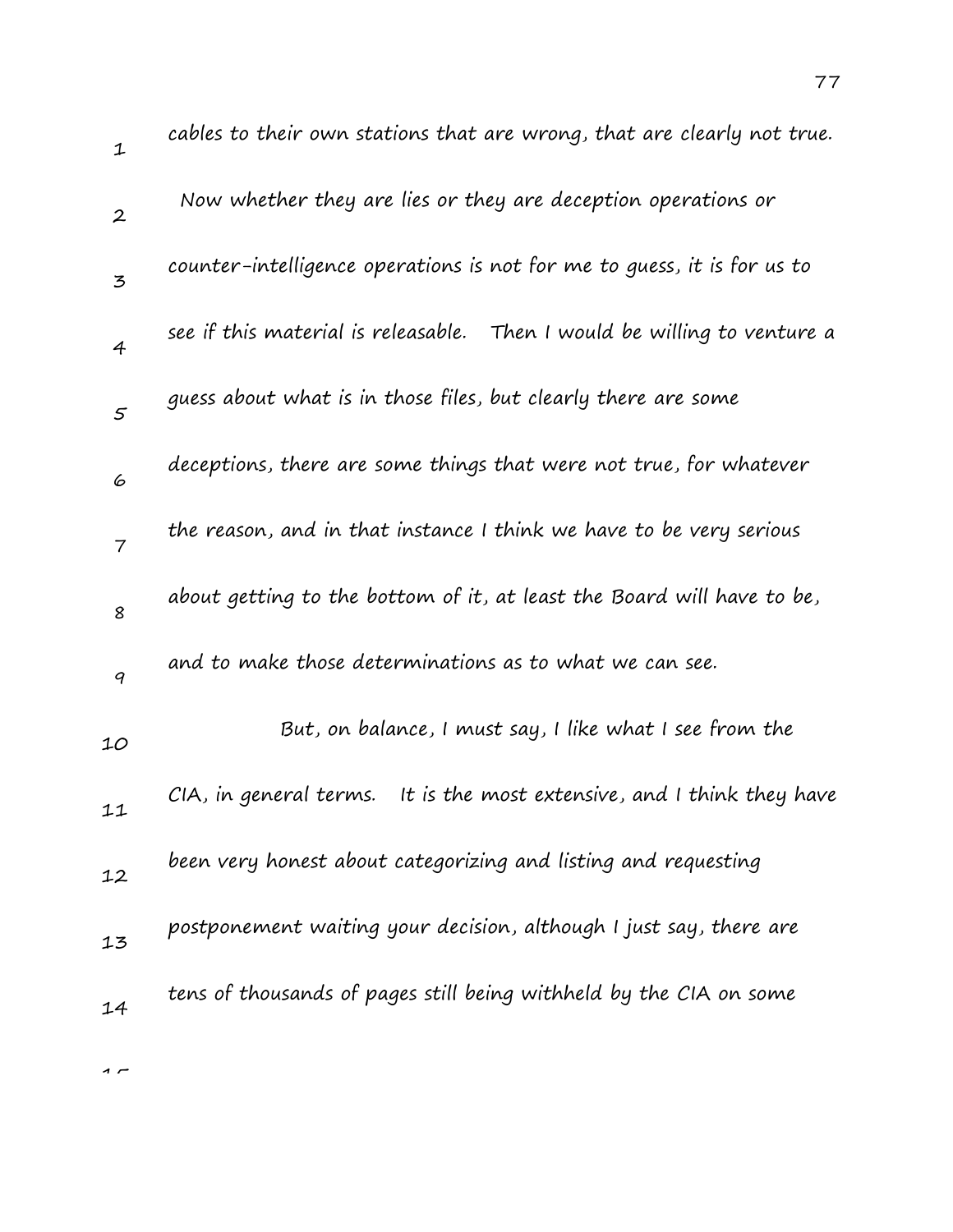| $\mathbf 1$    | very important issues and I just mentioned one, Mexico City.<br>So it is |
|----------------|--------------------------------------------------------------------------|
| $\overline{2}$ | not over, but I think we shouldn't be overly pessimistic or optimistic   |
| 3              | at this point. I think we are moving in the right direction.             |
| $\overline{4}$ | I can't say that with respect to the National Security                   |
| 5              | Agency, and I did characterize the release for you at the last meeting   |
| 6              | as approximately 90 documents, 45 of which were AP and UPI               |
| $\overline{7}$ | tickers, 45 of which were overhead, we will meet you here and there,     |
| 8              | and one document on Oswald's notebook or some missing letters that       |
| 9              | were cut out, and was it or was it not a cryptographic code of some      |
| 10             | sort, and that was the one NSA document.                                 |
| 11             | I have given you a document this morning in which you                    |
| 12             | will see, at the bottom of it, I have highlighted it in yellow, handle   |
| 13             | comment. It is sort of half there, but those of who have been in         |
| 14             | government would recognize the classification there of "handle via       |
|                |                                                                          |

78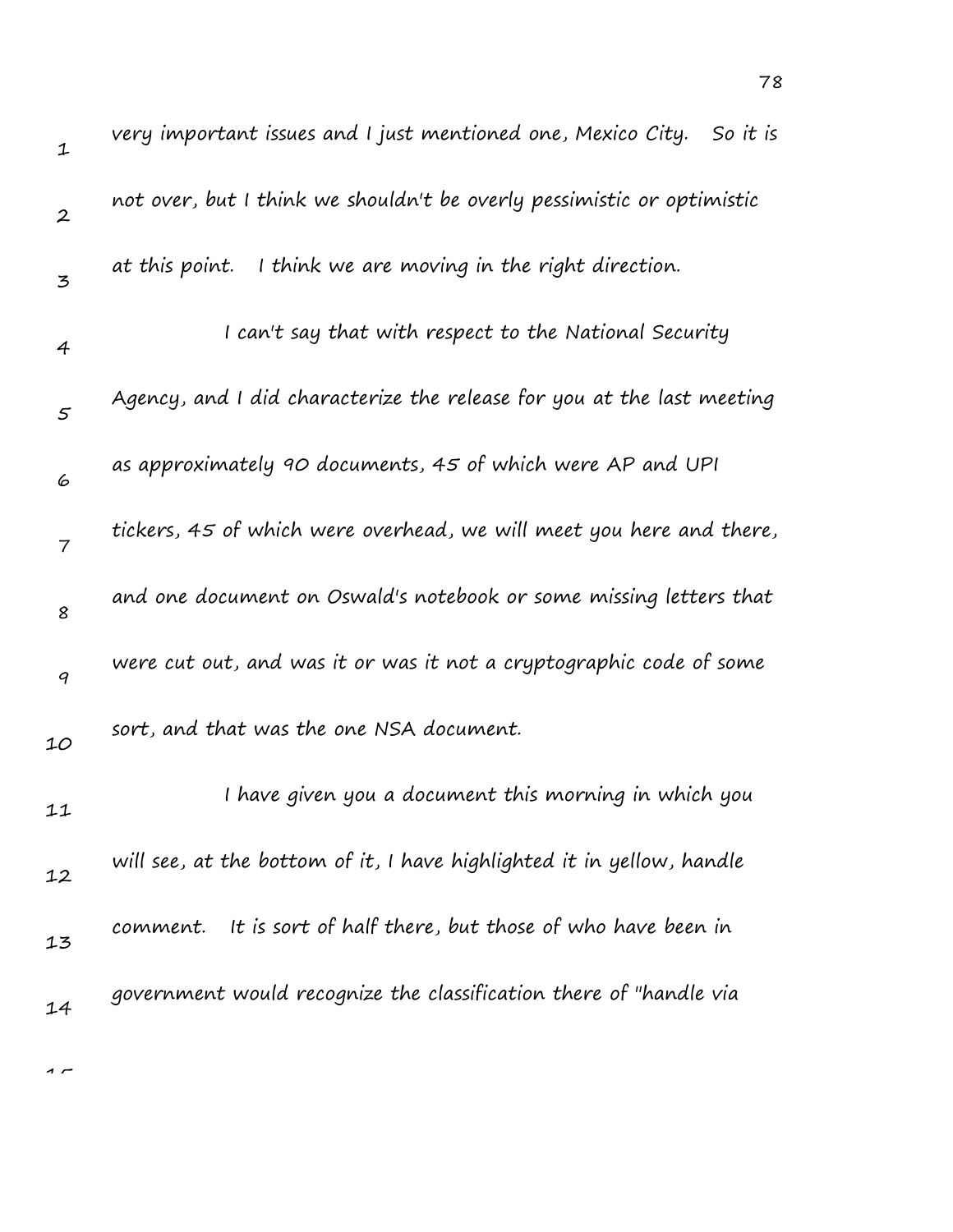| $\mathbf 1$      | comment channels only." I was afraid I couldn't say that, but I have     |
|------------------|--------------------------------------------------------------------------|
| $\boldsymbol{2}$ | managed to find four documents in the files that have that               |
| $\mathfrak{Z}$   | classification on it, so I feel that I can say the words.                |
| 4                | What that is, of course, is NSA derived information and                  |
| $\varsigma$      | what is interesting about the document at which you are looking is       |
| 6                | that it was regraded.<br>Not just that it is blacked out, but it was     |
| $\overline{7}$   | classified upgraded to top secret in 1977. By whom we are not            |
| 8                | told, but my guess is, from the HVCCO caveat on the bottom, that we      |
| 9                | are talking about NSA material.                                          |
| 10               | I could have brought you many more, but in the interest                  |
| 11               | of time, I will just tell you that I have seen in the new Church release |
| 12               | many boxes of newly released material, and I lost count at around ten    |
| 13               | or 15 instances where the NSA in 1994 has asked for portions to be       |
| 14               | deleted.                                                                 |
|                  |                                                                          |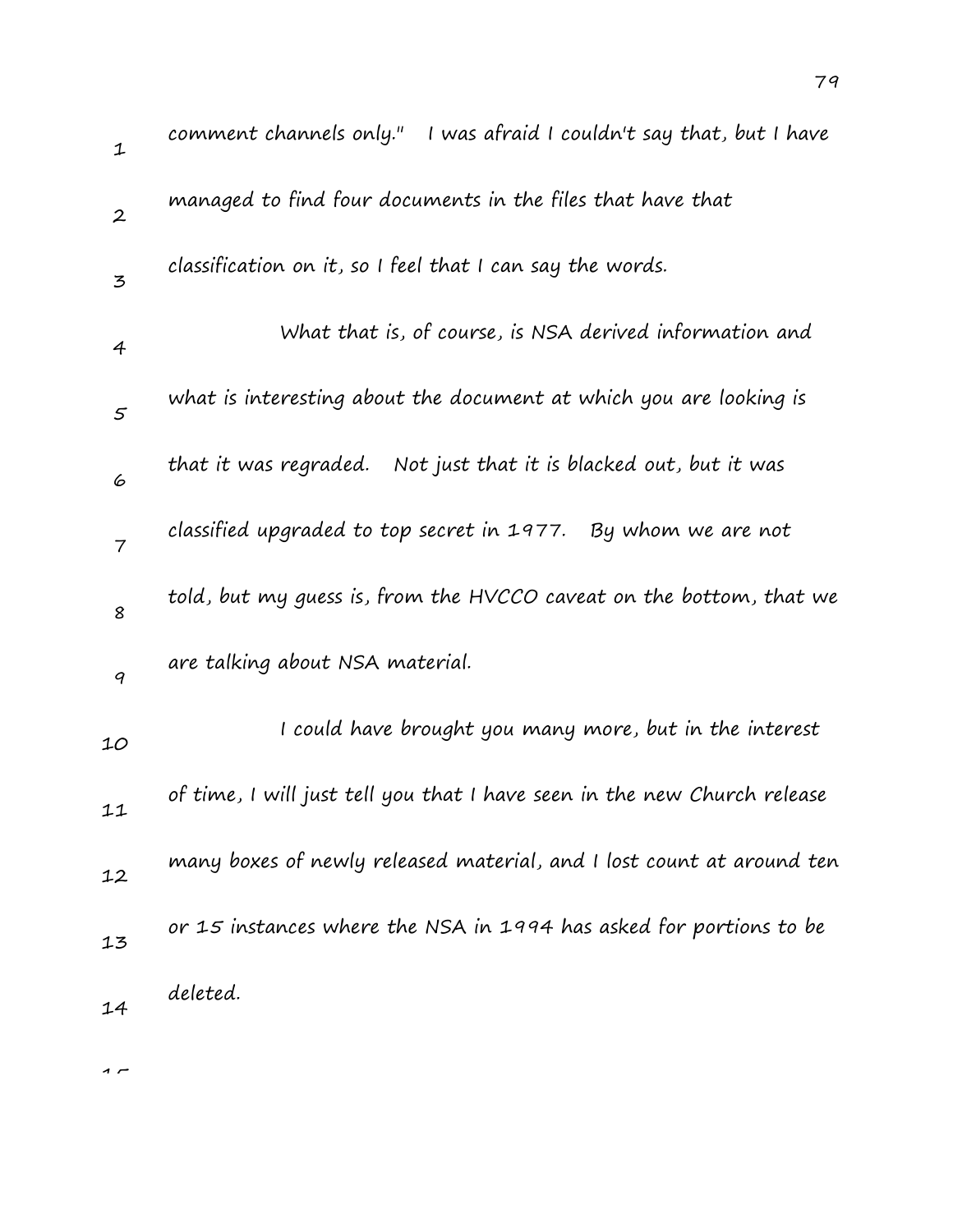| $\mathbf 1$      | Now, I ask you, if the NSA has no material, how can they                 |
|------------------|--------------------------------------------------------------------------|
| $\boldsymbol{2}$ | delete material from these pieces of paper.<br>I presume since it is NSA |
| $\mathbf{z}$     | originated information that it also exists in NSA. Therefore, whether    |
| $\overline{4}$   | or not we get to see it, they must list it. You must see it for us and   |
| $\varsigma$      | make that determination. I am not satisfied that the NSA is              |
| 6                | stepping up to the plate with as much rigor as other Federal agencies    |
| $\overline{7}$   | are, and I think this is a serious problem.<br>I will say no more about  |
| 8                | that.                                                                    |
| $\boldsymbol{q}$ | The FBI is an interesting situation. I have begun working                |
| 10               | with Dr. Joyce a little bit on this issue and have already submitted to  |
| 11               | the Board a working schematic of the entire internal FBI serial          |
| 12               | system, and I am a bit disturbed by one development. Again, I must       |
| 13               | say, we should thank the FBI for all they have released, we are seeing   |
| 14               | a lot of information. But what concerns me is that they don't tell       |
|                  |                                                                          |

 $\overline{1}$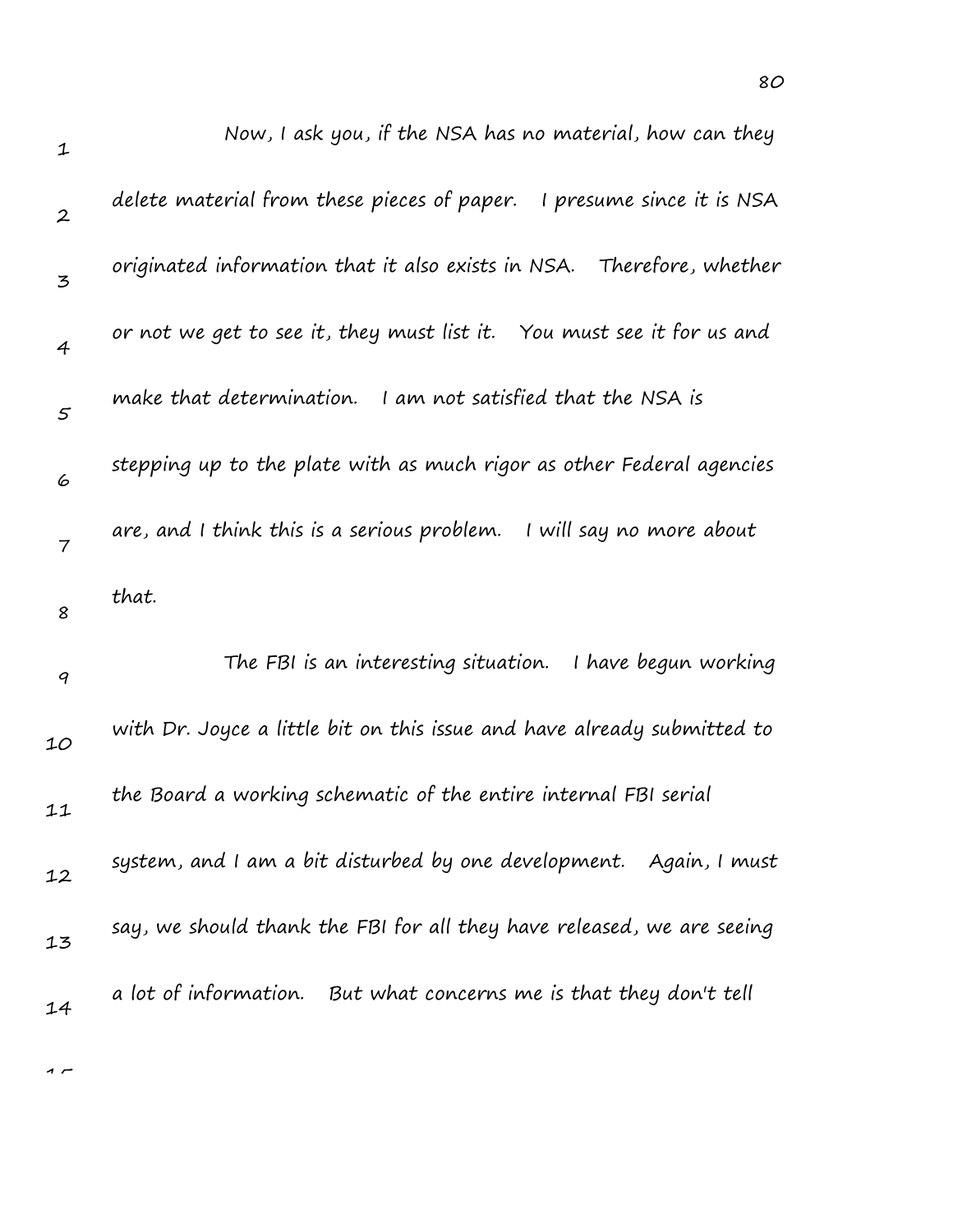1 2 3 4 5 6 7 8 9  $10$ 11 12 13 14 you about something which clearly is an assassination record. Now what seems to be missing to me are entire serials that are not specifically Lee Harvey Oswald as a subject line. So, for example, the Espionage Serial 65, it might be about many names, or the Fair Play For Cuba Committee. In other words, there are files that the FBI maintained on more than one individual which have information on Lee Harvey Oswald. We want those. How do we know about them? Some were released many years ago under FOIA. I showed those series to Mr. Tilley in the Archives, he didn't recognize them. They are not even listed. They must be listed. One in particular is very interesting. The FBI had tapped Marguerite Oswald's bank account and was aware of bank transfers from her to Oswald who was in Russia. That generated at a lot of material that went into a file that we haven't been told about.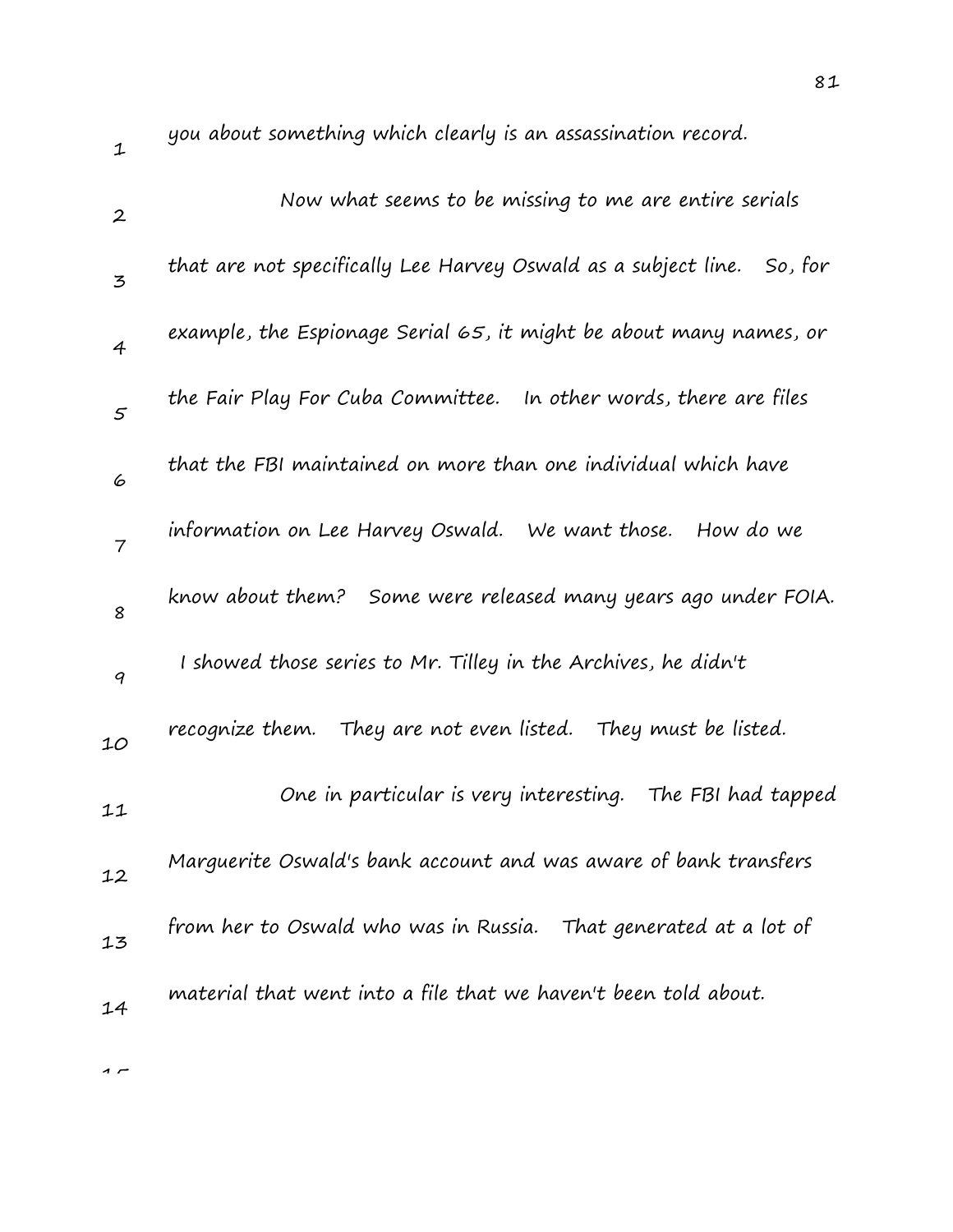| $\mathbf 1$      | Several files, in Dallas a 105 file on Oswald is opened, it is not even   |
|------------------|---------------------------------------------------------------------------|
| $\boldsymbol{2}$ | But researchers, many in this audience, who are familiar with<br>listed.  |
| 3                | the very first Fain report on Lee Harvey Oswald will recognize the        |
| 4                | 105 serial right there.<br>We want the rest of that file, obviously.      |
| 5                | At headquarters, open up the 100 serial, Internal Security                |
| 6                | is what 100 is for; 105 is for counter-intelligence.<br>My point isn't to |
| $\overline{7}$   | teach you or lecture you in any way, but just to suggest that there       |
| 8                | are these serials at both Bureau headquarters and several of the FBI      |
| 9                | field offices, New York and Dallas in particular, that have information   |
| 10               | on Lee Harvey Oswald, significant information on Lee Harvey Oswald        |
| 11               | that was in their possession, and we want them at least listed so that    |
| 12               | you can determine its suitability under the law.                          |
| 13               | Finally, on a positive note, if I could end on a very positive            |
| 14               | note, the Army I characterized last time, as you recall, as having done   |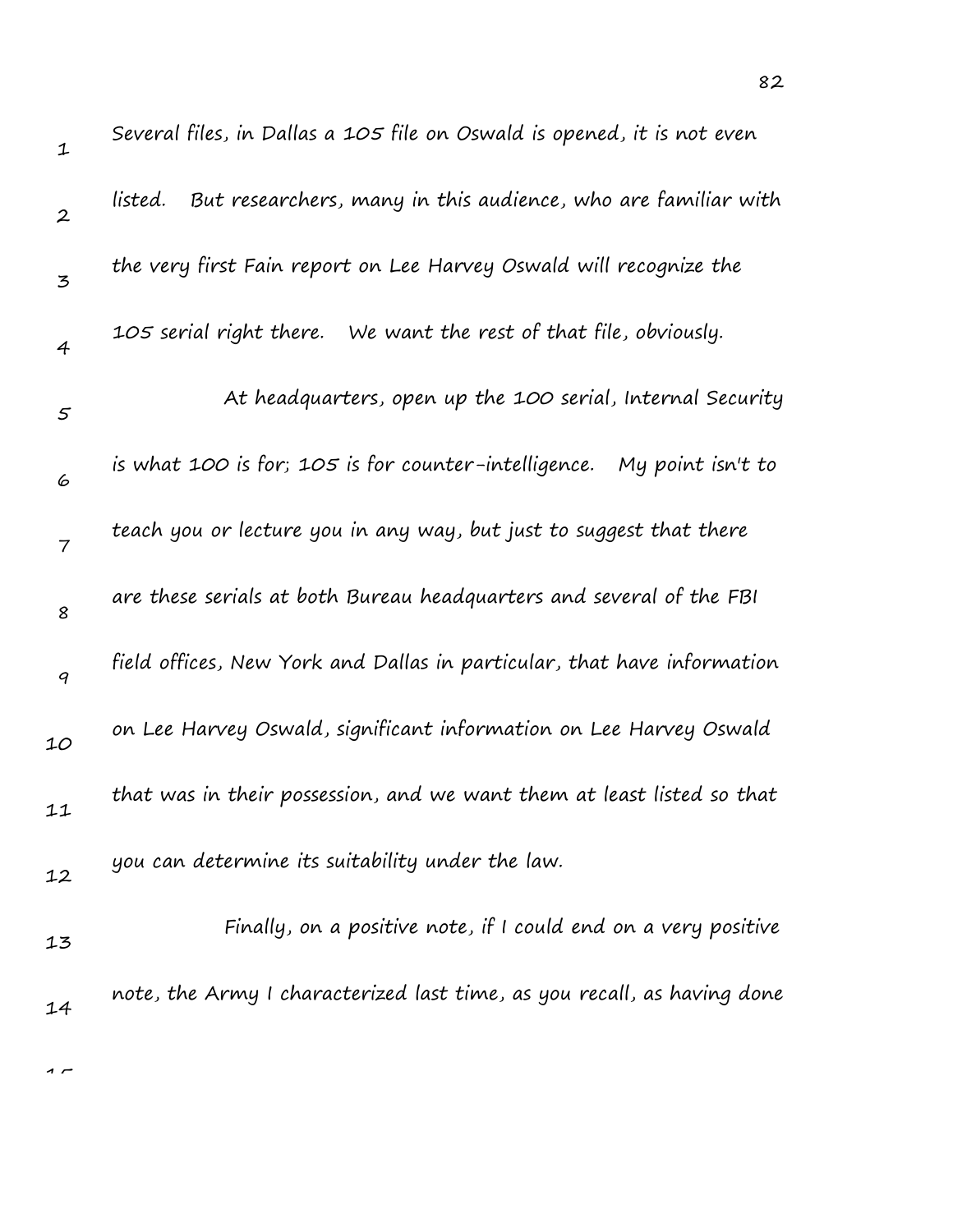1 2 3 4 5 6 7 8 9 10 11 12 13 14 almost nothing. Of course, there is a lot of controversy about the Army, and we have heard over the years about what they may or may not have done in Dallas in terms of the 112 INCT and various other issues. I can say that -- and, again, we have this problem of other agencies releasing things. If the CIA and the FBI are going to be releasing Army agents' names and agent networks and informant numbers because they feel that this Army information is suitable to release under this act, the Army might want to reconsider its position, too, and I know that they are. I provided them with, what, 30-35 documents that have their material in it, and I think that Dr. Joyce has already been contacted by them. At least we know they are looking, and I hope that we get a broader conception within Army and hopefully DOD on some of these issues.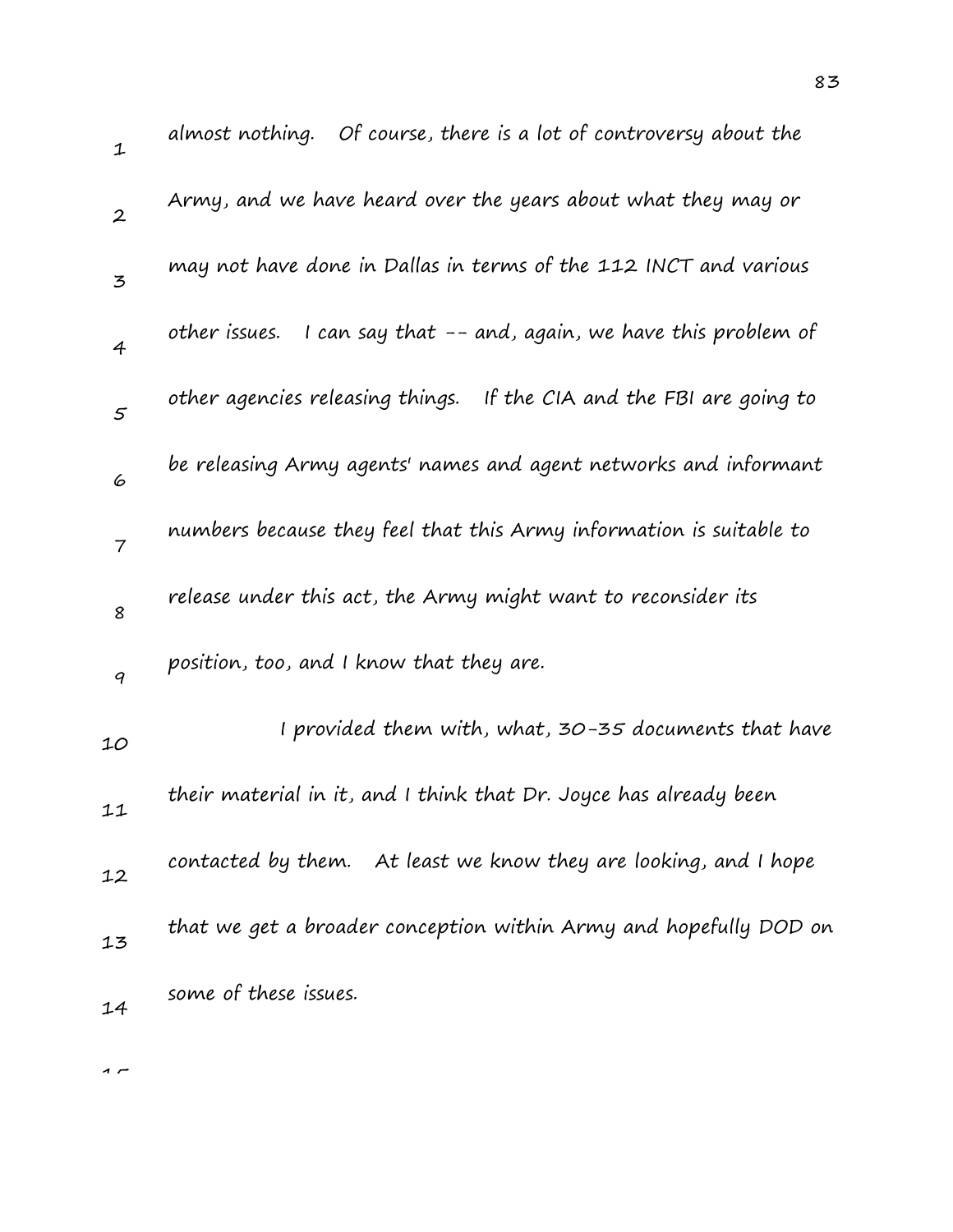| 1                | Now I hope I haven't exceeded my time, and I will answer             |
|------------------|----------------------------------------------------------------------|
| $\boldsymbol{2}$ | any questions.                                                       |
| 3                | CHAIRMAN TUNHEIM: Thank you, Mr. Newman.                             |
| 4                | Questions from the Board?                                            |
| 5                | DR. NELSON: I have one.                                              |
| 6                | CHAIRMAN TUNHEIM: Dr. Nelson.                                        |
| 7                | DR. NELSON: I would like to clarify something to you.                |
| 8                | You mentioned several times that you had mentioned to us, that was   |
| $\boldsymbol{q}$ | at a meeting and not a hearing, and I think we ought to establish    |
| 10               | that.                                                                |
| 11               | MR. NEWMAN: No, it was a meeting.                                    |
| 12               | DR. NELSON: It was at our meeting, and you had raised                |
| 13               | it in the comments, but I just wanted to be sure that everyone knows |
| 14               | this is the first hearing that we have had.                          |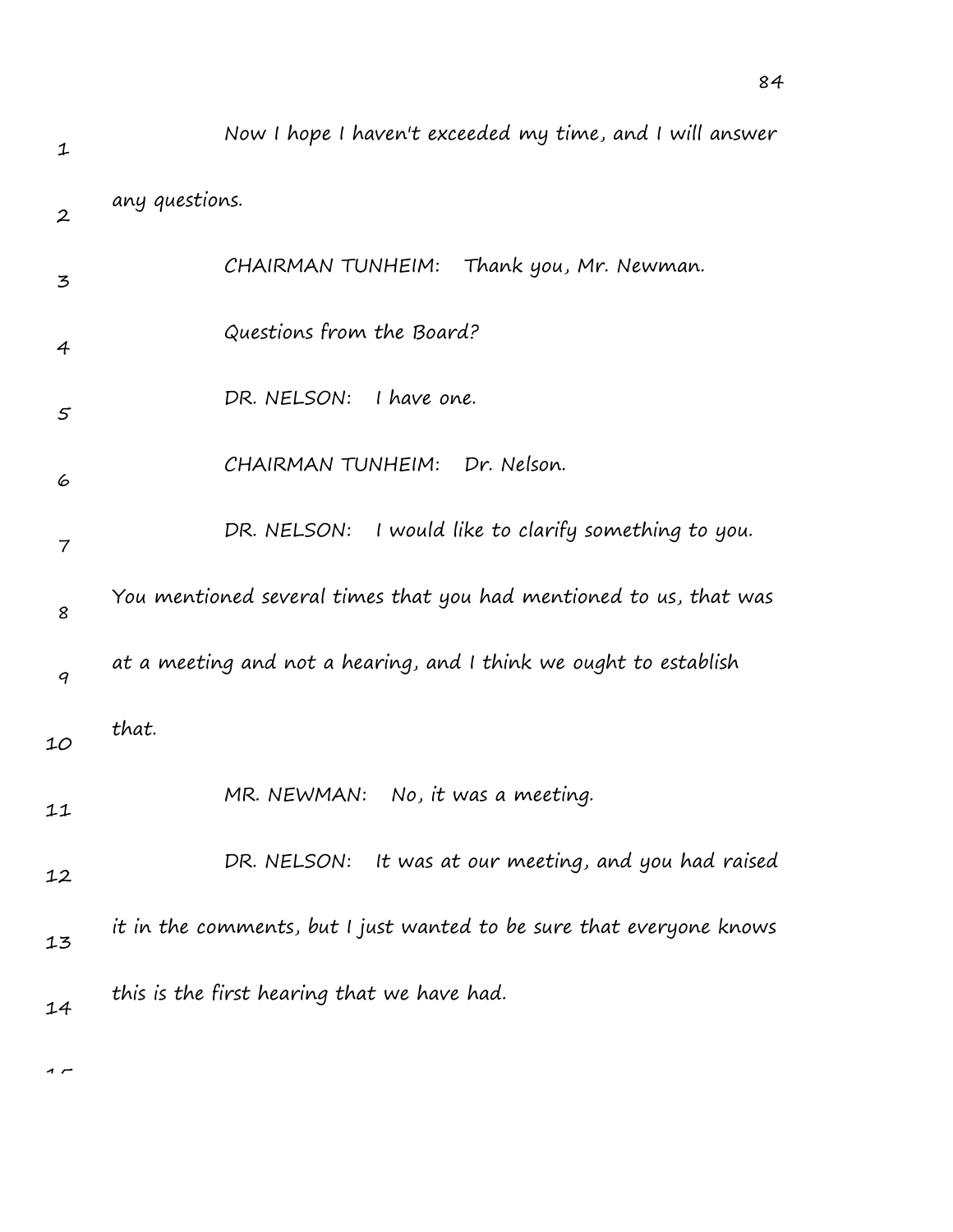| $\mathbf 1$    | What you seem to be indicating then, to go back to some                   |
|----------------|---------------------------------------------------------------------------|
| $\overline{2}$ | of the things we were talking about earlier, is that, if you go to find   |
| 3              | all the pieces, you will, in fact, find the broader picture, and that you |
| $\overline{4}$ | do start with the pieces, with research-driven, document here,            |
| 5              | document there. This partially declassified document isn't going to       |
| 6              | help much, I suppose, but the point is that we were talking about how     |
| $\overline{7}$ | we were going to go about it in terms of looking at the broad and         |
| 8              | looking at the narrow. So that would you agree then that by looking       |
| 9              | at each individual piece, researchers will ultimately have the broad      |
| 10             | history that Mr. Zaid commented on?                                       |
| 11             | I would hope that we can impact on this<br>MR. NEWMAN:                    |
| 12             | process by doing bottom-up analysis, and identifying things that we       |
| 13             | know are there or that are related to things that must be there.          |
| 14             | think that we can contribute in an important way to the work of the       |
|                |                                                                           |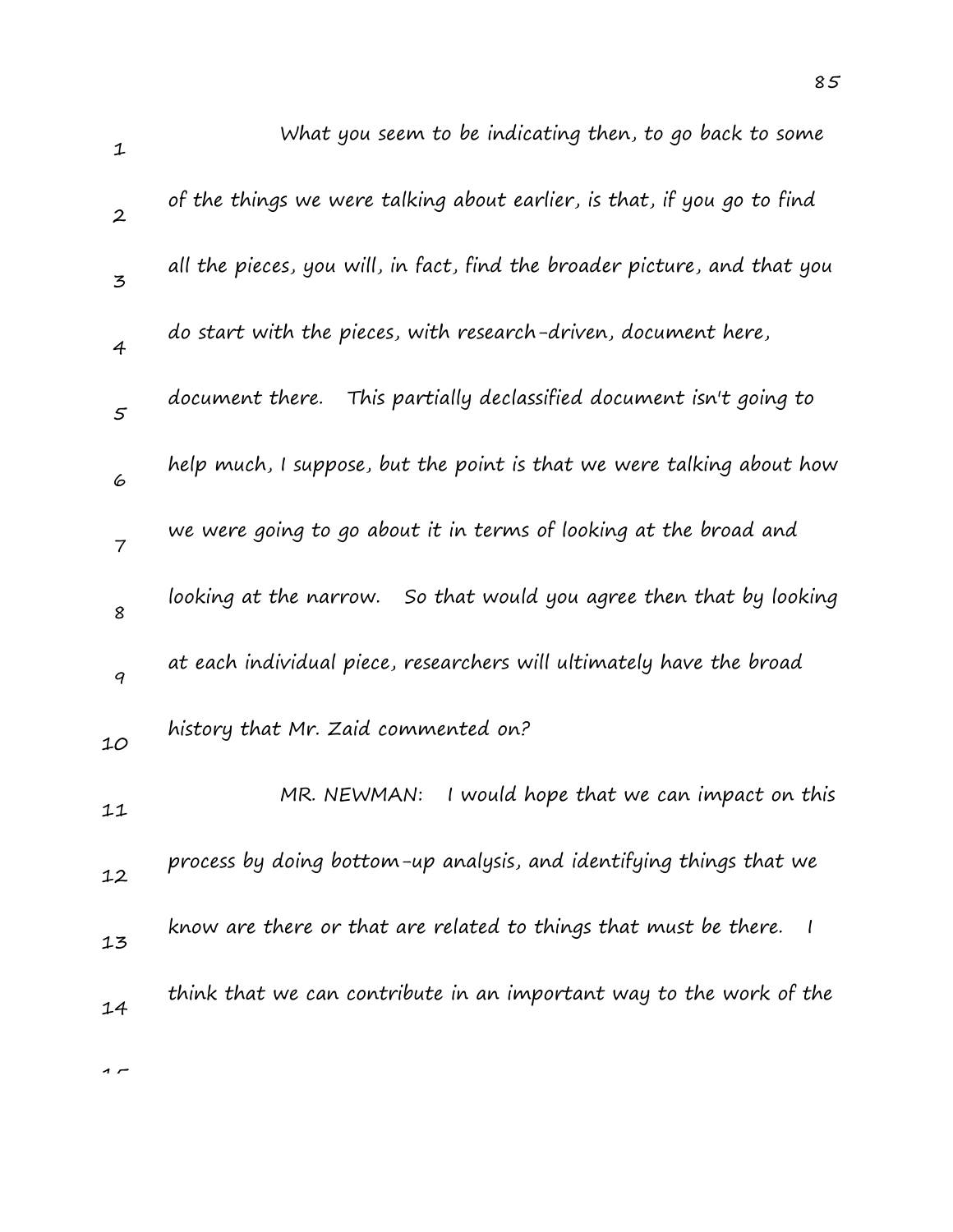1

| $\boldsymbol{2}$ | So this would then help what we were<br>DR. NELSON:                     |
|------------------|-------------------------------------------------------------------------|
| 3                | discussing earlier in terms of limiting it and avoiding trivialization, |
| $\overline{4}$   | and that sort of thing?                                                 |
| $\mathfrak{s}$   | MR. NEWMAN:<br>I think so, as more concrete. But at the                 |
| 6                | same time, I think you are going to have to come top down.<br>I would   |
| $\overline{7}$   | urge you set standards because we have some examples here already       |
| 8                | that I am bringing to you this morning, the NSA material and the FBI    |
| 9                | reports, the CIA releasing Army material, obviously according to        |
| 10               | different standards.<br>The NSA is not interpreting what it needs to    |
| 11               | release the same way as other agencies that have NSA material.<br>The   |
| 12               | same thing can be said for the Army. So there is some need for a        |
| 13               | conceptual top-down set of standards.                                   |
| 14               | I don't know which one of you will sort of                              |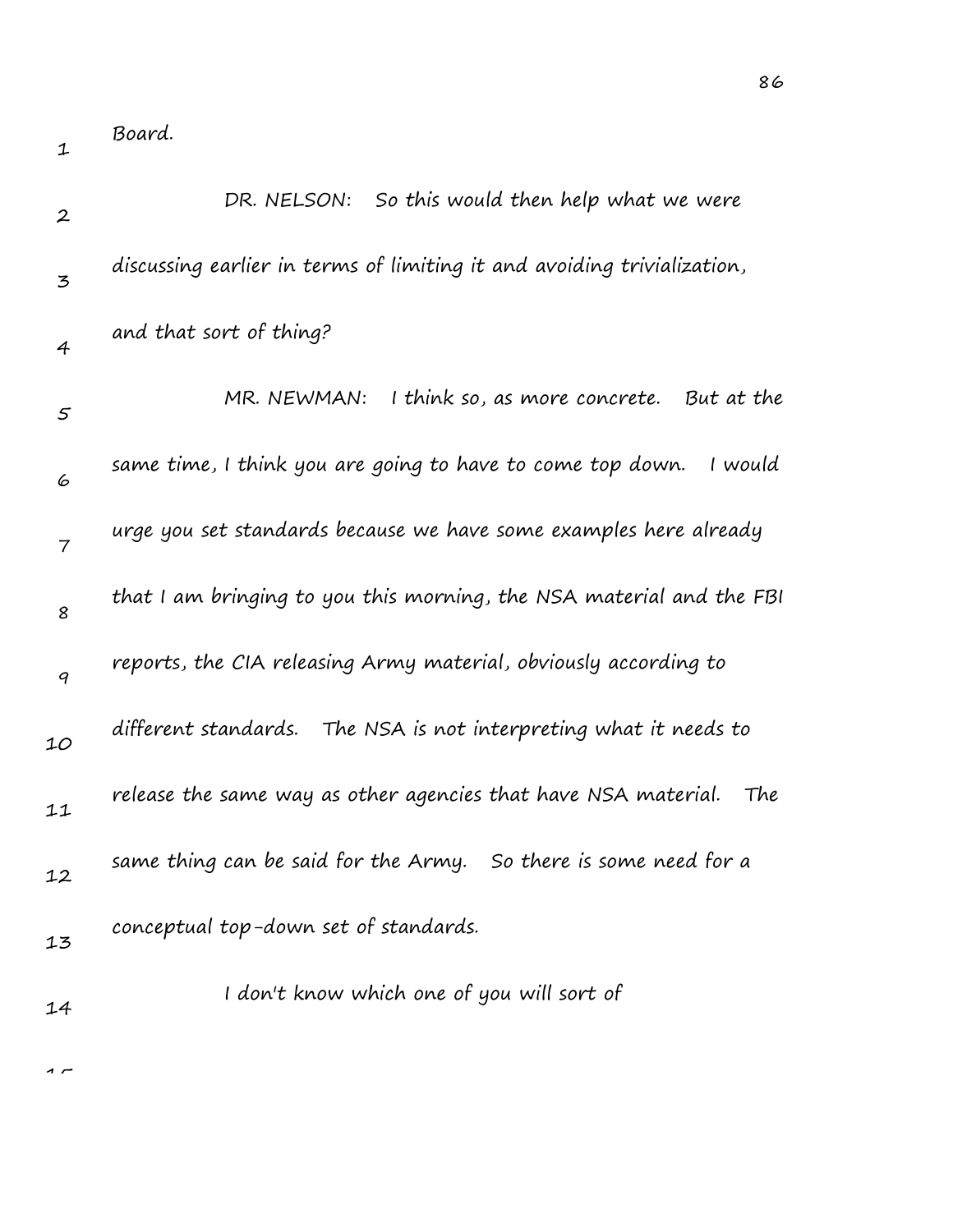| $\mathbf{1}$   | work -- probably Dr. Joyce -- with each agency to find out the          |
|----------------|-------------------------------------------------------------------------|
| $\overline{2}$ | unique types of records that we may be talking about.  There may be     |
| $\mathbf{z}$   | substantial differences here by agency of what we are talking about.    |
| 4              | It may have more to do with their function.                             |
| 5              | For example, if the FBI -- well, we do know that they                   |
| 6              | were maintaining files and contact with Oswald.<br>Therefore, I think   |
| $\overline{7}$ | we are going to want to see anything about that, anything about         |
| 8              | Agent Hosty, Agent Fain and, in fact, one of those missing files I told |
| 9              | you about in Dallas concerns the activities of Special Agent Fain.      |
| 10             | You may find, in the case of the United States Army, we                 |
| 11             | are not talking about those types of records. They are different        |
| 12             | types of records. That we are talking foreign policy issues,            |
| 13             | anti-Cuban operations.                                                  |
| 14             | So you mean the general set of guidelines to give to the                |
|                |                                                                         |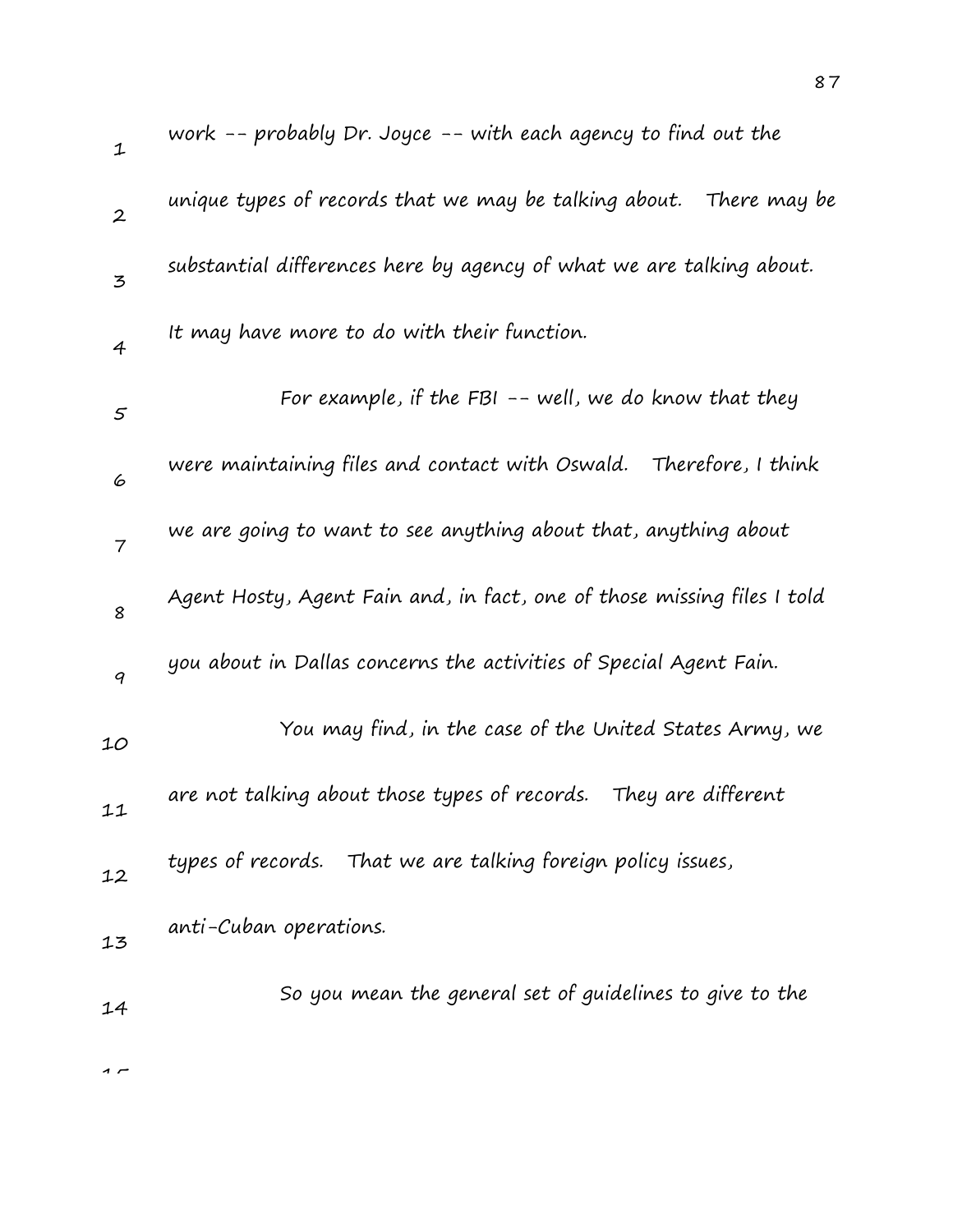| $\mathbf 1$    | entire government, but you may need specific guidelines to give to     |
|----------------|------------------------------------------------------------------------|
| $\overline{2}$ | specific agencies as well, and that is different, that is top down, as |
| 3              | opposed to researchers sort of bringing things to you that are         |
| $\overline{4}$ | But the broad concepts, I think, are necessary to have<br>concrete.    |
| $\varsigma$    | everyone aiming at the same firing stakes from the beginning, and we   |
| 6              | do have that problem already.                                          |
| 7              | Anything further?<br>CHAIRMAN TUNHEIM:                                 |
| 8              | DR. GRAFF: Yes.                                                        |
| 9              | Dr. Graff.<br>CHAIRMAN TUNHEIM:                                        |
| 10             | I would like to ask Professor Newman a<br>DR. GRAFF:                   |
| 11             | question which will shortly trouble the Board, and should trouble      |
| 12             | everybody in the research community.<br>I think you would grant that   |
| 13             | not everything can be opened up for a variety of reasons. Some of      |
| 14             | you can guess at them, some of you will be right on the mark in those  |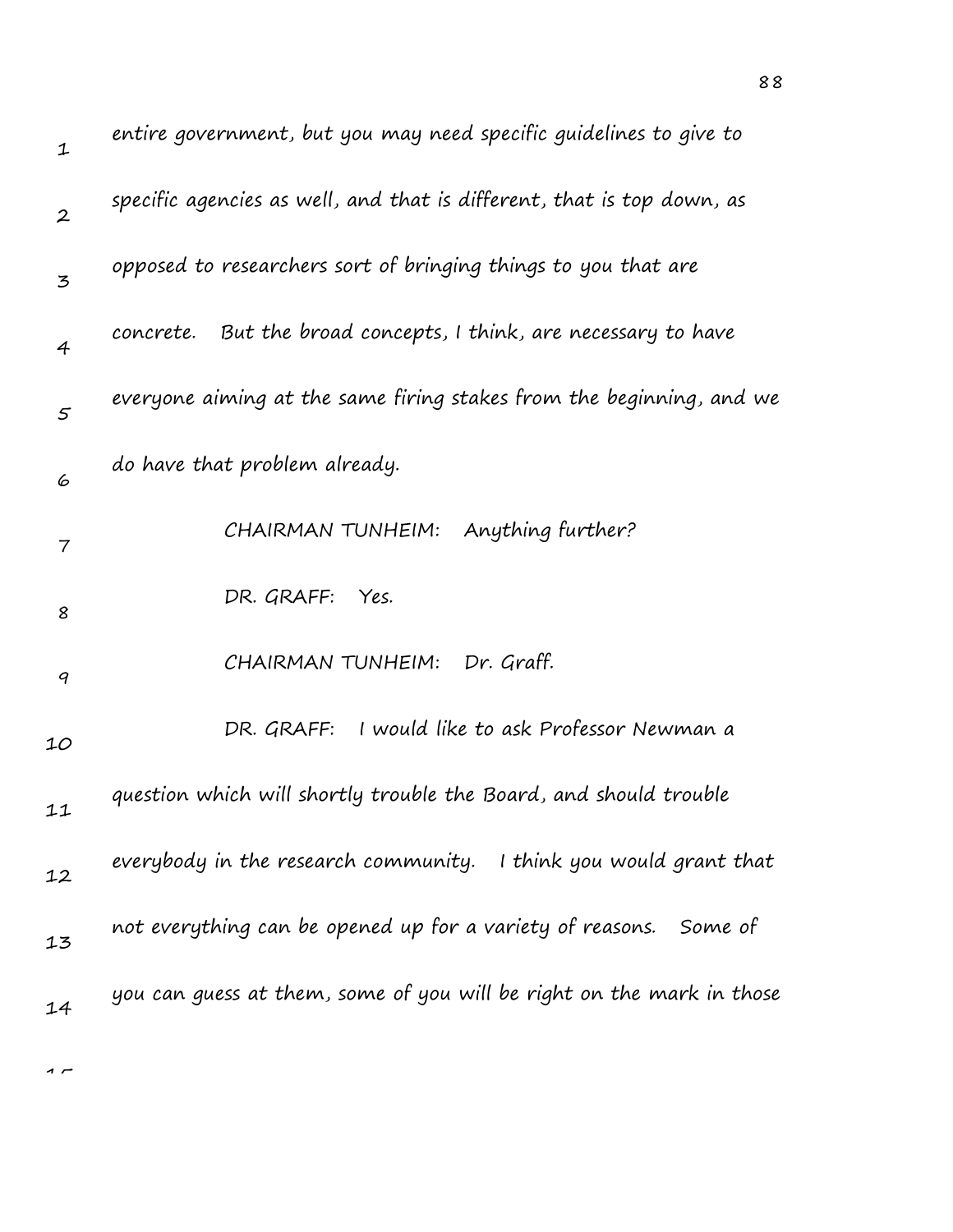| $\mathbf{1}$             | We may not always be able to say why some records are<br>guesses.       |
|--------------------------|-------------------------------------------------------------------------|
| $\boldsymbol{2}$         | held back. I could conceive of that. This is all theoretical.<br>I have |
| $\overline{5}$           | nothing particular in mind.                                             |
| 4                        | How many documents do you think we could put on the                     |
| $\mathfrak{s}$           | withheld list and still retain credibility as a Board?                  |
| 6                        | MR. NEWMAN: That is a $--$                                              |
| $\overline{\phantom{a}}$ | DR. GRAFF: That is a terrible question because you will                 |
| 8                        | say, the smoking gun is in the stuff you are holding back, right?       |
| 9                        | MR. NEWMAN: You are talking about a perception here,                    |
| 10                       | and the only thing I could offer you on that, and we have talked $-1$   |
| 11                       | know I have talked about it and I have heard many researchers talk      |
| 12                       | about how will you do this? I mean, you have so much time to look       |
| 13                       | at all these documents, but I think the way you begin is going to       |
| 14                       | affect the way we perceive. There is going to be $-$ - no one is going  |
|                          |                                                                         |

89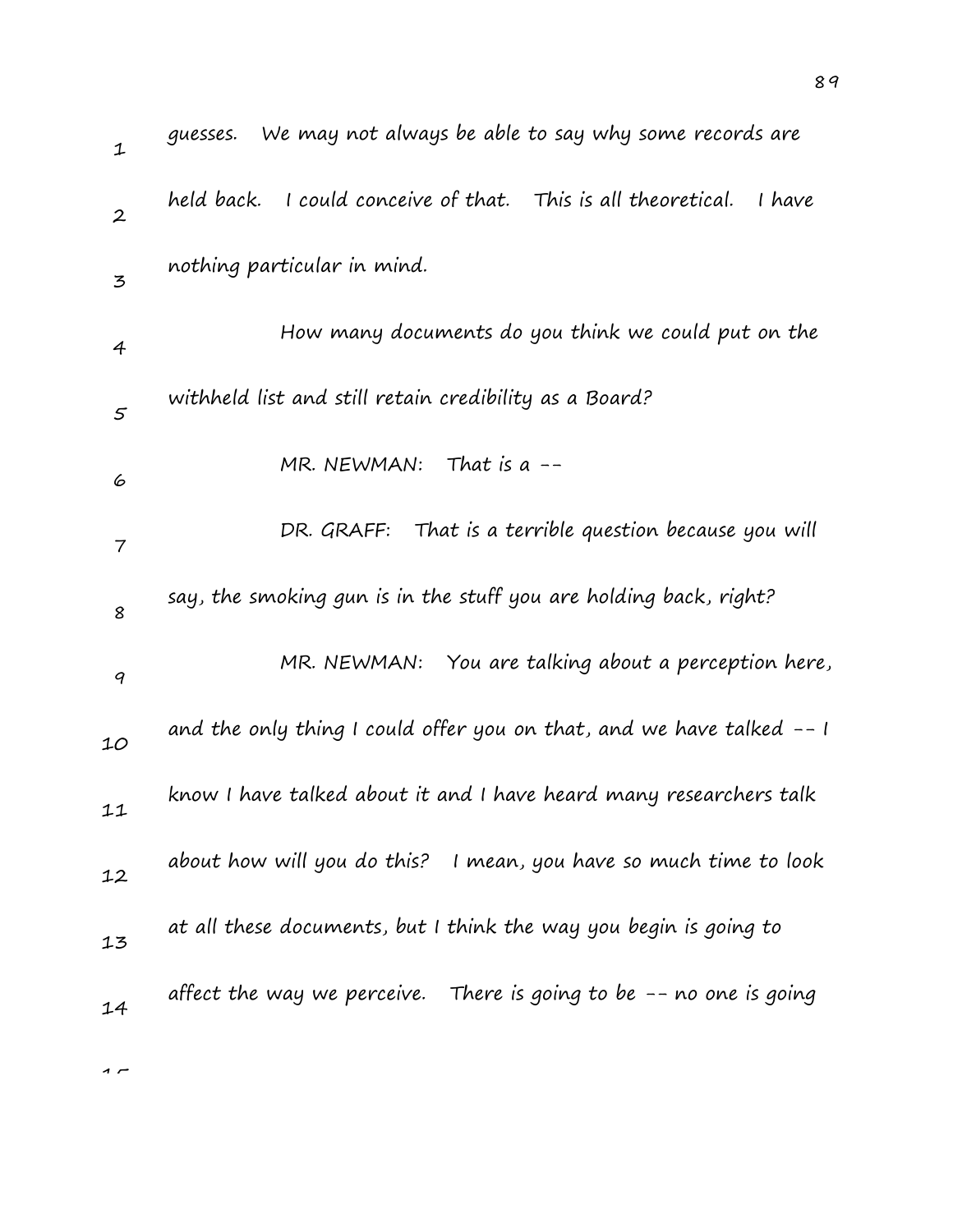| $\mathbf 1$      | to get everything they want out of this Board or out of this            |
|------------------|-------------------------------------------------------------------------|
| $\boldsymbol{2}$ | government, but I think it is terribly important to start the right     |
| 3                | way, as you are, by plugging into the research, being open, being       |
| $\overline{4}$   | inclusive, that is a very good sign. In defining these terms broadly to |
| 5                | begin with, maybe narrowing them later, those types of thing, I         |
| 6                | think, go a long way in countering the sort of negative perceptions I   |
| $\overline{7}$   | think you are alluding to.                                              |
| 8                | DR. GRAFF: Thank you.                                                   |
| 9                | MR. NEWMAN: Thank you very much.                                        |
| 10               | CHAIRMAN TUNHEIM: Thank you, Professor Newman.                          |
| 11               | The Board will take a five-minute recess.                               |
| 12               | [Recess.]                                                               |
| 13               | CHAIRMAN TUNHEIM: We will resume the hearing.                           |
| 14               | The next witness that we would like to hear from this                   |
|                  |                                                                         |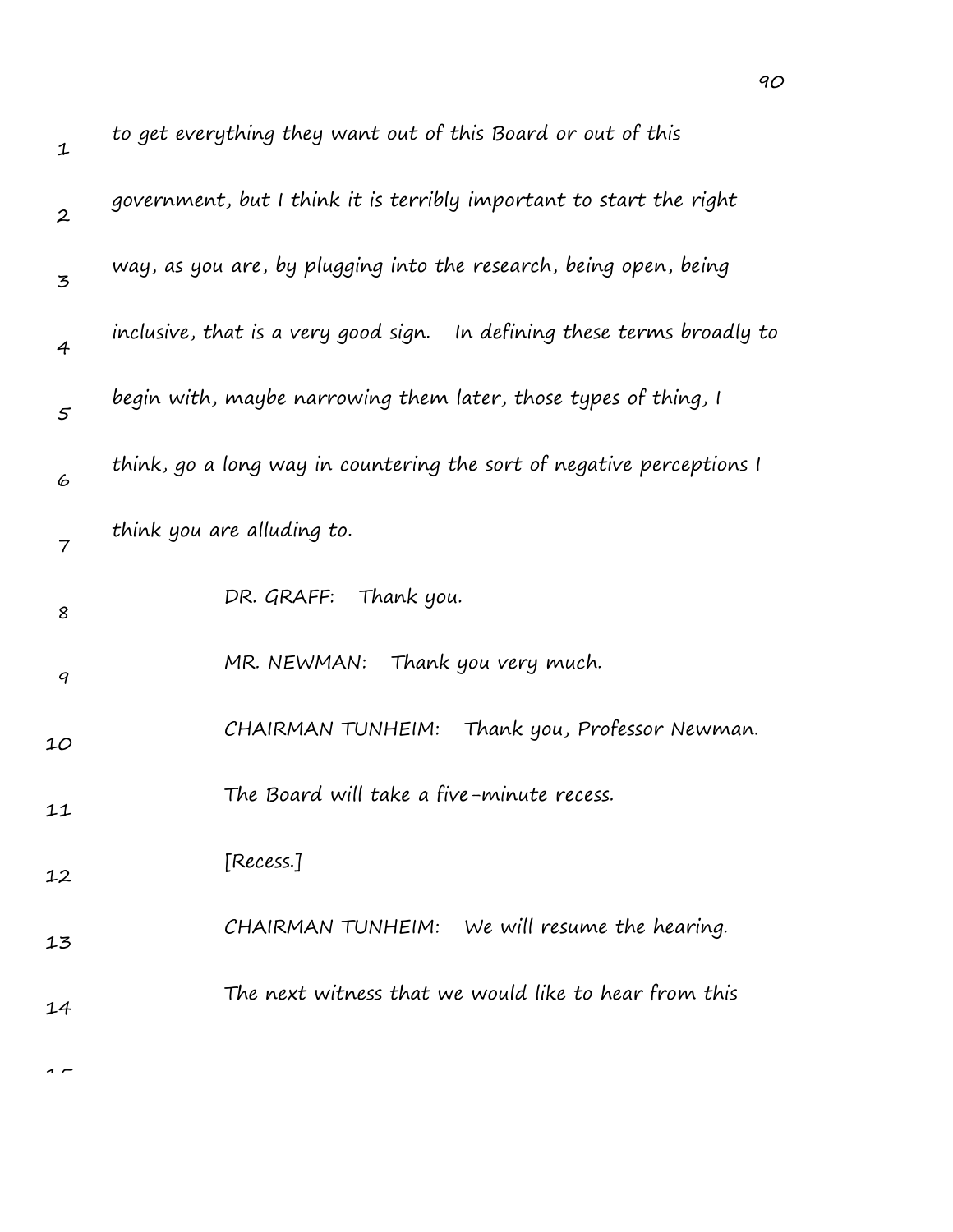1 2 3 4 5 6 7 8 9 10 11 12 13 14 morning is Mr. Daniel Alcorn of Vienna, Virginia. Good morning, Mr. Alcorn. MR. ALCORN: I am very pleased to be here and very pleased that you are having this presentation. I am a practicing attorney here in the D.C. area. In fact, we had a discussion about scheduling, and I have a legal case that is awaiting my attention, so I am sorry I was not able to honor the request to let someone go next here, but I do need to get back. I serve on the Board of the Assassination Archive and Research Center, which Jim Lesar serves as President, and I serve on the Board of the new COPA organization, and I co-chaired the National Conference that was held this weekend, along with John Newman who just spoke to you. My interesting in addressing you today is to sort of shift from the general to the specific, and to give you some idea of some of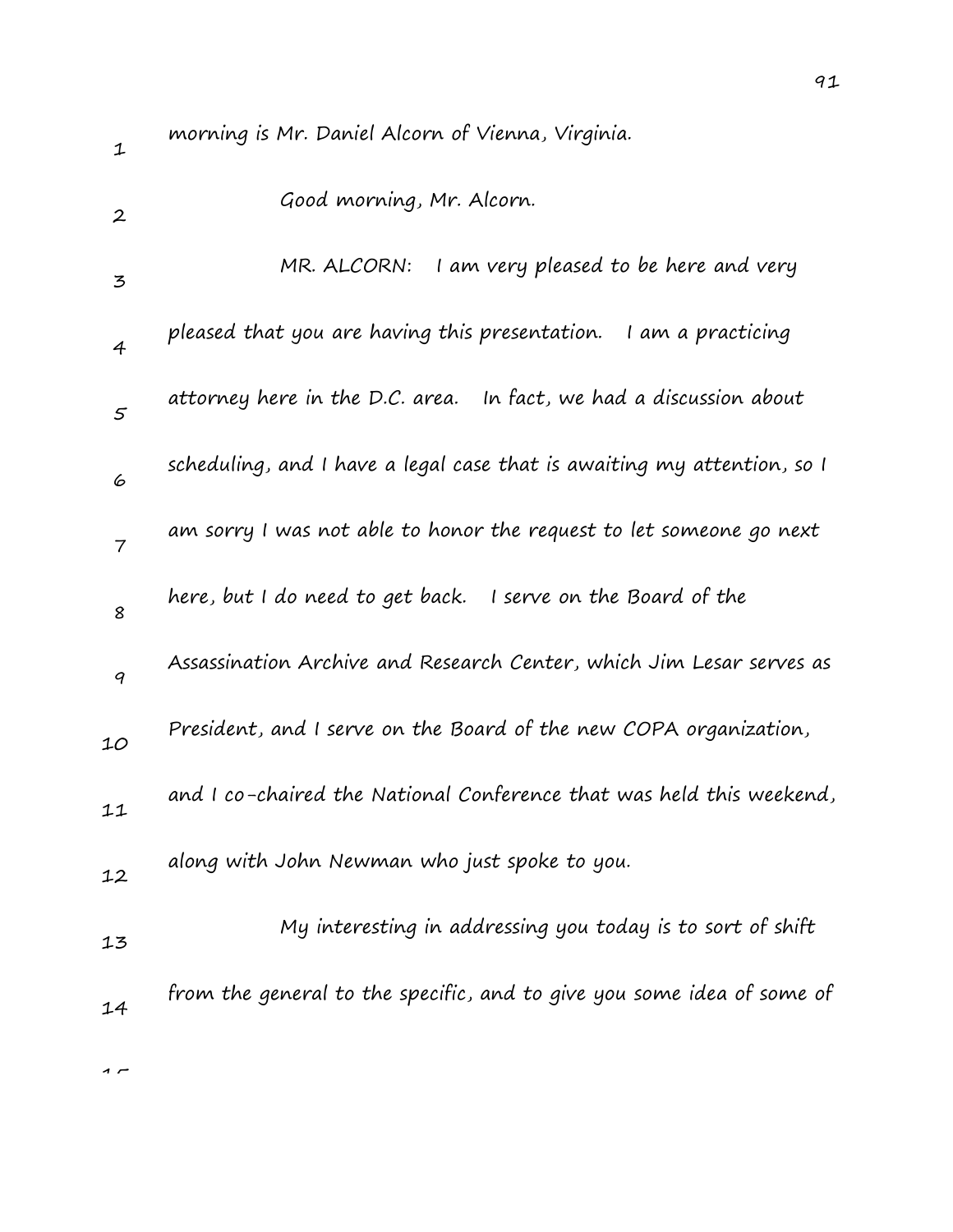| $\mathbf 1$      | the research and investigation which I am familiar with on the case, |
|------------------|----------------------------------------------------------------------|
| $\boldsymbol{2}$ | and I think when you hear about it briefly, you will understand some |
| 3                | of the breadth of the definitions that Mr. Lesar presented, and the  |
| $\overline{4}$   | breadth derives not from a fishing expedition, the breadth derives   |
| $\mathfrak{s}$   | from the evidence and indications about the case.                    |
| 6                | I have given you some materials. The first one, I just               |
| $\overline{7}$   | want to reemphasize what Jim Lesar said about the issue of public    |
| 8                | confidence in our country. We discussed this at the COPA             |
| $\boldsymbol{q}$ | The graph is from the new book by Kevin Phillips<br>Conference.      |
| 10               | entitled Arrogant Capital, which is his new work on American         |
| 11               | politics, but he uses this chart to show how we have arrived at the  |
| 12               | point we are in 1994 in terms of public confidence in the Federal    |
| 13               | government. What was striking to me was how the confidence level     |
| 14               | peaked out in the year 1964 on this graph, and it has been a rather  |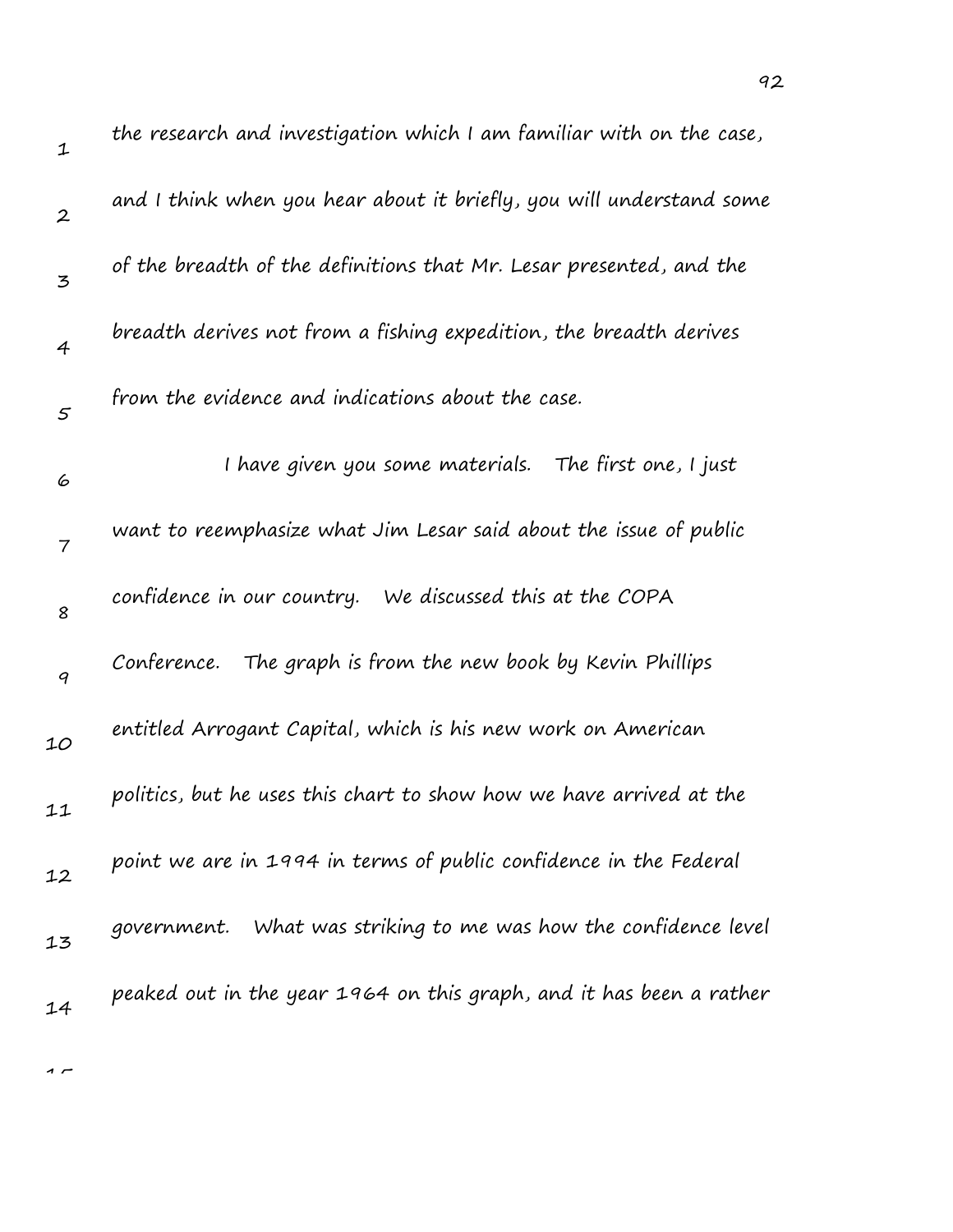2

 $\rightarrow$ 

startling and serious and troubling deterioration in the polling data from 1964.

| 3              | I think that defines to us some of the importance of the                |
|----------------|-------------------------------------------------------------------------|
| $\overline{4}$ | work that you are doing. All of us who were together this weekend       |
| 5              | would like to see a future in which that trend line reverses itself and |
| 6              | goes back the other way. In fact, we would be happy to do               |
| $\overline{7}$ | everything we can to bring it back to the levels of the early 1960s,    |
| 8              | and that is part of our interest in doing this, and we think you have   |
| 9              | some input you can put into that.                                       |
| 10             | I wanted to address you on the area of Cuban exile                      |
| 11             | activities, CIA operations and Mafia and organized crime.<br>I have     |
| 12             | spent a lot of my spare time reviewing the release last year, the CIA   |
| 13             | made a supplemental release to us of materials that they were going     |
| 14             | to try to keep postponed indefinitely, and I wanted to see what was     |
|                |                                                                         |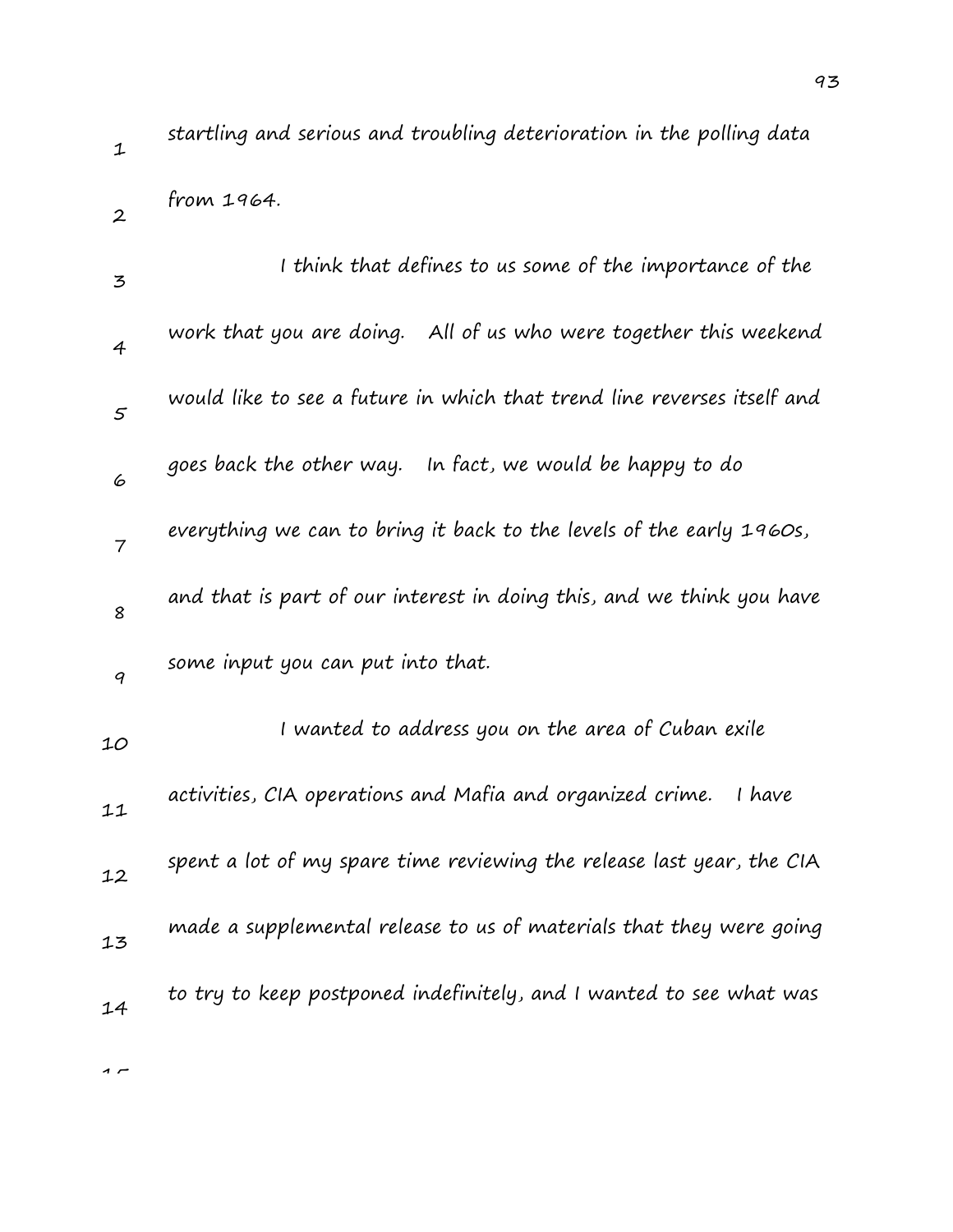| $\mathbf 1$      | in the 10,000 pages that initially they had intended to postpone.   |
|------------------|---------------------------------------------------------------------|
| $\boldsymbol{2}$ | Under pressure of publicity, they made a rereview and a lot of that |
| $\overline{3}$   | material was released to us after the initial release.              |
| $\overline{4}$   | I found that the largest single item of material was                |
| 5                | related to a raid against Cuba that was conducted in June 1963,     |
| 6                | which is known as the Bay O'Pawley Affair. It is something that has |
| $\overline{7}$   | been publicly known since 1975, but the amount of detail contained  |
| 8                | in these files was never known about the raid.                      |
| 9                | It was a raid which was originated by an individual                 |
| 10               | named William Pawley who had been a high official in the Defense    |
| 11               | Department, the State Department, he had been an ambassador, and    |
| 12               | was extremely well-connected politically in the country. He had     |
| 13               | originated, along with a fellow named John Martino, a raid against  |
| 14               | Cuba, supposedly to obtain two Russian defectors from Cuba who      |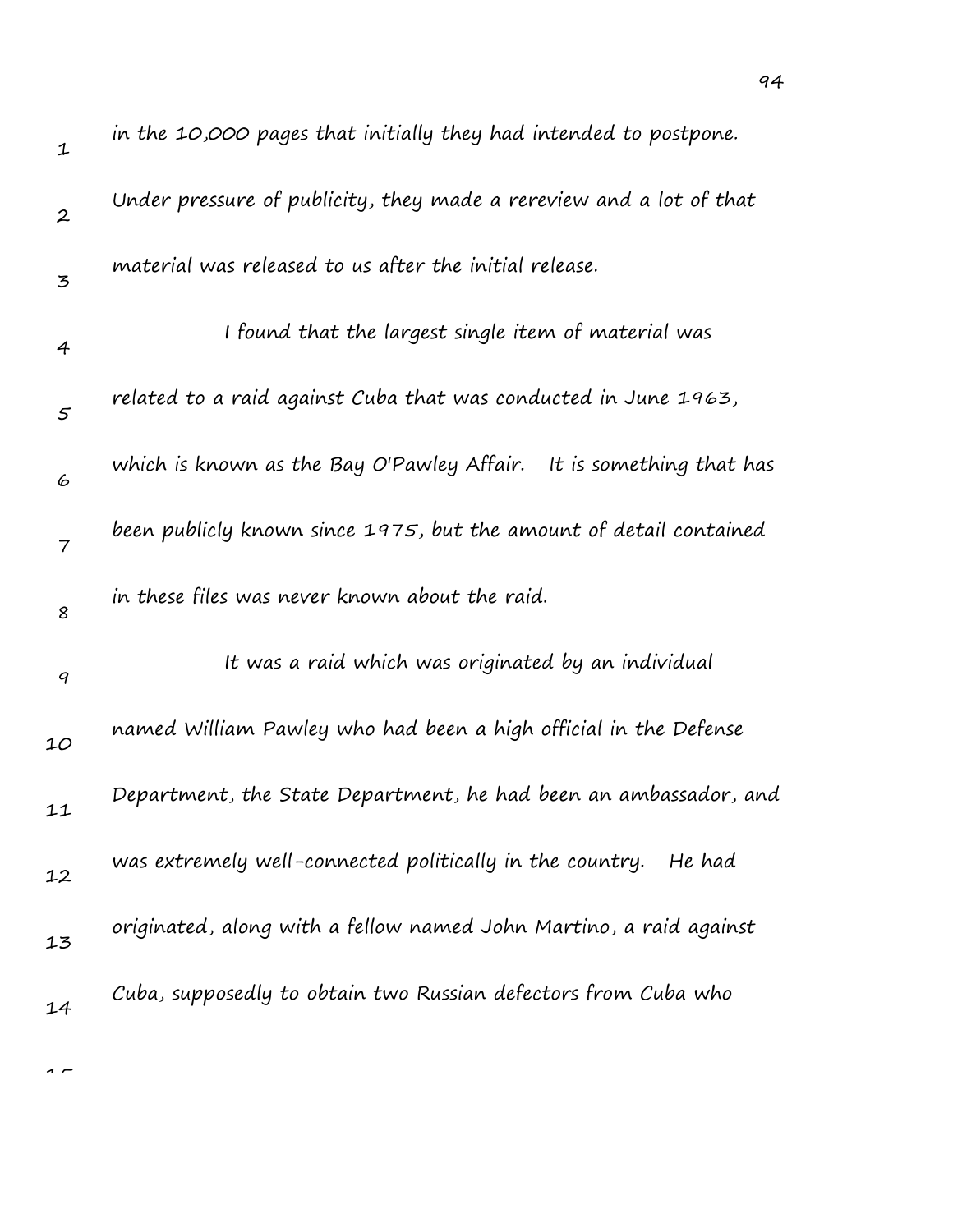| $\mathbf{1}$     | would then state that there were still missiles in Cuba after the Cuban  |
|------------------|--------------------------------------------------------------------------|
| $\boldsymbol{2}$ | Missile Crisis, and that the U.S. policy in the Cuban Missile Crisis had |
| $\overline{5}$   | been ineffective in removing the missiles from Cuba.                     |
| $\overline{4}$   | Mr. Pawley used his connections to obtain the assistance of              |
| 5                | So the JM Wave Station in Miami provided logistical<br>the CIA.          |
| 6                | assistance for this operation in June 1963. We have a photograph of      |
| $\overline{7}$   | Mr. Martino, which I have provided you, which was a result of Life       |
| 8                | Magazine participating in the raid. Life Magazine participated by        |
| 9                | providing some money and then were allowed to go along on the raid.      |
| 10               | The interest that we had in this particular item is that                 |
| 11               | Mr. Martino, in 1975, shortly before he died, told a close associate of  |
| 12               | his that there had, in fact, been plot against JFK. That it originated   |
| 13               | from anti-Castro Cuban exiles, that Oswald had been involved in such     |
| 14               | a plot, but that he did not know who he was working for, did not         |
|                  |                                                                          |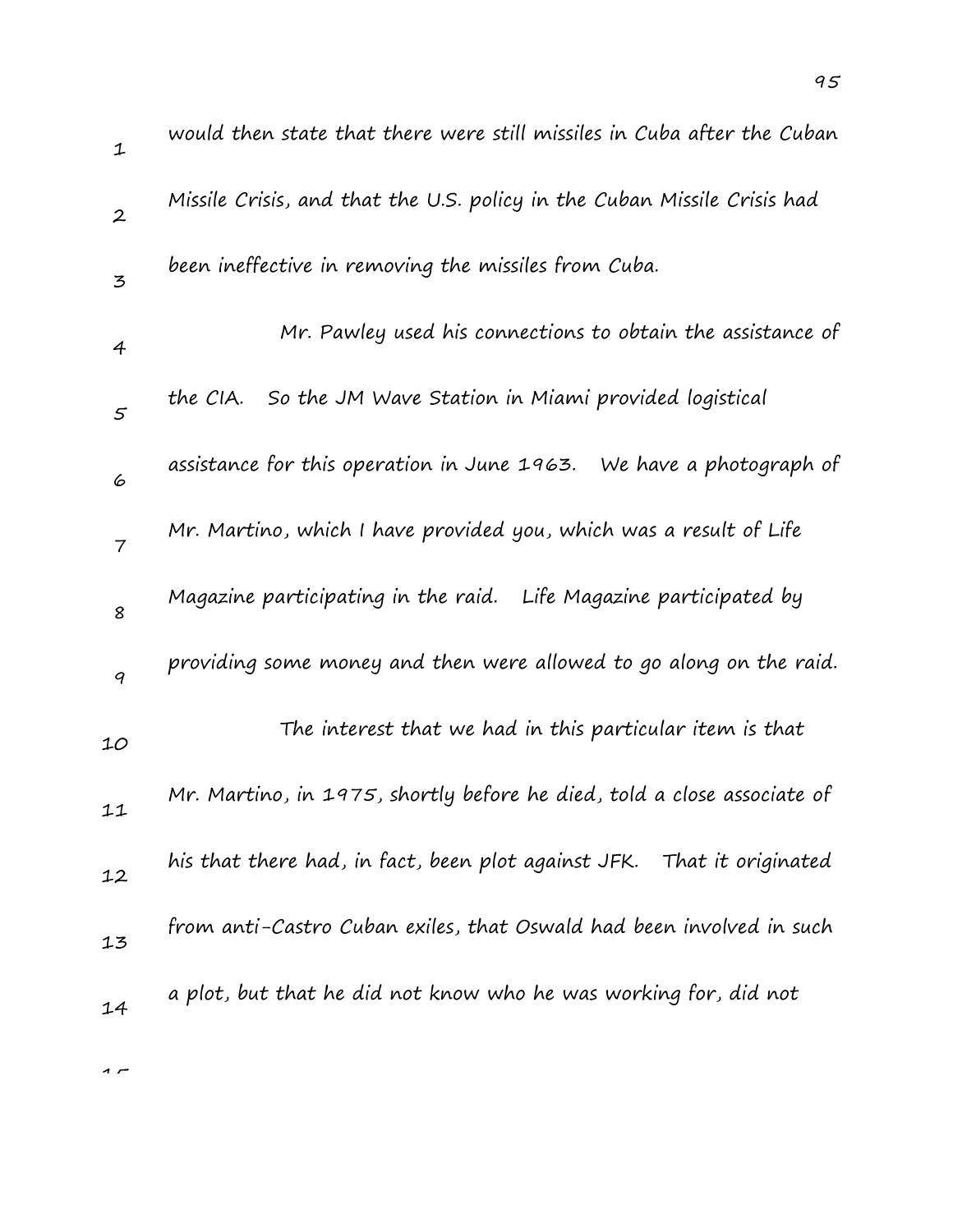| $\mathbf 1$      | know or understand the nature of the activity, and that the murder      |
|------------------|-------------------------------------------------------------------------|
| $\boldsymbol{2}$ | plot that he described was the one that was in retaliation for what     |
| 3                | was seen as JFK's softness in relation to activities to dislodge Fidel  |
| 4                | Castro and replace his government in Cuba.                              |
| 5                | That report from 1978, actually, by a Dallas reporter                   |
| 6                | had lain uncorroborated for a long period of time. When I saw these     |
| $\overline{7}$   | records this year, I did some further investigation, found a journalist |
| 8                | who was very intimate with Mr. Martino back in 1963. In fact, he        |
| $\boldsymbol{q}$ | had been invited to go on this raid in 1963, and he had kept in touch   |
| 10               | with Mr. Martino over a period of time, and this journalist confirmed   |
| 11               | to me that, in fact, before Mr. Martino's death he did describe such a  |
| 12               | plot to this journalist, but he had withheld the information in order   |
| 13               | to protect the family, and he had an obligation up until now to do      |
| 14               | that.                                                                   |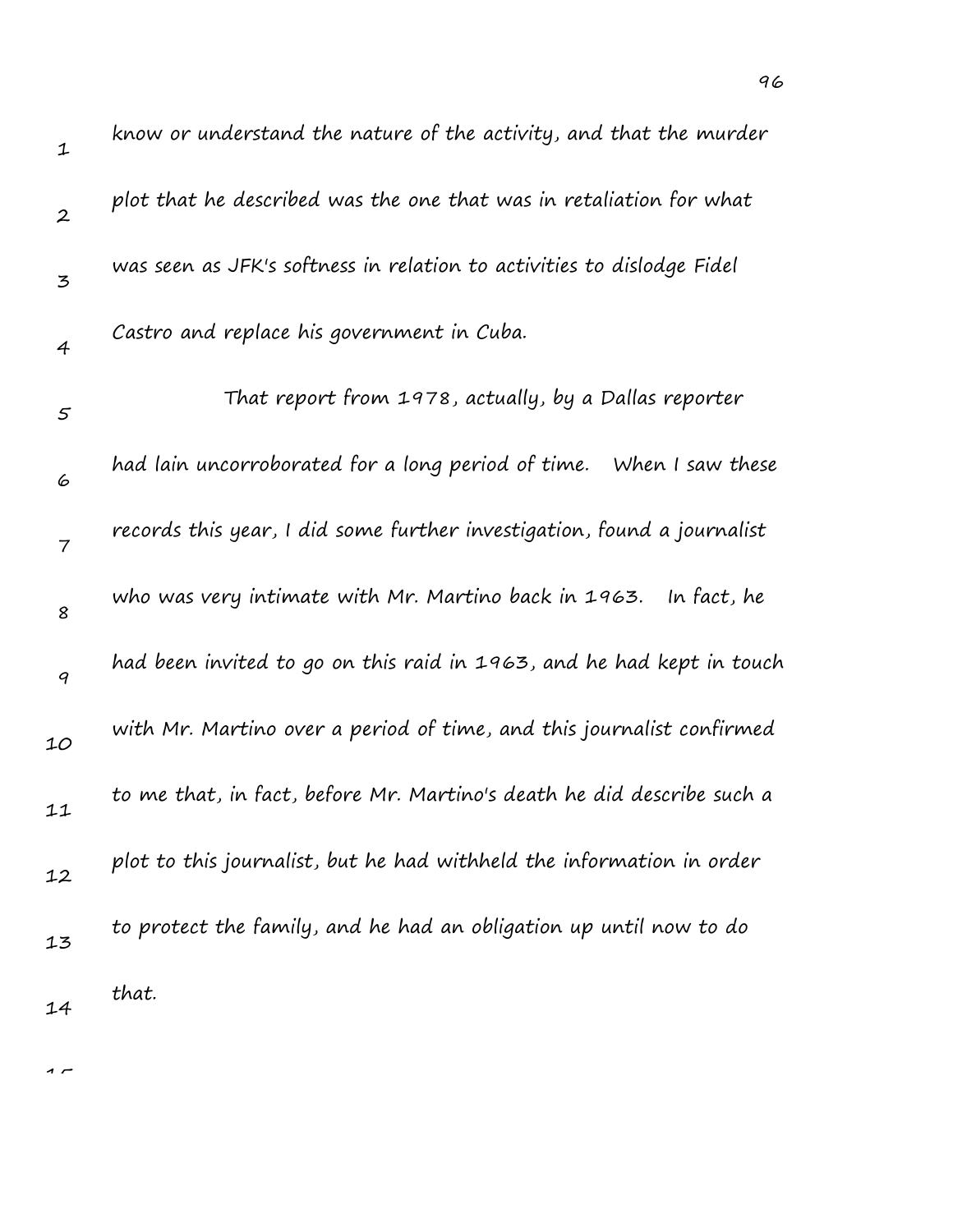| $\mathbf{1}$     | This whole episode -- I won't go any further, it is the                   |
|------------------|---------------------------------------------------------------------------|
| $\boldsymbol{2}$ | subject of a journalistic investigation which is ongoing currently, and I |
| $\mathbf{z}$     | expect a major piece to be published on this very shortly, and I don't    |
| $\overline{4}$   | want to go further, and have been asked, in fact, not to completely       |
| $\varsigma$      | scoop their journalistic endeavor.                                        |
| 6                | But in order to give you an understanding of this, Mr.                    |
| $\overline{7}$   | Martino is particularly well known for the fact that he was a             |
| 8                | technician in organized crime. He was very close to Santos                |
| 9                | Trafficante, who was an organized crime leader in Florida, and he         |
| 10               | was rooming with Johnny Roselli in the summer of 1963, Roselli            |
| 11               | being the organized crime figure that the CIA went to to organize the     |
| 12               | CIA-Mafia plots to assassinate Fidel Castro.                              |
| 13               | So it is this kind of report and this kind of now                         |
| 14               | corroborated information coming to the surface which is so troubling      |
|                  |                                                                           |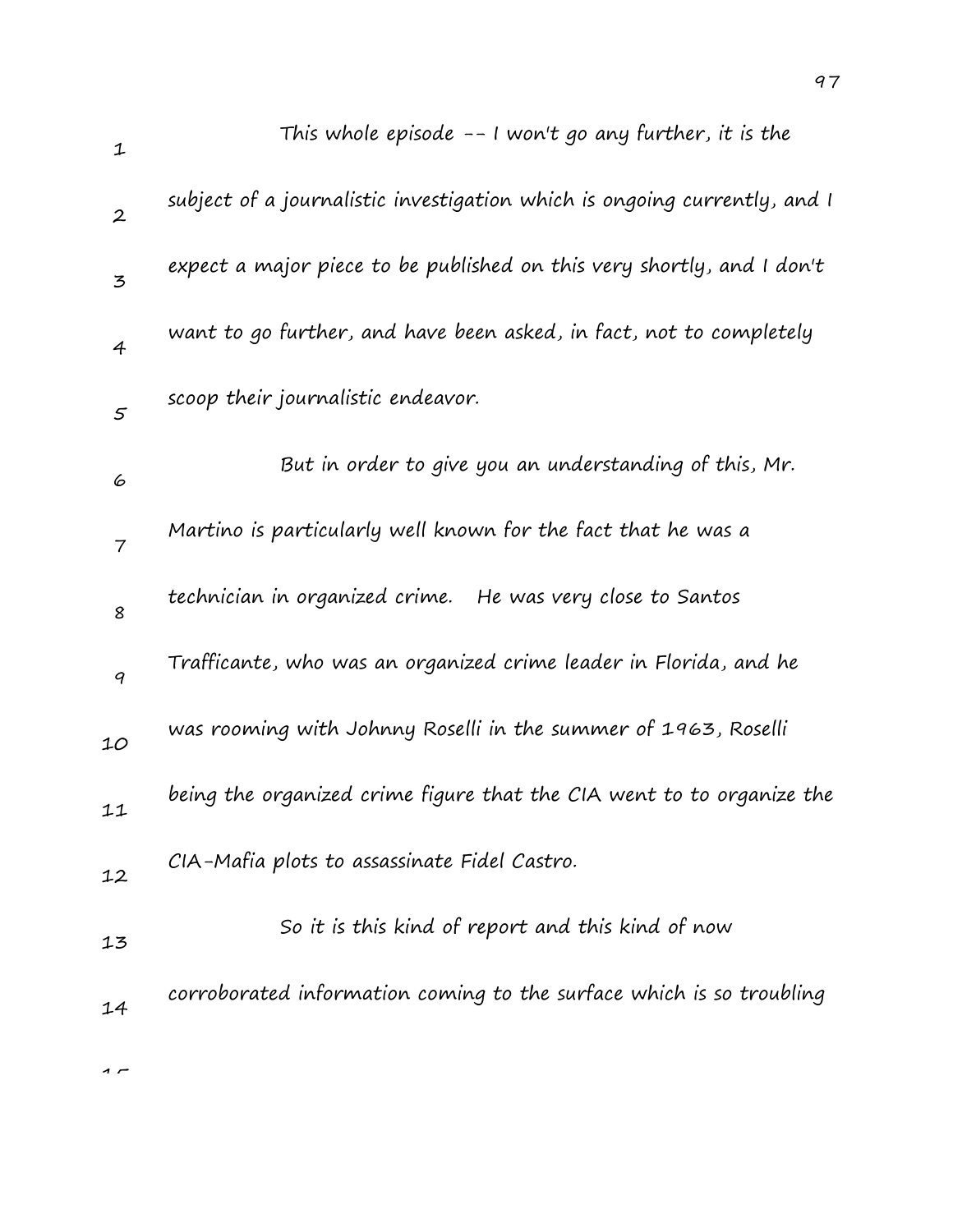| $\mathbf 1$      | to the research community and defines the broad nature of some of       |
|------------------|-------------------------------------------------------------------------|
| $\boldsymbol{2}$ | the definitions that we are asking for because we know from the files   |
| 3                | that have been released in the past year that the elements of           |
| $\overline{4}$   | organized crime, Cuban exiles, the CIA, were in operations together in  |
| $\varsigma$      | Florida in June of 1963. It is that kind of now corroborated and        |
| 6                | documented episode that is so troubling to the research community,      |
| $\overline{7}$   | and asks us to ask you to have a definition which will encompass all of |
| 8                | these different areas.                                                  |
| 9                | It is very troubling to me that the CIA, for example,                   |
| 10               | would not want to release all of the materials they provided the        |
| 11               | House Select Committee.<br>The House Select Committee made a pass       |
| 12               | at this area to look at it in their investigation, and they did request |
| 13               | these files of the Cuban exile activities, and if the CIA does not want |
| 14               | to provide those to this Board, I think that is a very troubling issue, |
|                  |                                                                         |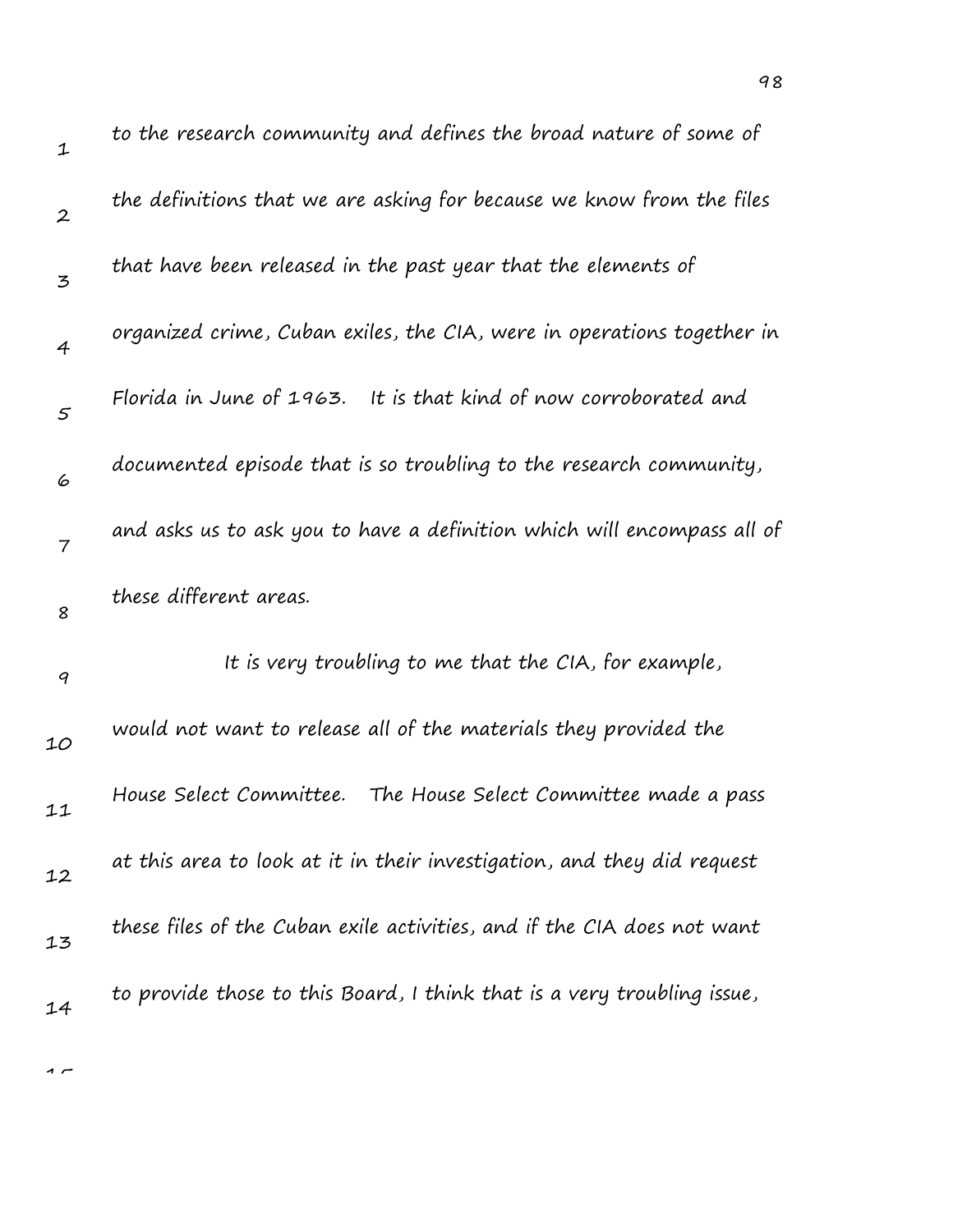| $\mathbf{1}$     | and I think you need to take them to the mat on that.                  |
|------------------|------------------------------------------------------------------------|
| $\boldsymbol{2}$ | Similarly, if the FBI is, as I understand they are, taking a           |
| 3                | position that organized crime files are not relevant to this issue, I  |
| $\overline{4}$   | would take great issue with that statement as well because, as we see, |
| $\varsigma$      | we have information deriving from operations in which organized        |
| 6                | crime figures were working hand-in-glove with Cuban exiles and with    |
| $\overline{7}$   | the CIA in that period of time, and that is what makes it particularly |
| 8                | relevant to what we are undertaking here.                              |
|                  |                                                                        |
| 9                | At the end of the presentation of the documents I gave                 |
| 10               | you, I have some concerns about the process of disclosure, and I have  |
| 11               | provided you some record sheets.<br>I have stapled them.<br>The cover  |
| 12               | sheet, which is the National Archives' cover sheet, along with an      |
| 13               | access restriction sheet, which refers to that document, and these are |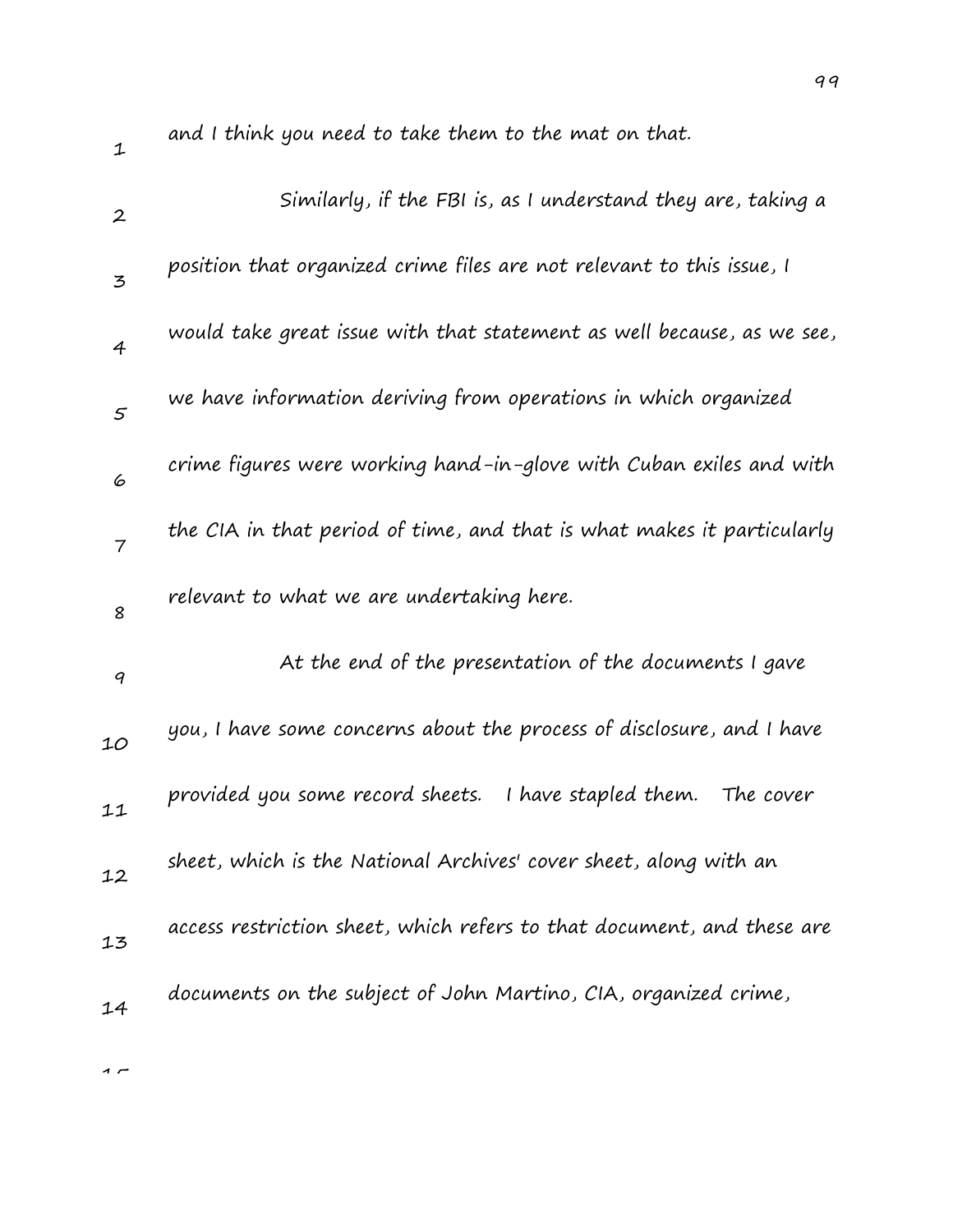| $\mathbf{1}$     | those types of issues.    My concern is that the National Archives' cover   |
|------------------|-----------------------------------------------------------------------------|
| $\boldsymbol{2}$ | sheet indicates that the document was reviewed in 1993, just before         |
| 3                | the record release date, and it was decided to be opened in full, no        |
| $\overline{4}$   | restrictions, unclassified, but there is an access restricted sheet for two |
| $\mathfrak{s}$   | of these documents, and it is dated after the determination to open         |
| 6                | in full.                                                                    |
| 7                | In fact, it is dated August 22, 1993, which is the day                      |
| 8                | before the due date for release of documents which was August 23rd,         |
| 9                | 1993, and I happen to remember very well because I was paying               |
| 10               | attention to the release.<br>The release occurred on a Monday, which        |
| 11               | means that these access restricted sheets were dated on a Sunday,           |
| 12               | and it was the day before the release of the documents to the               |
| 13               | National Archives.                                                          |
| 14               | Maybe there is some explanation for that, but there is an                   |

100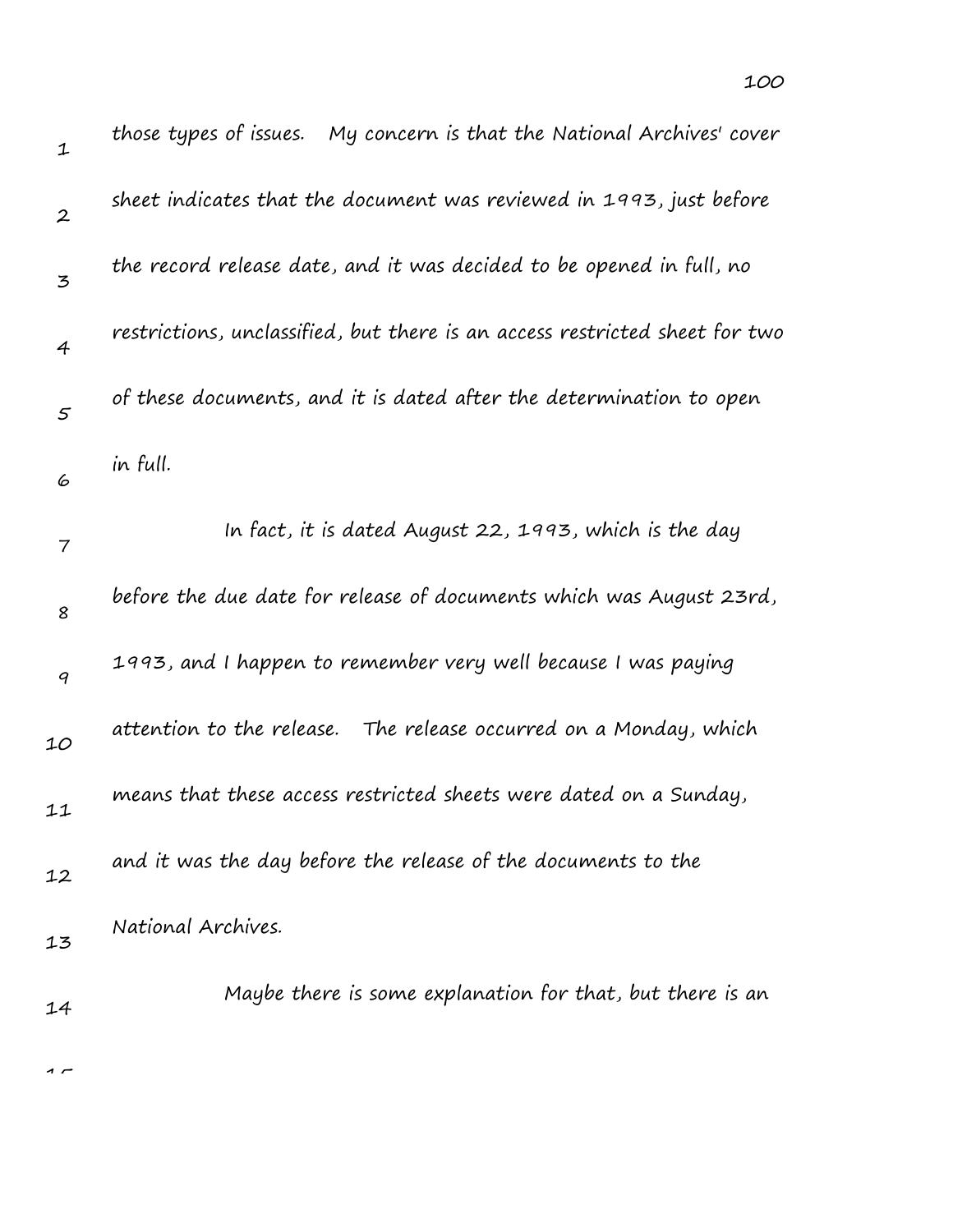| $\mathbf 1$      | anomaly in these records indicating that a determination was made   |
|------------------|---------------------------------------------------------------------|
| $\boldsymbol{2}$ | to open them in July and early August of '93, but on the day before |
| 3                | the release, on a Sunday before the release of the records, the     |
| 4                | documents were restricted by both CIA and FBI. So I would call your |
| 5                | attention to that. That is certainly a specific item that we are    |
| 6                | wondering what that means, and would be very interested in getting  |
| $\overline{7}$   | the subject material that underlies that material.                  |
| 8                | One final item I would call to your attention, on the CIA           |
| 9                | files, there is a -- and John Newman is very knowledgeable about    |
| 10               | this, I won't go deeply into it so that I can preserve his book     |
| 11               | opportunity, but on the CIA file on Oswald there is a tremendous    |
| 12               | anomaly about the opening of that file. The CIA informed the        |
| 13               | Warren Commission, upon request of the Warren Commission, that      |
|                  |                                                                     |
| 14               | the file on Oswald was opened on December 9th, 1960, and the        |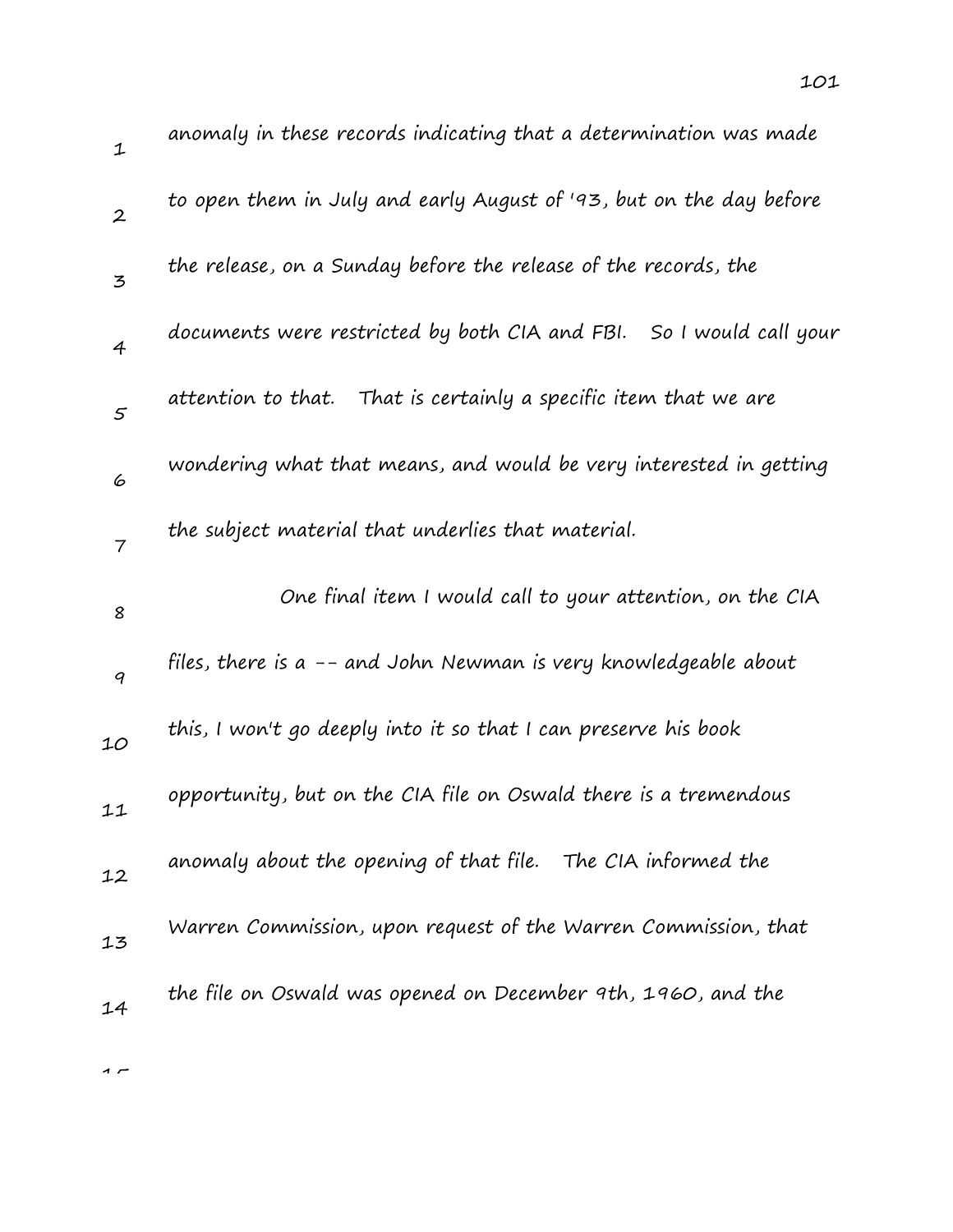| $\mathbf{1}$     | letter from Richard Helms, Deputy Director of Plans, at that time      |
|------------------|------------------------------------------------------------------------|
| $\boldsymbol{2}$ | stated that the dossier, as he called it, on Oswald opened December    |
| 3                | 9th, 1960, was being provided to the Warren Commission.<br>He said     |
| $\overline{4}$   | in the letter, we have taken the liberty of deleting the file indicia  |
| $\varsigma$      | from the records because we do not believe that is something that      |
| 6                | would interest the Warren Commission.                                  |
| 7                | Well, as is clear from this release, it should have interested         |
| 8                | them, if they would have known, because there are other file numbers   |
| 9                | that predate the 201 file opening on records involving Oswald.         |
| 10               | These go back to 1959 and early 1960. I would call your attention      |
| 11               | to those records and would ask you, as part of your effort to get an   |
| 12               | explanation about what these records are, where were they              |
| 13               | maintained, the circumstances under which they were maintained, if     |
| 14               | they are files which are not Oswald files but files on other issues in |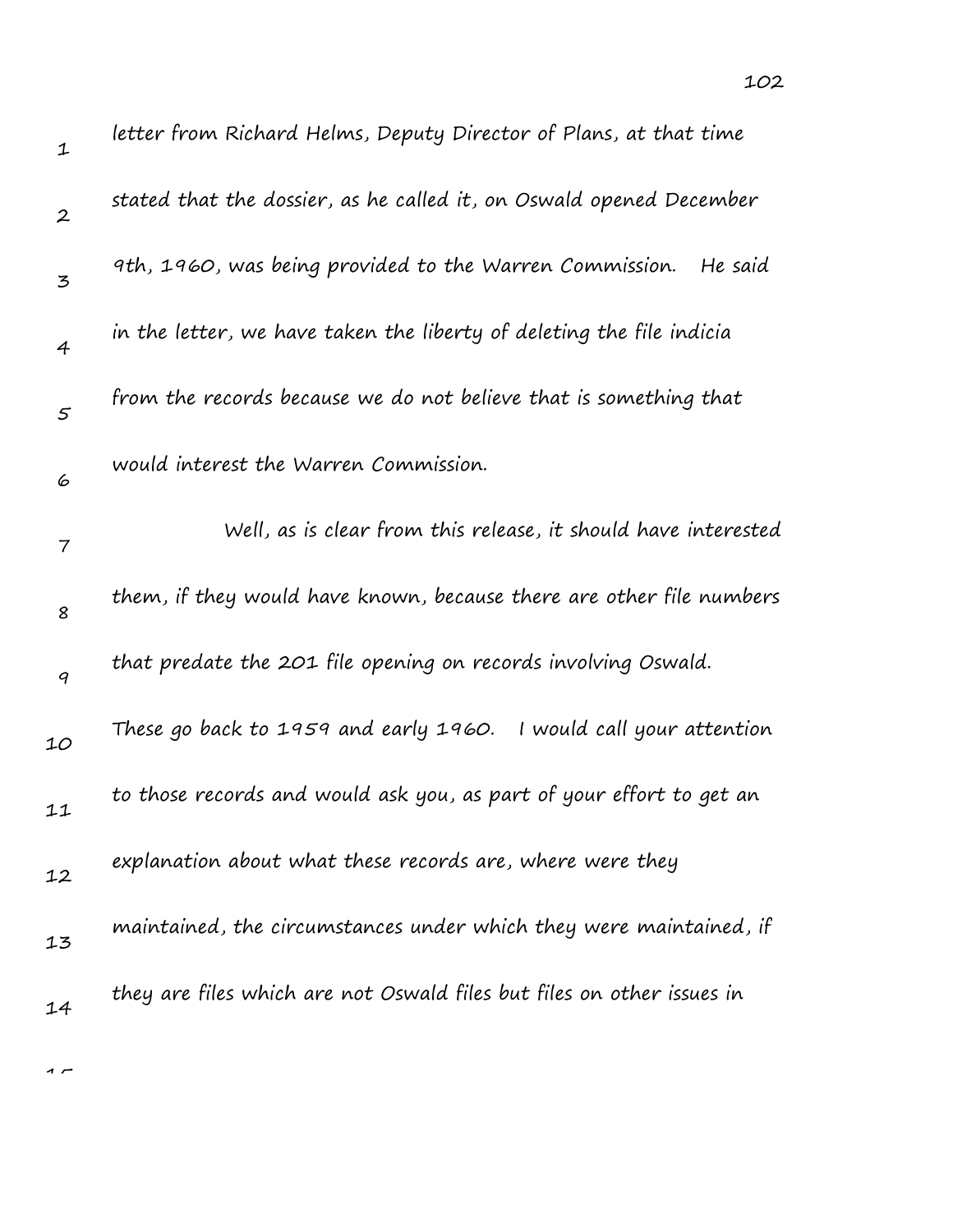| $\mathbf 1$      | which Oswald material was held, I think you should ask for that     |
|------------------|---------------------------------------------------------------------|
| $\boldsymbol{2}$ | surrounding material so that you can understand that that is what   |
| 3                | happened.                                                           |
| 4                | But I do have to tell you that I was rather shocked two             |
| 5                | weeks ago when I read the CIA transmittal letter to the Warren      |
| 6                | Commission, having seen the actual documents that lead up to it,    |
| $\overline{7}$   | because there is no way to characterize it other than misleading to |
| 8                | the Warren Commission about the CIA files on Oswald going back as   |
| 9                | far as October 1959.                                                |
| 10               | So with that, I would conclude my remarks, and I would              |
| 11               | be happy to take any questions.                                     |
| 12               | Thank you, Mr. Alcorn.<br>CHAIRMAN TUNHEIM:                         |
| 13               | Any questions from the Board members?                               |
| 14               | [No response.]                                                      |
|                  |                                                                     |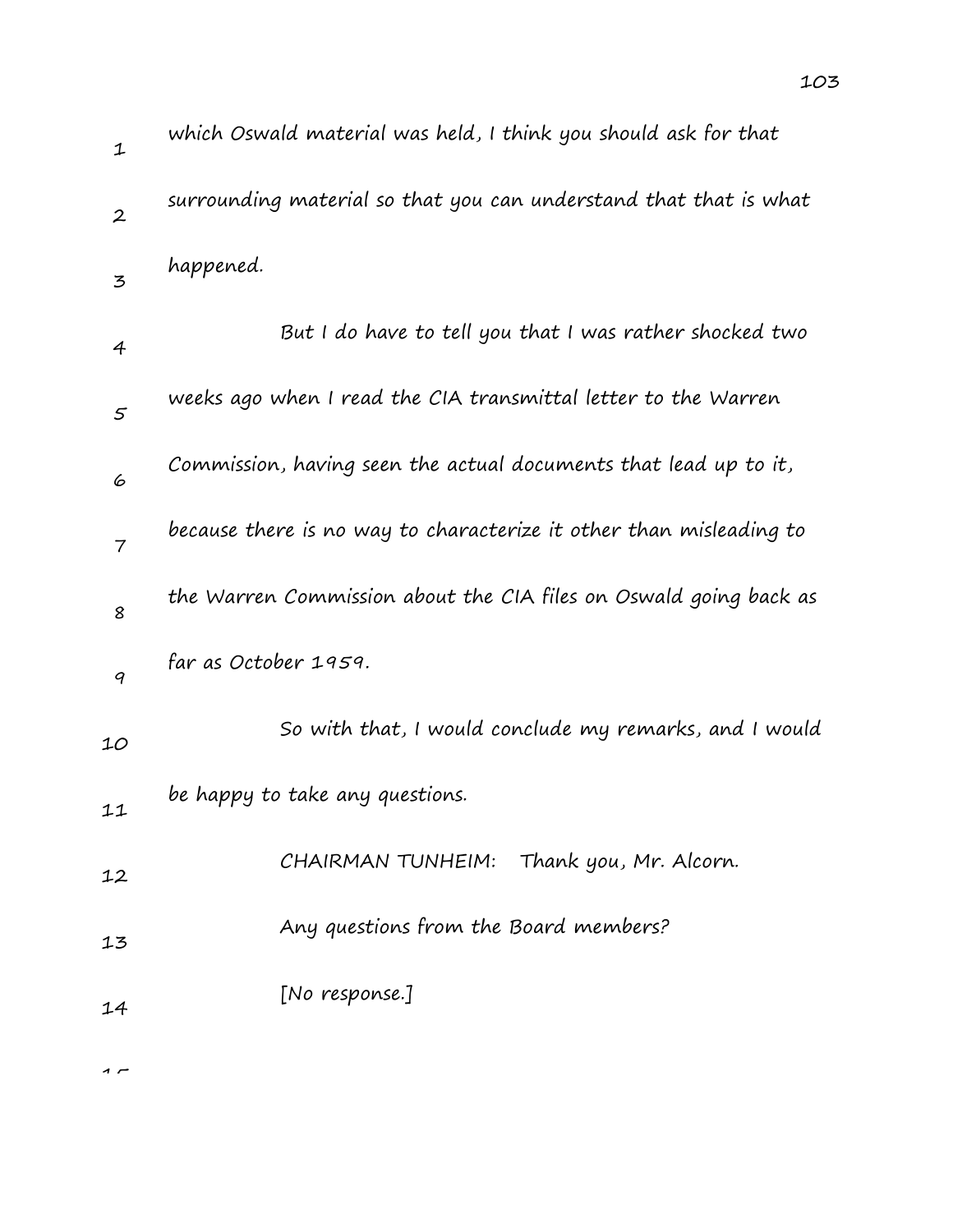| 1                | CHAIRMAN TUNHEIM: I see none.                                           |
|------------------|-------------------------------------------------------------------------|
| $\boldsymbol{2}$ | Thank you very much for your testimony.                                 |
| 3                | Thank you.<br>MR. ALCORN:                                               |
| 4                | CHAIRMAN TUNHEIM: Our next witness we would like                        |
| 5                | to hear from is Mr. Peter Dale Scott from Berkeley, California.         |
| 6                | Good morning, Mr. Scott.                                                |
| 7                | MR. SCOTT: Good morning, and thank you for                              |
| 8                | arranging for this public hearing and, indeed, for the spirit in which  |
| 9                | all of you have indicated you are engaging on this really very          |
| 10               | significant process.                                                    |
| 11               | I submitted to you a written statement with, I think, in                |
| 12               | all, five categories of information. Since then, I have had occasion to |
| 13               | think and talk about this, and I realize even with the very first       |
| 14               | category which, on the face of it, ought to be the easy category, there |
|                  |                                                                         |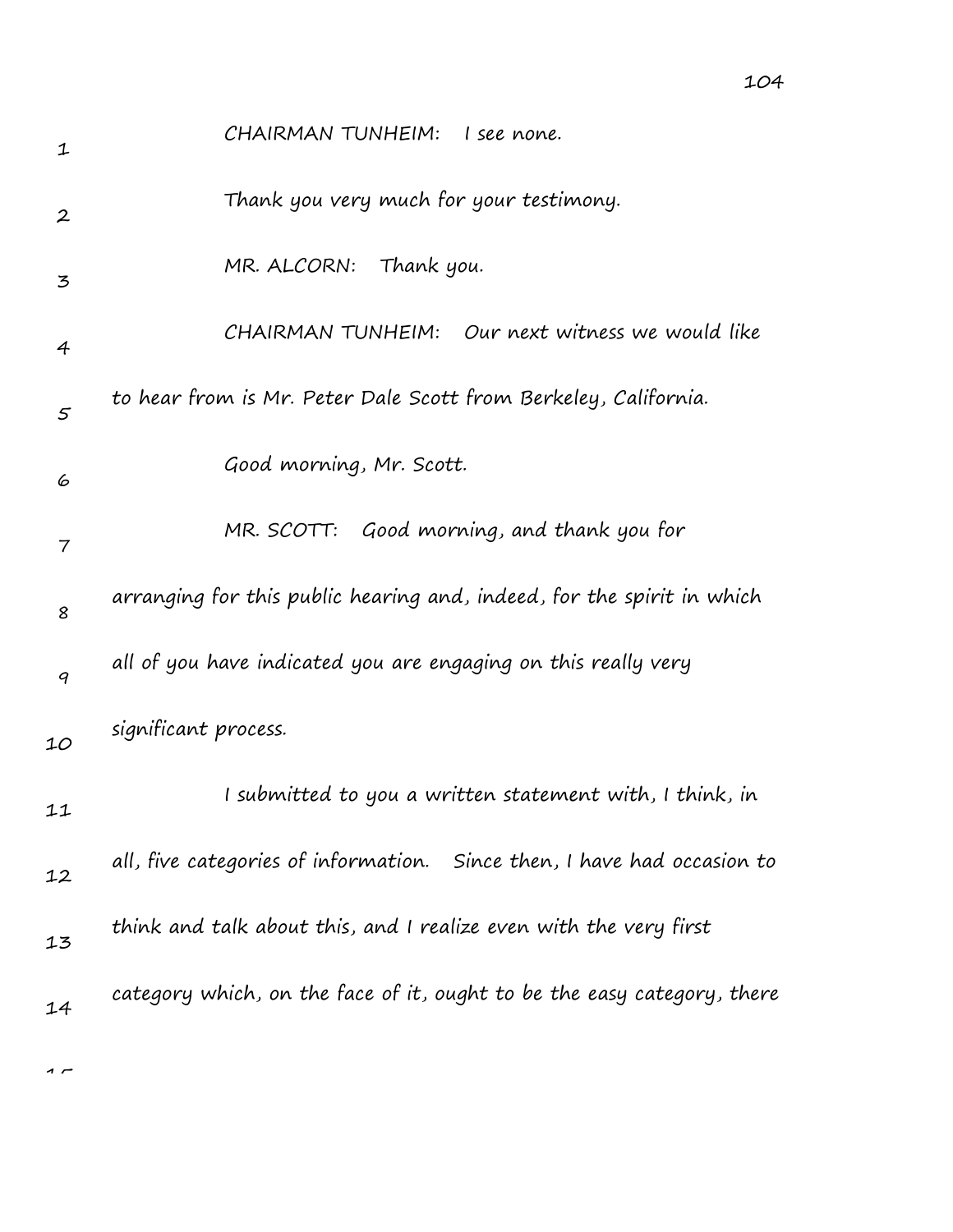| $\mathbf 1$      | are, in fact, problems which I would like to go into today.             |
|------------------|-------------------------------------------------------------------------|
| $\boldsymbol{2}$ | My first category, which would seem absolutely                          |
| 3                | uncontroversial, records pertaining to Oswald, to Ruby or to the        |
| $\overline{4}$   | murders of which they were accused. Then I realized that there has      |
| $\varsigma$      | been an enormous amount of game playing from the government             |
| 6                | even in this area.<br>You heard some of it from Mr. Alcorn preceding    |
| $\overline{7}$   | me, and I think that you are going to spend a lot of time with the      |
| 8                | first category just cleaning up the record, getting the complete record |
| 9                | on Oswald, the complete record on Ruby, and I foresee certain pitfalls. |
| 10               | I also foresee some early and useful results of your work.<br>Because,  |
| 11               | in a way, where there has been deception, where there has been          |
| 12               | withholding, where there has been concealment defines for you           |
| 13               | precisely the points where you should begin to press hard with your     |
| 14               | own review.                                                             |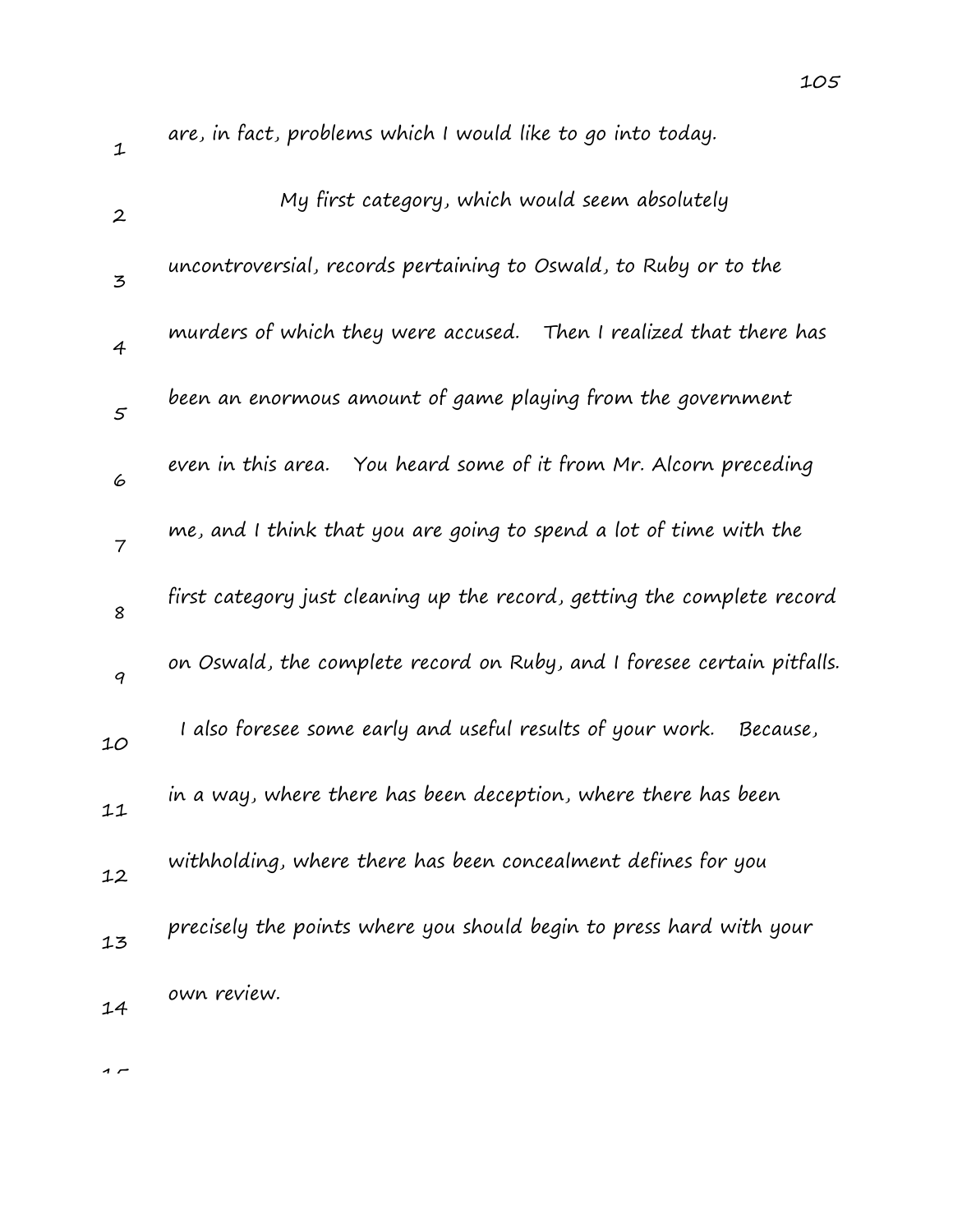| I want to insert something about the policy level because                |
|--------------------------------------------------------------------------|
| it has come up with preceding speakers. The week between                 |
| November 22nd and November 29th, when the Warren Commission              |
| was created, is a week about which we now know some of the history.      |
| Enough has been released of Presidential phone calls, et cetera, to      |
| make it abundantly clear as, indeed, Lyndon Johnson said in his own      |
| autobiography, and Earl Warren in his, that it was talk of a possible    |
| nuclear war with millions of casualties which led to the creation of the |
| Warren Commission.<br>I think it is imperative to have all of the        |
| Presidential, the White House and the NSC documentation with             |
| respect to that perceived threat in that week.                           |
| Presidential phone records were released in the last year.               |
| I saw them in January of this year, and it was quite striking to me      |
| that in those Presidential phone records, those which seem most          |
|                                                                          |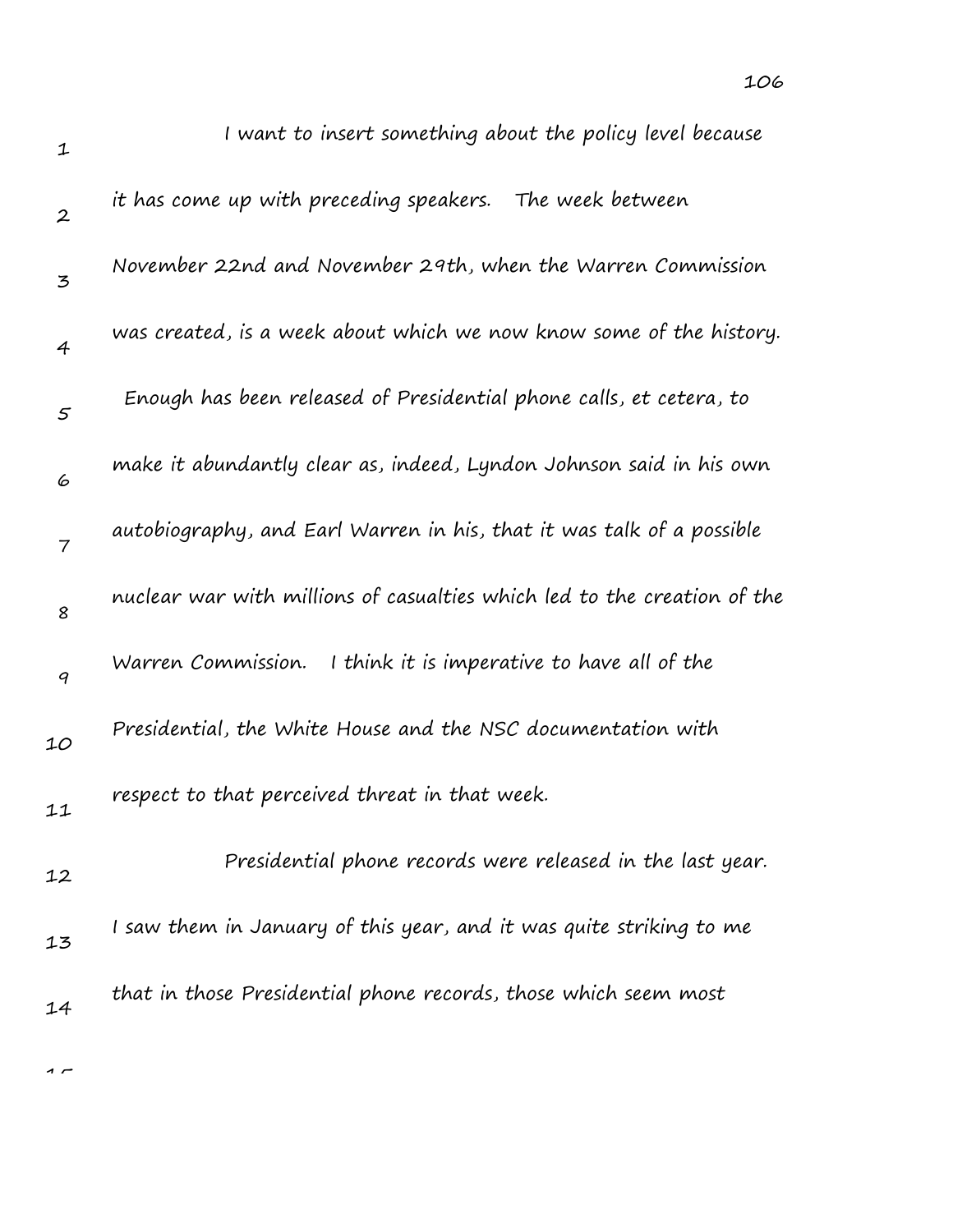| $\mathbf 1$    | obviously pertinent to this issue were still being withheld.<br>They     |
|----------------|--------------------------------------------------------------------------|
| $\mathbf{2}$   | should not be withheld from your Board for your review.                  |
| 3              | Another area of conspicuous deception and conspicuous                    |
| $\overline{4}$ | withholding is the area of Oswald in Mexico City.<br>I don't want to     |
| 5              | make it sound more serious ultimately than the question of Oswald in     |
| 6              | the Soviet Union, but it is much closer to the date of assassination,    |
| $\overline{7}$ | and it is also a record which, itself, is tinged with the possibility of |
| 8              | pre-assassination indications that Oswald presented himself as an        |
| 9              | assassination.<br>I refer you here to Warren Commission Document         |
| 10             | 1359, a top secret document, I believe the only top secret document      |
| 11             | transmitted to the Commission from the FBI, still I believe mostly       |
| 12             | withheld, but which the history of the last 30 years has established to  |
| 13             | us, I think, pretty clearly that it is a report about an alleged Oswald  |
| 14             | assassination offer in the Cuban Consulate in September or October of    |
|                |                                                                          |

107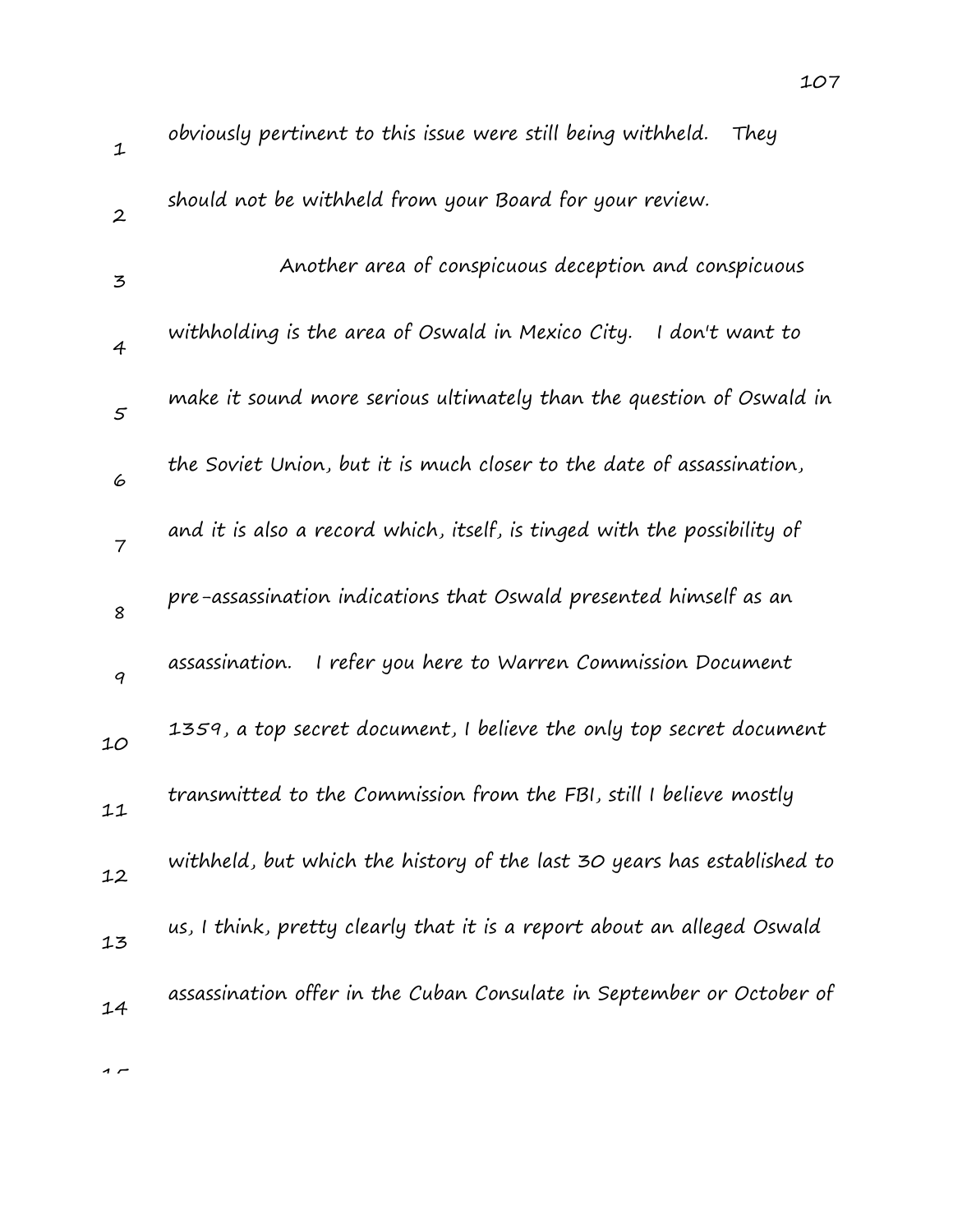| $\mathbf{1}$     | 1963, pretty clearly withheld because the sensitivity of the source.    |
|------------------|-------------------------------------------------------------------------|
| $\boldsymbol{2}$ | But now that former FBI Director Clarence Kelly has revealed that       |
| 3                | source, the Informant Solo, there should be no reason now, I think, to  |
| $\overline{4}$   | withhold that document.                                                 |
| 5                | On the CIA side, Mexi Cable 7012 of November 22nd, the                  |
| 6                | first assassination -- post-assassination cable in the Oswald 201 file  |
| $\overline{7}$   | still withheld should not be withheld from you.                         |
| 8                | Now a problem that I foresee here, which may seem                       |
| $\boldsymbol{q}$ | almost ridiculous and trivial if it weren't for the fact that this is a |
| 10               | problem that is being created by people inside the government in        |
| 11               | response to earlier requests, is what I would call the non-Oswald       |
| 12               | problem. That we have records which clearly are talking about           |
| 13               | someone who was not Oswald but who identified himself as Oswald.        |
| 14               | That is what I mean by a non-Oswald, not anybody who was not            |

 $\overline{1}$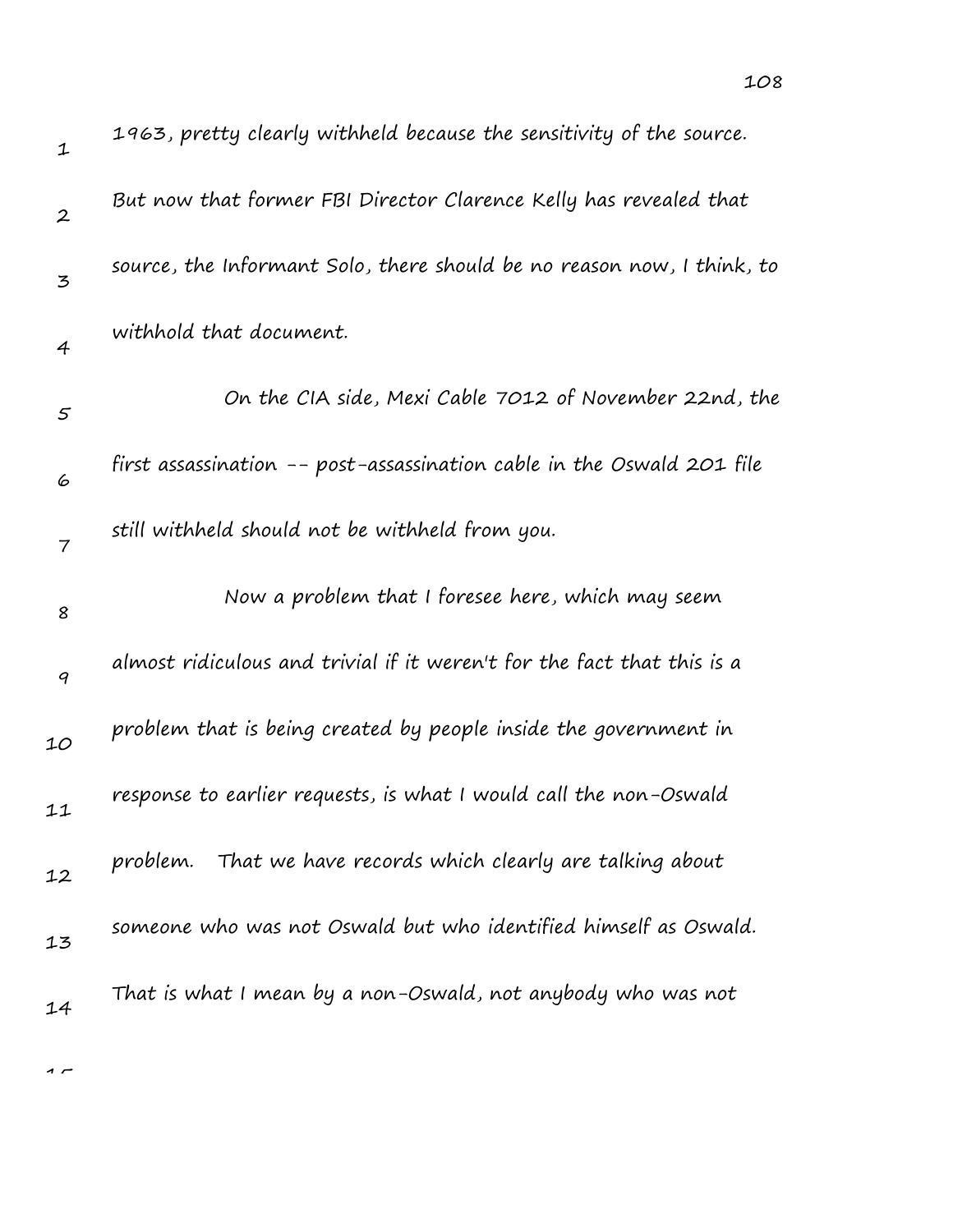| $\mathbf{1}$   | Oswald, but somebody who prior to the assassination identified           |
|----------------|--------------------------------------------------------------------------|
| $\mathbf{2}$   | himself as Oswald.<br>This, I think, should be a top target for you.     |
| $\mathbf{z}$   | This is what led me to think that there had to be certain postulates     |
| $\overline{4}$ | spelled out to clarify the apparently easy category of documents         |
| $\mathfrak{s}$ | pertaining to Oswald, or that matter Ruby.                               |
| 6              | I would like to lay out as my first postulate that Oswald                |
| $\overline{7}$ | records include records of anyone who has identified himself as          |
| 8              | Oswald or who has been identified as Oswald.<br>That is what I call the  |
| 9              | non-Oswald problem, and there certainly are documents relevant to        |
| 10             | This leads to a larger category which I suspect will become more<br>it.  |
| 11             | meaningful to you as you proceed in your work, that every record         |
| 12             | pertinent to deceptions and concealments about Oswald and/or Ruby        |
| 13             | is an assassination record, and that, as a specific application of that, |
| 14             | records of the withholding, alteration or concealment of assassination   |
|                |                                                                          |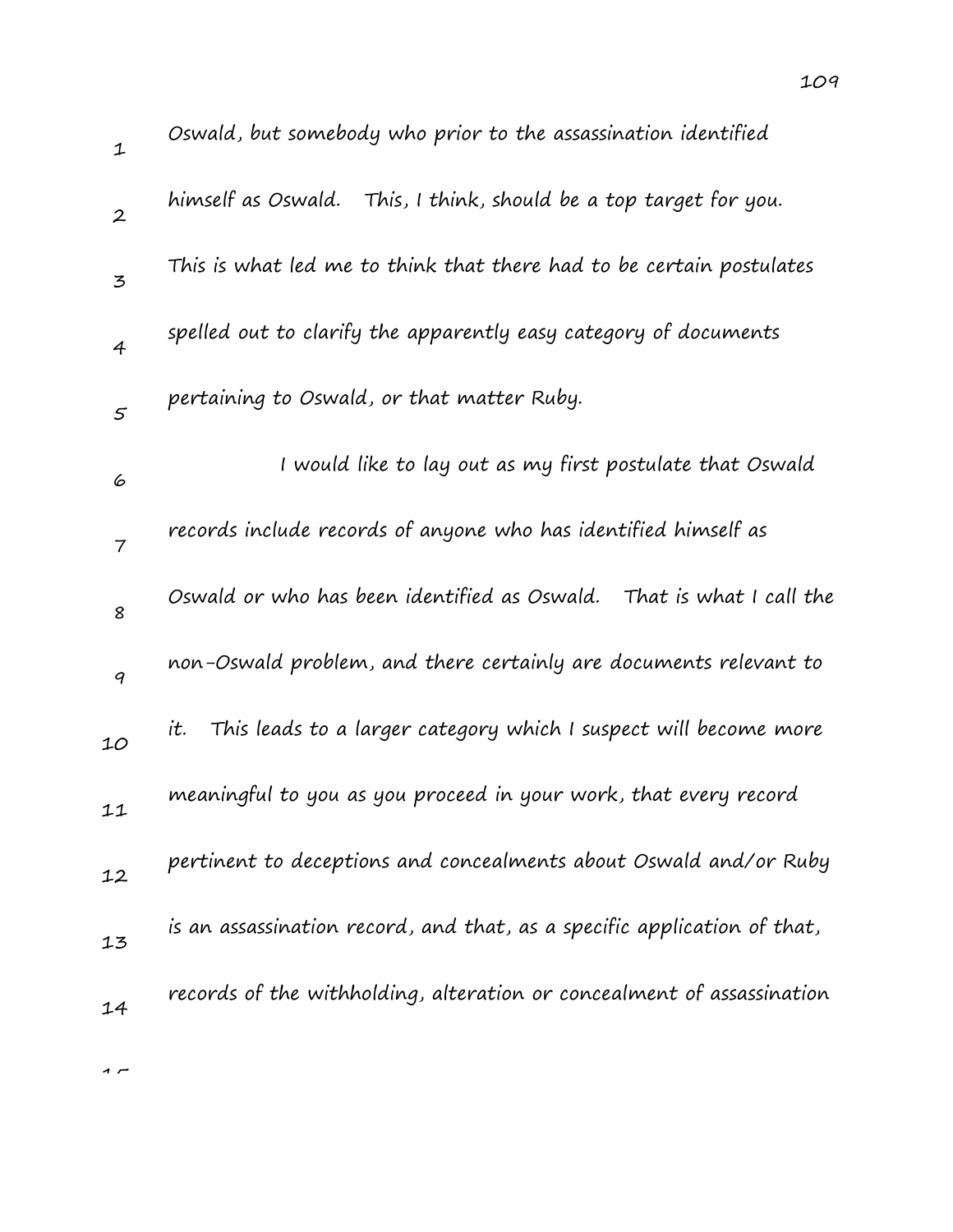records themselves constitute assassination records.

| $\boldsymbol{2}$ | The cable that was already supplied to you, I draw your                   |
|------------------|---------------------------------------------------------------------------|
| $\mathbf{z}$     | attention to the notations in the margin of a classification in 1976      |
| 4                | and an upgrading in 1977 to a classification which is, itself, classified |
| $\mathcal{S}$    | by an agency which is also being withheld, that, that is the record of    |
| 6                | that upgrading, is, itself, a part of the assassination record.           |
| $\overline{7}$   | Dr. Newman already referred to this, but this will be                     |
| 8                | extremely important to you, I think, in proceeding into the FBI area,     |
| 9                | that if any file contains records of Oswald or Ruby, and you should       |
| 10               | begin with pre-assassination records of Oswald and Ruby, that then        |
| 11               | the whole of that file is presumptively an assassination record until it  |
| 12               | has been determined otherwise by your review.                             |
|                  | Finally, with respect to any assassination record,                        |
| 13<br>14         | deception, alteration or concealment implies that a truth is being        |
|                  |                                                                           |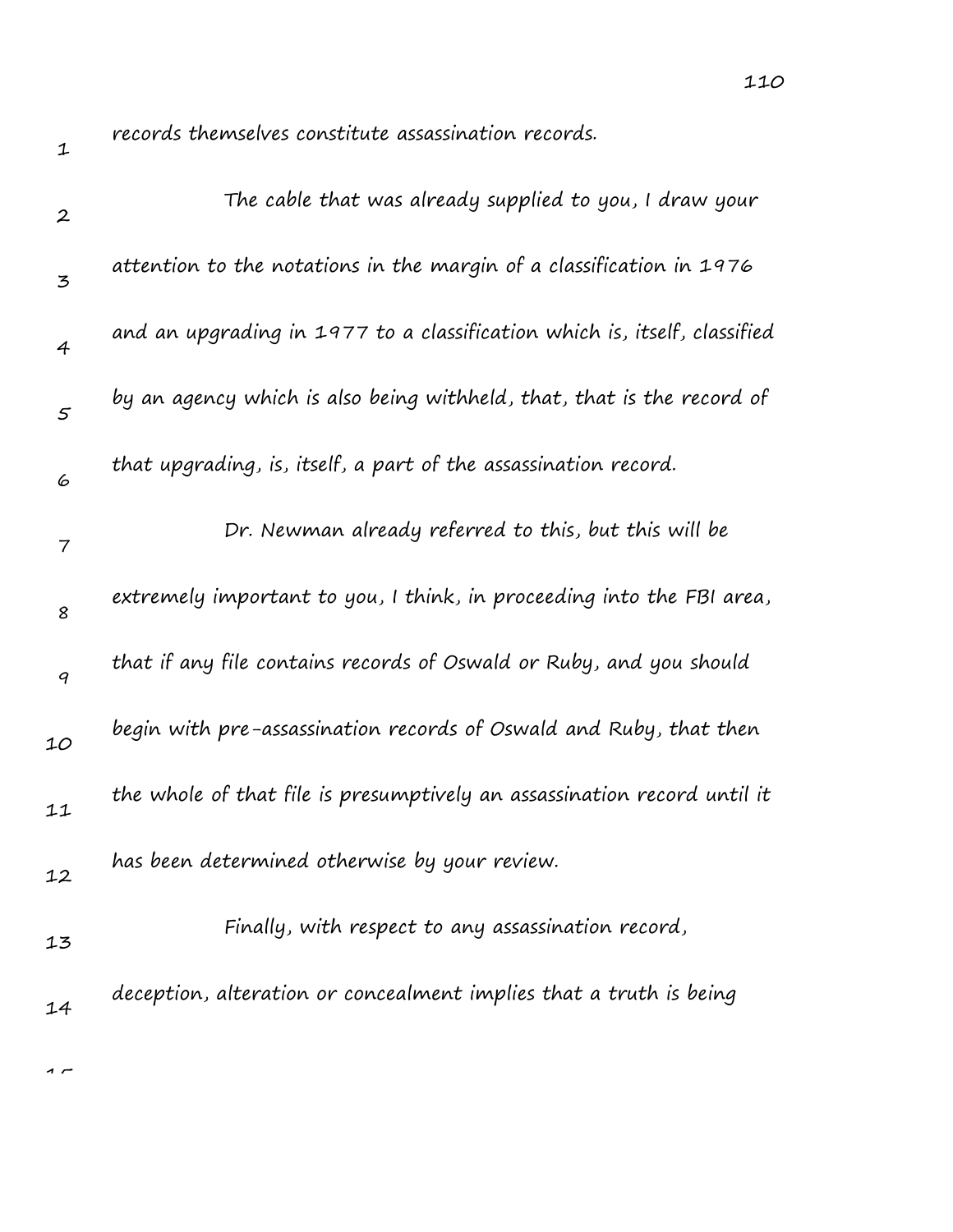| ${\mathcal{I}}$  | concealed, and the records of the concealed truth, whatever the            |
|------------------|----------------------------------------------------------------------------|
| $\boldsymbol{2}$ | content of that truth, should be deemed to constitute an assassination     |
| 3                | record.                                                                    |
| 4                | Now to come back to the non-Oswald problem and                             |
| 5                | non-Oswald records, the documentary records suggest that tapes of          |
| 6                | someone, not Oswald, who identified himself as Oswald were listened        |
| $\overline{7}$   | to in Dallas right after the assassination.<br>This documentation is real. |
| 8                | It was challenged, and it was challenged, I believe, on false premises,    |
| 9                | and I want to give you, when I am finished today, one of the five or       |
| 10               | six documents that I found in the Archives which I think undercut the      |
| 11               | grounds under which that documentation was challenged by the               |
| 12               | House Committee.                                                           |
| 13               | I think, putatively, there did exist tapes of someone                      |
| 14               | identifying himself as Oswald who, in fact, was not Oswald.<br>They        |
|                  |                                                                            |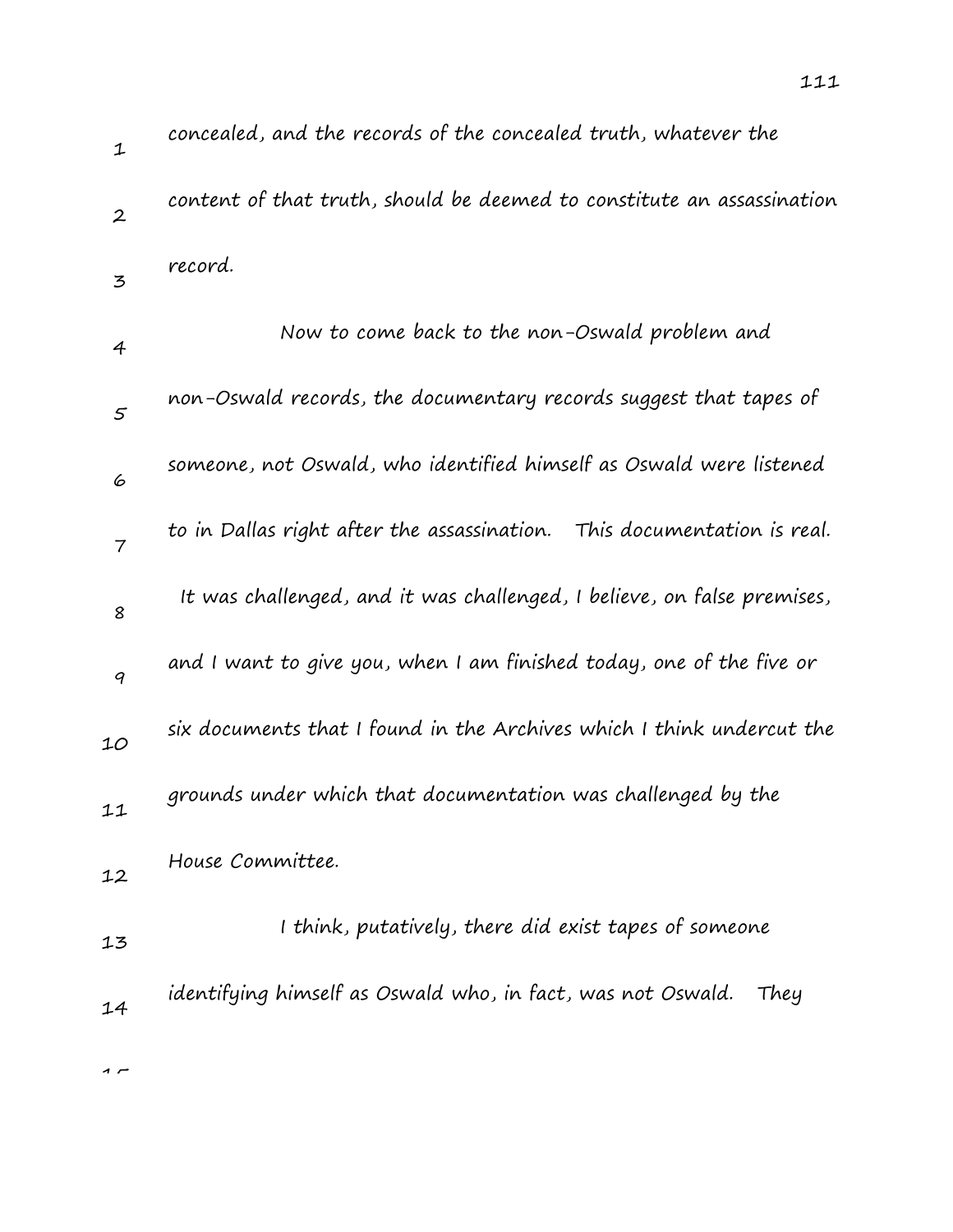| $\mathbf 1$      | were listened to in Dallas. The FBI is still talking about the existence |
|------------------|--------------------------------------------------------------------------|
| $\boldsymbol{2}$ | of those tapes on November 25th of 1963, which is two days after         |
| 3                | other documents suggest that they had been destroyed.<br>There is a      |
| $\overline{4}$   | surplus of CIA documentation about the destruction of these tapes,       |
| 5                | but they still existed in April of 1964 when they were heard by Mr.      |
| 6                | Slawson and Mr. Coleman of the Warren Commission staff, as they          |
| $\overline{7}$   | will tell you.                                                           |
| 8                | I think you can see that this is, in fact, not a frivolous or            |
| $\boldsymbol{q}$ | If it was someone who was not Oswald who identified<br>trivial matter.   |
| 10               | himself as Oswald, that goes to the very heart of the case that we are   |
| 11               | talking about.                                                           |
| 12               | There are other examples of what I would call                            |
| 13               | non-Oswald evidence which should be considered assassination             |
| 14               | records, the photographic records from the time of Oswald's visit, and   |
|                  |                                                                          |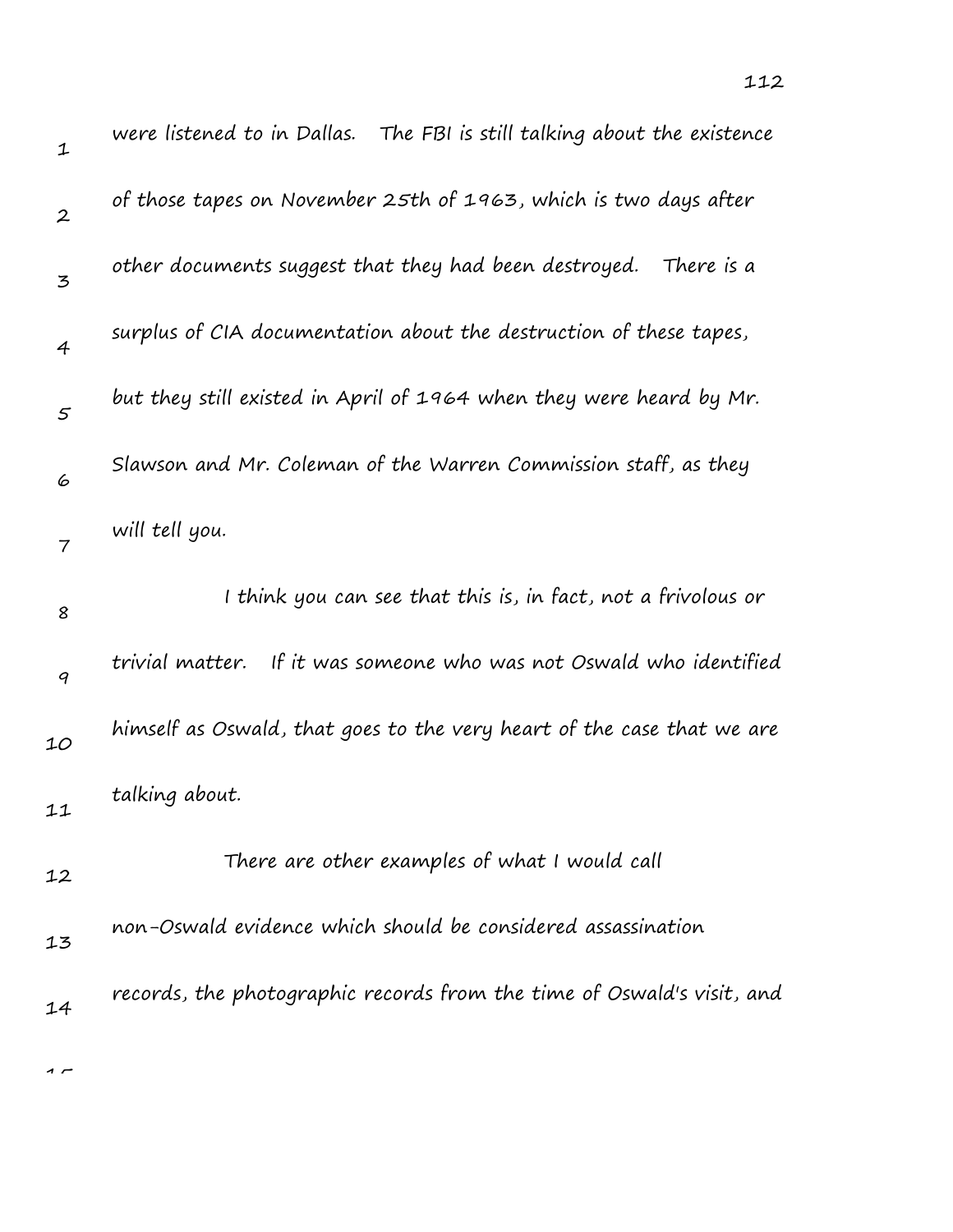| $\mathbf 1$      | then any record which is pertinent to government knowledge of him   |
|------------------|---------------------------------------------------------------------|
| $\boldsymbol{2}$ | before the assassination, not only of him but also of his           |
| 3                | documentation.                                                      |
| 4                | Here is another big area of deception because six weeks             |
| $\varsigma$      | before the assassination someone in the Cuban Consulate, a woman    |
| 6                | called Silvia Duran -- I will be coming back to her -- typed on     |
| $\overline{7}$   | Oswald's visa application that the applicant, quote $-$ -this is in |
| 8                | Spanish, of course -- "states that he is a member of the American   |
| $\boldsymbol{q}$ | Communist Party" and "displayed documents in proof of his           |
| 10               | membership." The House Committee in 1978 heard from all three       |
| 11               | pertinent witnesses, the two consuls, Mirabal and Azcue and from    |
| 12               | Duran herself, all three of them were reported to have said that    |
| 13               | Oswald identified himself as a Communist and supplied               |
| 14               | documentation in the form of a Communist Party card                 |
|                  |                                                                     |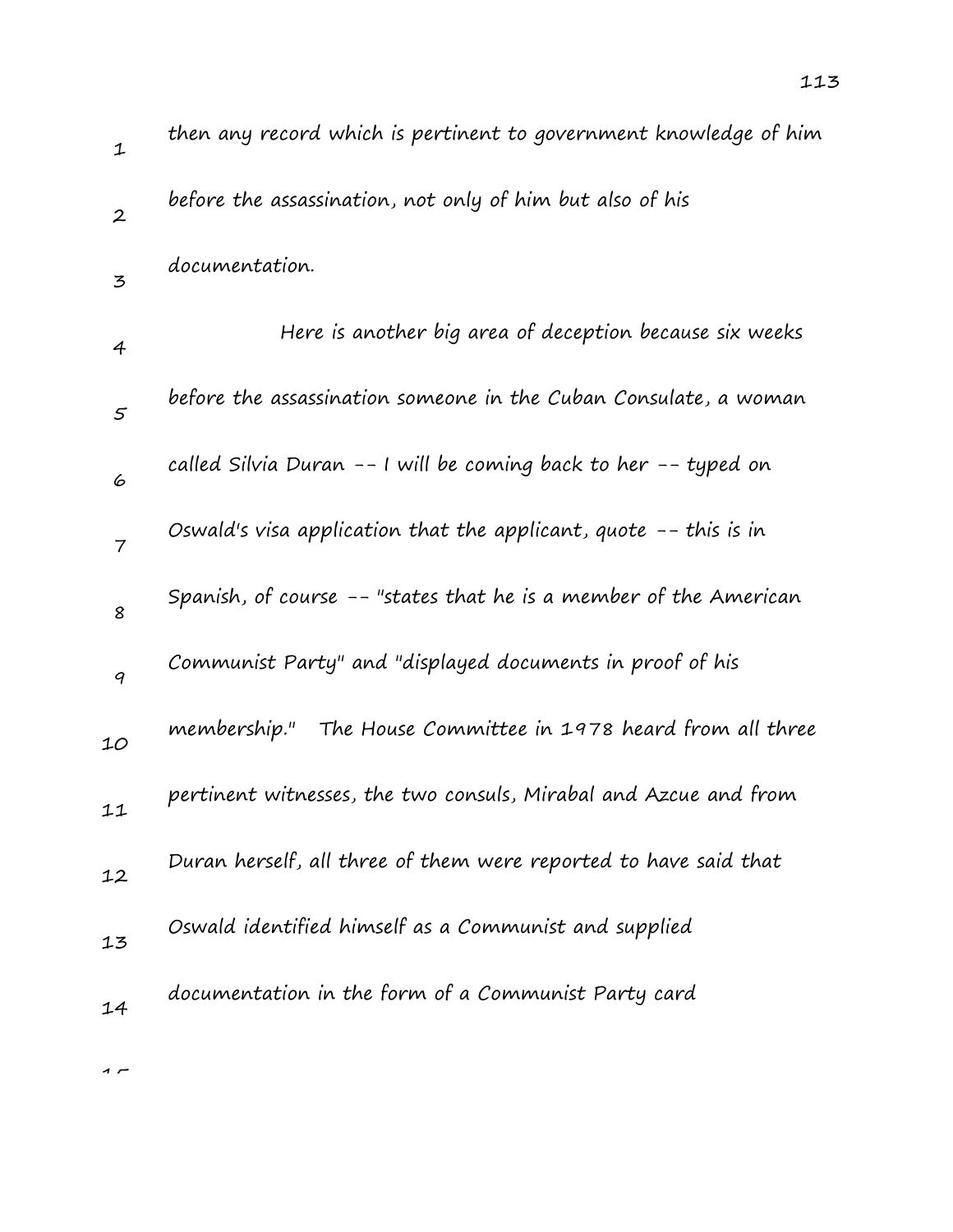| $\mathbf 1$      | Now Duran's testimony has been altered repeatedly, and                 |
|------------------|------------------------------------------------------------------------|
| $\boldsymbol{2}$ | even as late as '78, I think partly to protect her because she was     |
| 3                | living in Mexico, but here is the documentary record as we have it.    |
| $\overline{4}$   | On November 23rd, she was interviewed. We have reports of a            |
| $\mathfrak{s}$   | signed statement which she signed at that time. I do not believe       |
| 6                | that any American government official has officially received that     |
| $\overline{7}$   | signed statement. It is probably still the property of the government  |
| 8                | of Mexico.<br>I am going to suggest to you that you should obtain that |
| 9                | signed statement of November 23rd.                                     |
| 10               | There was a cable sent about it by the CIA on the same                 |
| 11               | day, Mexi Cable 7046, and it says very succinctly that Duran stated    |
| 12               | that Oswald stated he, Communist and admirer of Castro.<br>There is    |
| 13               | a ten-page memo typed up three days later in which that reference      |
| 14               | has been deleted. There is further alteration -- by the way, it is not |

 $\overline{a}$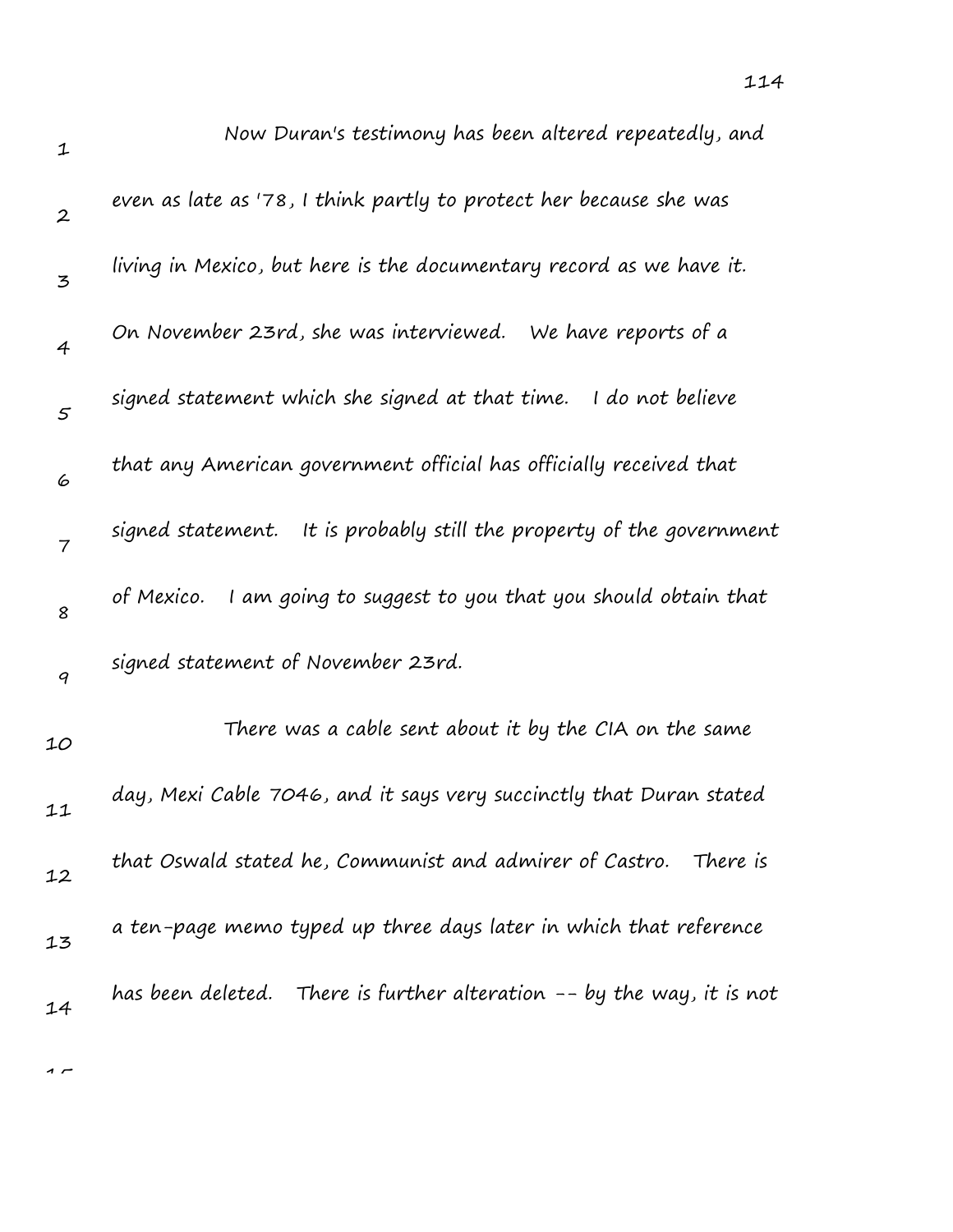| $\mathbf{1}$   | a new statement, it is a new statement of the November 23rd            |
|----------------|------------------------------------------------------------------------|
| $\overline{2}$ | statement.                                                             |
| 3              | Then there is a version of the November 23rd statement                 |
| $\overline{4}$ | in the Warren Report, and it says that she does not remember           |
| 5              | whether or not he said that he was a member of the Communist           |
| 6              | Party, and the Warren Report used that reversal of the original typed  |
| $\overline{7}$ | statement to suggest that the original typed statement must have       |
| 8              | been wrong.                                                            |
| 9              | I would have said, putatively, the documentary<br>$--$ and $\prime$    |
| 10             | won't pursue it but there is more $-$ is consistent that he did say he |
| 11             | was a Communist and that he did supply documentation, and you          |
|                |                                                                        |
| 12             | need to know everything about that documentation and the               |
| 13             | circumstances in which the November 23rd statement was altered,        |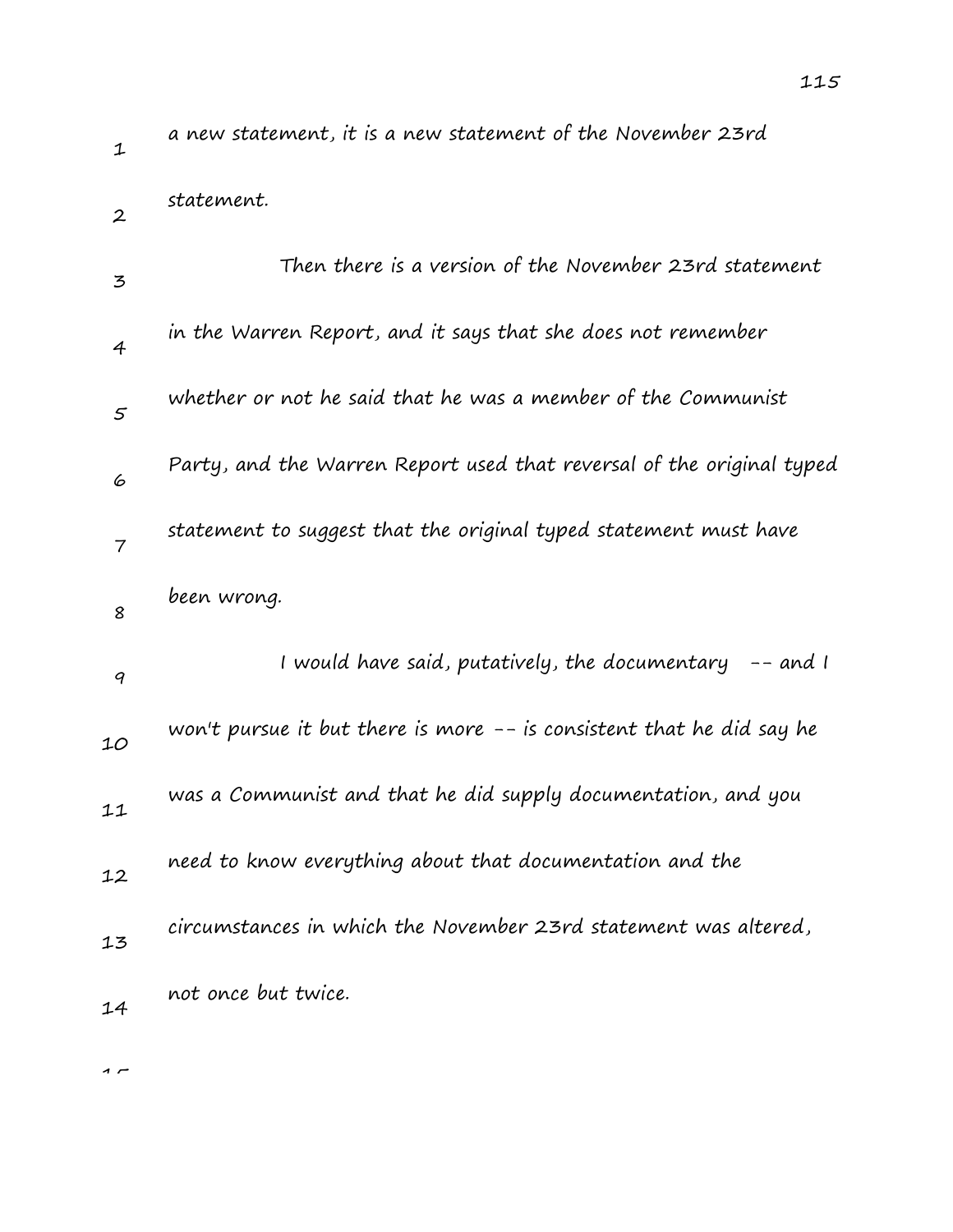| $\mathbf{1}$     | Now pertinent to the altered version, the Warren Report                          |
|------------------|----------------------------------------------------------------------------------|
| $\boldsymbol{2}$ | said on page 309 that the Commission has been advised by the CIA                 |
| 3                | and FBI that secret and reliable sources corroborate the statements of           |
| $\overline{4}$   | Senora Duran in all material respects, and this means not what she               |
| $\mathfrak{s}$   | said in October or, I believe, on November 23rd, but what the FBI                |
| 6                | was reporting she had said in May of 1964. Those secret and                      |
| $\overline{7}$   | reliable sources were never seen by the Warren Commission, I suspect             |
| 8                | never seen by the House Committee, they should be seen by you.                   |
| $\boldsymbol{q}$ | There was a personality file for Silvia Duran in the Mexico                      |
| 10               | City Station, a P file, as they call it. The CIA told investigators that         |
| 11               | they had no record of such a file. They did have such a record.<br>$\mathcal{I}$ |
| 12               | can supply the number of it to you. You should see that personality              |
| 13               | file or find out what has happened to it.                                        |
| 14               | Finally, I want to say that I suspect that both the CIA and                      |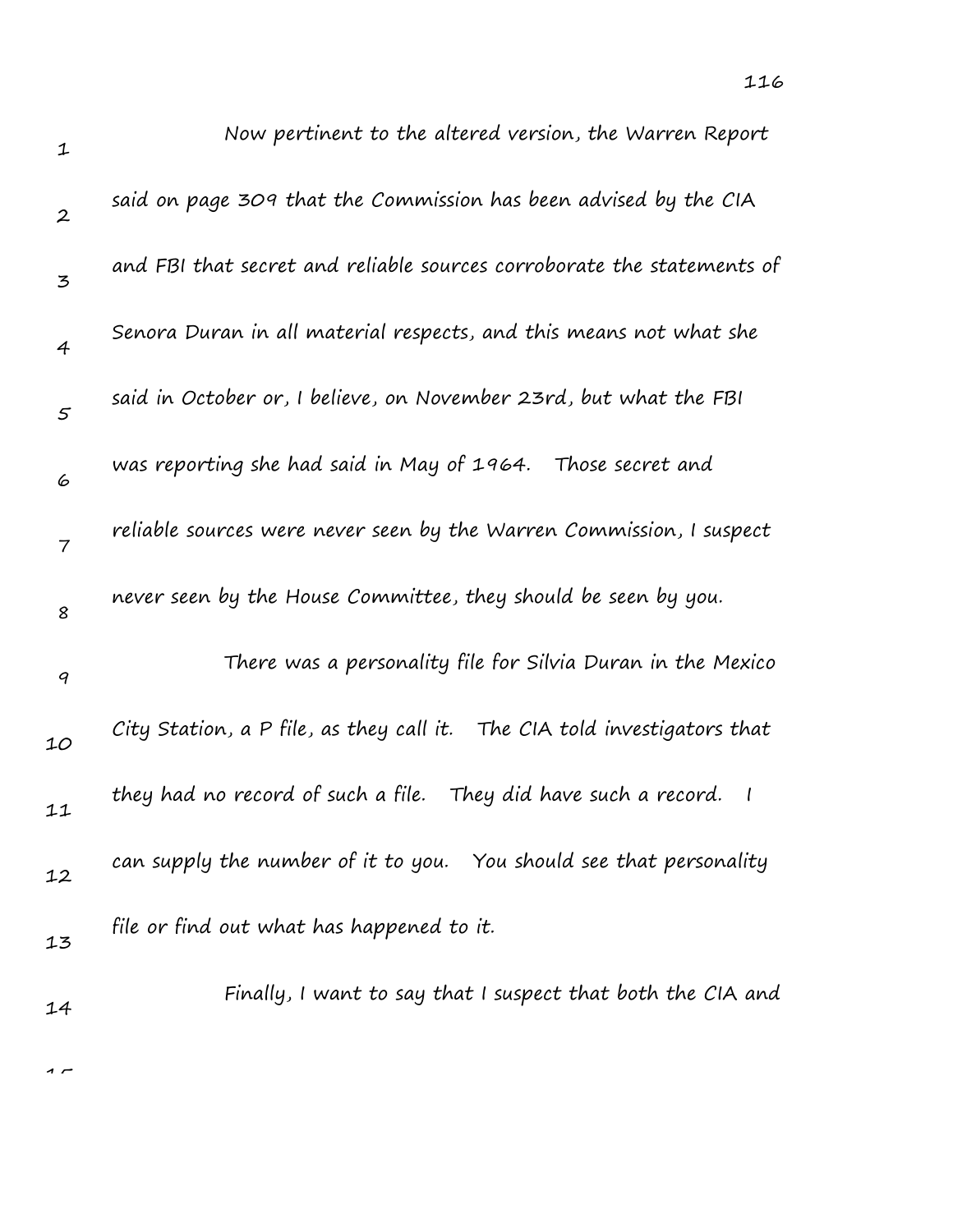| the FBI knew a great deal more about what was going on in that        |
|-----------------------------------------------------------------------|
| consulate than the record has suggested. There were, I want to        |
| suggest to you, double agents, or what the CIA would call human       |
| assets inside perhaps both embassies, certainly the Cuban Embassy,    |
| which is pertinent here.                                              |
| Ed Lopez, a researcher for the House Committee, has since             |
| said in print that the CIA had some double agents planted in the      |
| Cuban Embassy. Gaeton Fonzi, who talked to Ed Lopez at some           |
| length, wrote in his book that the consensus among employees within   |
| the Cuban Consulate was that it wasn't Oswald who had been there.     |
| The assets said that they reported that to the Agency, but there were |
| no documents in the CIA file noting that fact.                        |
| If Mr. Fonzi is right, then we have a missing report, or              |
|                                                                       |

perhaps that is frivolous, I could say a nonreport on the non-Oswald,

 $\sim$ 

14

1

2

3

4

5

6

7

8

9

10

11

12

13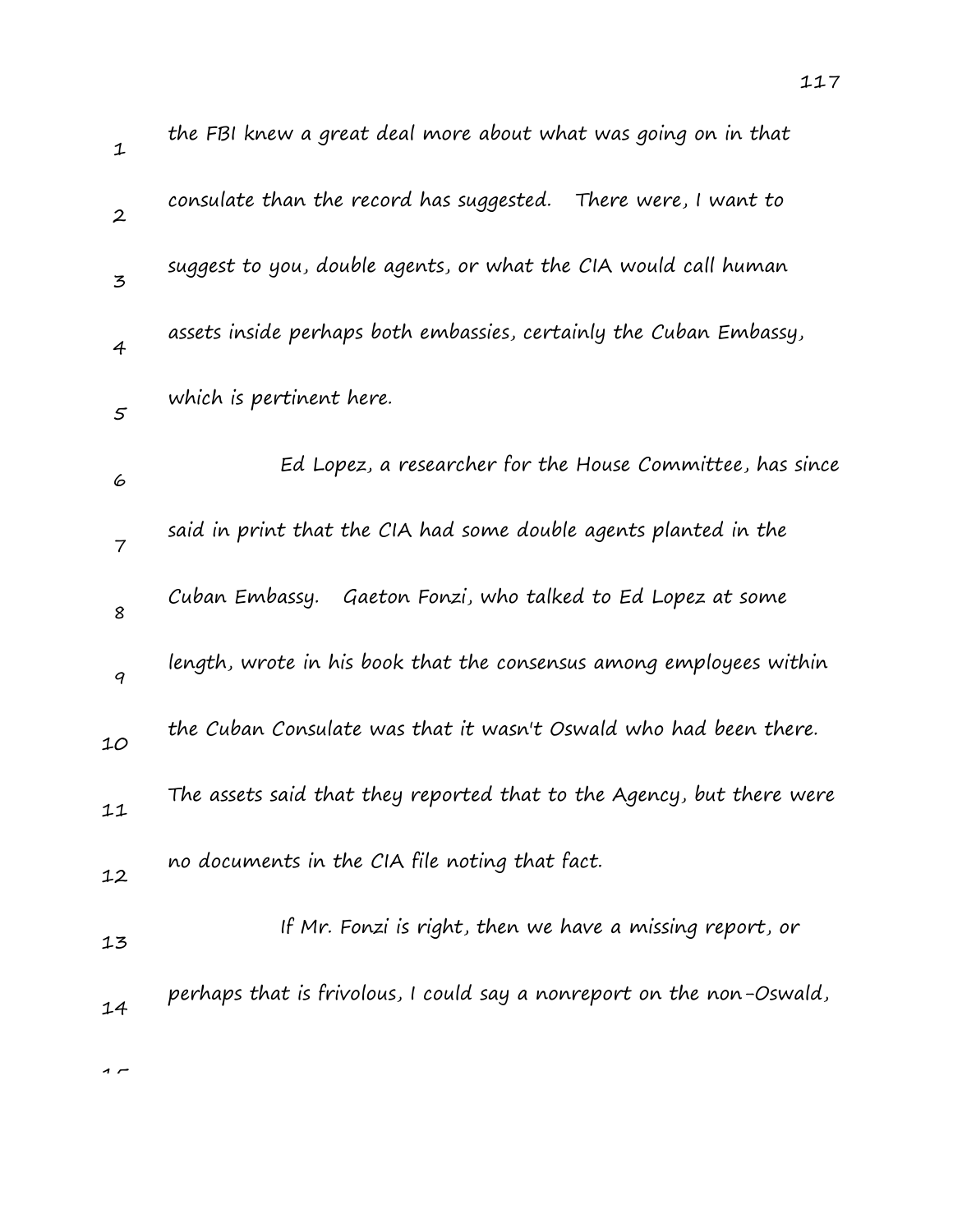2

and the Board, I think, should resolve this problem and review the relative facts.

3 4 5 6 7 8 9 10 11 12 13 14 I want to suggest to you that the FBI may have been tracking all of this in a file which I am quite sure has never been seen by the Warren Commission, never been seen by the House Committee, and never certainly seen by me or by the Archives today. I have found a reference to it in a cover sheet which I am going to leave with you. It is Mexico City FBI File 105-2137, which is then struck out and replaced by a different file number with a different name, Lee Harvey Oswald. I hope you will pursue that original file. I predict that it will lead to some third agency which has been protected in here, and we probably have not been talking about the villain agencies in what I have been saying to you, the FBI and the CIA have problems and they need to be resolved, but I think you will go through those

1 –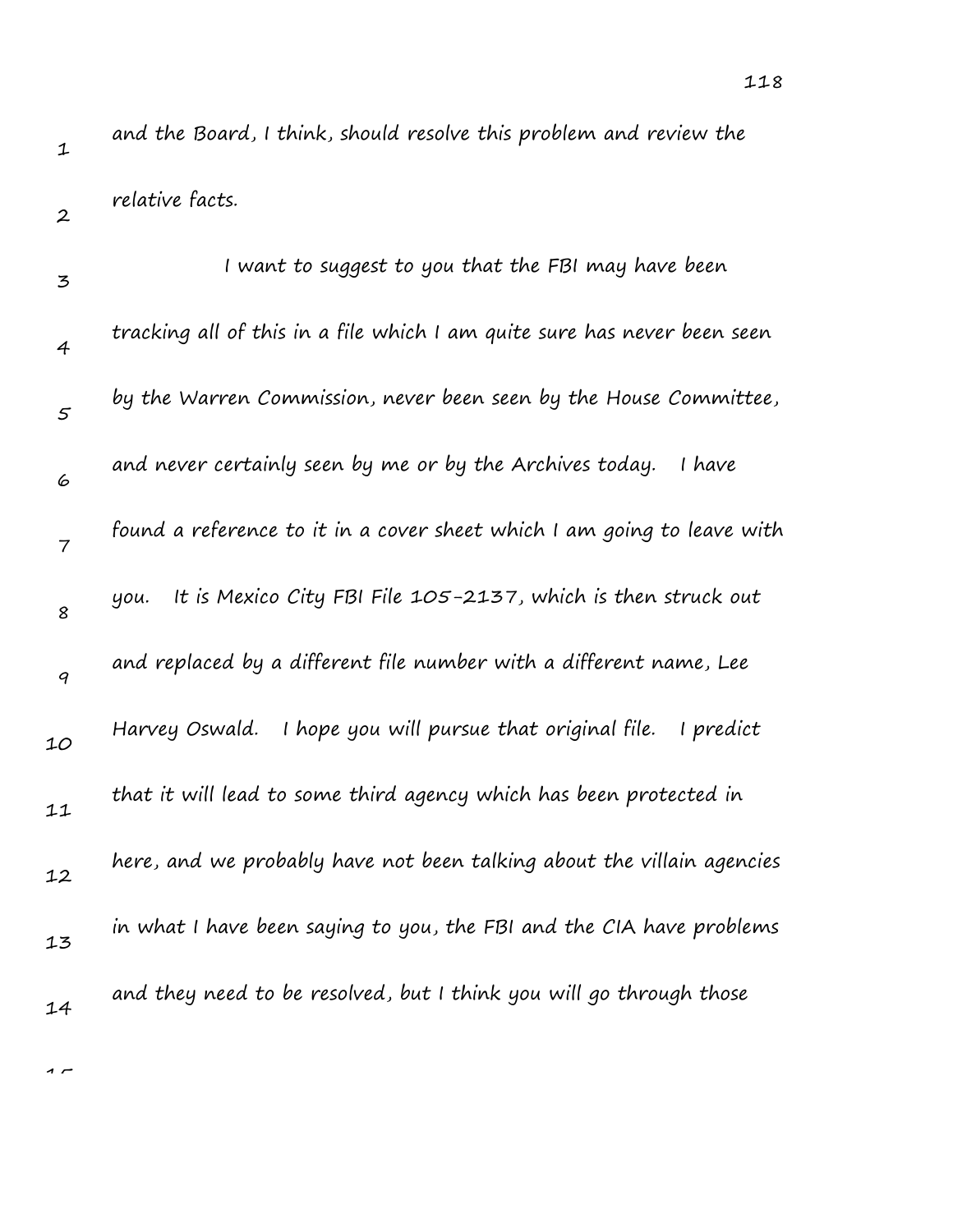| $\mathbf{1}$     | problems into some other agency where, whether the documents exist |
|------------------|--------------------------------------------------------------------|
| $\boldsymbol{2}$ | or not, the heart of the problem resides.                          |
| 3                | Thanks very much. I will answer any questions if you               |
| $\overline{4}$   | have any.                                                          |
| 5                | [Applause.]                                                        |
| 6                | CHAIRMAN TUNHEIM: Thank you, Mr. Scott.                            |
| 7                | Are there any questions, Board members?                            |
| 8                | [No response.]                                                     |
| 9                | CHAIRMAN TUNHEIM: I don't believe so. Thank you                    |
| 10               | very much, Mr. Scott. We appreciate your assistance and testimony  |
| 11               | today.                                                             |
| 12               | Is Carol Hewett here today, a person who had signed up?            |
| 13               | [No response.]                                                     |
| 14               | CHAIRMAN TUNHEIM: What about Mr. Dick Russell?                     |
|                  |                                                                    |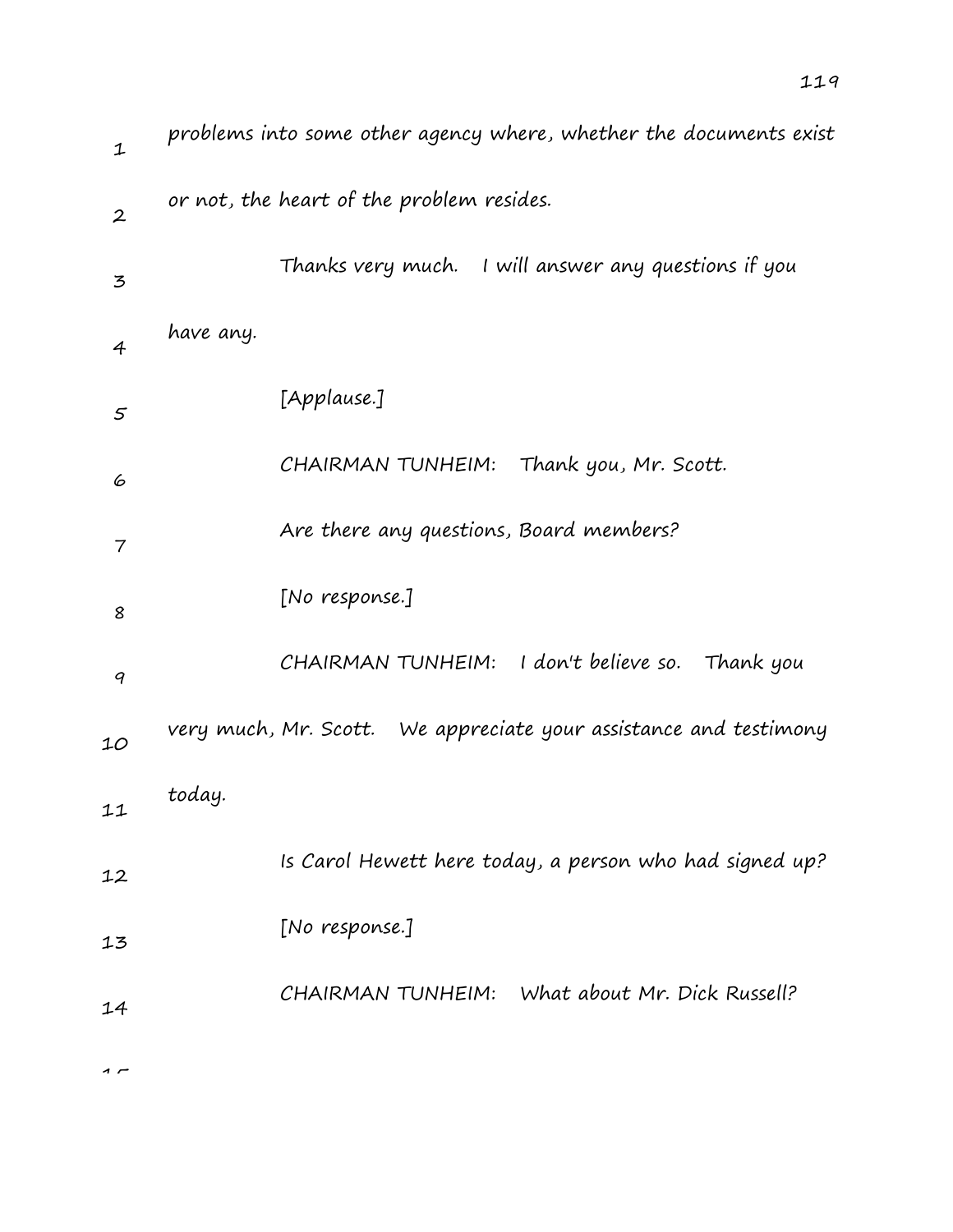| $\boldsymbol{2}$ | CHAIRMAN TUNHEIM:<br>Okay, then our next witness this                                       |
|------------------|---------------------------------------------------------------------------------------------|
| 3                | afternoon will be Mr. John Judge from the Committee for an Open                             |
| $\overline{4}$   | Archives in Washington, D.C.                                                                |
| $\mathfrak{s}$   | Good afternoon, Mr. Judge.                                                                  |
| 6                | MR. JUDGE: Good afternoon.<br>I would just like to thank                                    |
| $\overline{7}$   | you for the opportunity to present this testimony this morning.<br>$\overline{\phantom{a}}$ |
| 8                | am Executive Secretary of the Coalition on Political Assassinations, but                    |
| $\boldsymbol{q}$ | I am here today wearing two different hats. One as co-founder of                            |
| 10               | one of the member groups of the Coalition, the Committee for an                             |
| 11               | Open Archives, and also a hat as myself as one of the thousands of                          |
| 12               | independent researchers and investigators into this case who worked                         |
| 13               | almost from the time of the assassination, and have kept this issue                         |
| 14               | It is probably safe to say that without these early and<br>alive.                           |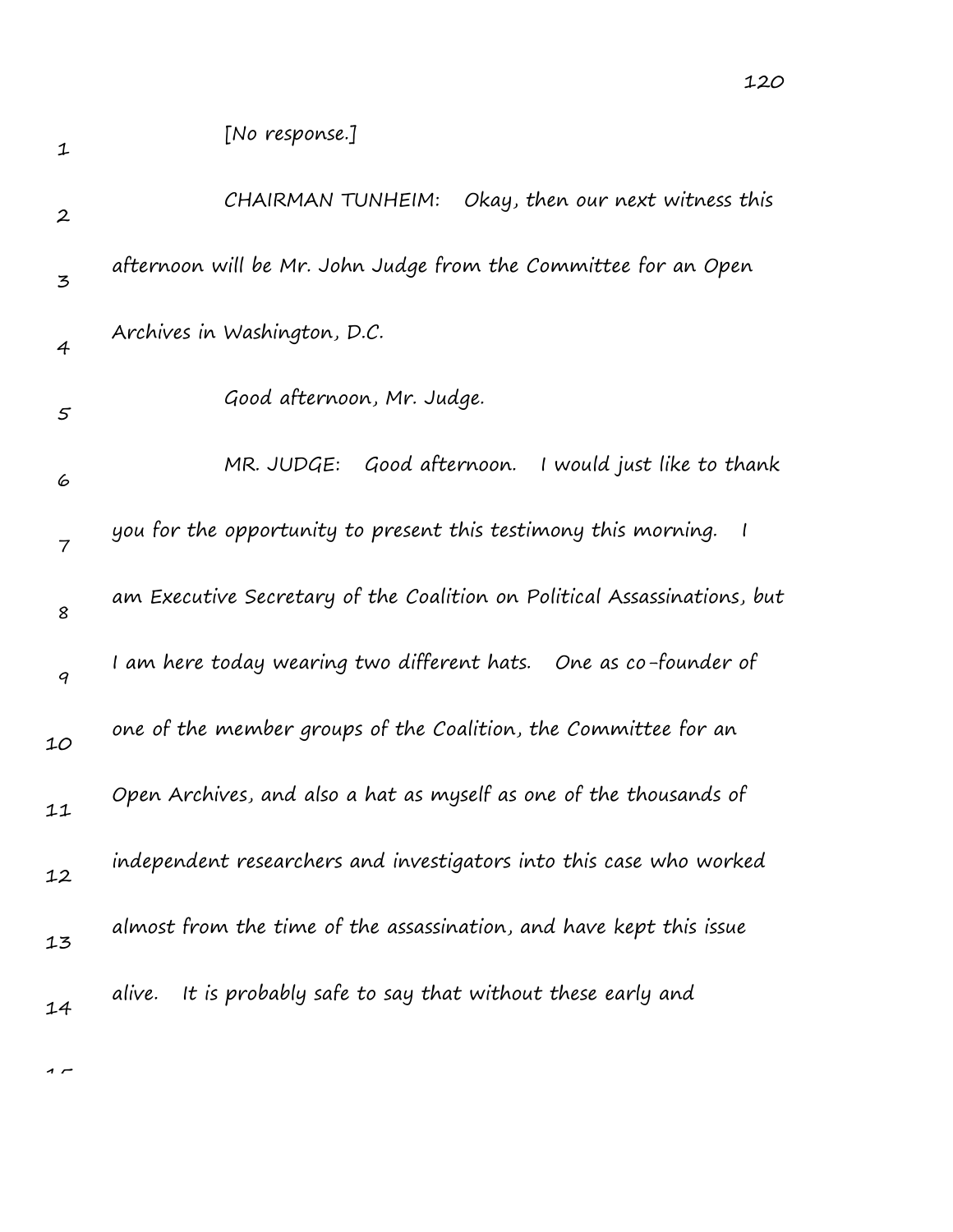| $\mathbf{1}$     | persistent researchers and those who followed them that most of you      |
|------------------|--------------------------------------------------------------------------|
| $\boldsymbol{2}$ | wouldn't be sitting up here, or I myself.                                |
| $\mathbf{z}$     | The Committee for an Open Archives was founded in                        |
| $\overline{4}$   | 1990 by Bill Kelly and myself with the purpose of trying to get full     |
| $\varsigma$      | disclosure as the way to move toward a resolution of this case, and      |
| 6                | we were instrumental in some the early legislation that was              |
| $\overline{7}$   | introduced prior to the JFK Records Act in terms of opening the files.   |
| 8                | We are grassroot public interest and advocacy nonprofit                  |
| 9                | We are part of the Center for the Preservation of Modern<br>group.       |
| 10               | History, and we seek release of documents not only in the John F.        |
| 11               | Kennedy case but similarly withheld documents in the Robert              |
| 12               | Kennedy, Martin Luther King and other cases.                             |
| 13               | About three years ago, as a member of the Committee, I                   |
| 14               | stood outside this building, actually, with signs asking for the release |
|                  |                                                                          |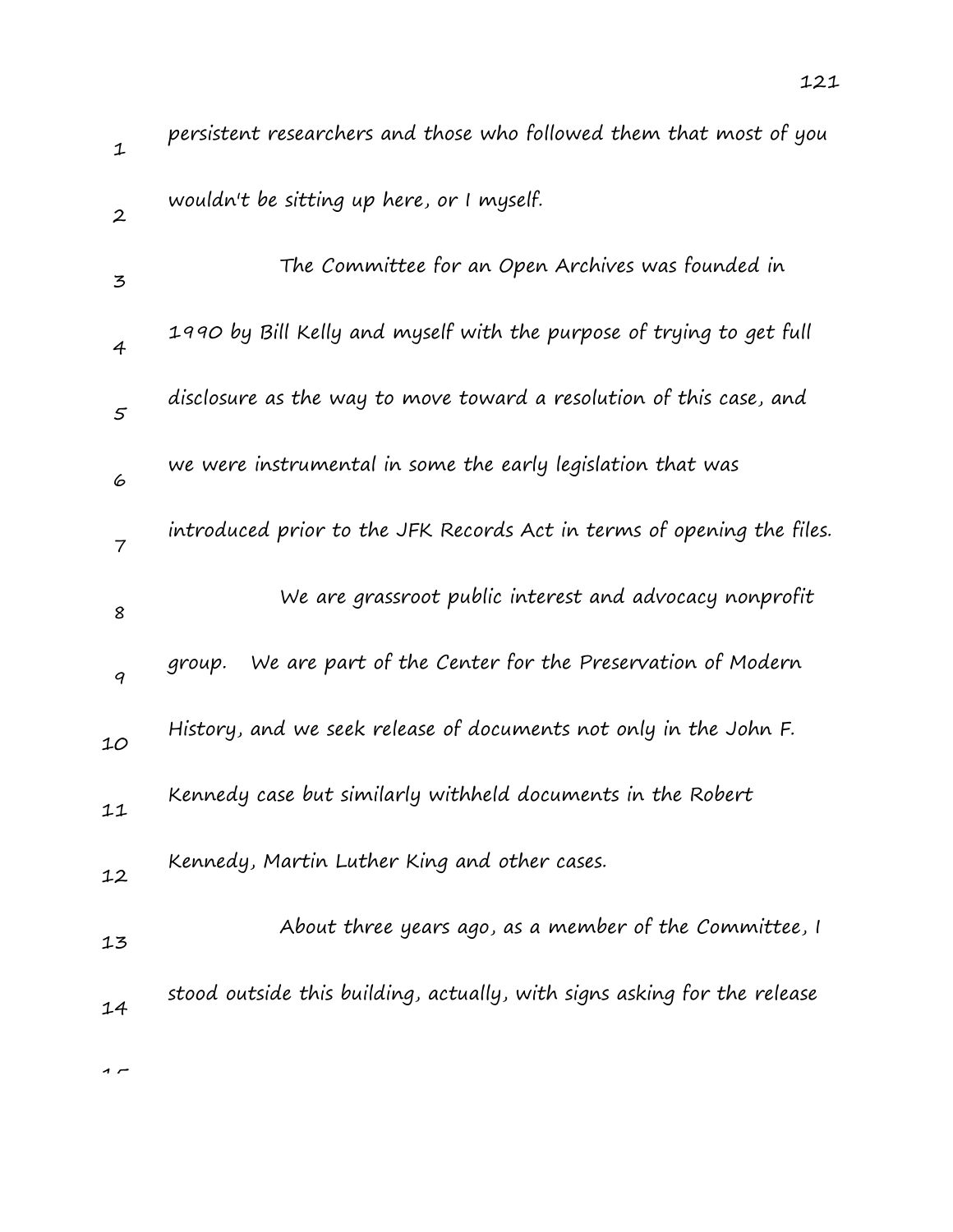| $\mathbf 1$      | of these documents. So I am glad after the passage of the act to be     |
|------------------|-------------------------------------------------------------------------|
| $\boldsymbol{2}$ | inside the building, it is considerably warmer, as has been the         |
| 3                | reception.                                                              |
| 4                | Our position in general is that these documents were                    |
| $\varsigma$      | created at public expense and that they, as well as the history they    |
| 6                | represent, belong to the public and not to a governmentally-oriented    |
| $\overline{7}$   | national security apparatus, and we hope that the Board will follow     |
| 8                | the legislative prescription for presumption of release in this case.   |
| 9                | Much of the discussion in Congress at the time the                      |
| 10               | legislation, the act, came through indicated that the Congress          |
| 11               | members didn't believe that there was a corpus of documents that        |
| 12               | would not pass this presumption of release test after 30 years.<br>They |
| 13               | indicated that perhaps less than 1 percent of the documents would be    |
| 14               | in a position not to be released. So we hope that that will be the      |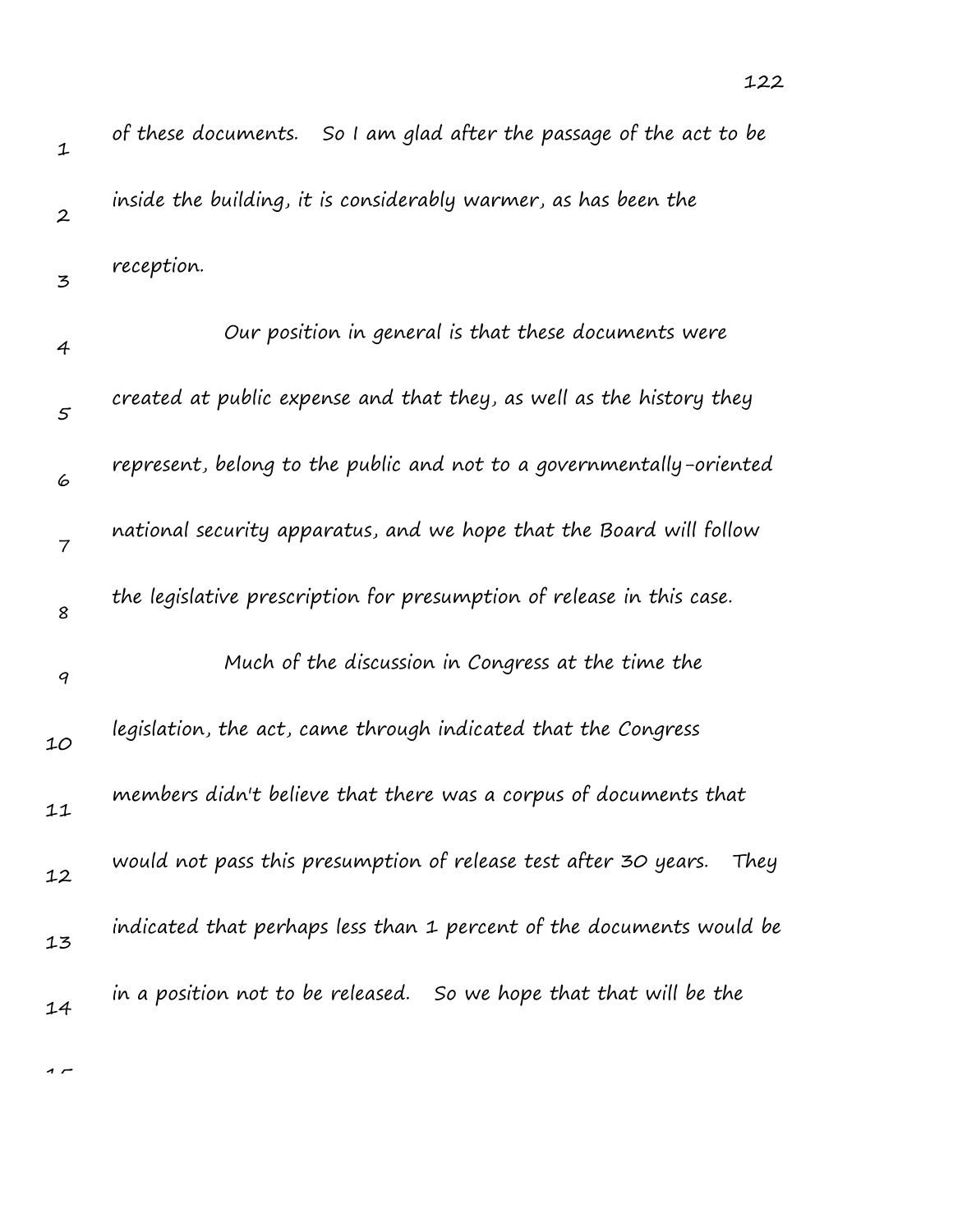| 1                | case, although we understand that there could be a legitimate reason  |
|------------------|-----------------------------------------------------------------------|
| $\boldsymbol{2}$ | for withholding a document. We have also seen what appears to be      |
| $\mathbf{z}$     | the opposite, the national security became a huge door through which  |
| $\overline{4}$   | literally truckloads of documents were delivered into obscurity.      |
| 5                | The standard that we feel the Board should apply in                   |
| 6                | terms of assassination-related would be that any record that would    |
| $\overline{7}$   | reasonably assist an interested researcher or citizen in search for a |
| 8                | truth about the case, and I suppose the balance point is somewhere    |
| $\boldsymbol{q}$ | between releasing everything and what we considered a too strict      |
| 10               | standard of materially-related or legally-related standard, per se.   |
| 11               | We hope also that the Board would expand in its search                |
| 12               | beyond the bureaucratic imagination of the agencies that have         |
| 13               | complied so far, and we think that that is a task of the Review Board |
| 14               | to sort of get a broader picture of the case and what people would be |
|                  |                                                                       |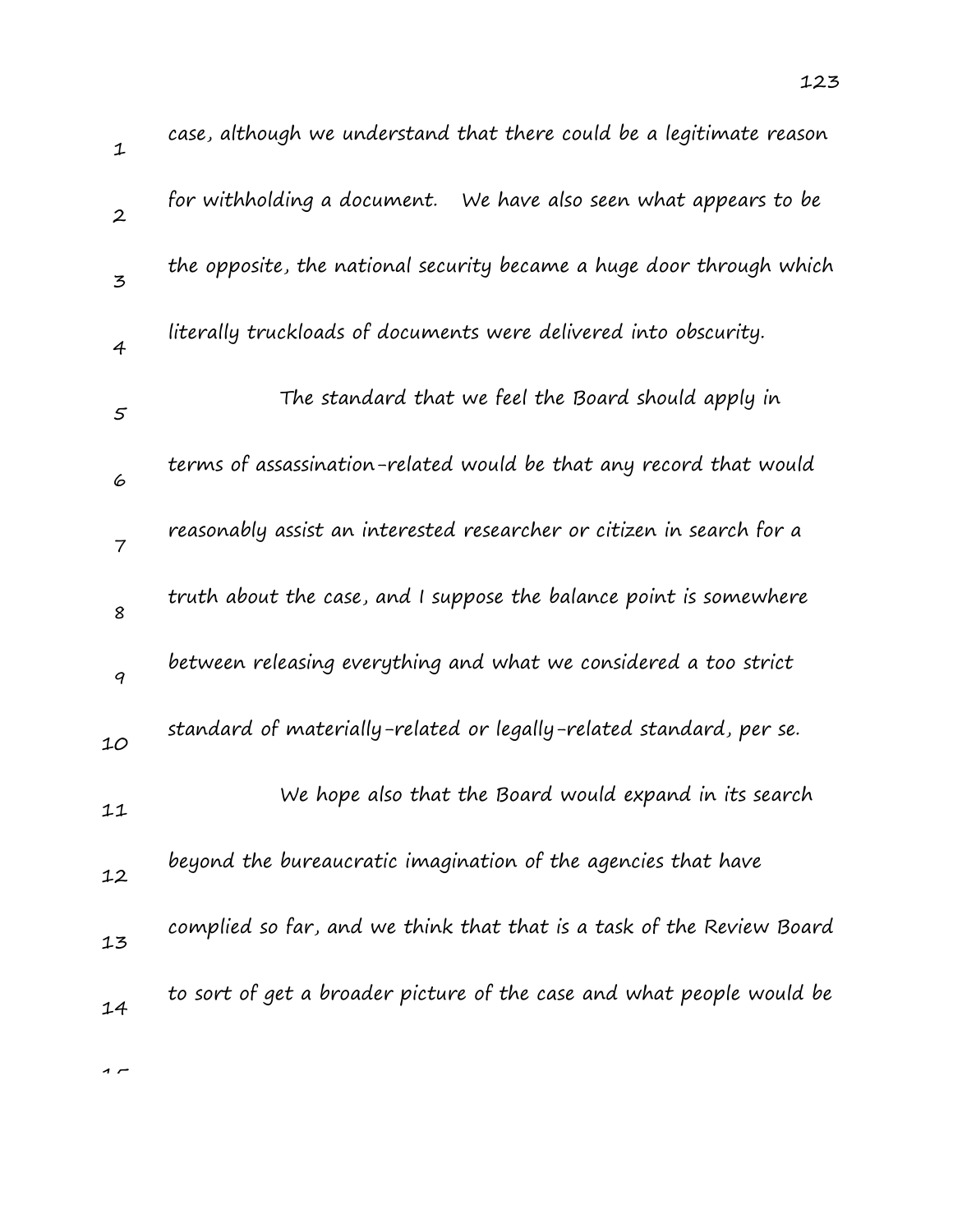| $\mathbf 1$      | looking for in these agencies than the agencies might have themselves. |
|------------------|------------------------------------------------------------------------|
| $\boldsymbol{2}$ | One way to do that, perhaps, since many of the people                  |
| 3                | who might have been testifying before you at an earlier period are     |
| 4                | gone now, is to check the existing body of literature for mention of   |
| 5                | buried records. Many of the critics mention these in their various     |
| 6                | We had a submission early on from Raymond Richey, a<br>books.          |
| 7                | lawyer, and we could submit that to you, who went exhaustively         |
| 8                | through the House Select Committee on Assassination investigation      |
| 9                | records looking just for references to documents that did not appear   |
| 10               | in the release record, and compiled that. It is a rather lengthy       |
| 11               | document itself.                                                       |
| 12               | So some of this work has been done by the research                     |
| 13               | community over the years in terms of pointing to documents already.    |
| 14               | At one point some years ago, we released and have been collecting a    |
|                  |                                                                        |

 $\overline{1}$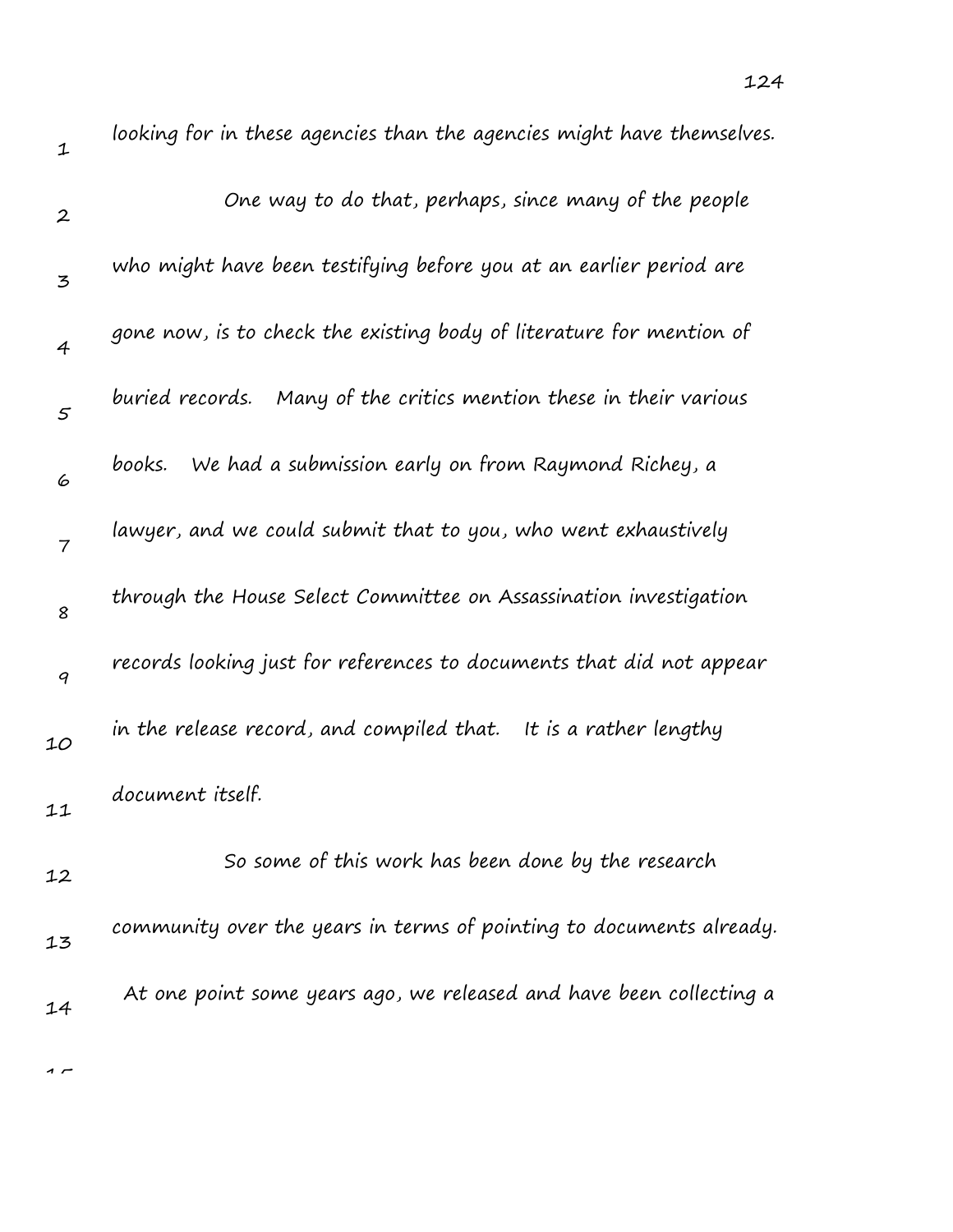| $\mathbf{1}$     | document called -- it is a form, actually, called, Where Do You Look   |
|------------------|------------------------------------------------------------------------|
| $\boldsymbol{2}$ | When You Haven't Got A Clue, and we asked the research community       |
| 3                | to tell us where they thought the Board should look, and we would be   |
| $\overline{4}$   | glad to submit in a typewritten form to you the responses that we      |
| 5                | have gotten, several hundred responses over these last few years to    |
| 6                | that.                                                                  |
| $\overline{7}$   | The scope of the Board we are encouraged by because it                 |
| 8                | extends not only to Federal investigations but apparently to local and |
| 9                | State investigations and perhaps even court records, arguably, in      |
| 10               | related cases, or public records held in private hands, or the records |
| 11               | Someone was mentioning even as late as<br>of foreign governments.      |
| 12               | today to me from the Conference that embassies have borrowed the       |
| 13               | United States records that they held, and the State Department         |
| 14               | would or could be of interest.                                         |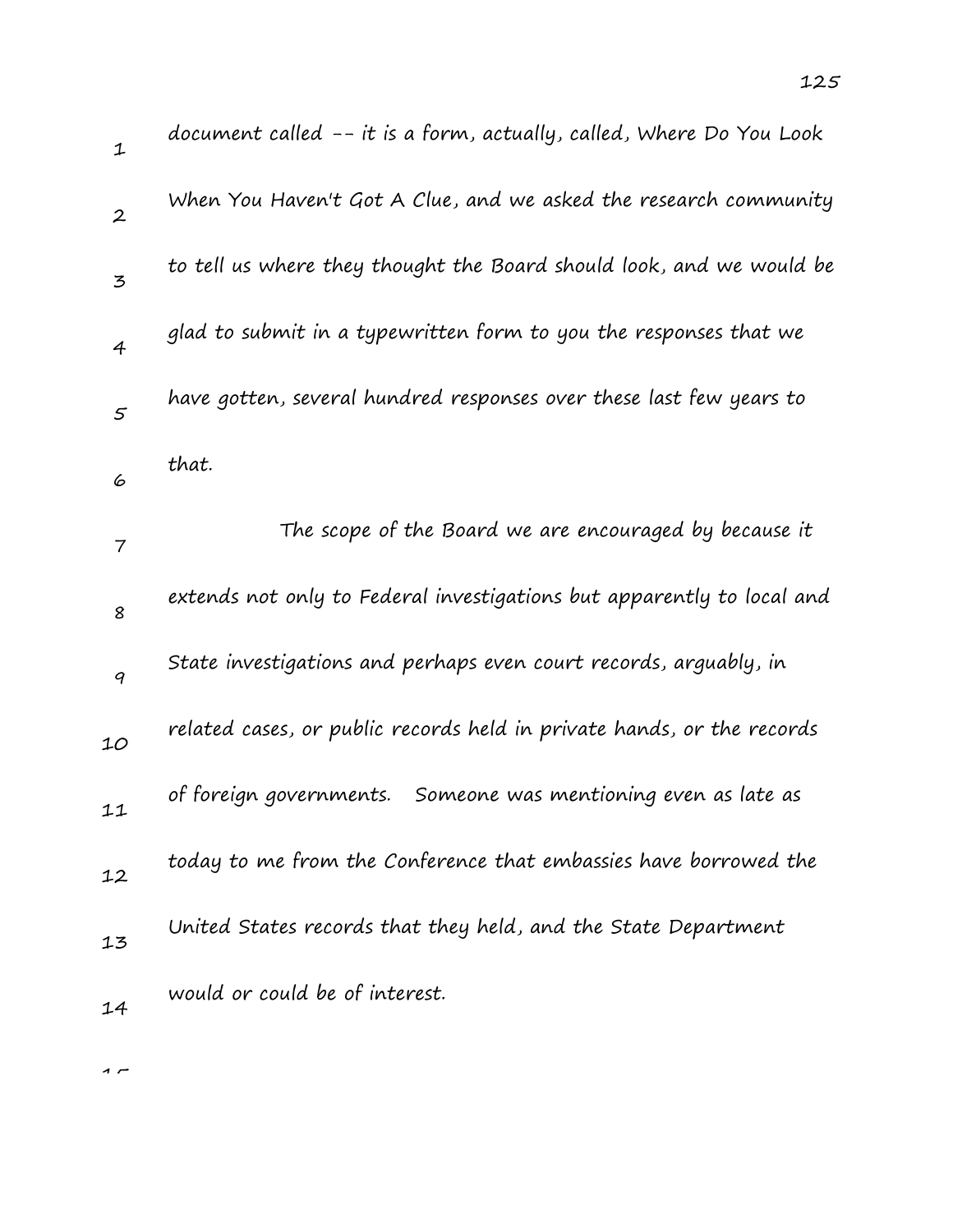| 1                | Also the law seems to extend to contractors and                       |
|------------------|-----------------------------------------------------------------------|
| $\boldsymbol{2}$ | subcontractors of the government, and that presumably would include   |
| 3                | overt and covert subcontractors, and some of the names in that        |
| 4                | regard in the research community are firms like Jagger-Chiles         |
| $\mathfrak{s}$   | Stovall, or Oswald Work, or the Double Check firm which was           |
| 6                | mentioned, or Collins Radio, or Permindex.<br>I don't know that these |
| 7                | are the sorts of things that show up in an index that would be        |
| 8                | created by the agencies that are searching for these things.          |
| 9                | Mary Ferrell, one of the researchers, has done an                     |
| 10               | exhaustive index of names and organizations over the years from the   |
| 11               | documents of the Warren Commission and the House Select               |
| 12               | Committee, as an independent investigator. I know that there is a     |
| 13               | rather extensive tagging index that has been created over at the      |
| 14               | Archives, how those two would match up or whether an agency           |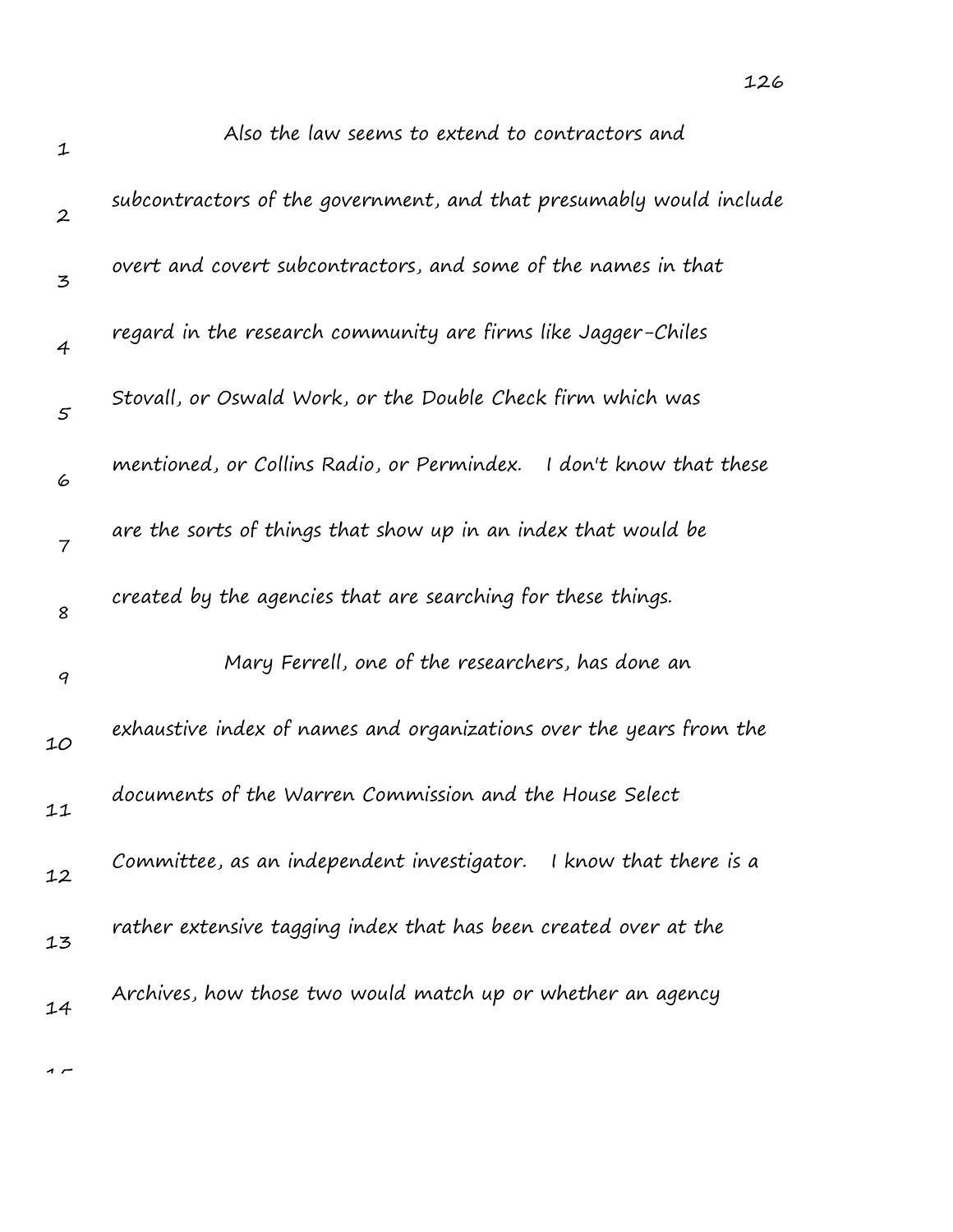| $\mathbf 1$      | looking for assassination-related records would know to look at all the  |
|------------------|--------------------------------------------------------------------------|
| $\boldsymbol{2}$ | names that people are interested in is a different question.<br>I am not |
| 3                | sure how those two would be mixed.                                       |
| 4                | We are concerned that all Federal agencies be approached,                |
| 5                | even ones that might fall outside the scope of an original review or     |
| 6                | thought about the assassinations. I gave an example in my written        |
| $\overline{7}$   | testimony about the U.S. Customs Agency as an example possibly           |
| 8                | where records would exist concerning travel of these individuals.        |
| $\boldsymbol{q}$ | We are dismayed that the original 300 days period for                    |
| 10               | release of all documents to the National Archives by the Federal         |
| 11               | agencies passed without the existence of a Review Board to oversee it,   |
| 12               | and we early on asked the Archives for a listing of the agencies that    |
| 13               | responded to their earliest release in the Federal Register asking them  |
| 14               | to attend a briefing session telling them how to tag and ID their        |
|                  |                                                                          |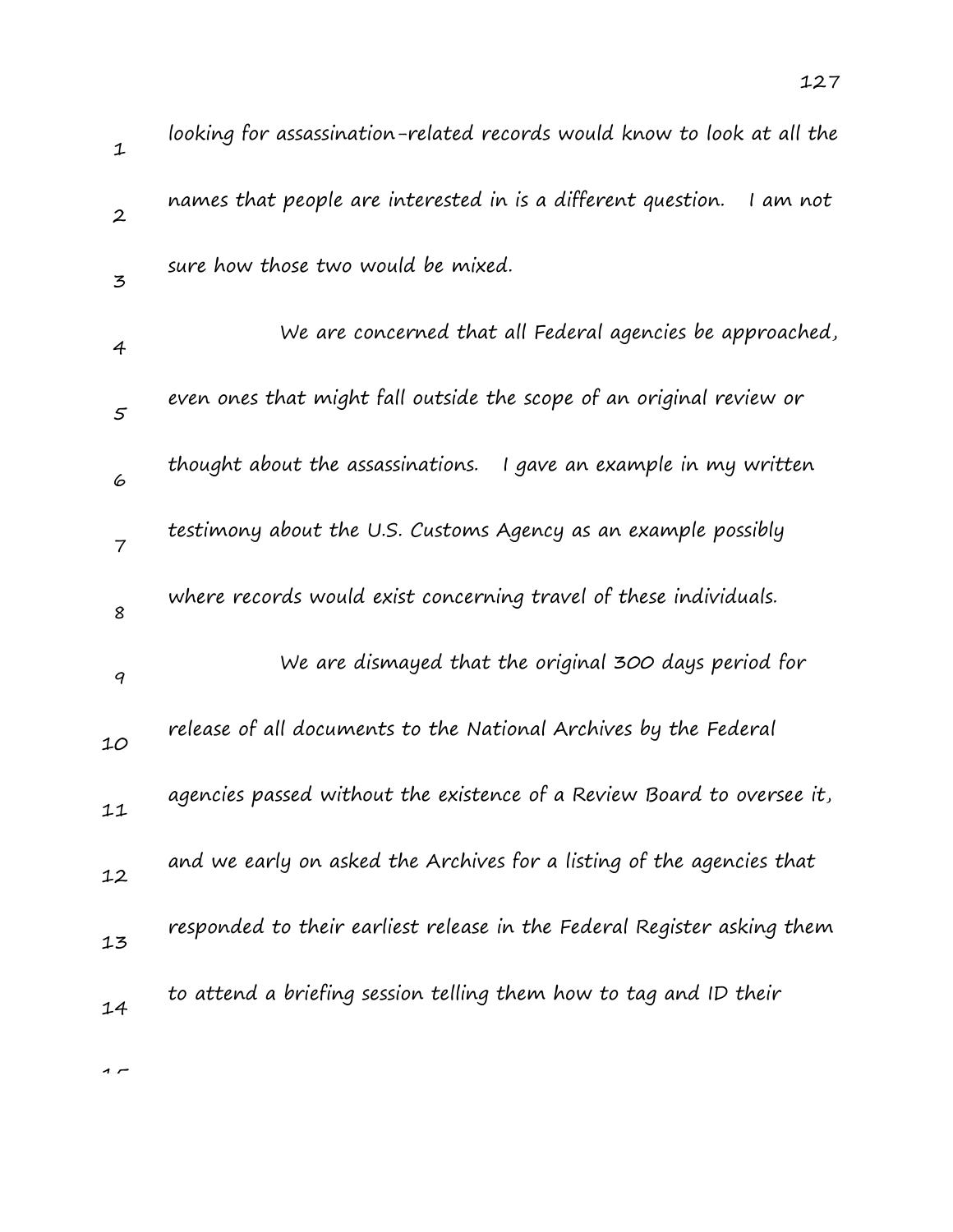| $\mathbf{1}$     | documents, and we found at least to date that many of the agencies    |
|------------------|-----------------------------------------------------------------------|
| $\boldsymbol{2}$ | that appeared at that juncture, and that was voluntary and not        |
| 3                | exhaustive, have still not complied in terms of release of documents, |
| $\overline{4}$   | either full or in some cases at all, as far as I know.                |
| $\varsigma$      | So just a task of listing and looking at which agencies               |
| 6                | partially complied at that point might show us where additional       |
| $\overline{7}$   | documents exist.                                                      |
| 8                | I think the Board should be skeptical of claims that                  |
| 9                | documents were routinely destroyed.<br>I think it was common across   |
| 10               | agency and otherwise to retain documents in duplicate copies, and     |
| 11               | should be willing to go after instances where documents apparently    |
| 12               | have been destroyed or lost or disappeared, or perhaps intentionally  |
| 13               | mishandled or in some way altered.                                    |
| 14               | This search for a records structure within the government             |

128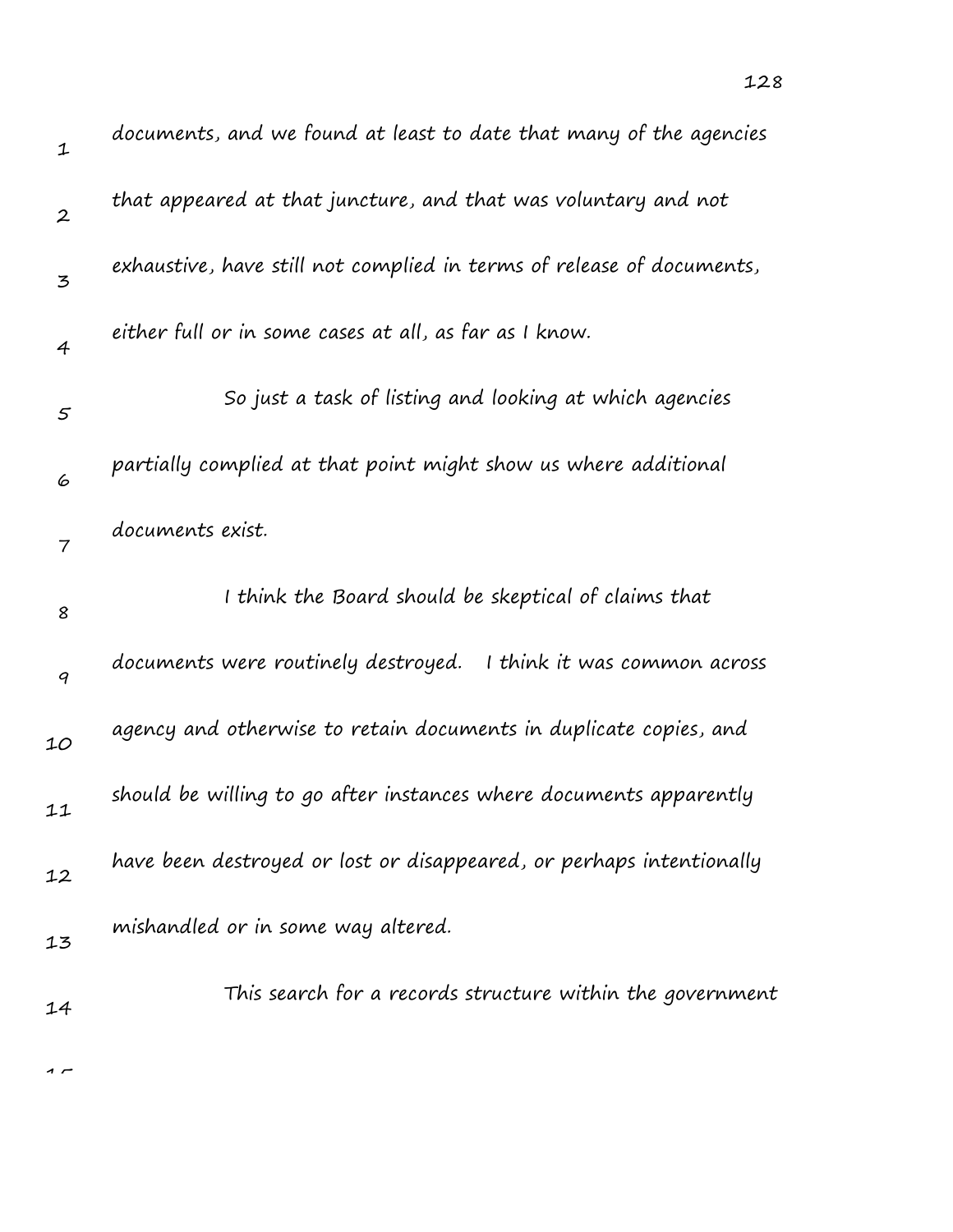| 1              | agencies, I think, would be important, and I hope that you are           |
|----------------|--------------------------------------------------------------------------|
| $\overline{2}$ | planning to do that to get people going back to that time who are on     |
| $\overline{5}$ | record creating staffs and knew how records were filed might help in     |
| $\overline{4}$ | terms of revealing things that might otherwise not be apparent.          |
| $\mathfrak{s}$ | Just to give one example, which I did in my written                      |
| 6              | testimony, of how the scope might go beyond what is originally seen,     |
| $\overline{7}$ | my personal theses, and I am saying personal in the sense that it is     |
| 8              | neither for the Committee nor for the Coalition as their                 |
| 9              | organizational stance on this conclusion, I don't mean to indicate that  |
| 10             | I am the only one that happens to have this particular suspicion or, in  |
| 11             | that sense a lone nut in this regard, but my belief is that the murder   |
| 12             | of John F. Kennedy represented a military coup d'etat that was           |
| 13             | engineered by the Joint Chiefs of Staff.<br>I bring this up not that you |
| 14             | should agree or conclude in that direction, but to say that there is a   |

129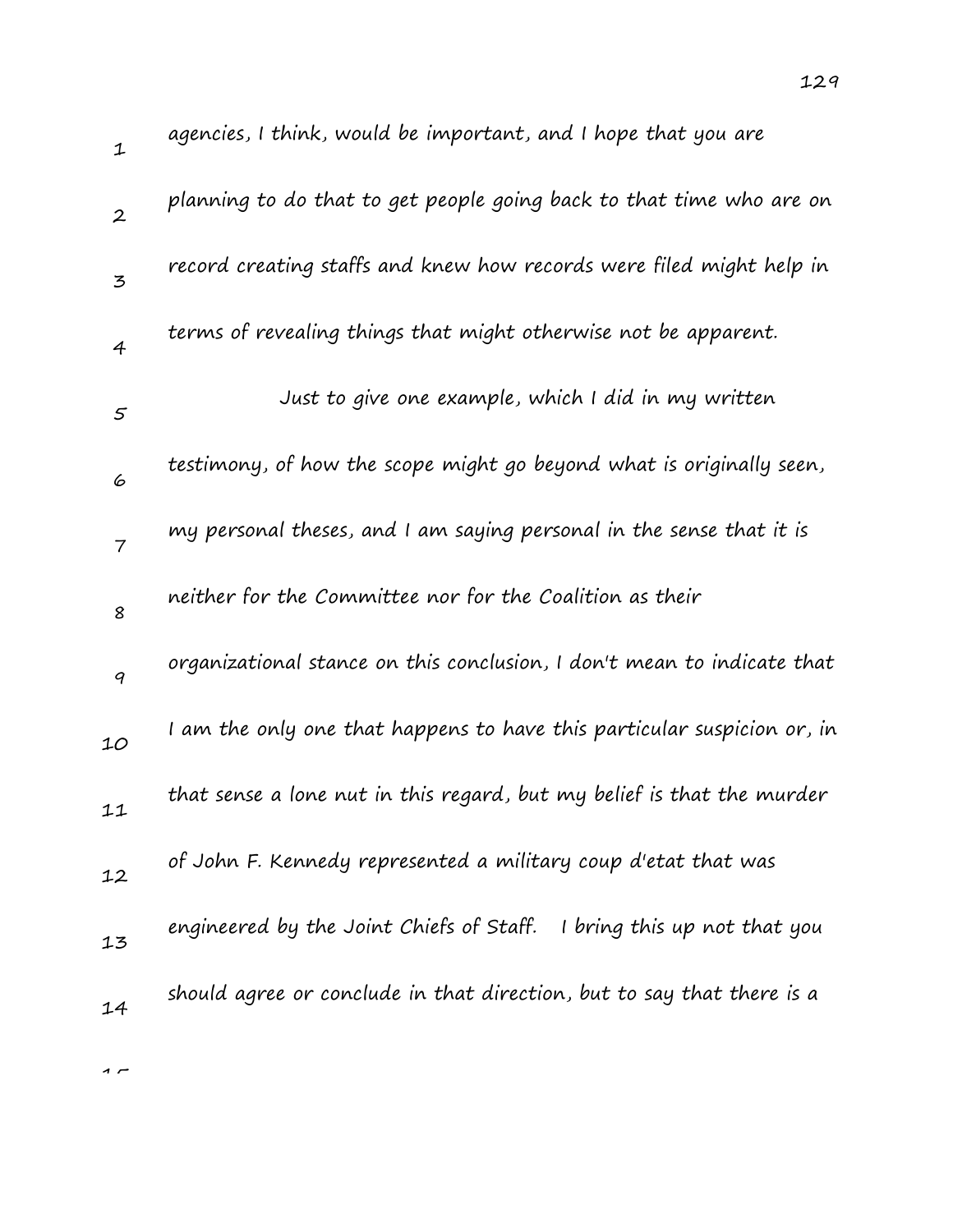| $\mathbf 1$      | body of, I think, reasonable evidence that points in that way.           |
|------------------|--------------------------------------------------------------------------|
| $\boldsymbol{2}$ | So, because of that, I would be interested in records of the             |
| 3                | Selective Service System, planning records for Southeast Asia combat,    |
| $\overline{4}$   | projections for the Defense Department, the Defense condition status     |
| $\mathfrak{s}$   | records, both nationally and regionally.<br>The day of the assassination |
| 6                | records of the Strategic Air Command, and other critical command         |
| $\overline{7}$   | functions and crisis functions of the military and the U.S.              |
| 8                | Government, perhaps records of the National Reconnaissance               |
| 9                | Organization or the Pentagon War Room, records that would relate         |
| 10               | to the Presidential security communications, the black box               |
| 11               | communications that day, due to things that I found in my own            |
| 12               | research.                                                                |
| 13               | So, as I say, this is perhaps not the first place that                   |
| 14               | someone would look, but I think as you create the record, the            |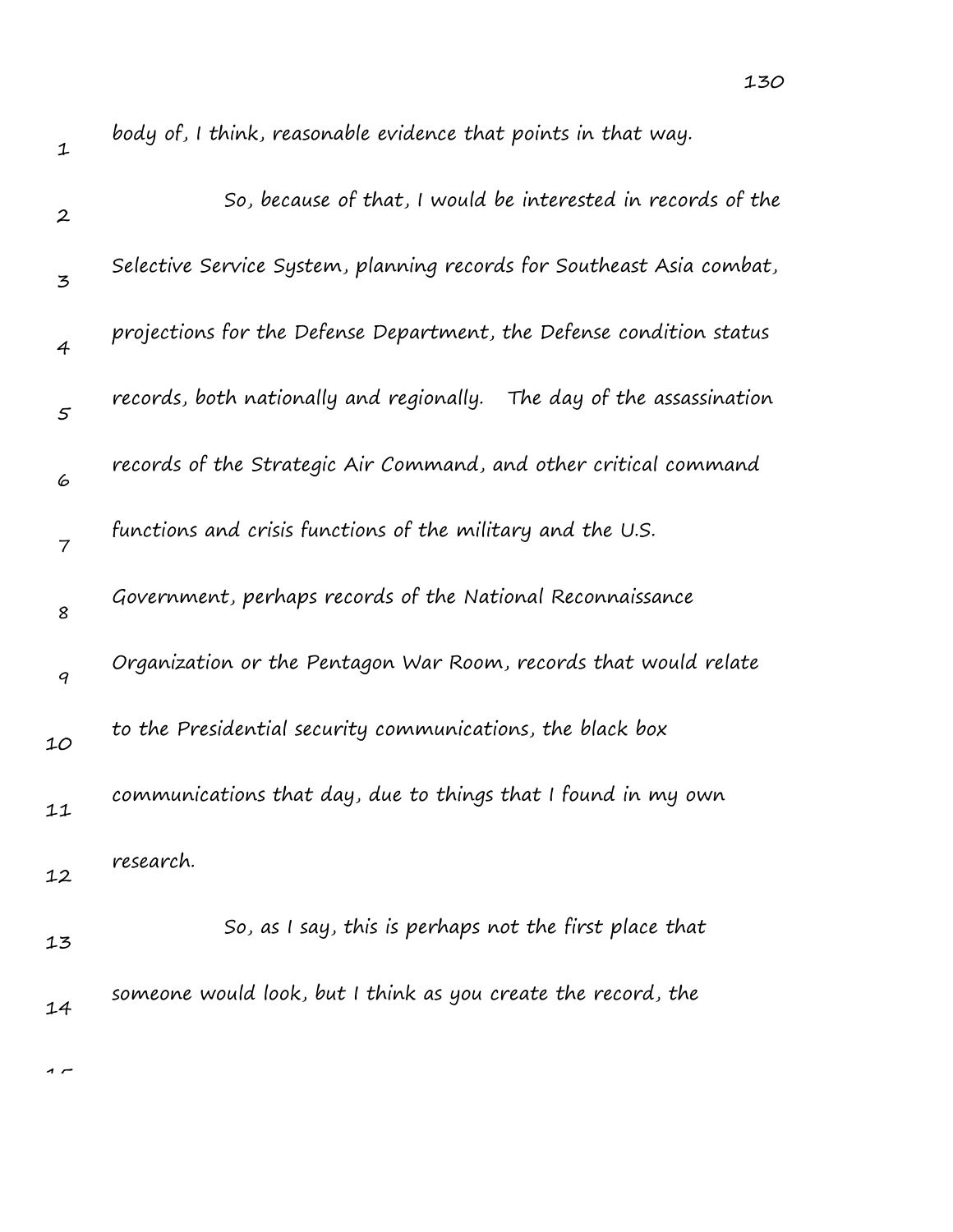131

| $\boldsymbol{2}$         | different directions, and that the research community can provide a    |
|--------------------------|------------------------------------------------------------------------|
| $\overline{5}$           | view that is going to be more exhaustive than you might imagine, or    |
| $\overline{4}$           | maybe unable to deal with within the scope of your tasks.<br>But I     |
| 5                        | brought it up mainly as an example of how records that I think have    |
| 6                        | not been searched or released to any extent.                           |
| $\overline{\phantom{a}}$ | I think the records of all government agencies in that                 |
| 8                        | window, right around the time of the assassination ought to be looked  |
| 9                        | at with some scrutiny, the National Security Agency and other critical |
| 10                       | agencies, what were they doing in the week before, the week after,     |
| 11                       | and on that day.                                                       |
| 12                       | I hope the Board will be compelled by any evidence of                  |
| 13                       | obstruction of justice or theft of destruction of these documents, or  |
| 14                       | evidence of newly released documents being perhaps not real            |

 $\rightarrow$ 

1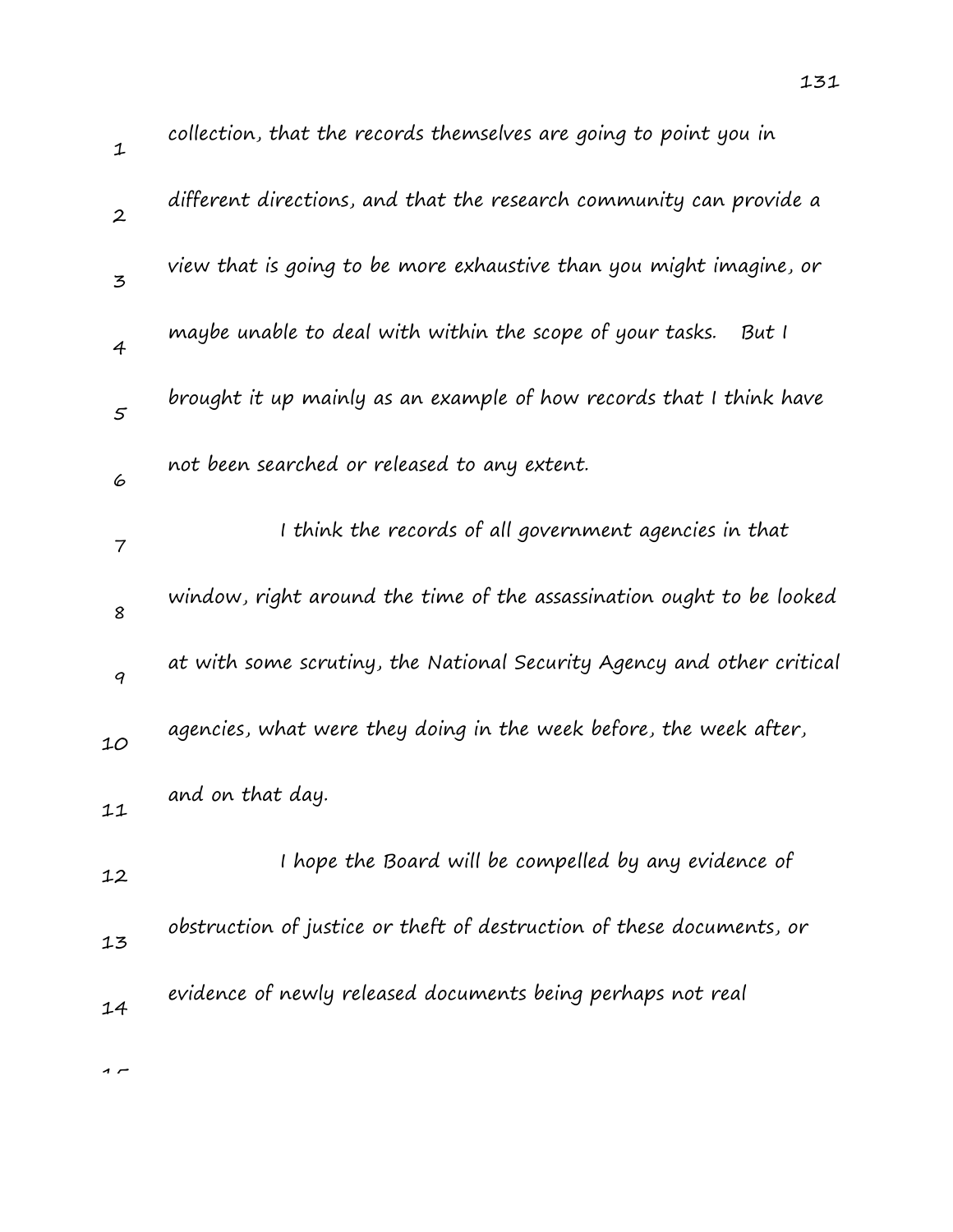| $\mathbf 1$      | documents or forged documents in any case. For instance, we have       |
|------------------|------------------------------------------------------------------------|
| $\boldsymbol{2}$ | seen one release of a document that appears to be on carbon ribbon     |
| 3                | at a time, technologically, at least, as far as we know that the       |
| $\overline{4}$   | advanced typewriter ribbon didn't exist.<br>It purports to be some FBI |
| $\varsigma$      | document typed on the 23rd of November 1963 that doesn't match         |
| 6                | the cloth ribbon even, as far as we know, on the selectrics at that    |
| 7                | time.                                                                  |
| 8                | In addition, we have experienced a lot of public concern at            |
| $\boldsymbol{q}$ | the Committee about provisions in the law for substitution of          |
|                  |                                                                        |
| 10               | documents, and what process that would take if that is going to        |
| 11               | It is mentioned in the record, but people are concerned for<br>happen. |
| 12               | what that would mean.                                                  |
| 13               | Also that the notices that Board is required to make in                |
| 14               | terms of the Federal Register doesn't necessarily make the matter      |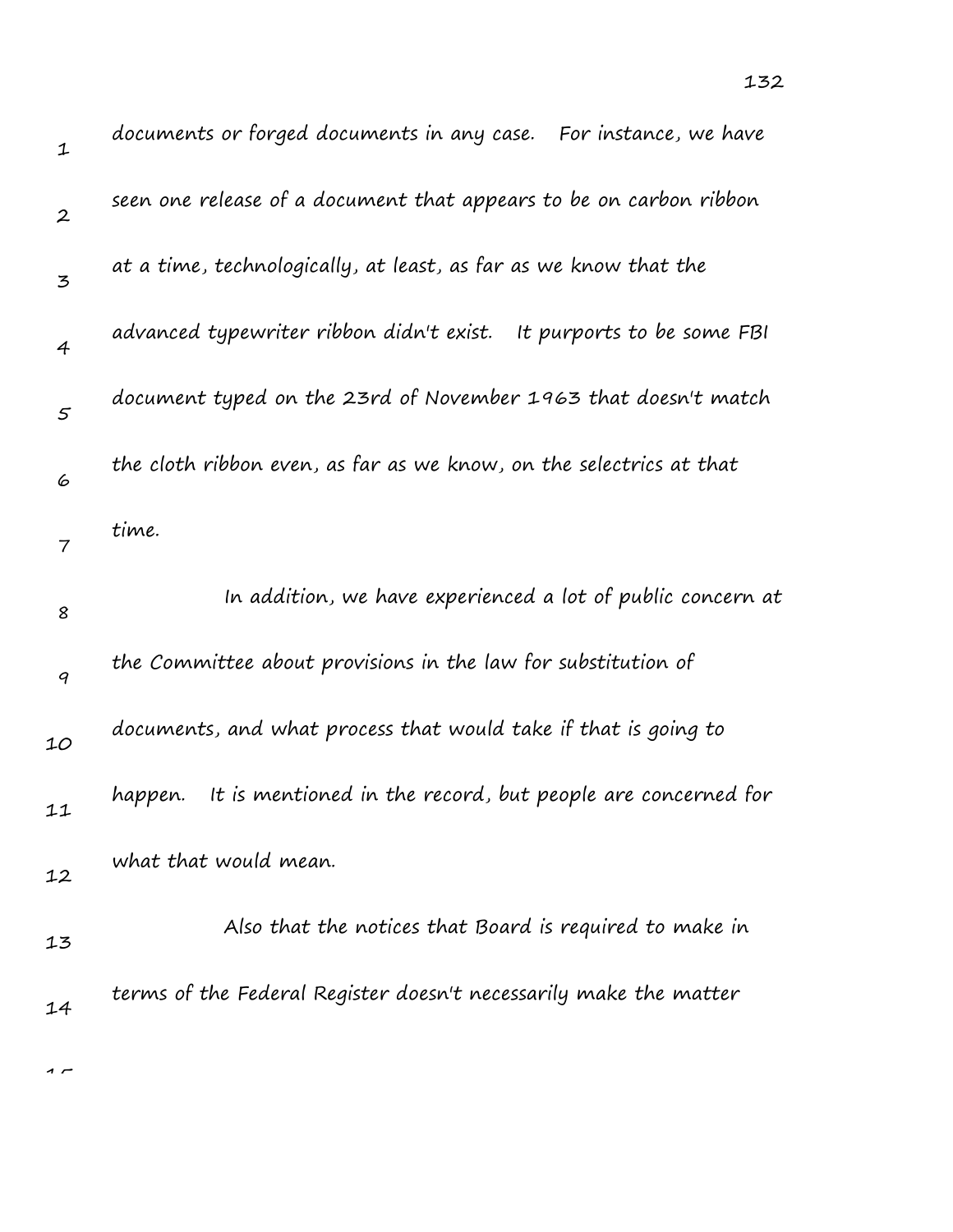| $\mathbf{1}$     | It is fairly expensive to take a subscription out, and that we<br>public. |
|------------------|---------------------------------------------------------------------------|
| $\boldsymbol{2}$ | might request the Board to consider giving those same notices to, if      |
| 3                | not particular organizations, maybe an umbrella organization like the     |
| $\overline{4}$   | Coalition which could distribute it and make it more public.              |
| $\mathfrak{s}$   | I have even just recently gotten requests from people at                  |
| 6                | Someone said that a press picture was taken of the<br>the Conference.     |
| $\overline{7}$   | limousine windshield at the time it was being moved from one archive      |
| 8                | to another, and they wondered if that would be available because          |
| 9                | they thought that it might show some physical evidence of the             |
| 10               | People have talked about the individual<br>damage to the windshield.      |
| 11               | confessions that have been made, some court depositions and               |
| 12               | otherwise to the assassination, and whether the transcripts of those      |
| 13               | or records relating to those might be made public.                        |
| 14               | I think that in general it is a kind of daunting task.                    |
|                  |                                                                           |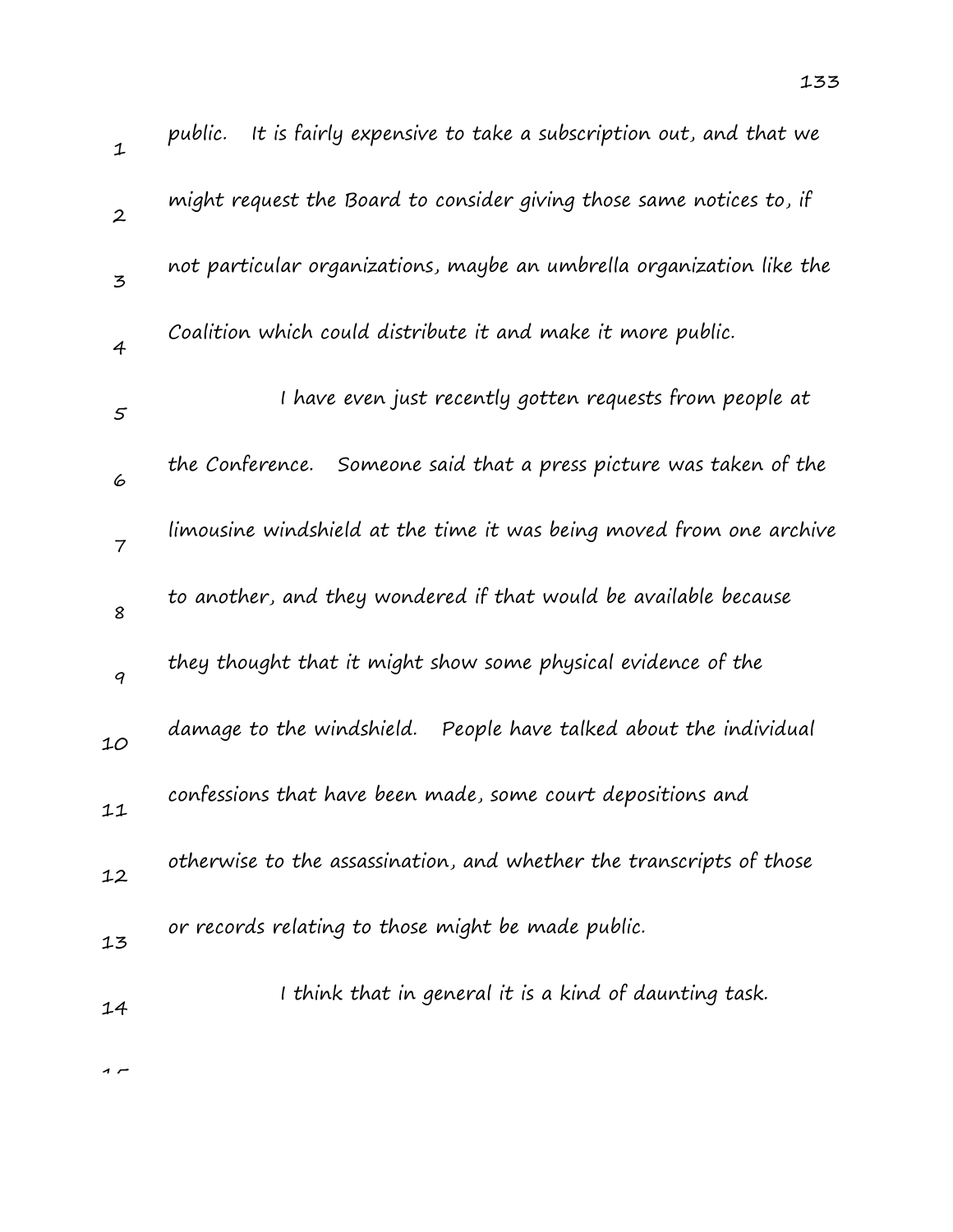| $\mathbf 1$    | When I read recently that the history of the Cold War and World War     |
|----------------|-------------------------------------------------------------------------|
| $\overline{2}$ | II in the Military Archives at Suitland were comprised of 27            |
| 3              | underground buildings, an acre in size each, mentally all I could       |
| $\overline{4}$ | imagine was the last scene in Indiana Jones where the Arc of the        |
| $\varsigma$    | Covenant is being wheeled off in this cart among other carts, and I     |
| 6              | don't know how you start to search that.   In fact, 27 acres of         |
| $\overline{7}$ | documents is a little amazing to me.                                    |
| 8              | I think generally in order to overcome cynicism the search              |
| 9              | should be as reasonably thorough as it could be.                        |
| 10             | CHAIRMAN TUNHEIM:<br>Thank you, Mr. Judge.<br>We                        |
| 11             | would certainly appreciate receiving copies of the submissions that you |
| 12             | have received regarding appropriate record groups for us to look into,  |
| 13             | and I also appreciate your suggestion about the Federal Register.<br>We |
| 14             | are developing a mailing list which is getting larger all the time, and |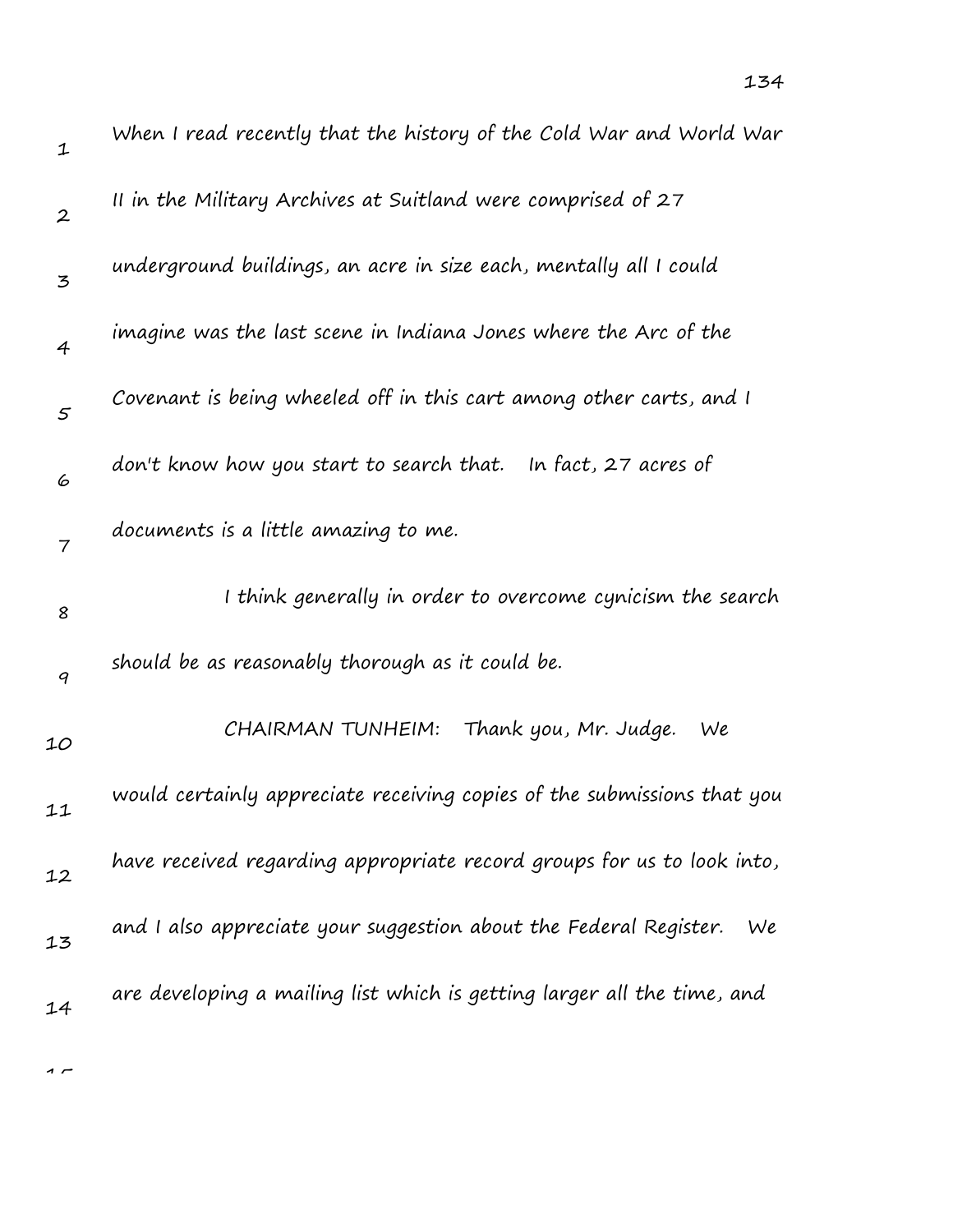| $\mathbf{1}$     | we do intend to send all of our notices to our mailing list contacts as |
|------------------|-------------------------------------------------------------------------|
| $\boldsymbol{2}$ | well, so that you would not have to subscribe to the Register.          |
| $\mathbf{z}$     | Are there questions that members of the Board have for                  |
| 4                | Mr. Judge today?                                                        |
| $\mathfrak{s}$   | DR. HALL:<br>I do have a question, Mr. Chairman.                        |
| 6                | Go ahead.<br>CHAIRMAN TUNHEIM:                                          |
| $\overline{7}$   | DR. HALL: Mr. Judge, you and others have this morning                   |
| 8                | and this afternoon advocated that in the end the researchers should     |
| 9                | set the agenda for what constitutes an assassination record based on    |
| 10               | the view that whatever a researcher believes in the interest of his or  |
| 11               | her research in order to deal with a particular set of issues, then     |
| 12               | provides the grounds upon which to gain access to material.             |
| 13               | The question I would pose to you, are there any theories,               |
| 14               | any requests, given your mention of reasonability, that would be such   |
|                  |                                                                         |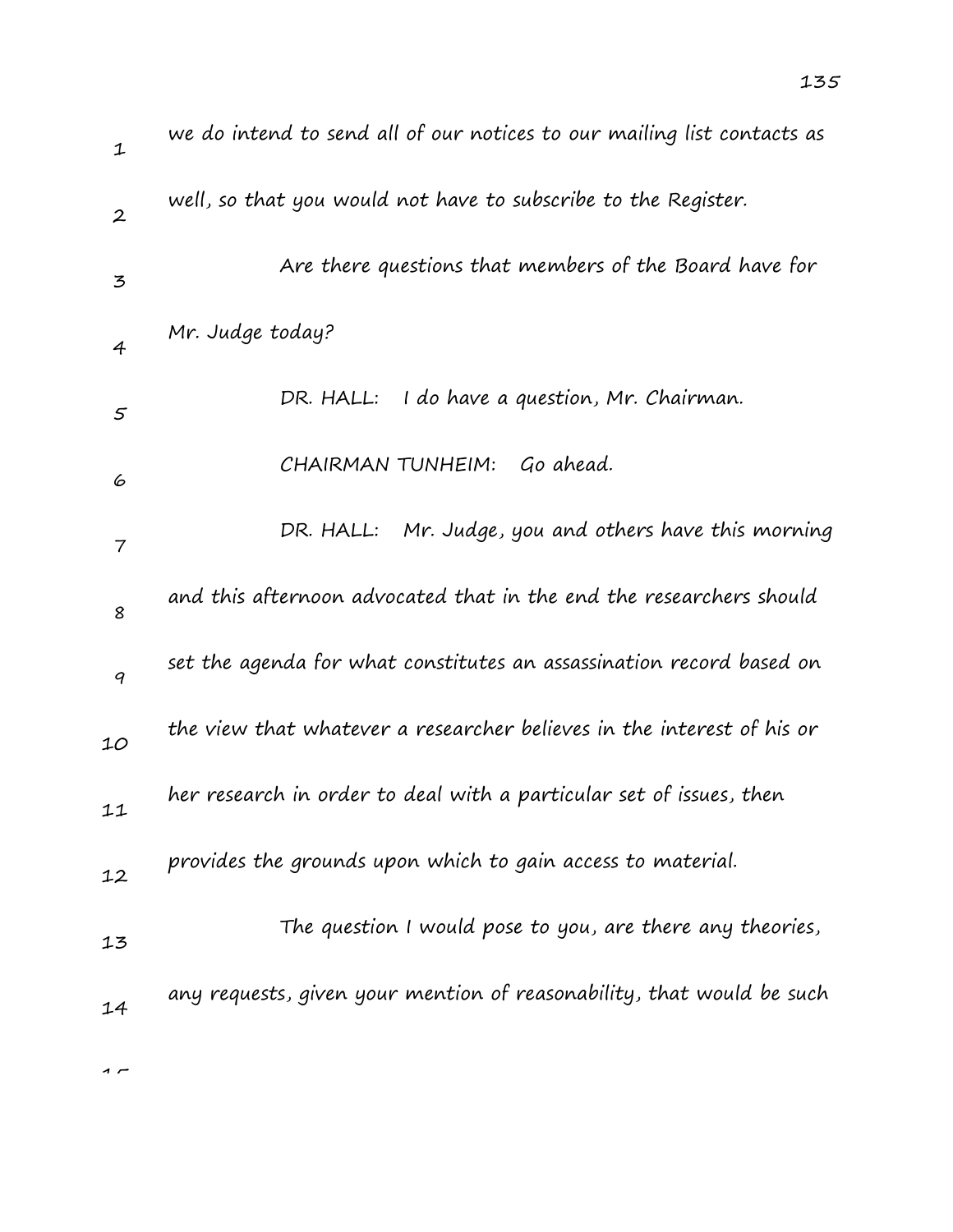| $\mathbf 1$    | as not to prompt the materials requested to be viewed as an               |
|----------------|---------------------------------------------------------------------------|
| $\overline{2}$ | assassination record and, therefore, outside the bounds of the            |
| 3              | Commission's mandate?                                                     |
| $\overline{4}$ | MR. JUDGE: Well, I would have to say yes, and I am not                    |
| $\varsigma$    | legally or historically trained to say what those criteria are.<br>I just |
| 6              | am saying that I think you need to lean in the direction of erring on     |
| $\overline{7}$ | the other side of strictness, and whatever appears to be at least a       |
| 8              | somewhat documented or reasonable presumption based on evidence           |
| 9              | that someone has ought to have the chance, you know, for at least a       |
| 10             | documentary search. But I understand, you know, you can't open            |
| 11             | documents based on every possible speculation that someone would          |
| 12             | So it is a balancing act.<br>have.                                        |
| 13             | But I think that the Coalition's existence represents a sort              |
| 14             | of range of opinion about where those documents might exist, and I        |

136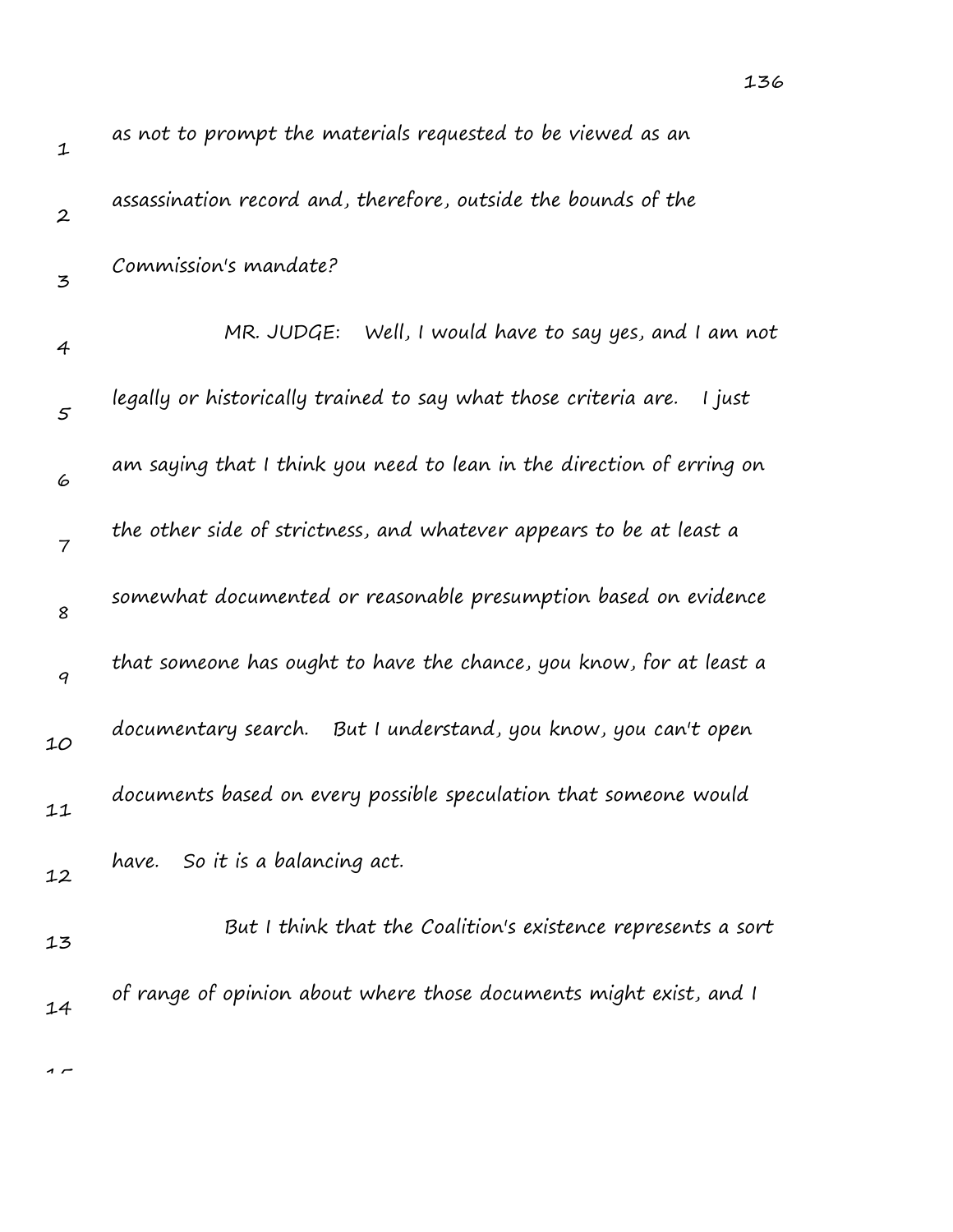| 1                | wouldn't say that it would necessarily have to be solely research        |
|------------------|--------------------------------------------------------------------------|
| $\boldsymbol{2}$ | I would think that the documents released themselves may<br>driven.      |
| 3                | drive you in directions that none of us have yet seen.                   |
| $\overline{4}$   | Do you think it is an appropriate function of<br>DR. HALL:               |
| 5                | this Board to assess the relative merits of researchers in making        |
| 6                | claims before us to documents?                                           |
| $\overline{7}$   | MR. JUDGE: Well, I would say not per se, but I think                     |
| 8                | that your criteria are probably going to have to be what you can         |
| 9                | reasonably do with limited staff time and ability, but I am just saying, |
| 10               | I don't think people should be dismissed out of hand.   There ought to   |
| 11               | be some procedure of establishing a minimal level of credible inquiry    |
| 12               | or historical interest or legal question, and then proceed from there.   |
| 13               | As long as it is applied fairly, I think none of us probably, outside of |
| 14               | criticism for anything we do, people not happy with inclusion or         |
|                  |                                                                          |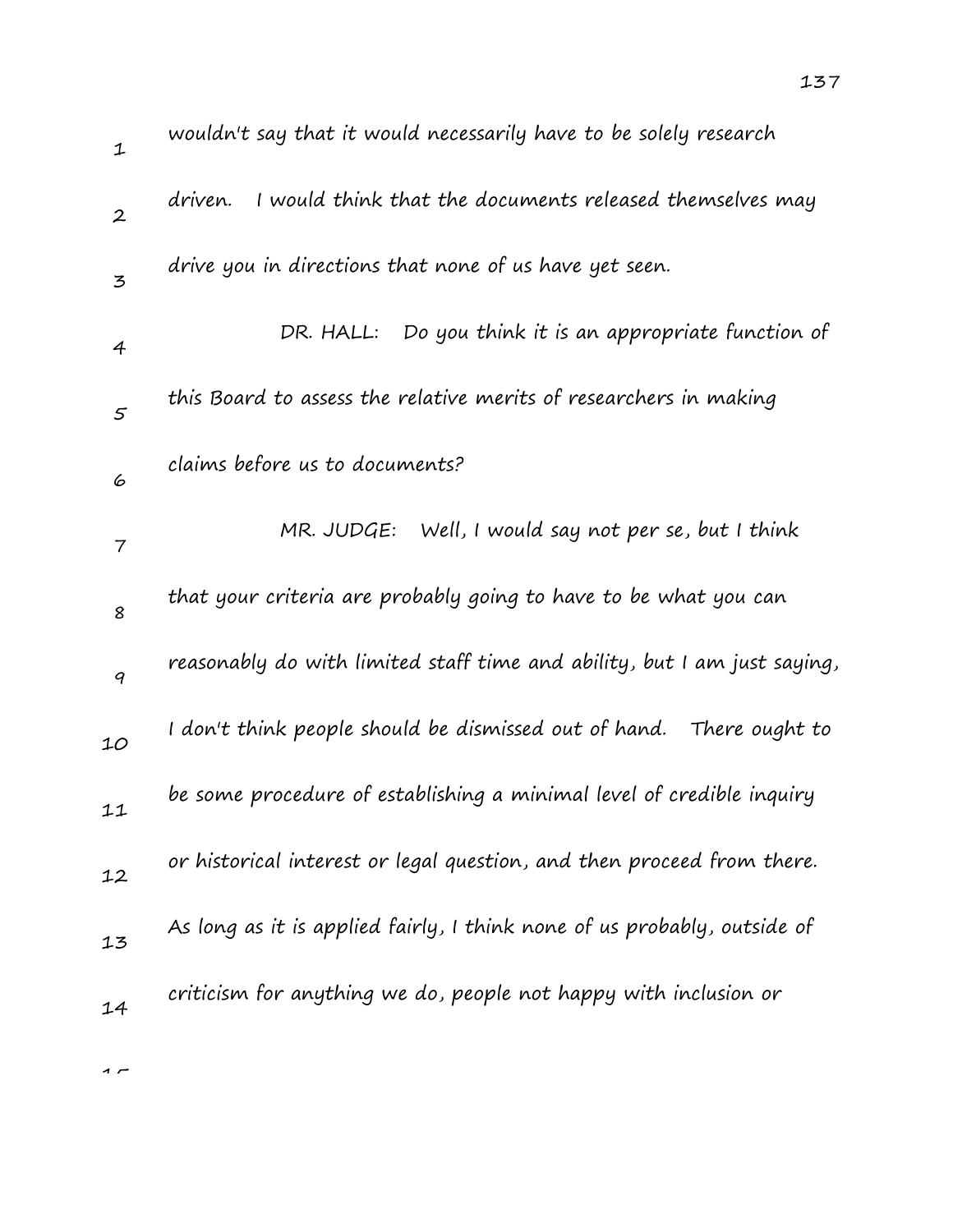| exclusion, but I think it is a standard that you will find and, also, |  |  |
|-----------------------------------------------------------------------|--|--|
| what the parameters are, because you are not dealing with a           |  |  |
| quiescent community.                                                  |  |  |
| CHAIRMAN TUNHEIM: Any further questions?                              |  |  |
| [No response.]                                                        |  |  |
| CHAIRMAN TUNHEIM: Thank you, Mr. Judge.<br>We                         |  |  |
| appreciate your help.                                                 |  |  |
| [Applause.]                                                           |  |  |

9 10 11 12 13 CHAIRMAN TUNHEIM: Our next witness is Mr. William Kelly, also a co-founder of the Committee for an Open Archives. Good afternoon, Mr. Kelly. MR. KELLY: Hello. Yes, I am also a journalist who came to the National Archives last week to look up one specific file. There

14 are many thousands of pages that have been released, and we

 $\sim$ 

1

2

3

4

5

6

7

8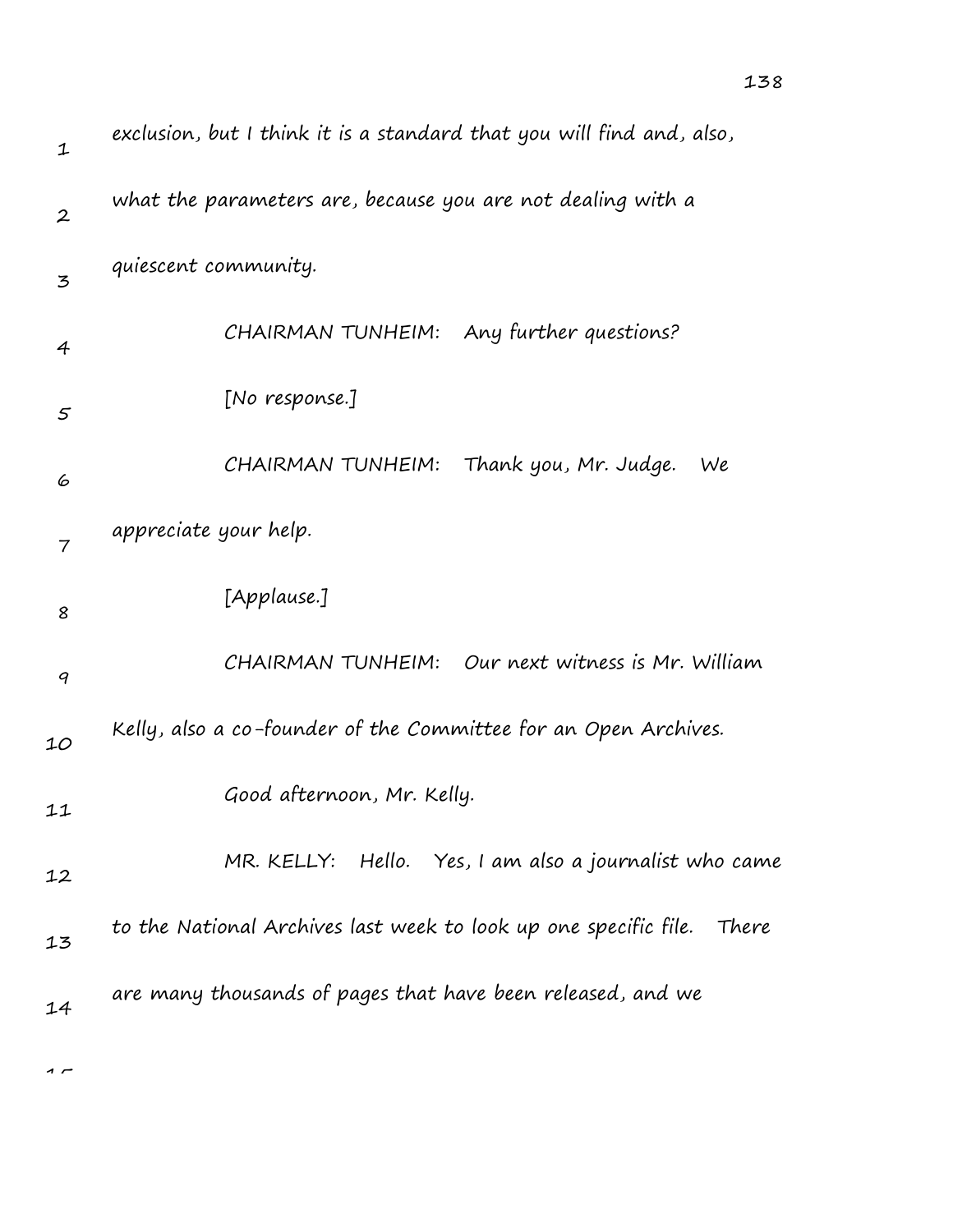| $\mathbf 1$      | appreciate that, and I found many researchers pondering over these      |
|------------------|-------------------------------------------------------------------------|
| $\boldsymbol{2}$ | files, but the one file that I requested was being withheld for reasons |
| 3                | of national security.<br>That concerns Mr. Martino who Dan Alcorn had   |
| $\overline{4}$   | talked about earlier, and I am from Mr. Martino's hometown of           |
| $\mathcal{S}$    | Atlantic City, and I am working on a story concerning his life.         |
| 6                | I think that the missions that Mr. Martino was involved in              |
| $\overline{7}$   | are extremely important and associated with the assassination, and      |
| 8                | these files are $-$ - it is important that we obtain access to them.    |
| 9                | Mr. Martino deposited some commandos in Cuba, and we                    |
| 10               | would like to find out the fate of these commandos who were             |
| 11               | captured by the Cuban government, and I think some people with the      |
| 12               | Coalition for Political Assassinations are working -- Wayne Smith,      |
| 13               | particularly, has already opened up dialogue with the Cuban             |
| 14               | government in obtaining some information about what happened to         |
|                  |                                                                         |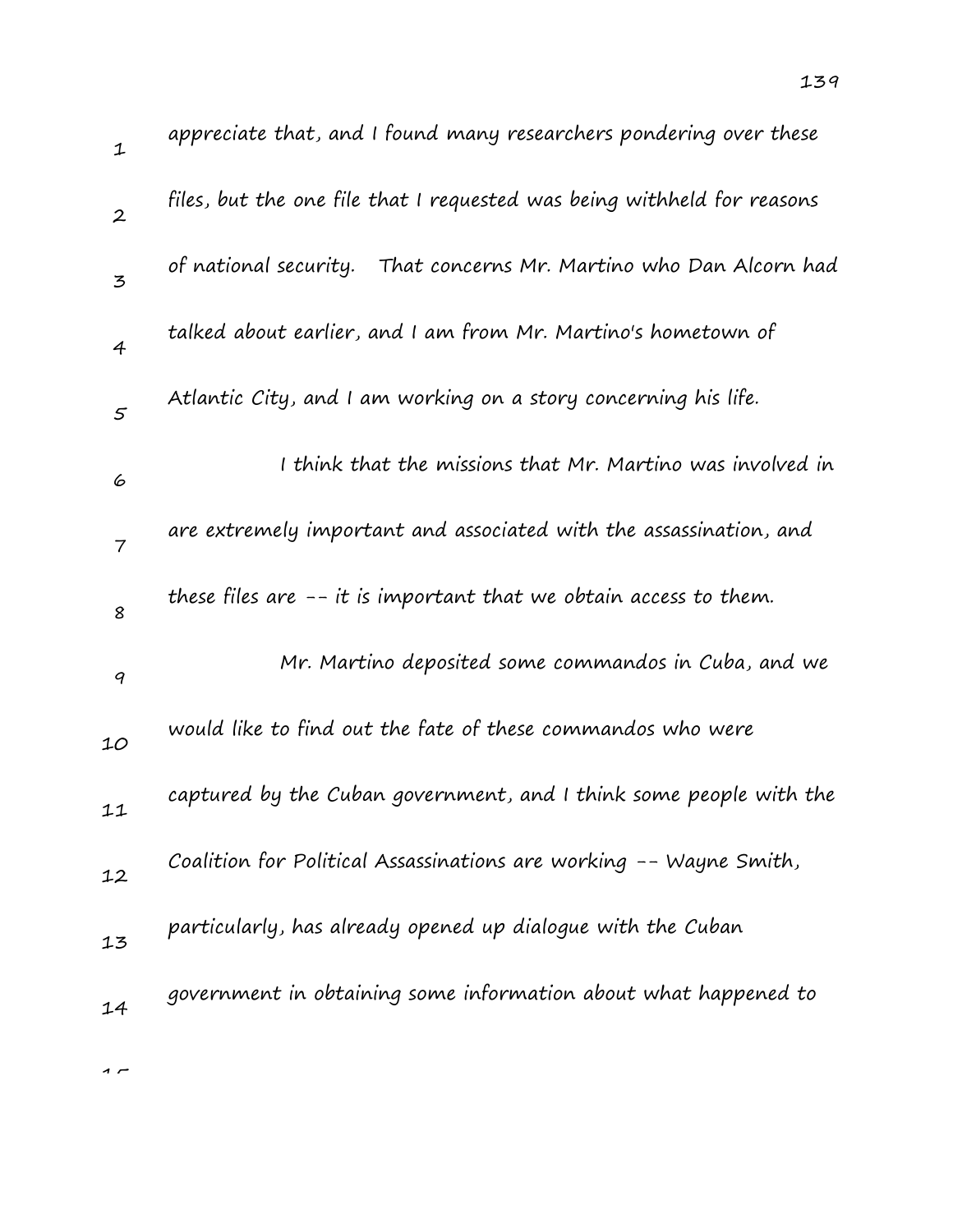| $\mathbf 1$      | these people. He said that the Cuban government has already agreed    |
|------------------|-----------------------------------------------------------------------|
| $\boldsymbol{2}$ | to furnish us with the information that we request.                   |
| 3                | I just find it ironic that we might be able to obtain from            |
| $\overline{4}$   | the Cuban government information concerning Mr. Martino's mission     |
| $\mathfrak{s}$   | that our own government, at the same time, is still withholding from  |
| 6                | us.                                                                   |
| 7                | I would like to call your attention to a few obscure files            |
| 8                | that might not otherwise be called to your attention.<br>These are in |
| 9                | the hands of private individuals who might not be willing to make     |
| 10               | them a part of the record, although I think that if you are charged   |
| 11               | with obtaining a complete record it would be important for you to     |
| 12               | obtain these documents.                                               |
| 13               | They are, Mr. Manchester, William Manchester, has                     |
| 14               | extensive files concerning the assassination that he compiled while   |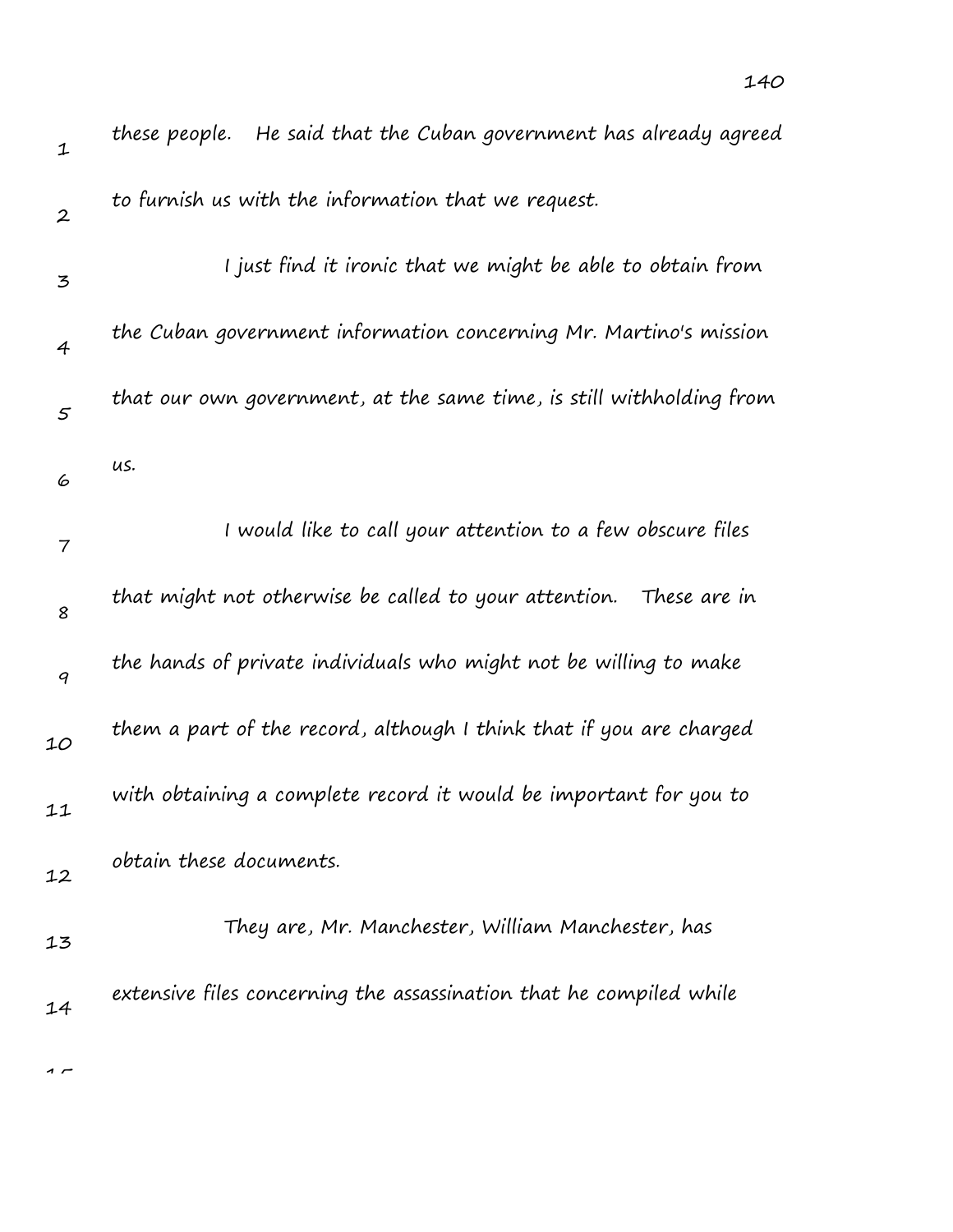| $\mathbf{1}$     | putting his book together, The Death of a President. Ruth Payne,      |
|------------------|-----------------------------------------------------------------------|
| $\boldsymbol{2}$ | when she testified before the Warren Commission referred to notes     |
| $\mathbf{z}$     | that were never made a part of the record that I think should be      |
| $\overline{4}$   | There are a number of private corporations that are<br>included.      |
| $\mathcal{S}$    | entwined with the assassination that I think the personnel records of |
| 6                | these corporations should be examined and made a part of the record.  |
| $\overline{7}$   | These include Collins Radio, different organizations that Oswald      |
| 8                | worked with for a period of time, and other private corporations that |
| $\boldsymbol{q}$ | somehow have been connected with the assassination.                   |
| 10               | Lastly, I want to share with you an experience that I have            |
| 11               | had with a file concerning Mr. Jim Braden.<br>He was arrested in      |
| 12               | Camden in 1948, Camden, New Jersey. When his story about how          |
| 13               | he was arrested at Dealey Plaza was published in a book called Legacy |
| 14               | of Doubt, the author, Peter Noyes, attempted to obtain this file from |
|                  |                                                                       |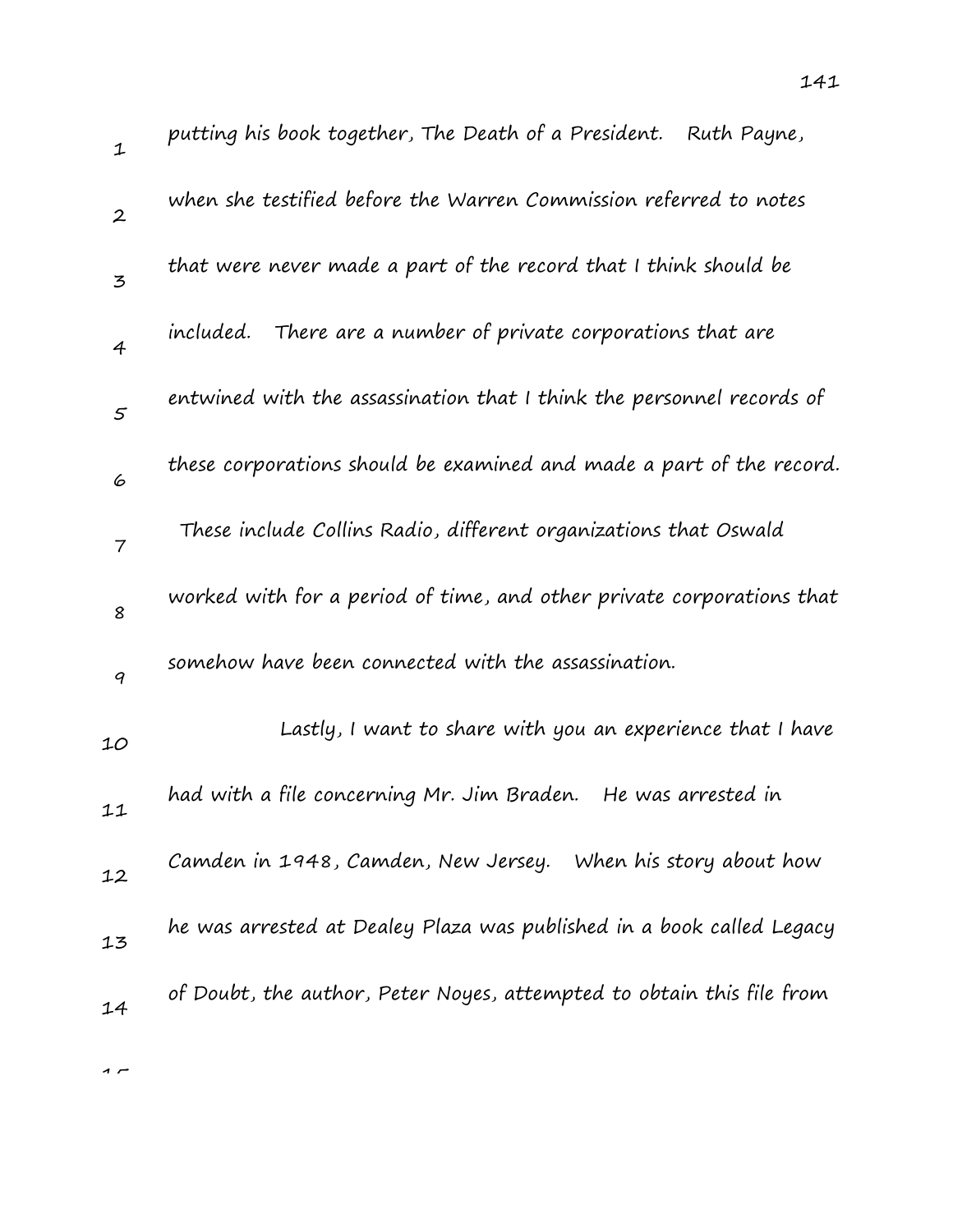| 1                | che Camaen Police Department. The was ansaccessial, bac a lew          |
|------------------|------------------------------------------------------------------------|
| $\boldsymbol{2}$ | years later I obtained this file, the original Camden Police document. |
| 3                | When the House Select Committee was established, I                     |
| $\overline{4}$   | personally handed this file or a copy of the file to the first chief   |
| $\sqrt{5}$       | counsel, Mr. Sprague, Richard Sprague from Philadelphia.<br>After the  |
| 6                | House Assassination was dissolved and no longer existed and its files  |
| $\overline{7}$   | were locked away, I received a call from Mr. Blakely, the second chief |
| 8                | counsel, who learned that I obtained this file, and he asked me for a  |
| 9                | copy of it, and I was shocked that he had not seen it since I had      |
| 10               | already hand-delivered it to his Committee. But he informed me         |
| 11               | that the files that Mr. Sprague had obtained were not totally passed   |
| 12               | on to his Committee when he took over the Committee. So I am just      |
| 13               | suggesting to you that there are files out there in private hands,     |
| 14               | including Mr. Sprague's files, that should be brought back and made a  |
|                  |                                                                        |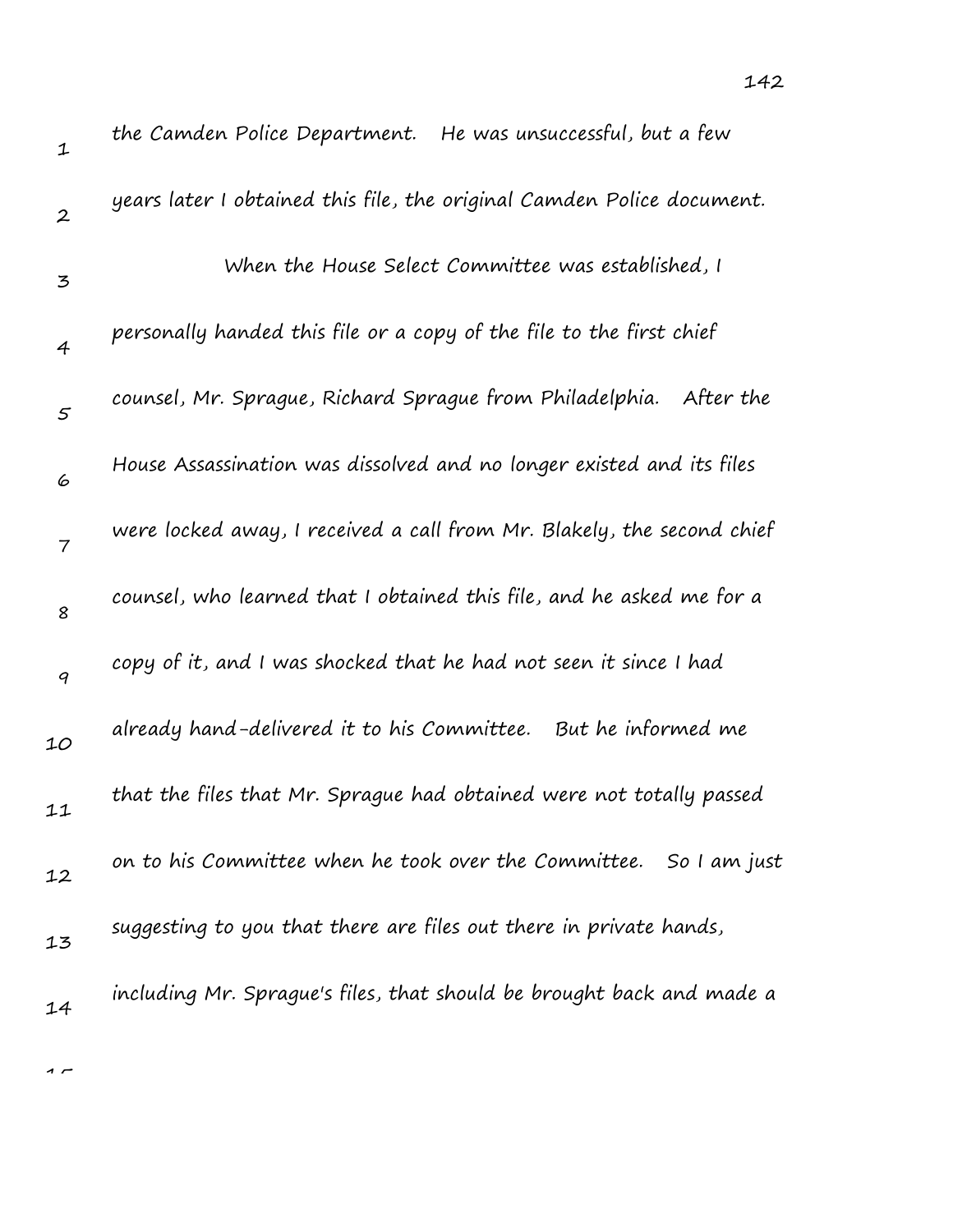1

| $\boldsymbol{2}$ | CHAIRMAN TUNHEIM: Thank you, Mr. Kelly.                                  |
|------------------|--------------------------------------------------------------------------|
| 3                | Any question from members of the Board?                                  |
| 4                | [No response.]                                                           |
| 5                | Thank you. We appreciate your<br>CHAIRMAN TUNHEIM:                       |
| 6                | help and your information today.                                         |
| 7                | Our next scheduled witness is Mr. Harrison Livingstone.                  |
| 8                | MR. LIVINGSTONE: Thank you for inviting me. Also, I                      |
| 9                | think it is terribly important that these hearings are open, and it is a |
| 10               | very good thing that you have done this.                                 |
| 11               | I a best selling author. I have written four books on the                |
| 12               | assassination of President Kennedy, two of them were best sellers, the   |
| 13               | fourth one will be published in the spring. I represent the Association  |
| 14               | of Assassination Researchers, which is new and just forming.             |
|                  |                                                                          |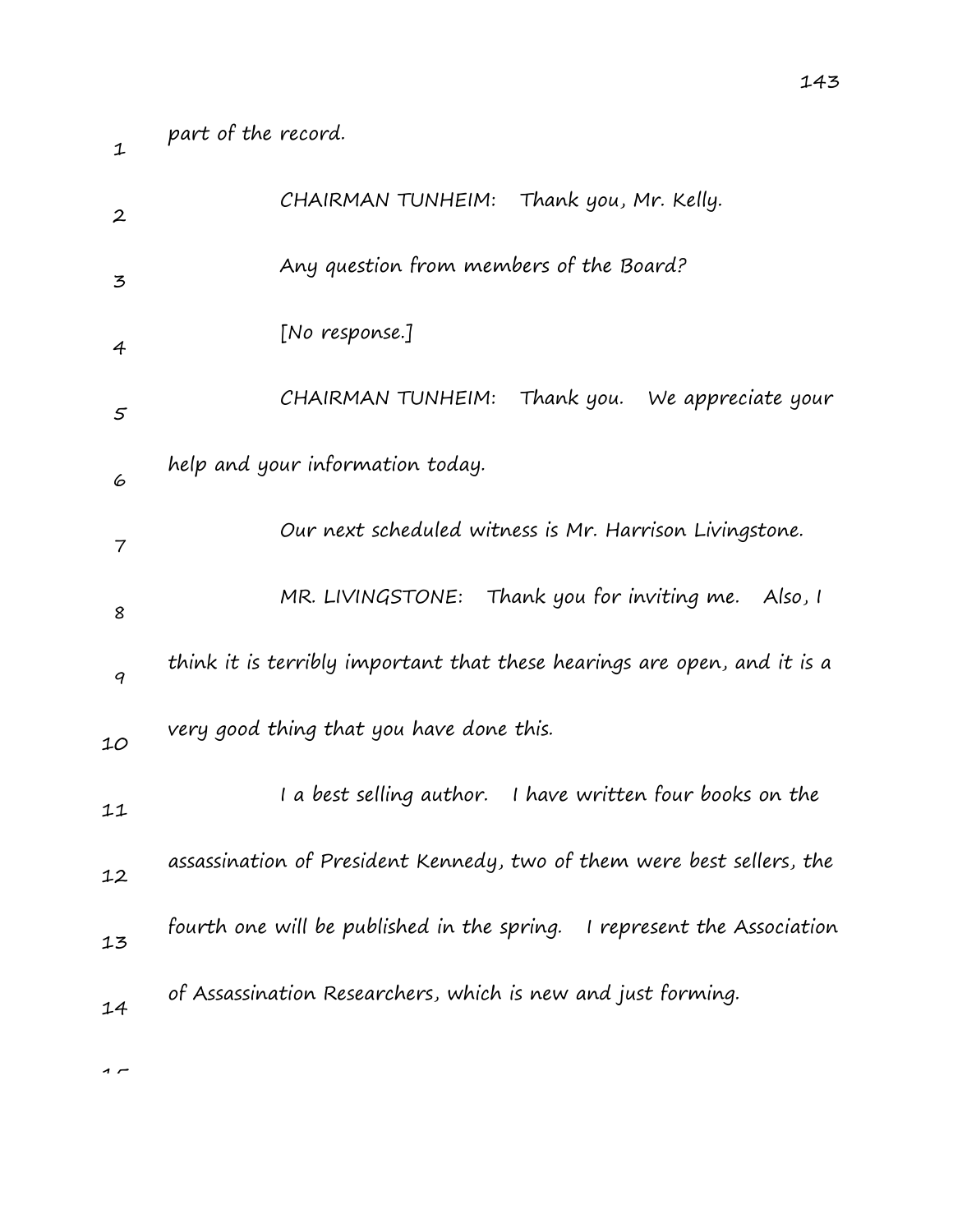| $\mathbf 1$      | I think everything that people have discussed here today is           |
|------------------|-----------------------------------------------------------------------|
| $\boldsymbol{2}$ | quite important in various areas in terms of the records that they    |
| 3                | want to obtain, but I think you need priorities, and those priorities |
| $\overline{4}$   | should start with certain facts in the evidence of the assassination. |
| $\mathfrak{s}$   | In other words, where we are in our criminal investigation            |
| 6                | today, I do have the help of law enforcement on their own time.<br>We |
| 7                | do a great deal of many trips to Dallas, and very intense             |
| 8                | The focus of my personal investigation is in the<br>investigation.    |
| 9                | medical evidence and the forgery of the autopsy photographs, the      |
| 10               | forgery of the X-rays. I am responsible for that, and we have         |
| 11               | basically broken the case. You need to take some time to study just   |
| 12               | where that is at because your priorities should include making every  |
| 13               | available document and piece of physical evidence connected with      |
| 14               | those forgeries, and the faking of the autopsy in President Kennedy's |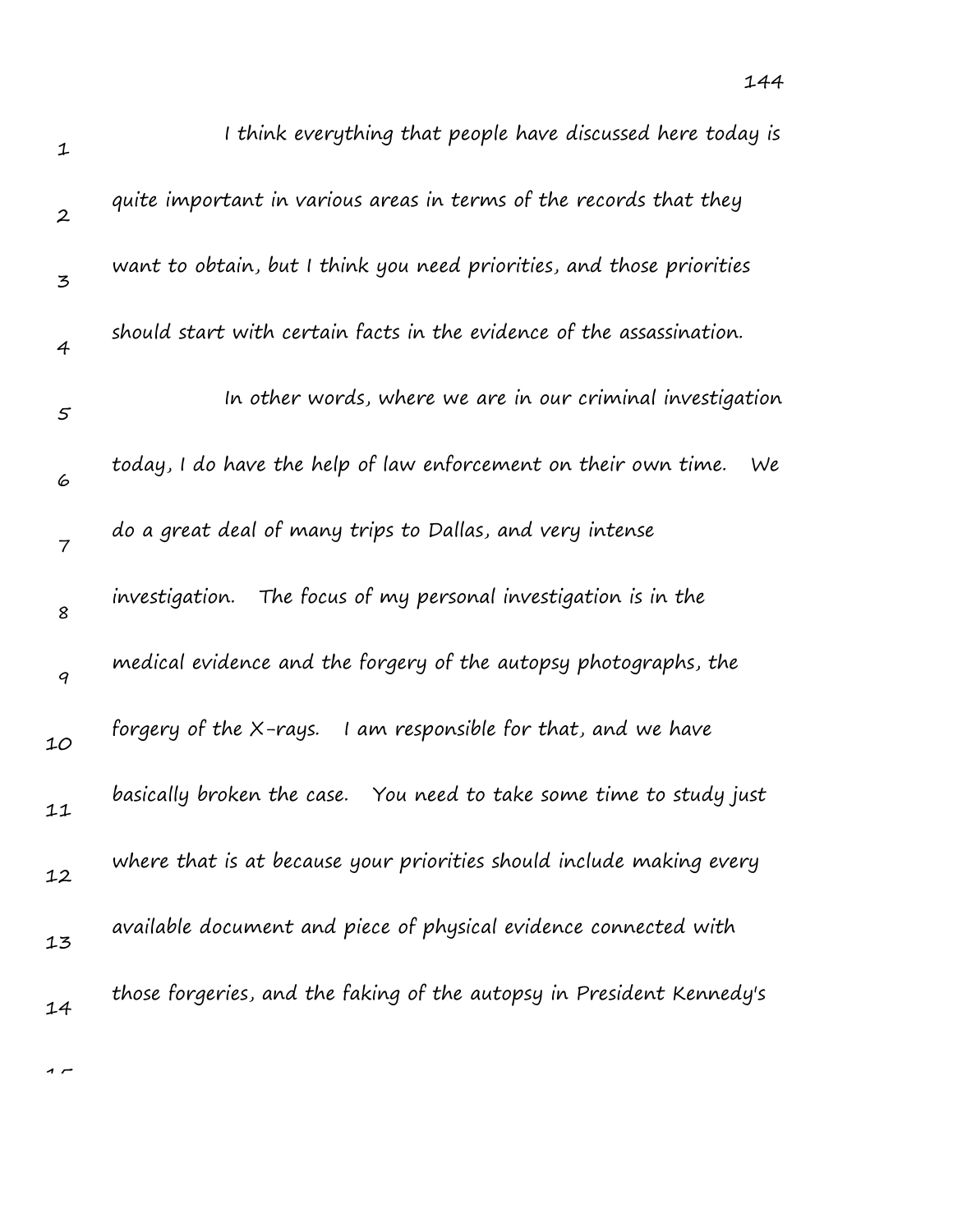murder your primary responsibility.

| $\boldsymbol{2}$ | As for your problem with defining just what is documents                  |
|------------------|---------------------------------------------------------------------------|
| 3                | in this case, does that include the physical evidence, the Bullet 399,    |
| $\overline{4}$   | for instance, the rifle, the windshield as has been mentioned here.       |
| $\sqrt{5}$       | This will lead in a moment to the problems that I am having with the      |
| 6                | National Archives right now, an agency that you need to be sure that      |
| $\overline{7}$   | they are making documents and materials available, and they are not.      |
| 8                | With 399, for very many years no one has been able to                     |
| 9                | Josiah Thompson described his efforts in Six Seconds<br>get access to it. |
| 10               | in Dallas trying to obtain access with a set of very fine scales to weigh |
| 11               | 399 and perform other examinations.                                       |
| 12               | I am trying to get to see this material with trained police,              |
| 13               | forensic experts, police officers, to see this material, and I have been  |
| 14               | given a royal runaround, and have even been framed by staffers at         |
|                  |                                                                           |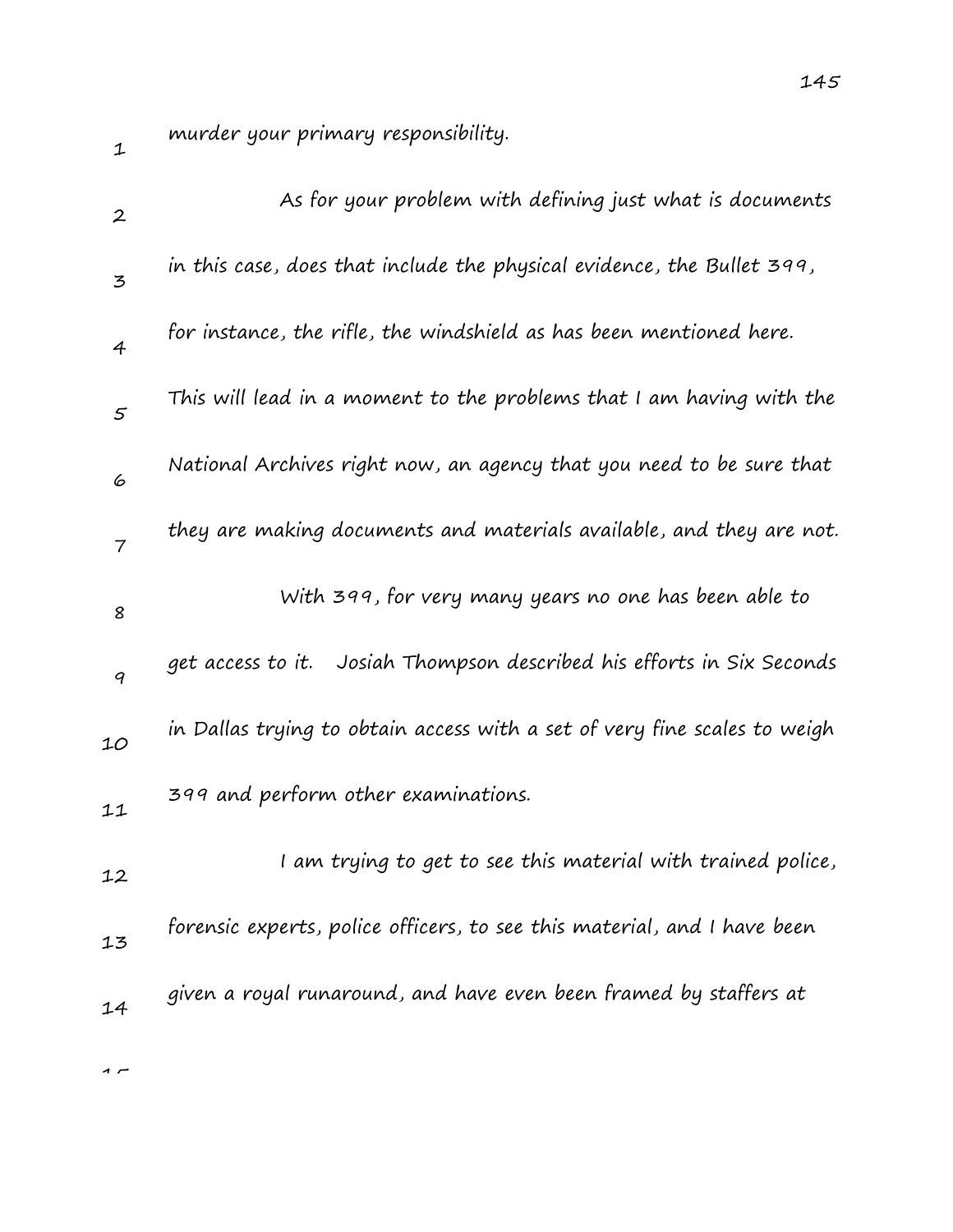| $\mathbf 1$       | the National Archives for saying and doing things that I could not   |
|-------------------|----------------------------------------------------------------------|
| $\boldsymbol{2}$  | have done because they don't want to show this material.             |
| 3                 | The reason why this is important to you is that if you look          |
| 4                 | at the photographs of 399 published by the Warren Commission and     |
| $\mathcal{F}_{0}$ | have engineering drawings made of them, which I have submitted to    |
| 6                 | the National Archives, that bullet is entirely incompatible with the |
| $\overline{7}$    | alleged murder weapon, the rifle. The lands and grooves are not of   |
| 8                 | the same count.                                                      |
| 9                 | With regards to the autopsy photographs and $X$ -rays, you           |
| 10                | need to examine the whole business of the agreement with the         |
| 11                | Kennedy family which has put this material out of your reach and out |
| 12                | of our reach and where people have to go and get permission from     |
| 13                | Burke Marshall at Yale.                                              |
| 14                | I understand the reasons at the time in 1963 for                     |
|                   |                                                                      |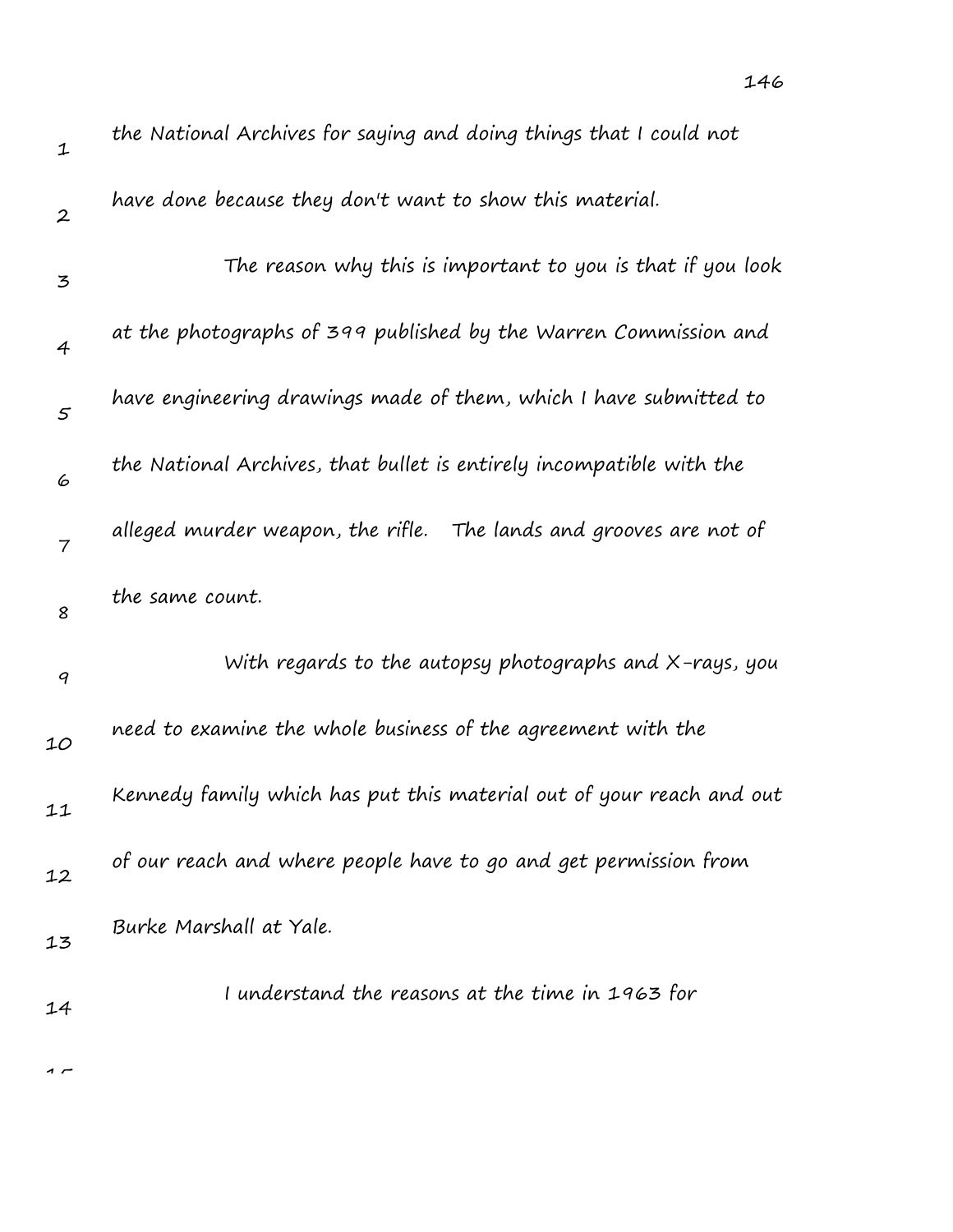| $\mathbf 1$              | protecting the sensibilities of the Kennedy family.<br>I am very aware |
|--------------------------|------------------------------------------------------------------------|
| $\boldsymbol{2}$         | of that. I worked for Senator Tydings who is very close to the         |
| 3                        | Kennedy family. But at this point, 30 years later, people certainly    |
| $\overline{4}$           | have gotten over their grief, and we have to make this material        |
| $\varsigma$              | available to it.                                                       |
| 6                        | Your next priority is, you have to see what the forgery of             |
| $\overline{\mathcal{I}}$ | that evidence means, and what the evidence is there for, and then all  |
| 8                        | records connected with Bethesda Naval Hospital, with the               |
| 9                        | development of the alleged autopsy photographs, with the X-rays, all   |
| 10                       | military personnel records of every single person that might have had  |
| 11                       | any connection with that autopsy or anything else, we need that        |
| 12                       | material.<br>We need to know where General Charles Cabell was on       |
| 13                       | that day. We need to know everything there is that can be found        |
| 14                       | out about Admiral Burkley, about Admiral Galloway, and all the rest.   |
|                          |                                                                        |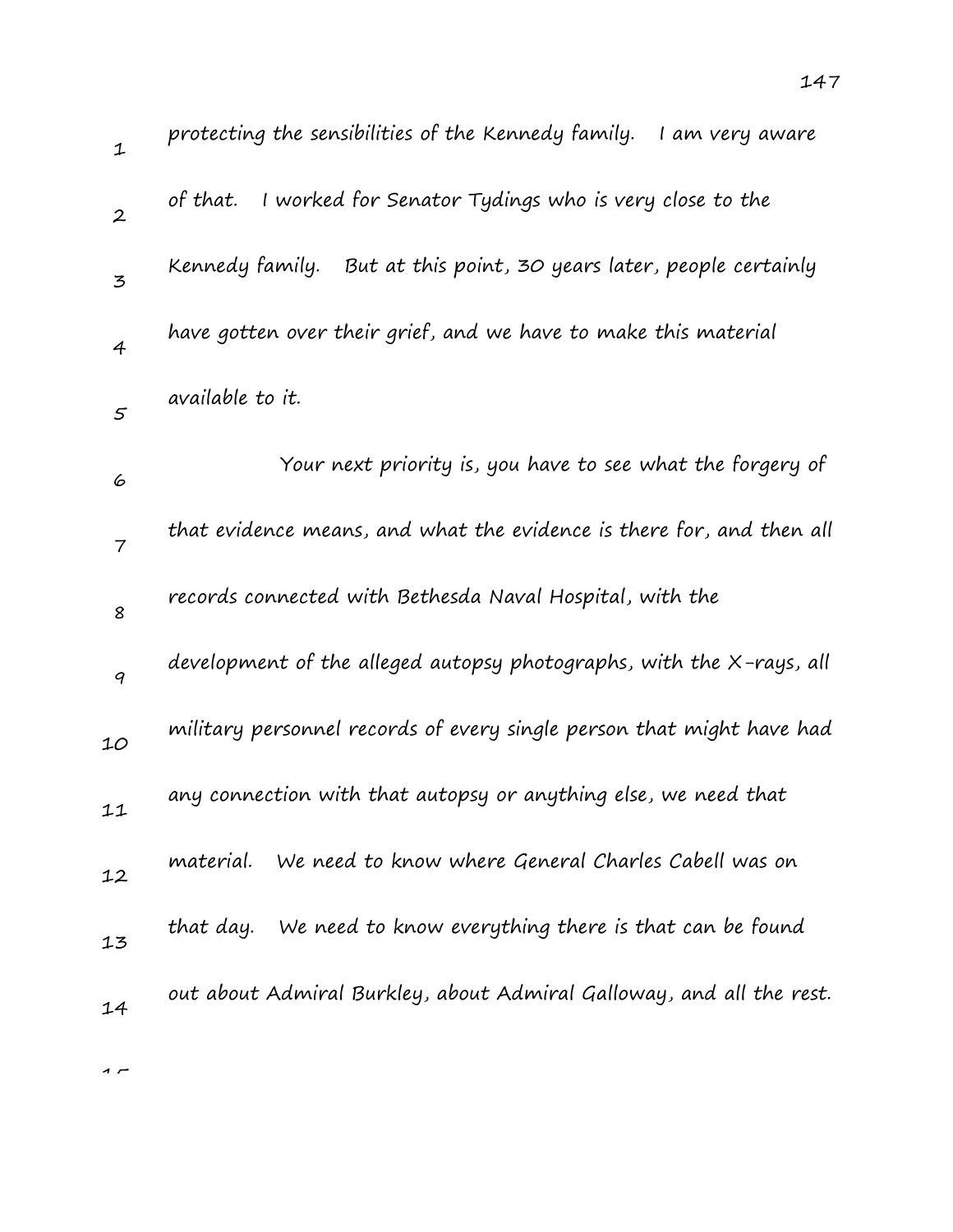| $\mathbf 1$    | Very briefly, before I get to two other problems here, if                 |
|----------------|---------------------------------------------------------------------------|
| $\mathbf{2}$   | you, yourself, take the time to look at the interviews conducted by       |
| 3              | the House of Representatives with the autopsy doctors, they insisted      |
| $\overline{4}$ | that the autopsy photographs to not show the wounds on the body           |
| $\varsigma$    | that they had, and the House of Representatives, as I pointed out in      |
| 6              | my first book, commented on the fact of the persistent disparity          |
| 7              | between the findings of the autopsy pathologist and what we see in        |
| 8              | the autopsy pictures. The wounds have moved quite a bit.                  |
| 9              | No, the body wasn't stolen; no, it wasn't altered; but, yes,              |
| 10             | all of the physical evidence in this case was faked, and this is the core |
| 11             | of the mystery of what happened to John Kennedy.                          |
| 12             | Now we hear here today and with these organizations a                     |
| 13             | lot of finger-pointing at everybody's favorite scapegoat, which is the    |
| 14             | CIA, and I am not here to protect the CIA, but the point is that all      |
|                |                                                                           |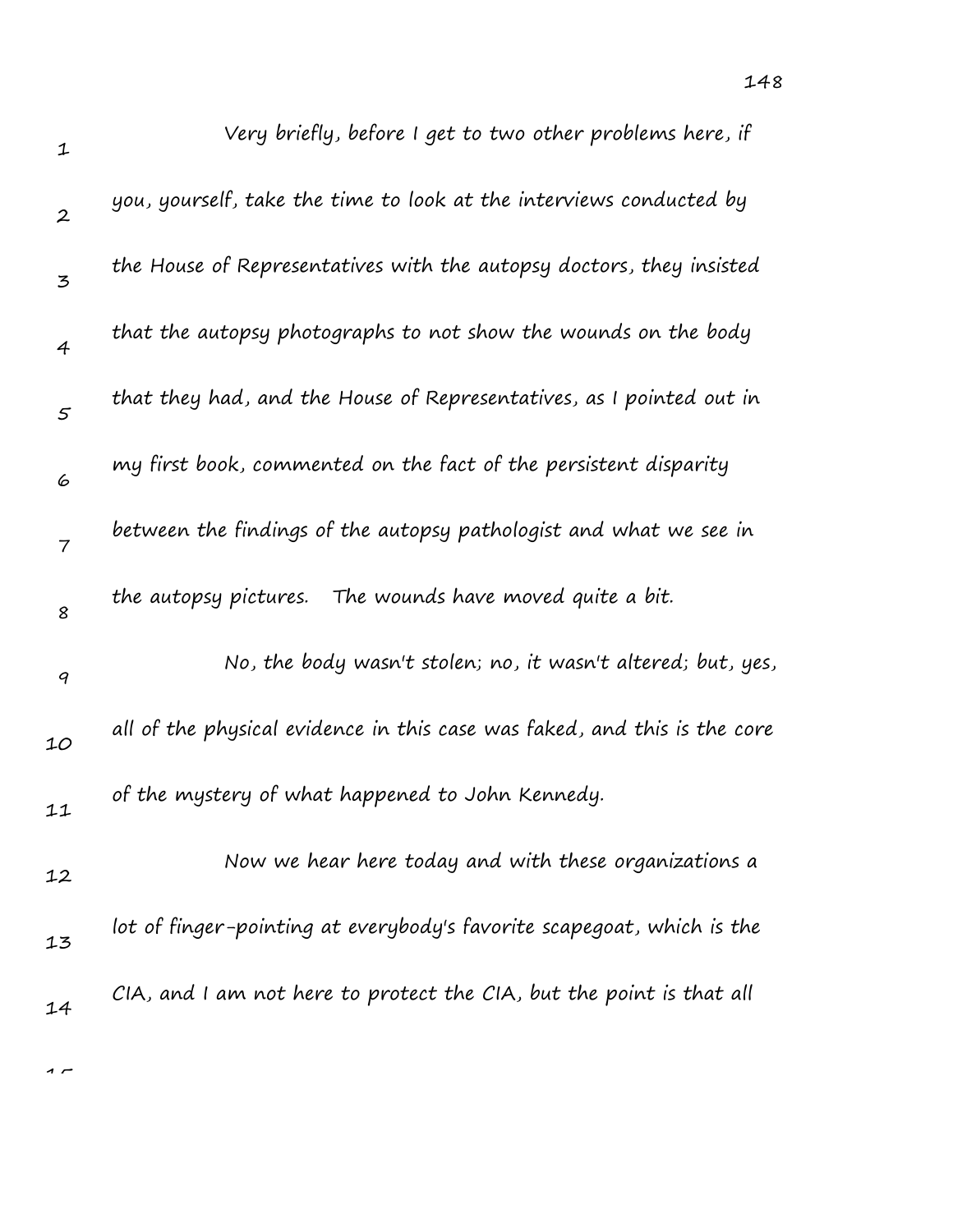| $\mathbf 1$      | the attention is being directed away from the military, away from       |
|------------------|-------------------------------------------------------------------------|
| $\boldsymbol{2}$ | Bethesda Naval Hospital, away from the Office of Naval Intelligence,    |
| 3                | away from Army Intelligence, Military Intelligence, and this has been   |
| $\overline{4}$   | a common thing in this case for many years with attention being         |
| $\varsigma$      | drawn to the Mafia, to Castro, to Russia -- Krushchev did it,           |
| 6                | everybody and his brother.                                              |
| 7                | But the bottom line of it is that the medical evidence in               |
| 8                | this case is a fraud and a lie. If your priority should be, if you have |
| 9                | an investigative capacity, to take a look at that and start dealing     |
| 10               | with it and make damned sure that every possible interview, every       |
| 11               | possible document that might be remotely with that coverup that         |
| 12               | began that night at Bethesda Naval Hospital that that material be       |
| 13               | made available.                                                         |
| 14               | The agreement with the Kennedy family is clearly an                     |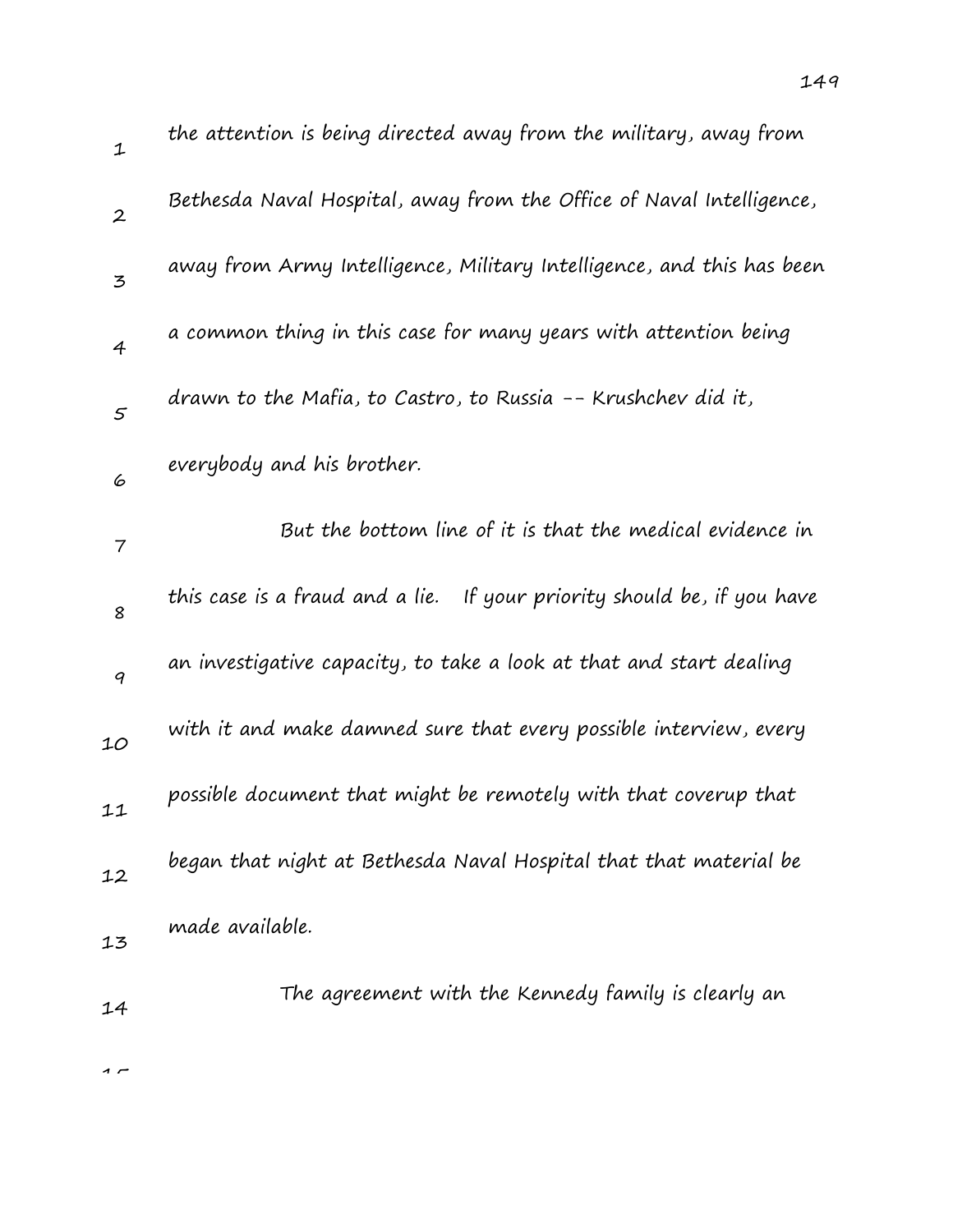| $\mathbf 1$      | illegal agreement with regard to the autopsy pictures and X-rays and  |
|------------------|-----------------------------------------------------------------------|
| $\boldsymbol{2}$ | other materials because this is evidence in a criminal case and it    |
| 3                | cannot be sequestered and taken out of the public jurisdiction.<br>It |
| 4                | seems to me that you do have jurisdiction over that matter.           |
| 5                | There was a suit here in Federal court which was                      |
| 6                | I hope that if you<br>dismissed to try to overturn that agreement.    |
| 7                | want, you will get in touch with me in the future on that matter.     |
| 8                | Another issue that I want to briefly talk about is, what is           |
| 9                | going on at the National Archives, an agency.<br>Presumably you are   |
| 10               | dealing with "agencies," so far we hear about the CIA and the FBI and |
| 11               | so on, but the National Archives is an agency and there is a kind of  |
| 12               | surveillance going on now that these documents are being made         |
| 13               | available that is unconscionable. It is way over the line between     |
| 14               | reasonable need to protect these materials and deliberate harassment  |
|                  |                                                                       |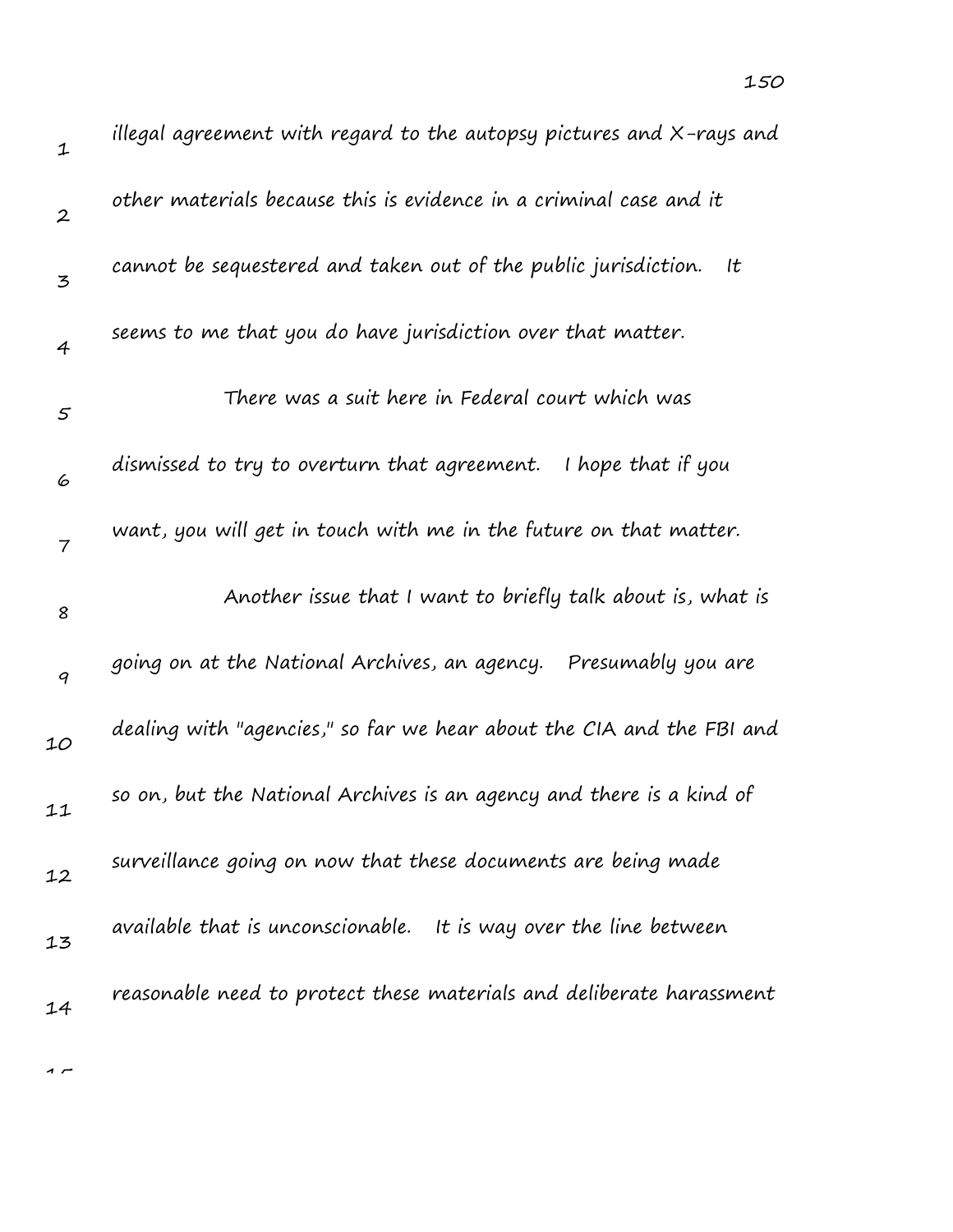of researchers.

1

| $\boldsymbol{2}$ | [Applause.]                                                              |
|------------------|--------------------------------------------------------------------------|
| 3                | MR. LIVINGSTONE: Thank you. Anna Marie stormed                           |
| 4                | out of here a little while ago, she was driven to the point of hysteria  |
| $\varsigma$      | in the National Archives, and staffers are attaching themselves to       |
| 6                | researchers and will not go away. The engage you in long                 |
| $\overline{7}$   | conversations, and I clocked one of these conversations for five hours,  |
| 8                | and researchers flew from California and a staffer devoted himself to    |
| 9                | distracting that researcher from why he had spent all the money to       |
| 10               | come here. So he didn't get what he was after. He was engaged in         |
| 11               | a social discussion, a political discussion, and so on. The staffers are |
| 12               | finding out what people are researching.<br>It seems to be floating      |
| 13               | around and being reported to other people.                               |
| 14               | Before going any further, I want to say that this does not               |
|                  |                                                                          |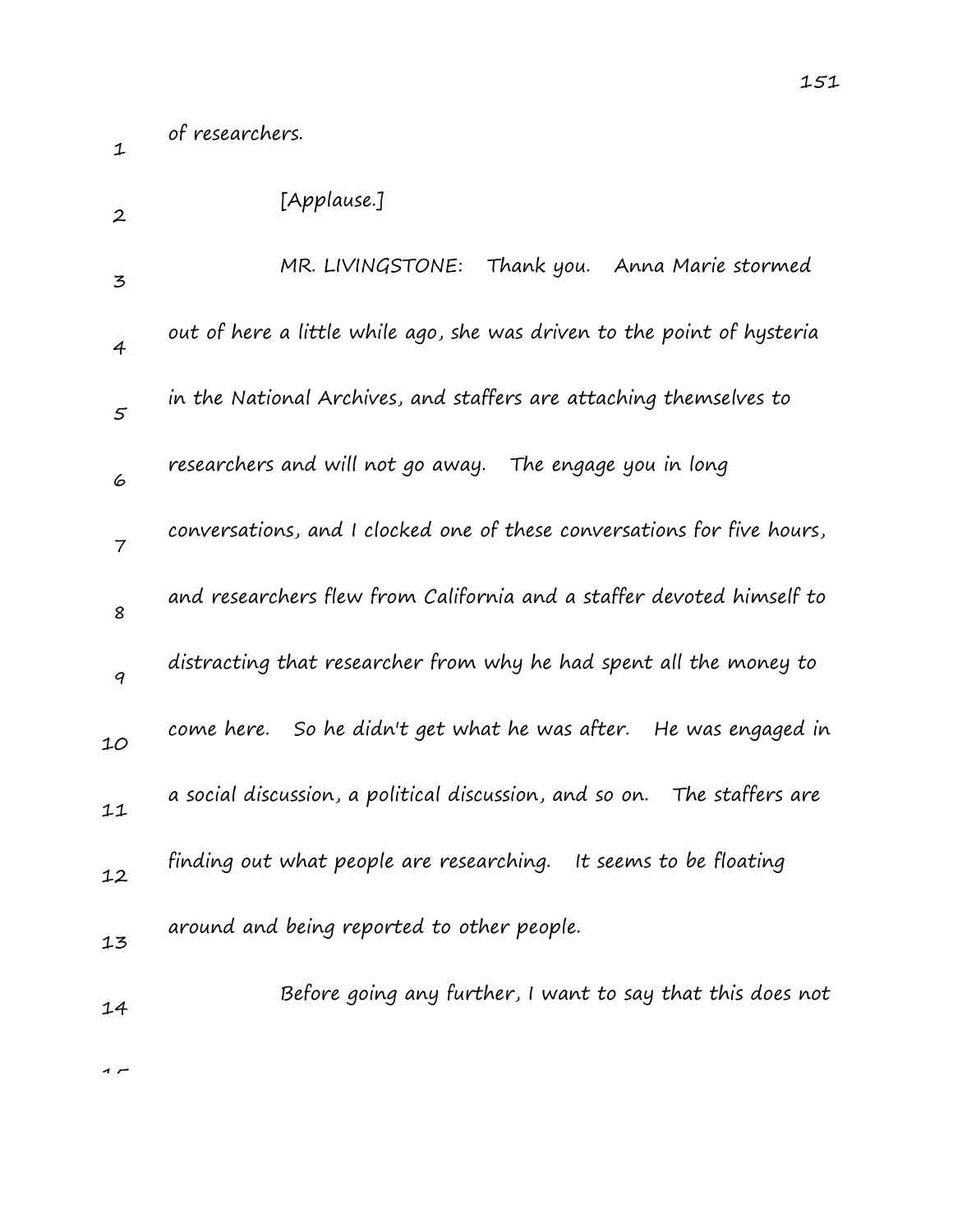| mean Steve Tilley because he has been nothing but nice to me and     |  |
|----------------------------------------------------------------------|--|
| everybody that I know, but we also know of other cases there where   |  |
| the exact opposite is happening, and I have personal knowledge of    |  |
| people actually being framed for things in order to get rid of them. |  |
| Anna Marie was threatened with the loss of her research privileges,  |  |
| and so on.                                                           |  |
| So it is a conflict between reasonable surveillance for the          |  |
| protection of the documents in the National Archives and where does  |  |
| it cross the line into harassment.                                   |  |
| Now you need to define, is this physical material, the               |  |

| 6  | and so on.                                                            |
|----|-----------------------------------------------------------------------|
| 7  | So it is a conflict between reasonable surveillance for the           |
| 8  | protection of the documents in the National Archives and where doe    |
| 9  | it cross the line into harassment.                                    |
| 10 | Now you need to define, is this physical material, the                |
| 11 | bullet, the rifle, the windshield, and all that, is this $-$ 1 don't  |
| 12 | know -- I don't think it is specifically defined in the act, so in my |
| 13 | view you need to define that as part of "documents," or whatever.     |
| 14 | My final quick point is just, the National Archives should            |
|    |                                                                       |

 $\sim$ 

1

2

3

4

5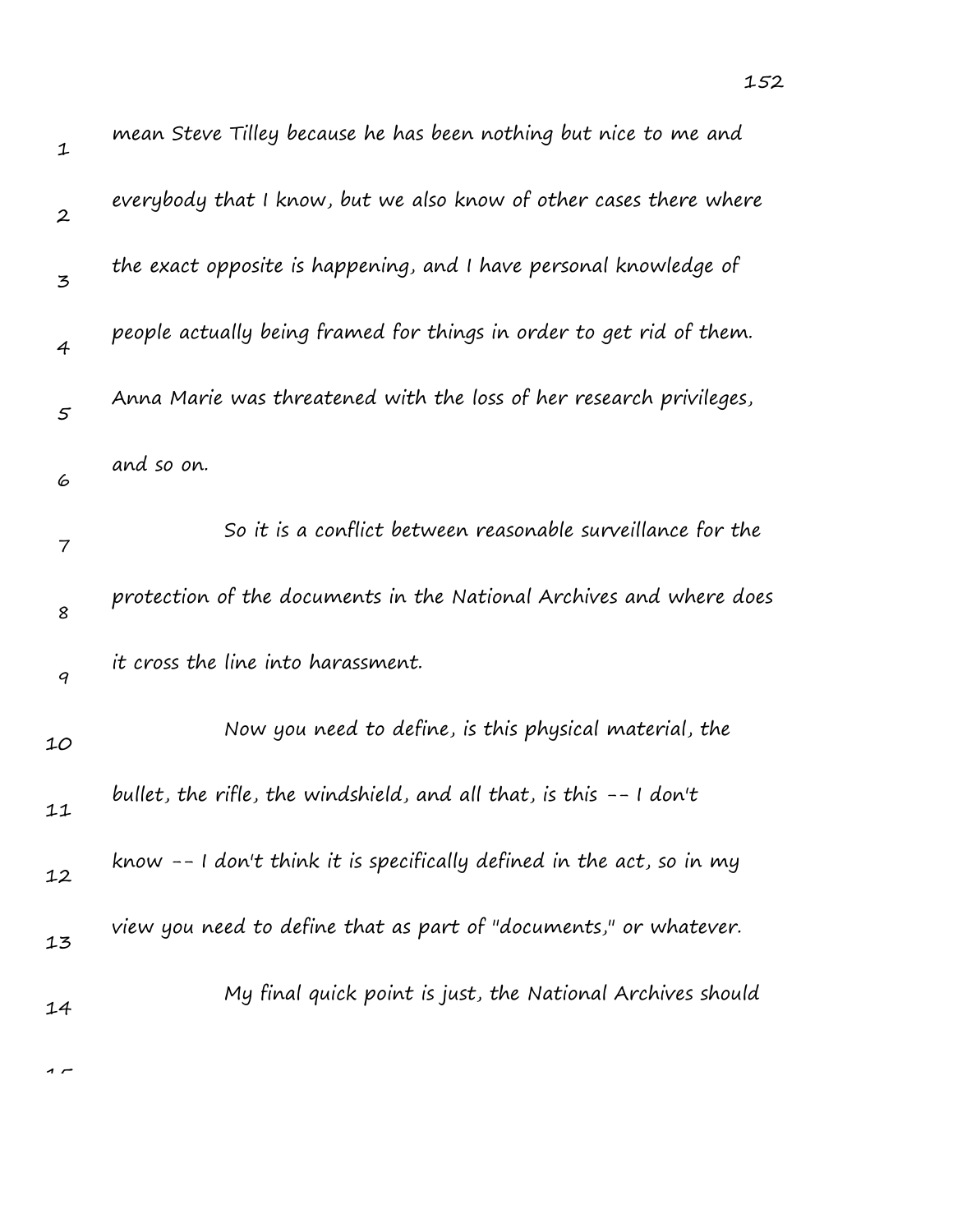| $\mathbf 1$    | be encouraged to make slides of each and every frame of all the other     |
|----------------|---------------------------------------------------------------------------|
| $\overline{2}$ | films that might be available, such as the Nix film, the Hughes film,     |
| 3              | the Bronson film especially, and to do blow-ups of this, and the          |
| $\overline{4}$ | Secret Service copies of the Zapruder film which is badly damaged,        |
| $\varsigma$    | you should inquire as to why it is so badly damaged with the Secret       |
| 6              | It is broken and ruined in a lot of places.<br>How could this<br>Service. |
| $\overline{7}$ | How could they take such critical evidence in this<br>have happened?      |
| 8              | tragedy and it be ruined?<br>But this visual evidence in this case is the |
| 9              | key to the murder of John Kennedy because it is all fake, and I mean      |
| 10             | the Zapruder film is a fake.                                              |
| 11             | The autopsy photographs are a fake.<br>The autopsy X-rays                 |
| 12             | are a fake. We first determined this in 1979. In September Dr.            |
| 13             | My best friend is a<br>David Mantik proved it with a test in physics.     |
| 14             | chief radiologist, we have been examining this for many years.<br>We      |
|                |                                                                           |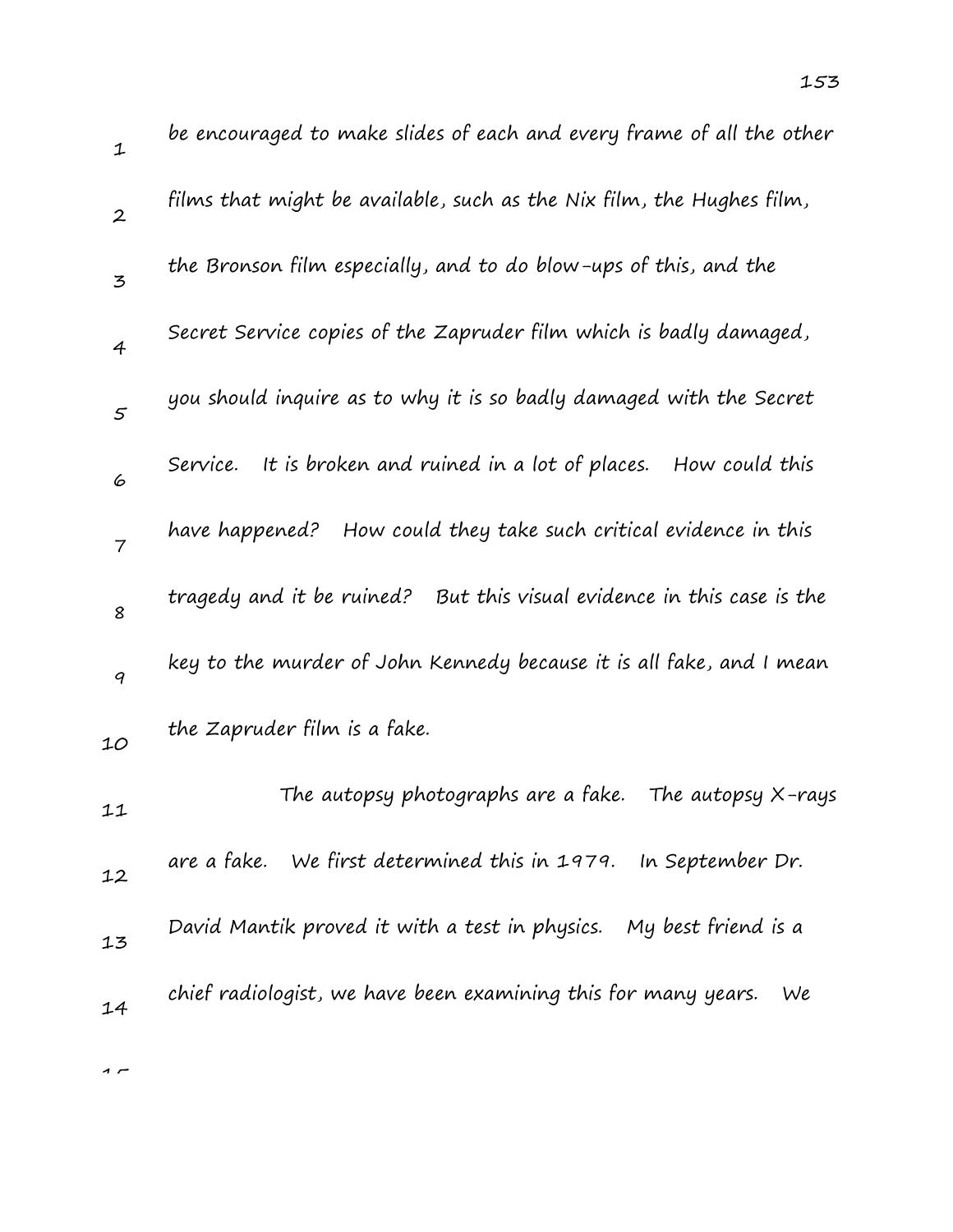| $\mathbf 1$      | went to college together, and he is going to take that study to the |
|------------------|---------------------------------------------------------------------|
| $\boldsymbol{2}$ | next step. The photographs have been wildly denounced by the        |
| 3                | autopsy doctors themselves, but those documents are clearly edited. |
| $\overline{4}$   | The documents that were released here last fall are clearly edited. |
| 5                | At some other time, I will be glad to discuss that with             |
| 6                | I won't take any more of your time.<br>уои.                         |
| 7                | CHAIRMAN TUNHEIM:<br>Thank you, Dr. Livingstone.                    |
| 8                | [Applause.]                                                         |
| 9                | Thank you.<br>MR. LIVINGSTONE:                                      |
| 10               | CHAIRMAN TUNHEIM:<br>We appreciate you coming today.                |
| 11               | Is Max Holland here?                                                |
| 12               | Good afternoon, Mr. Holland, and welcome.                           |
| 13               | MR. HOLLAND: Good afternoon.                                        |
| 14               | I am very pleased to have an opportunity to state my                |
|                  |                                                                     |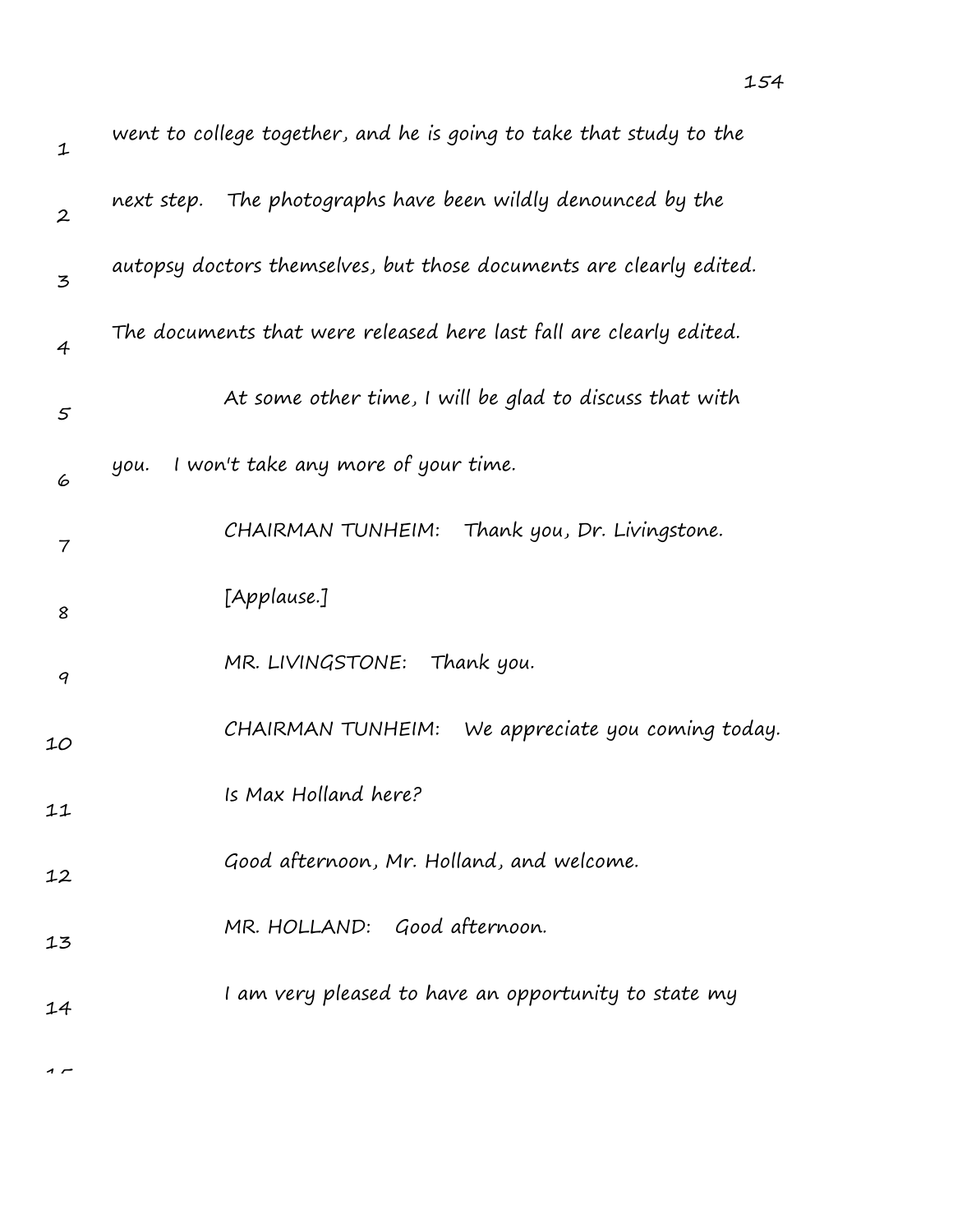| ${\mathcal{I}}$  | views with respect to the question of what constitutes an assassination  |
|------------------|--------------------------------------------------------------------------|
| $\boldsymbol{2}$ | Before I give the outlines of a definition I have tried to<br>record.    |
| $\overline{3}$   | develop, I want to state clearly that I subscribe to two premises about  |
| $\overline{4}$   | records pertaining to the assassination of President Kennedy. The        |
| 5                | first is that the crime should not be divorced from its overarching      |
| 6                | historical context, namely the Cold War. The foreign and domestic        |
| $\overline{7}$   | Federal responses and decisions of any moment during the period          |
| 8                | 1946 to 1989 was affected by the Cold War mind-set and Cold War          |
| 9                | dictates, and I believe that the aftermath of the Kennedy                |
| 10               | assassination was no exception.                                          |
| 11               | My second premise follows directly from the first, a                     |
| 12               | major, though not the only reason why the public is confused and         |
| 13               | cynical is that the assassination has been divorced from its context for |
| 14               | Highly pertinent records have been segregated,<br>more than 30 years.    |
|                  |                                                                          |

 $\overline{1}$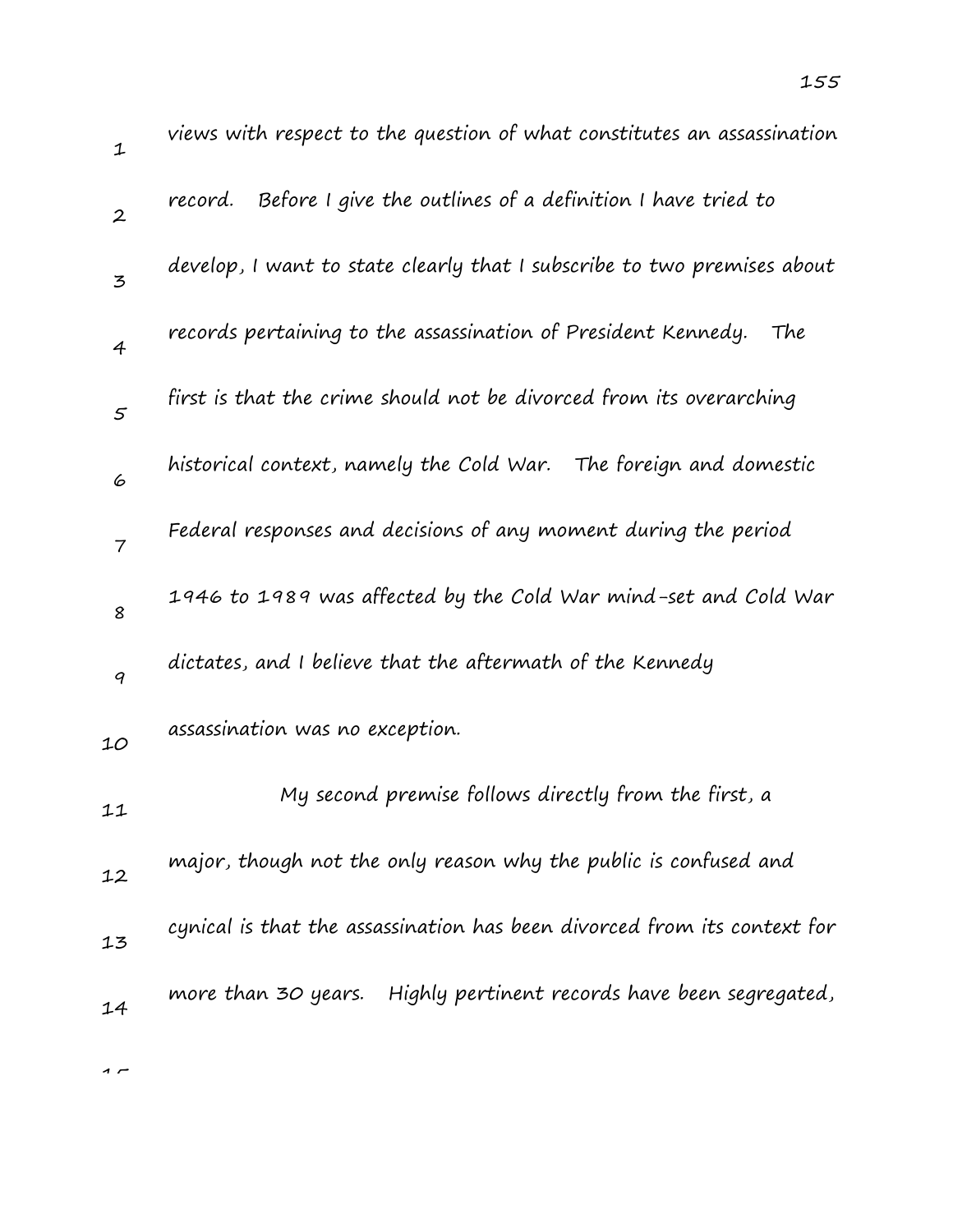| $\mathbf 1$      | kept secret primarily because of Cold War exigencies. The public,     |
|------------------|-----------------------------------------------------------------------|
| $\boldsymbol{2}$ | quite naturally, but erroneously cannot square this continued secrecy |
| 3                | with government assurances that the essential truth about the         |
| $\overline{4}$   | assassination has already been told.                                  |
| $\varsigma$      | The Federal government has made several attempts since                |
| 6                | the Warren Report's publication to put the lingering controversy of   |
| $\overline{7}$   | the assassination to rest, none of these efforts have succeeded,      |
| 8                | however, in large measure because the same overriding geopolitical    |
| 9                | consideration, the Cold War, has always hampered full disclosure.     |
| 10               | But now that the Cold War is over, many secrets need not be kept      |
| 11               | any longer.                                                           |
| 12               | That profound fact along with the Review Board's                      |
| 13               | extraordinary powers and mandate present the Board with an            |
| 14               | extraordinary opportunity and responsibility, how the Board chooses,  |
|                  |                                                                       |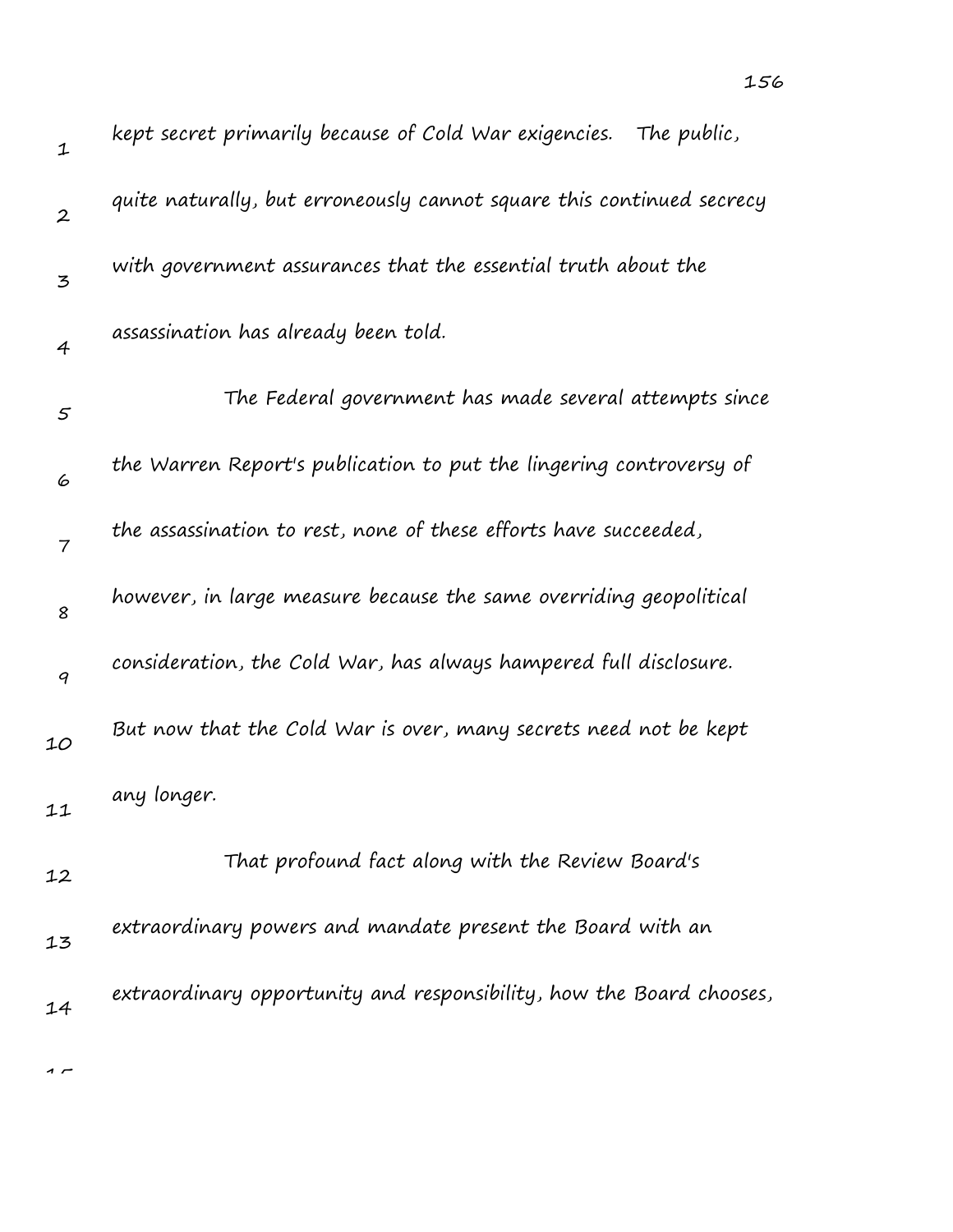1

2

 $\rightarrow$ 

importance.

| $\overline{5}$    | Many of the elements in the proper definition are                    |
|-------------------|----------------------------------------------------------------------|
| $\overline{4}$    | manifest, and it is truly your task to develop an all-inclusive      |
| $\mathcal{F}_{0}$ | At the risk of stating some obvious considerations, I<br>definition. |
| 6                 | believe any definition of assassination record should include these  |
| $\overline{7}$    | elements, all documents generated or received by each and every      |
| 8                 | Federal inquiry ever conducted into the events that began on         |
| 9                 | November 22nd, starting with the FBI's initial investigation, then   |
| 10                | followed by the Warren Commission, the panel set up by Ramsey        |
| 11                | Clarke, the Rockefeller Commission, the Church Committee, the Pike   |
| 12                | Committee, and finally the House Assassinations Committee.           |
| 13                | All documents in the possession of any Federal entity or             |
| 14                | office or State or local law enforcement office that pertain to the  |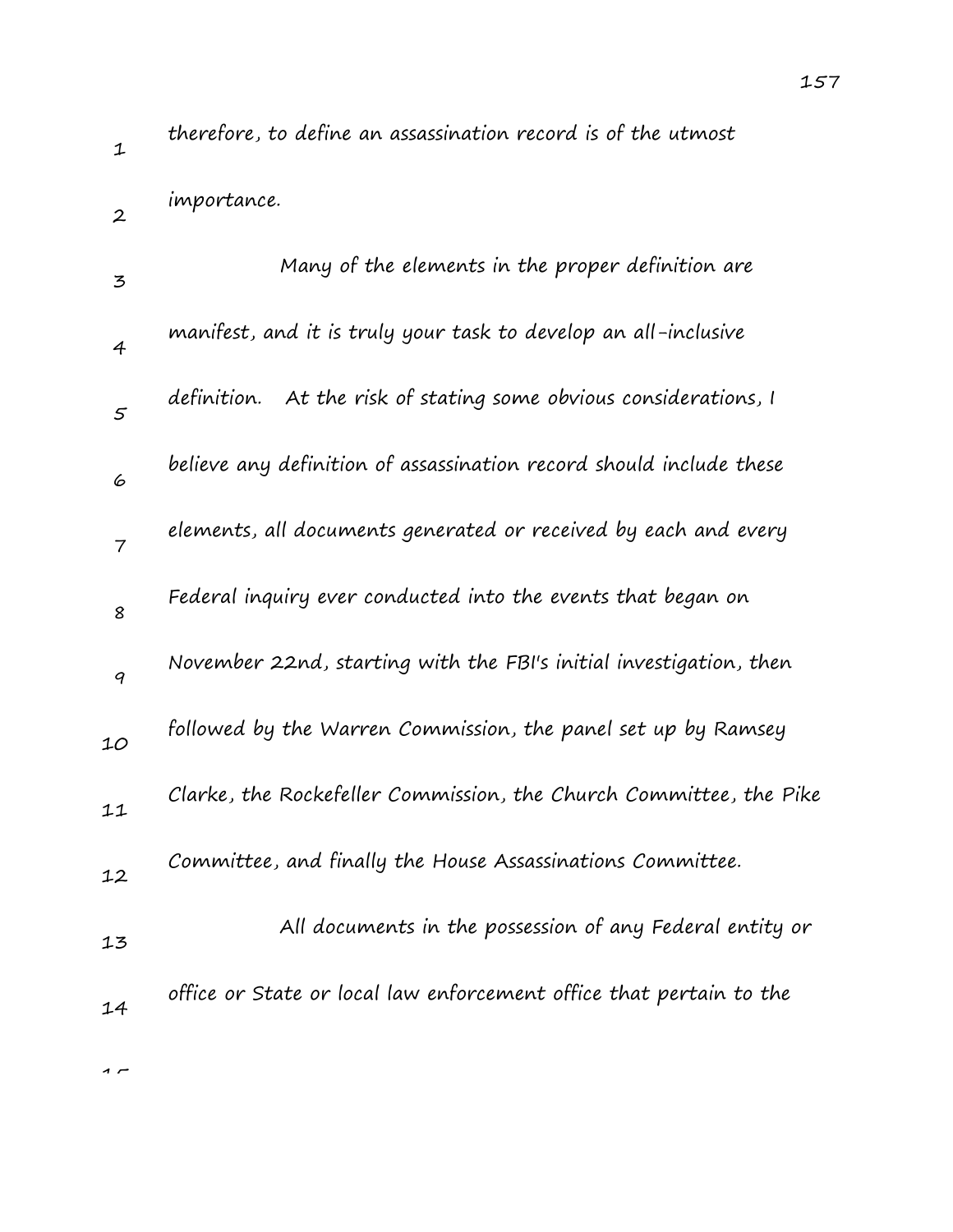| $\mathbf 1$       | events that began on November 22nd and were not transferred to               |
|-------------------|------------------------------------------------------------------------------|
| $\boldsymbol{2}$  | the Warren Commission or subsequent inquiries by the originating or          |
| 3                 | recipient Federal, State or local entity.<br>I will be glad to clarify these |
| 4                 | if they seem a little inexact.                                               |
| $\mathcal{F}_{0}$ | Third, all documents pertaining to covert and clandestine                    |
| 6                 | U.S. efforts to depose or subvert Castro's regime from January 1960          |
| $\overline{7}$    | to January 1969, including proposed assassination plots.                     |
| 8                 | Four, all documents that depict the response of the U.S.                     |
| 9                 | Government, and in particular the measures taken by the national             |
| 10                | security apparatus, the intelligence community and law enforcement           |
| 11                | agencies to the news from Dallas on November 22nd.                           |
| 12                | Five, all pertinent documents about the assassination or its                 |
| 13                | aftermath contained in private personal papers of top Federal officials      |
| 14                | who played leading roles in the Eisenhower, Kennedy and Johnson              |
|                   |                                                                              |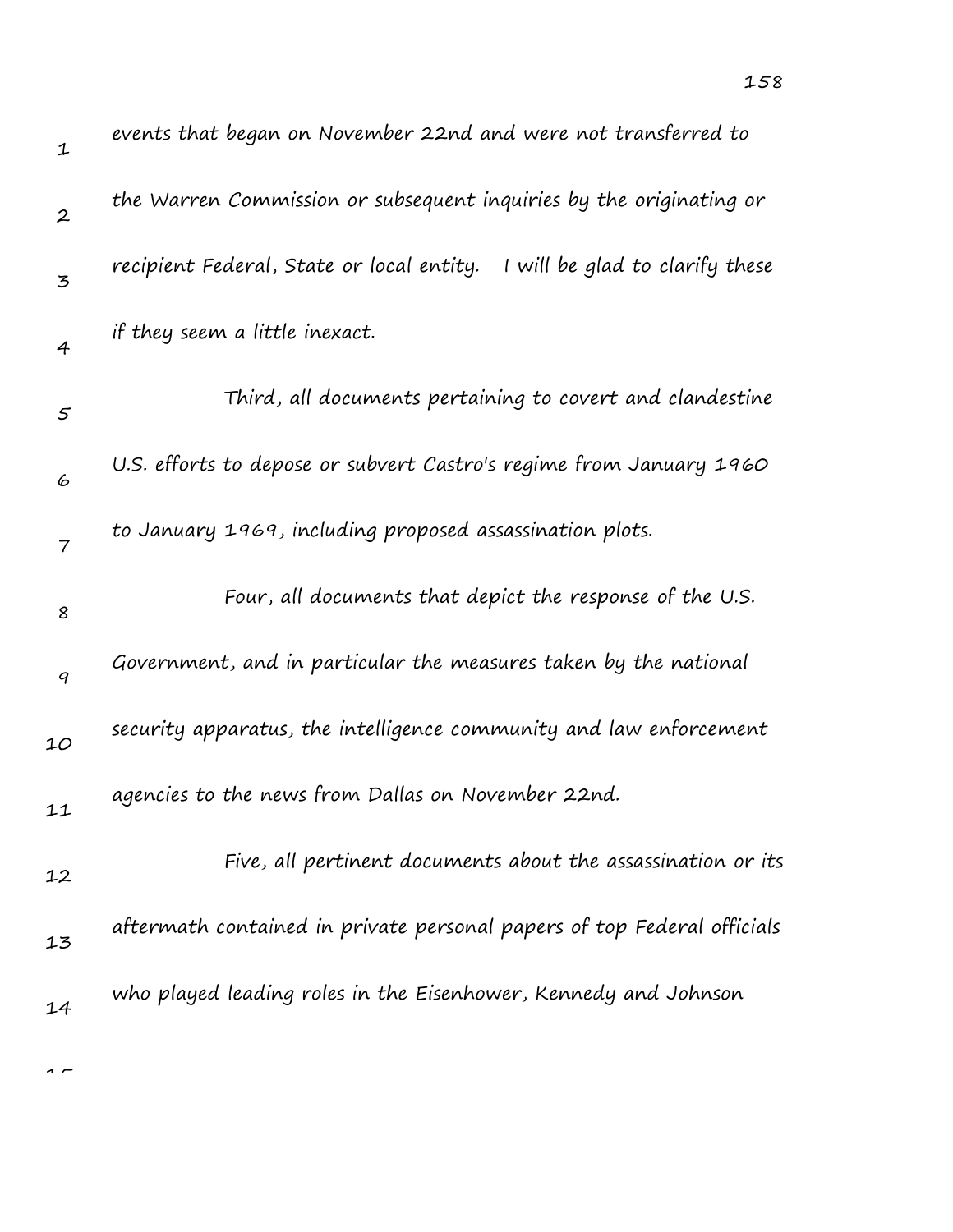| Administrations or participated in national security planning with  |
|---------------------------------------------------------------------|
| respect to Cuba from 1960 to 1968, or were substantially involved   |
| with any one of the Federal inquiries into the events that began on |
| November 22nd.                                                      |
| The final category would be documents generated by                  |
| foreign governments. In particular, I think the important           |
| governments are the former Soviet Union, Cuba and Mexico.           |
| These five broad categories provide a rough definition, and         |
| perhaps it would help the Review Board to understand my             |
| perspective if I provide some specific example of records that fall |
| under one or more of the categories established.                    |
| $\mathbf{u} \cdot \mathbf{v} = \mathbf{v} \cdot \mathbf{v}$         |

| 12 | Under B, for example, records not provided to the Warren           |
|----|--------------------------------------------------------------------|
| 13 | Commission, I would include, for example, records possessed by the |
| 14 | now defuncted House UnAmerican Activities Committee, and the       |

1

2

3

4

5

6

7

8

9

10

11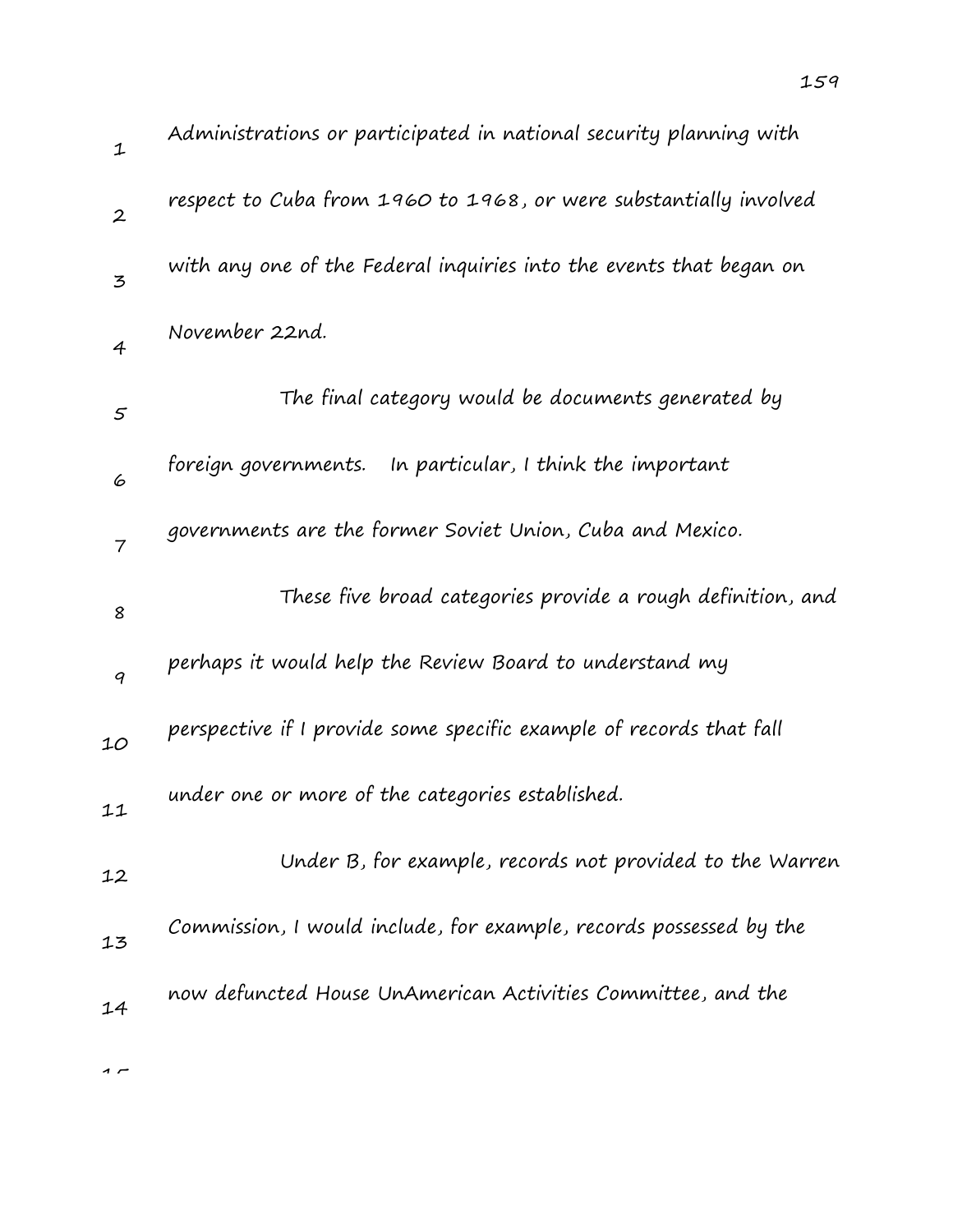Senate Internal Security Committee as they pertained to the

| $\boldsymbol{2}$ | assassination.                                                           |
|------------------|--------------------------------------------------------------------------|
| 3                | Under C, documents pertaining to subversion of Castro's                  |
| 4                | regime, I would specify records generated by the special group           |
| 5                | augmented in NSC Committee that approved all covert and                  |
| 6                | clandestine activities directed against Castro's regime.                 |
| 7                | Under D, documents that pertain to the response of the                   |
| 8                | U.S. Government after the assassination, I would include these kinds of  |
| 9                | records, all relevant records in the possession of the National Security |
| 10               | Agency, including communications intercepts conducted by it, other       |
| 11               | agencies of the U.S. Government, or allied eavesdropping agencies in     |
| 12               | the wake of the assassination; also all records generated by the Watch   |
| 13               | Committee, an interdepartmental group which convened in the State        |
| 14               | Department immediately following news of the assassination; also all     |
|                  |                                                                          |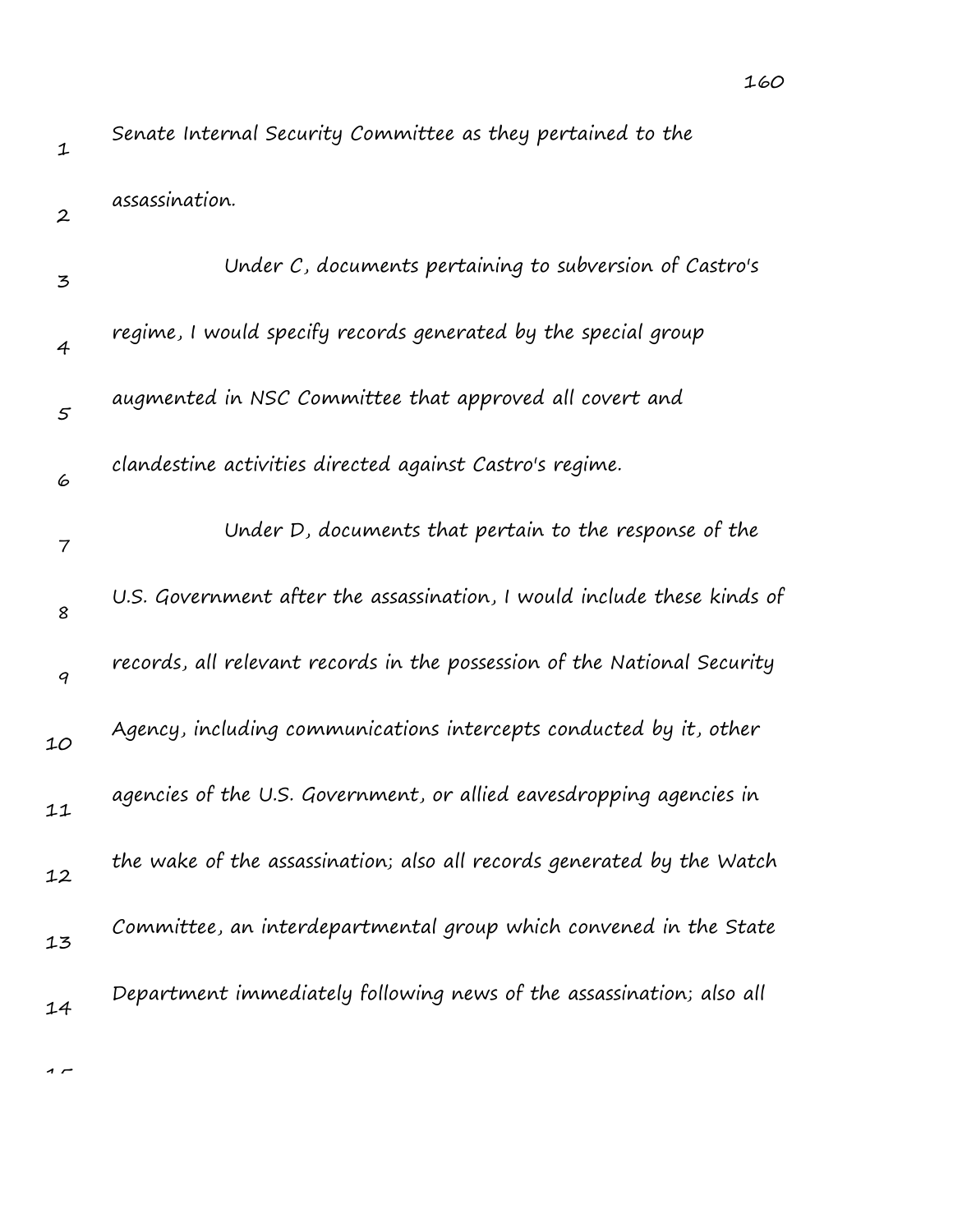| $\mathbf{1}$     | records generated or received in the White House situation room in     |
|------------------|------------------------------------------------------------------------|
| $\boldsymbol{2}$ | the aftermath of the assassination; all records generated or received  |
| 3                | in the National Command Center, the Department of Defense's            |
| 4                | military nerve center after the assassination; and also something like |
| 5                | transcripts of the telephone calls that were made from Air Force One   |
| 6                | by President Johnson on the return flight to Washington from Dallas.   |
| 7                | Under E, which is personal, private papers, and this is a              |
| 8                | very naughty subject because of the lack of clarity regarding an       |
| $\boldsymbol{q}$ | official's ability to take government documents with him when he or    |
| 10               | she left public service, I think the Board ought to at least approach  |
| 11               | and see if they are willing to cooperate without any threat of         |
| 12               | subpoena to make sure that you get access to the papers of Robert F.   |
| 13               | Kennedy; Douglas Dillon, who was Secretary of the Treasury; Nicholas   |
| 14               | Katzenbach, who was Number 2 in the Department of Justice; George      |
|                  |                                                                        |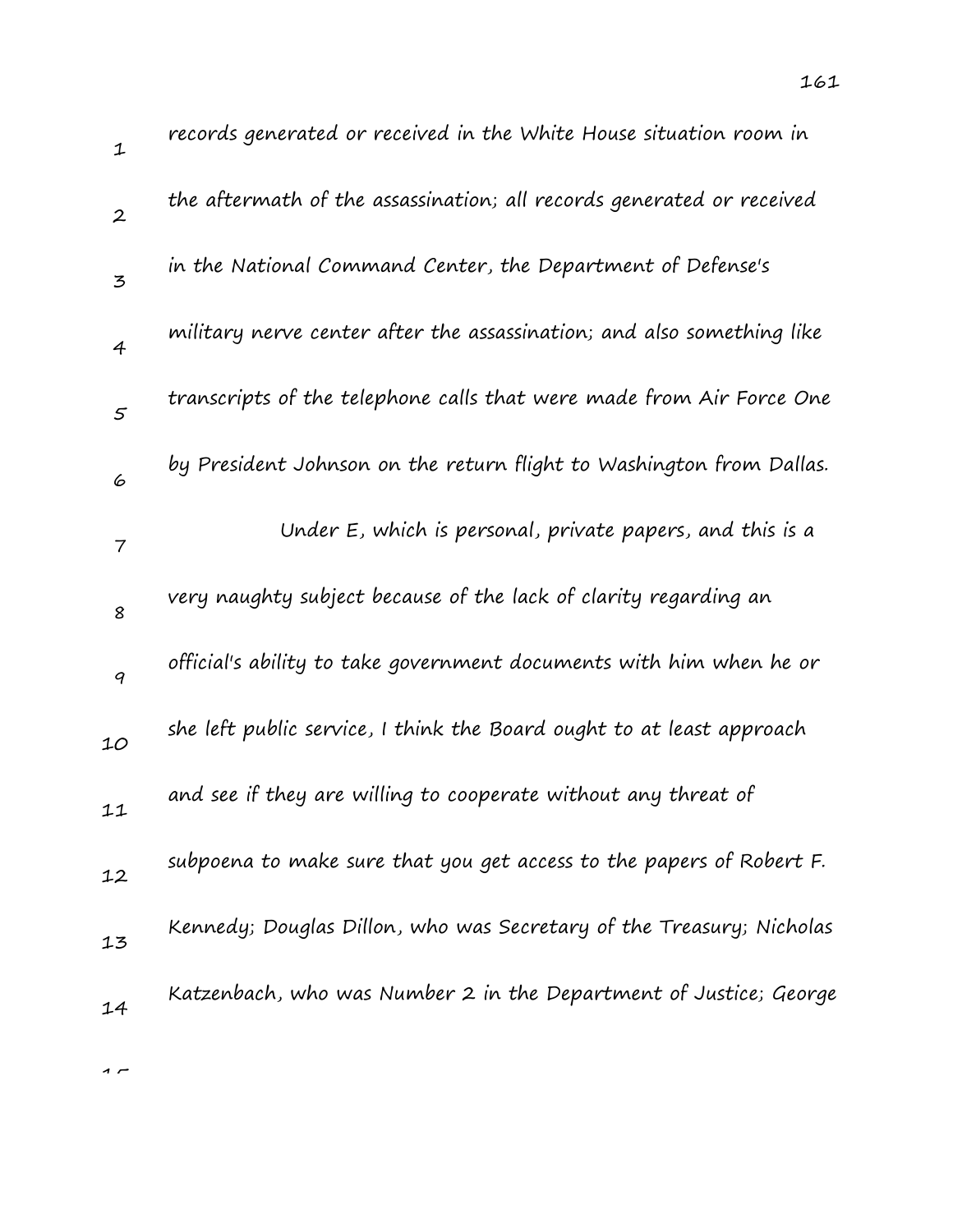| $\mathbf 1$      | Bundy, the National Security Advisor to President Kennedy; John          |
|------------------|--------------------------------------------------------------------------|
| $\boldsymbol{2}$ | McCone, the Director of Central Intelligence; Allan Dulles, his          |
| 3                | predecessor; Richard Helms, the Director of Clandestine Operations;      |
| 4                | and Arthur Schlesinger, Jr., who was an aide in the White House.         |
| $\mathfrak{s}$   | Under F, which would be documents generated by foreign                   |
| 6                | governments, obviously the KGB files or any Soviet files on Oswald are   |
| $\overline{7}$   | of importance, although I believe some of these were transferred, at     |
| 8                | least some part were transferred to the State Department right after     |
| 9                | the assassination, and also any Mexican Police or intelligence files     |
| 10               | about Oswald's trip to Mexico City, and naturally any files that the     |
| 11               | Cuban government might want to make available.                           |
| 12               | Finally, I would strongly urge the Review Board, while                   |
| 13               | fashioning its definition of an assassination record, to consult two men |
| 14               | who for slightly different reasons are very familiar with the            |
|                  |                                                                          |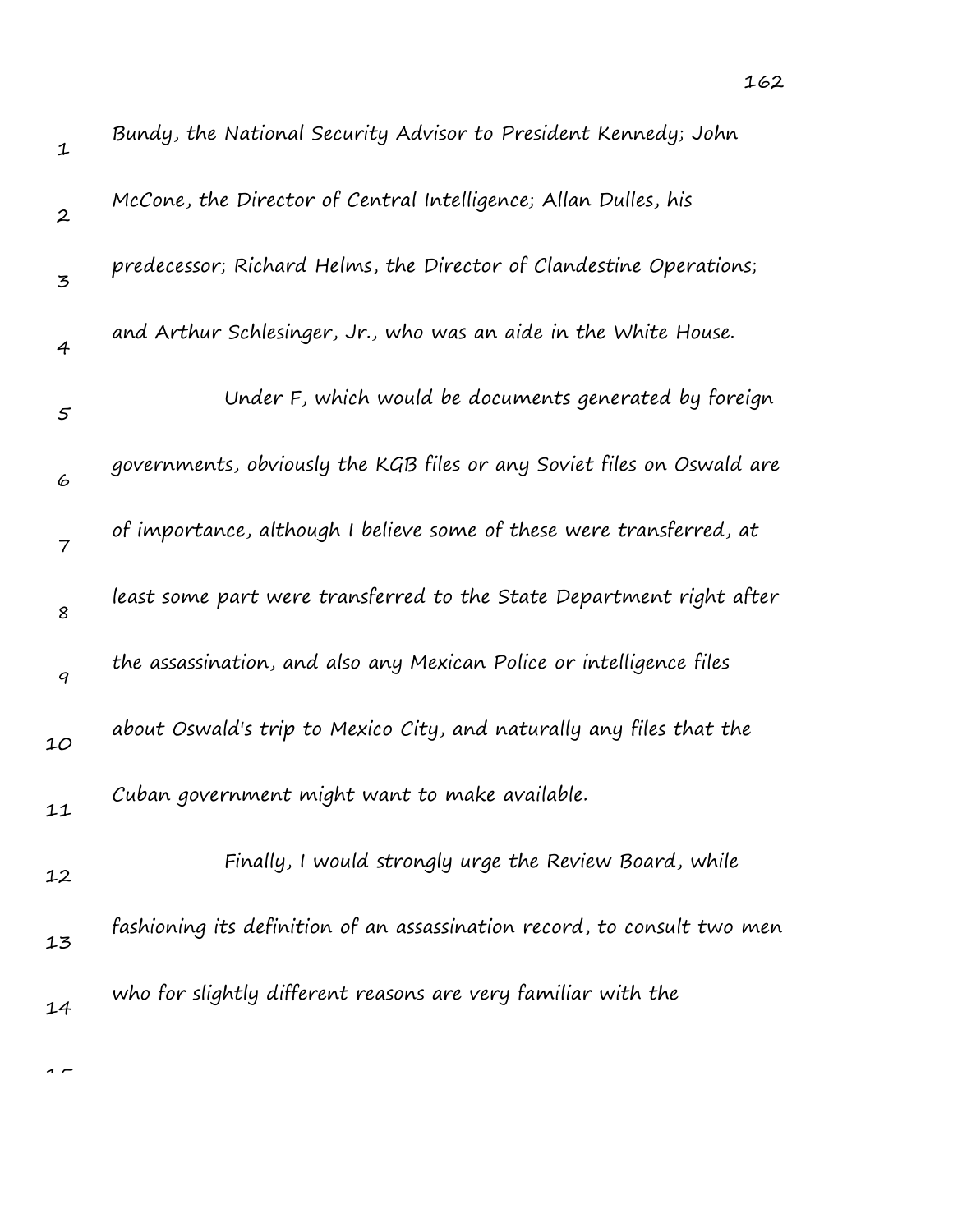| $\mathbf 1$      | government documents. The first would be David Belin, who was an         |
|------------------|--------------------------------------------------------------------------|
| $\boldsymbol{2}$ | assistant counsel on the Warren Commission, and later the Executive      |
| 3                | Director of the Rockefeller Commission and, as such, someone who has     |
| $\overline{4}$   | had unparalleled access to CIA records.  The second man is Dr. Alfred    |
| 5                | Goldberg who is a historian in the Air Force who was brought on the      |
| 6                | Warren Commission by the Chief Justice to serve as a historical          |
| $\overline{7}$   | He is now the Chief Historian in the Office of the Secretary<br>advisor. |
| 8                | of Defense in the Pentagon.                                              |
| 9                | That concludes my presentation. I will be glad to answer                 |
| 10               | any questions.                                                           |
| 11               | CHAIRMAN TUNHEIM:<br>Thank you, Mr. Holland.                             |
| 12               | Go ahead, Dr. Graff.                                                     |
| 13               | DR. GRAFF: Mr. Holland, is there some reason, or did I                   |
| 14               | miss it, why you would not have a survey of organized crime records?     |
|                  |                                                                          |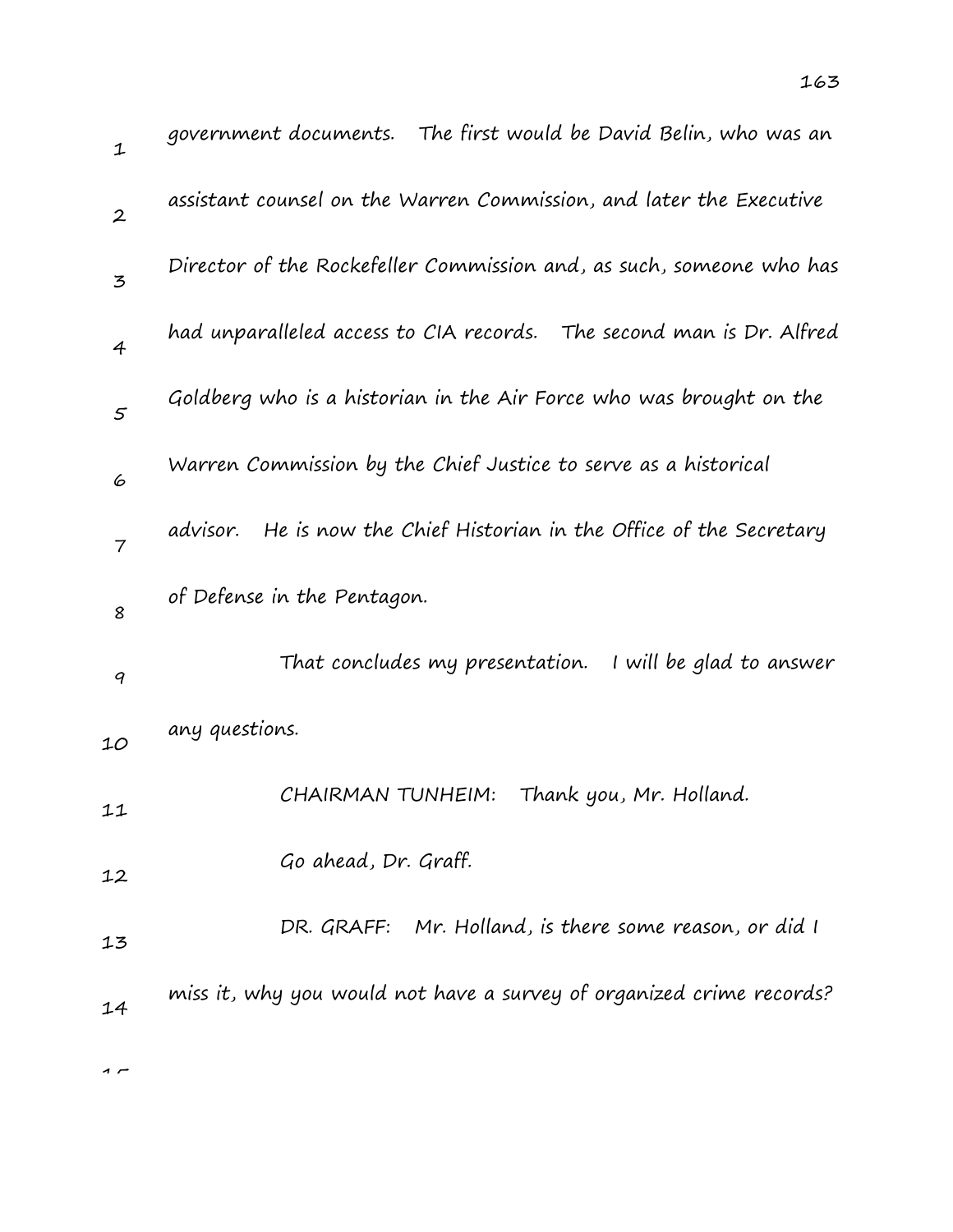| $\mathbf 1$      | Is that because of your own view of how the assassination was            |
|------------------|--------------------------------------------------------------------------|
| $\boldsymbol{2}$ | brought about?                                                           |
| 3                | Basically, I wouldn't be against it but I<br>MR. HOLLAND:                |
| 4                | am not necessarily an advocate of it.                                    |
| $\varsigma$      | So we have heard this morning or this<br>DR. GRAFF:                      |
| 6                | afternoon about the possibility of a coup d'etat by the Joint Chiefs,    |
| $\overline{7}$   | although you mentioned some Defense Department records, you              |
| 8                | would not specifically look in that category that was mentioned by a     |
| 9                | previous witness?                                                        |
| 10               | MR. HOLLAND: When I mention top Defense                                  |
| 11               | Department records, I think it is because it will lay some suspicions to |
| 12               | rest to look at the reactions of various agencies of the U.S.            |
| 13               | Government immediately after the assassination as to whether this        |
| 14               | was a coup d'etat or whatever.                                           |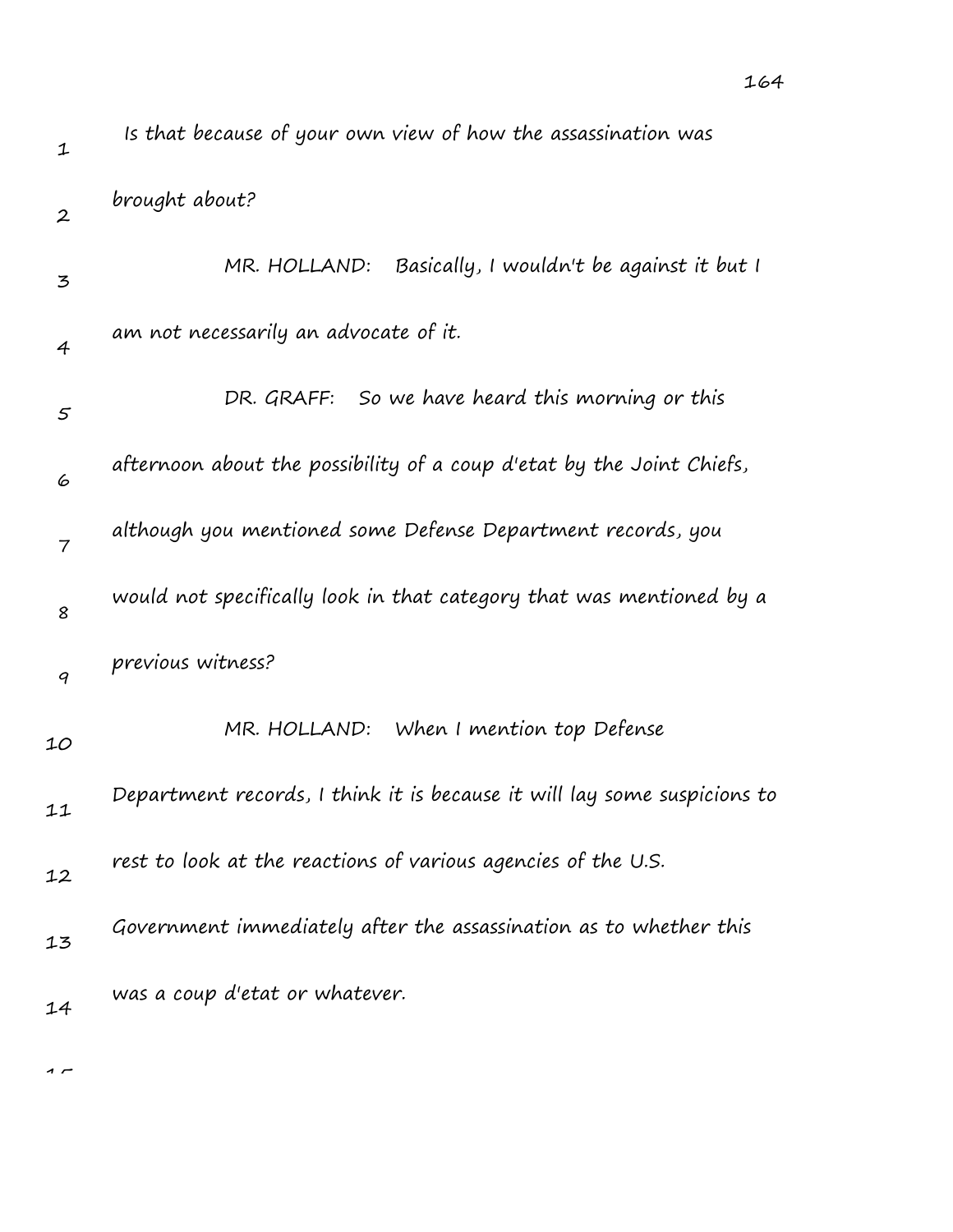| $\mathbf 1$      | I mean, I don't believe it was, but it would be helpful to             |
|------------------|------------------------------------------------------------------------|
| $\boldsymbol{2}$ | the historical record for people to realize how the perception of what |
| $\overline{5}$   | had happened first manifested itself and then changed in the months    |
| $\overline{4}$   | following the assassination.                                           |
| 5                | DR. GRAFF:<br>I see. Thank you.                                        |
| 6                | Go ahead, Dr. Hall.<br>CHAIRMAN TUNHEIM:                               |
| 7                | DR. HALL: Mr. Holland, I am especially taken by your                   |
| 8                | discussion of private personal papers that were taken by public        |
| 9                | officials, and you indicated it was a complex matter and it surely is. |
| 10               | I am wondering, however, if I can get you to speak a little            |
| 11               | bit more about the conceptual, the philosophical issues that you see   |
| 12               | are presented by these materials in the light of our command for       |
| 13               | public disclosure?                                                     |
| 14               | Well, there are probably lines that are<br>MR. HOLLAND:                |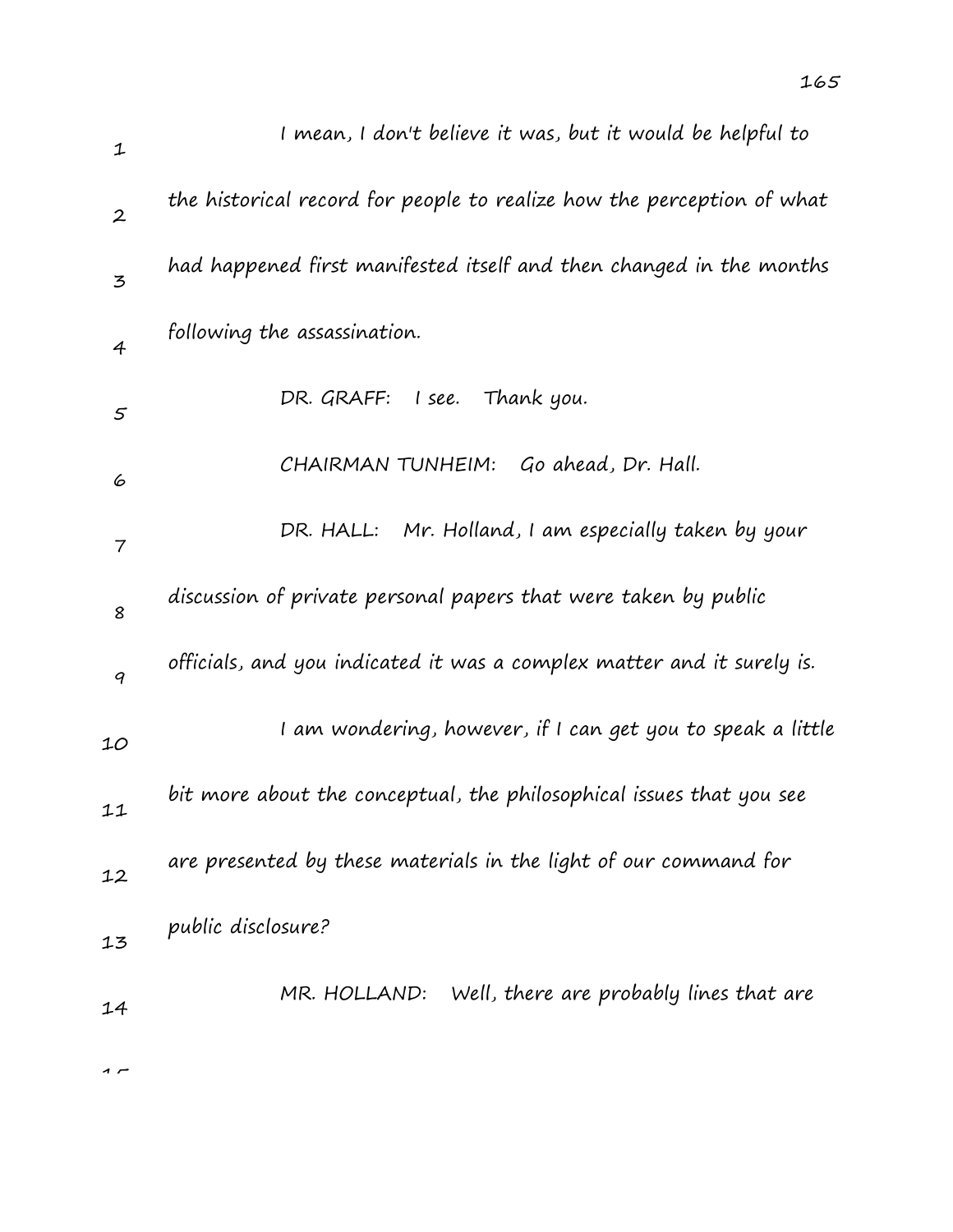| $\mathbf 1$    | going to have to be drawn, but certainly I think the papers of Robert    |
|----------------|--------------------------------------------------------------------------|
| $\overline{2}$ | Kennedy are very significant, primarily because of his unusual role      |
| 3              | during the Administration. He was both the President's brother,          |
| $\overline{4}$ | closest advisor and very involved in foreign policy issues, most notably |
| 5              | the covert attempts to subvert Castro's regime.                          |
| 6              | His papers are at the Kennedy Library. They have never                   |
| $\overline{7}$ | really become part of the assassination record. They have never          |
| 8              | really been investigated by any of the Federal inquiries.<br>It was just |
| 9              | considered that the subject was so painful that Robert Kennedy had       |
| 10             | no valuable information.<br>I don't think that is correct.               |
| 11             | I think, if you look at his activities, it is sort of a Rosetta          |
| 12             | Stone in terms of the Cold War context of this matter. So I think it     |
| 13             | is incumbent on the Board to put his papers at a very high priority.     |
| 14             | Does that answer your question?                                          |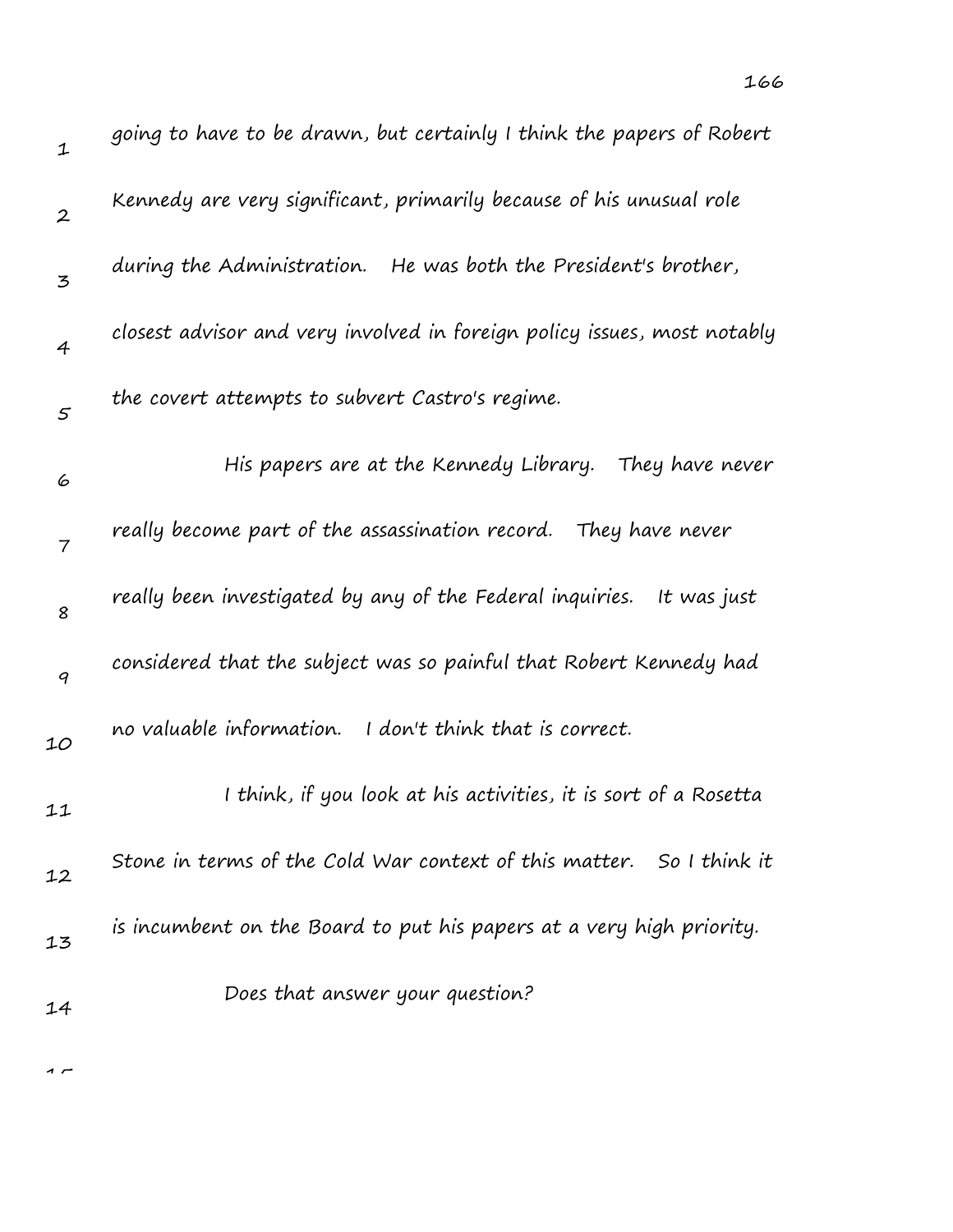| $\mathbf{1}$     | DR. HALL: It certainly answers with regard to Robert                    |
|------------------|-------------------------------------------------------------------------|
| $\boldsymbol{2}$ | I do think that there is a nice issue here involving public<br>Kennedy. |
| 3                | access necessary to the functioning of a democracy and the              |
| $\overline{4}$   | preservation and protection of private property interest which can be   |
| $\mathfrak{s}$   | seen as necessary to the functioning of a democracy.                    |
| 6                | This is a very thorny legal issue and, of<br>MR. HOLLAND:               |
| $\overline{7}$   | course, with Presidents it only been settled very recently after        |
| 8                | President Nixon resigned, they passed a law specifying exactly how a    |
| 9                | President's papers are disposed of.                                     |
| 10               | With regard to other officials, in my own researches, I                 |
| 11               | know someone like Averell Harriman thought nothing of taking            |
| 12               | everything that came across his desk that interested him, and his       |
| 13               | collection is huge, and it is a lot of classified government documents. |
| 14               | Now, at the time, there was nothing against that in a legal sense and   |
|                  |                                                                         |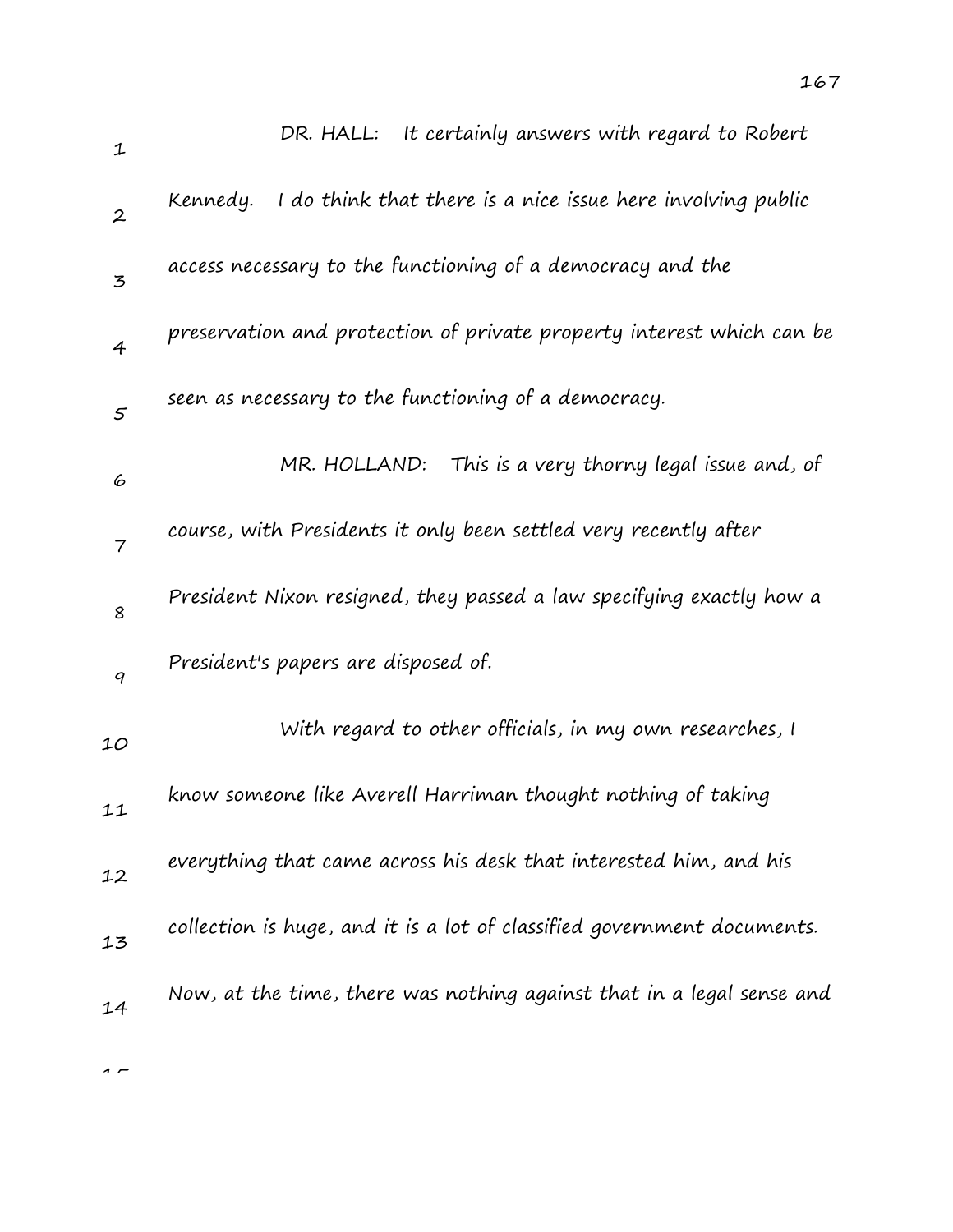| $\mathbf 1$      | he did it. Other officials, when they walked out of the Justice         |
|------------------|-------------------------------------------------------------------------|
| $\boldsymbol{2}$ | Department, or wherever, they left everything that came across their    |
| 3                | desk.                                                                   |
| 4                | So I think once you establish some priority, it would just              |
| 5                | behoove the Board to voluntarily ask officials who may have acted in    |
| 6                | this way in an earlier time to cooperate and volunteer documents.       |
| $\overline{7}$   | DR. HALL: Certainly the relationship of the legal                       |
| 8                | standard that we talked about earlier to the historical standard is one |
| 9                | that strikes me as pushing the Committee or pushing the Board to        |
| 10               | give perhaps some greater credence, exercising some fuller fidelity to  |
| 11               | the idea that the historical standard, that is, we need the truth,      |
| 12               | ought to outweigh whatever the particular legal standard may be.        |
| 13               | MR. HOLLAND: lagree.                                                    |
| 14               | CHAIRMAN TUNHEIM: And since historians outnumber                        |
|                  |                                                                         |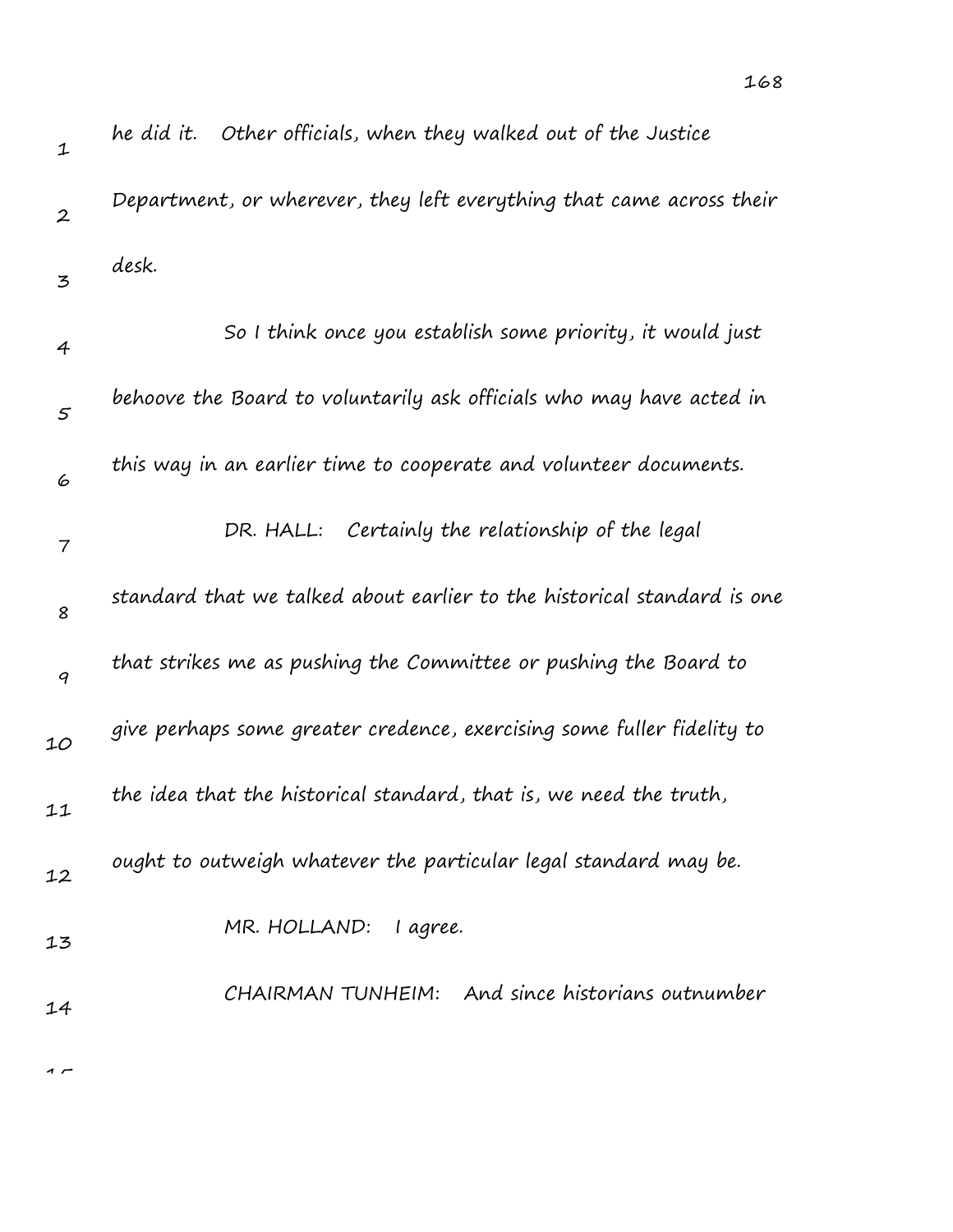1

| $\boldsymbol{2}$ | Dr. Joyce, you have a question?                                       |
|------------------|-----------------------------------------------------------------------|
| 3                | MR. JOYCE: Mr. Holland, throughout the hearing today                  |
| 4                | there have been what seem to me to be two threads that are not        |
| 5                | altogether mutually comfortable, one being an advocating the Board    |
| 6                | to take a fairly systematic approach to investigating the records in  |
| $\overline{7}$   | various and many government agencies, the other being a menu of       |
| 8                | suggested priorities for looking here and there, asking very specific |
| 9                | questions of the records rather than undertaking any kind of          |
| 10               | systematic survey of them.                                            |
| 11               | I am wondering, given this broad dilemma that we face in              |
| 12               | terms of not only defining a record but undertaking programs to       |
| 13               | systematically release as many of them as possible, if you have any   |
| 14               | comment on the respective merits of these two models that are posed   |
|                  |                                                                       |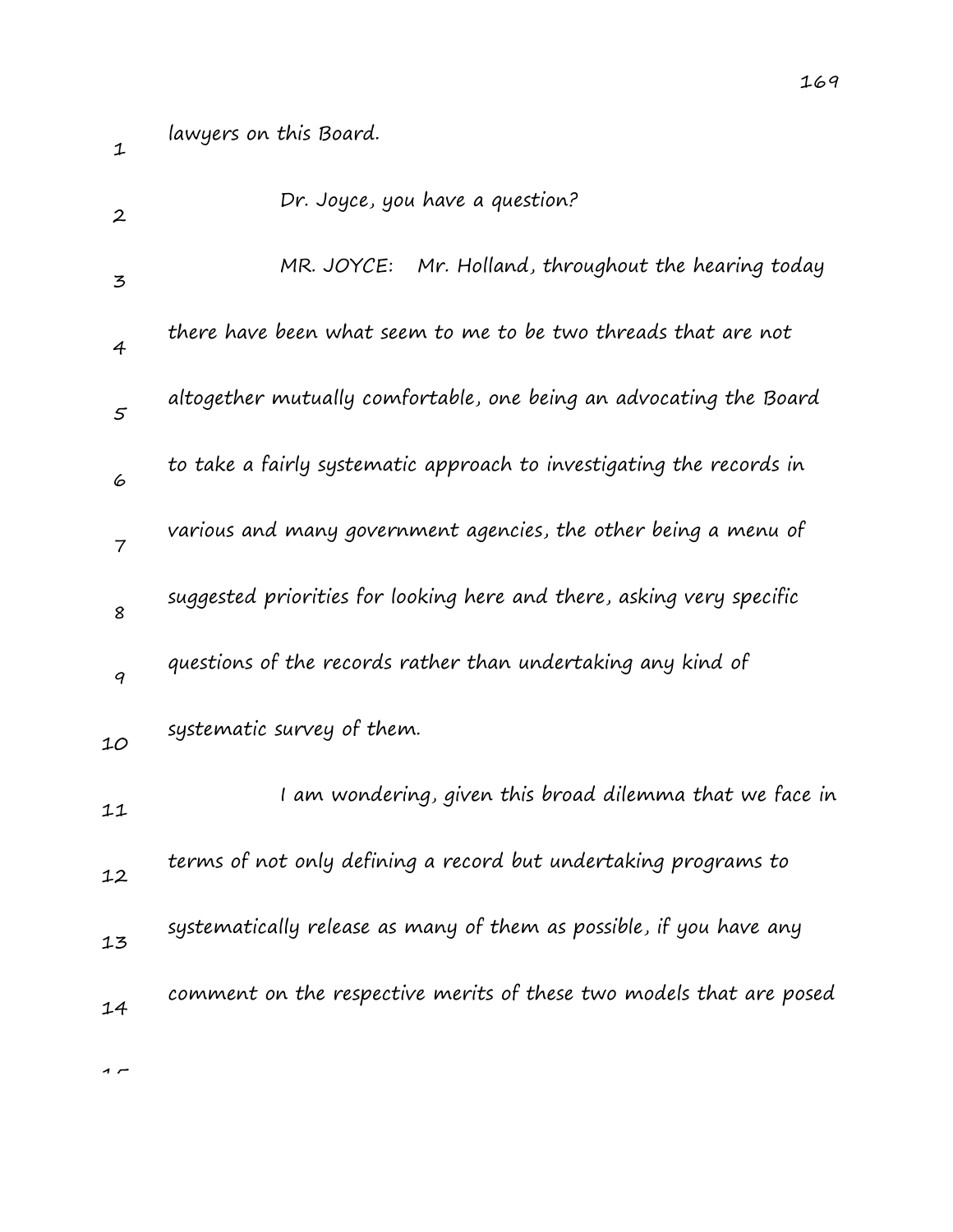| $\mathbf 1$       | for us, and what guidance you might have for us in that regard?           |
|-------------------|---------------------------------------------------------------------------|
| $\boldsymbol{2}$  | MR. HOLLAND: Well, you have a Herculean task any                          |
| 3                 | I think my bias would be to fully disclose records<br>way you look at it. |
| 4                 | that were both provided to the previous investigations were denied to     |
| $\mathcal{F}_{0}$ | those investigations by Federal offices.                                  |
| 6                 | However, I do think you should seriously entertain leads                  |
| $\overline{7}$    | that researchers who are looking through the records that have been       |
| 8                 | declassified give you, and you have to start exercising your own          |
| 9                 | judgment at some point because, obviously, it is very conceivable that    |
| 10                | some of the Federal inquiries did not look into things that they had no   |
| 11                | idea about, and that is clear about the Warren Commission in the          |
| 12                | first instance.                                                           |
| 13                | So it is going to be a balancing test. Like I say, I think                |
| 14                | you have to treat the records that are in existence already, which are    |

1 –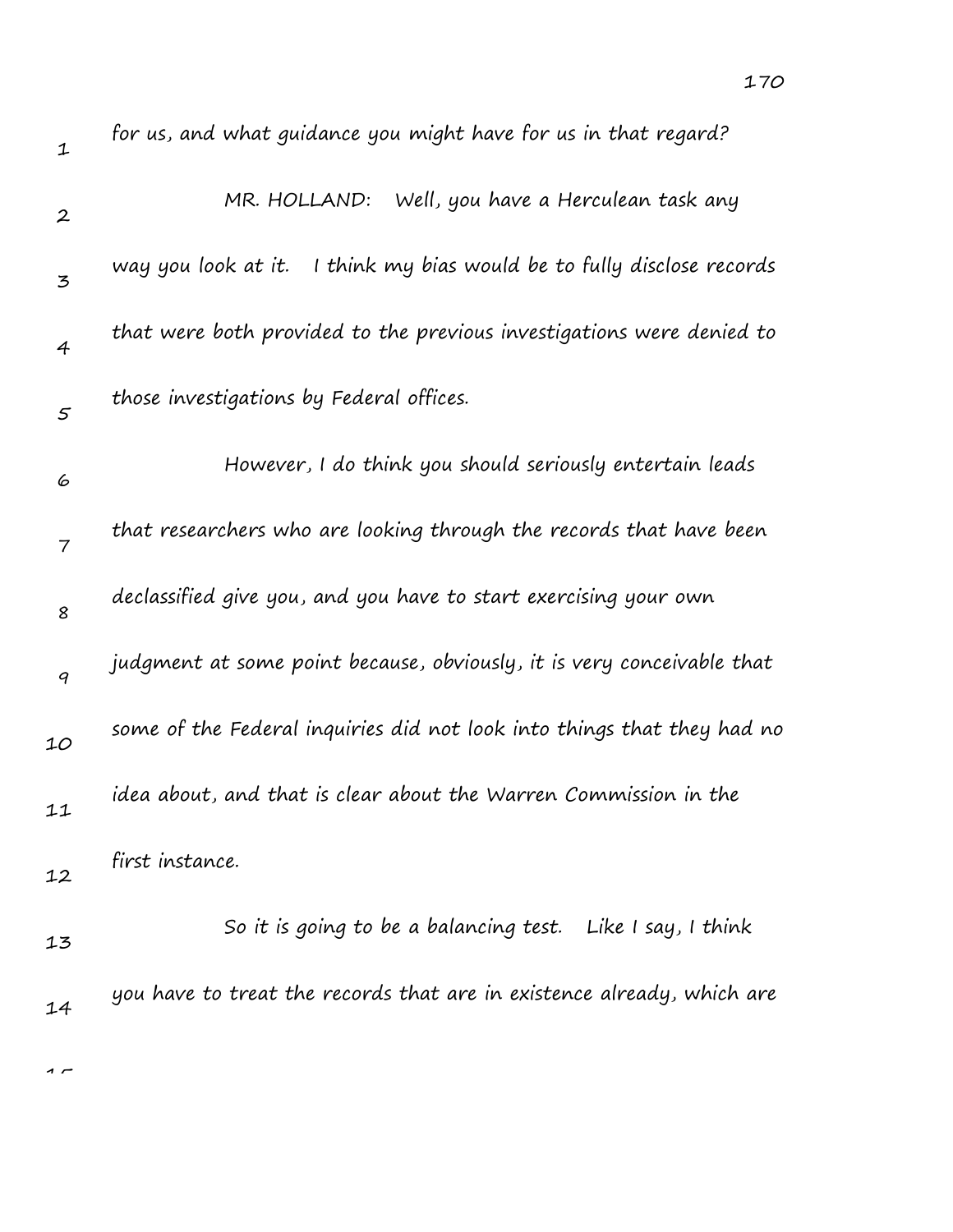1 2 massive, and then supplement that by suggestions you get from the research community.

| $\mathbf{z}$   | I have one. I actually wanted to return<br>DR. NELSON:                        |
|----------------|-------------------------------------------------------------------------------|
| $\overline{4}$ | to the question of private papers. It seems to me there are several           |
| 5              | categories here. Private papers are not always personal papers is             |
| 6              | what you are saying and, of course, we know anyone who has been to            |
| $\overline{7}$ | Presidential libraries knows that half of what is there in personal           |
| 8              | collections are Federal records. In fact, it is illegal to take out a         |
| 9              | record unless there is a copy left. So that seems to me it is a fairly        |
| 10             | clear issue if there is a deed of gift, and if it is in a library, it becomes |
| 11             | a Federal record.                                                             |
| 12             | The problem rests with those documents that are in                            |
| 13             | libraries but have not been given as a deed of gift. Would you limit,         |
| 14             | and this I think is where you run into legal problems, would you limit        |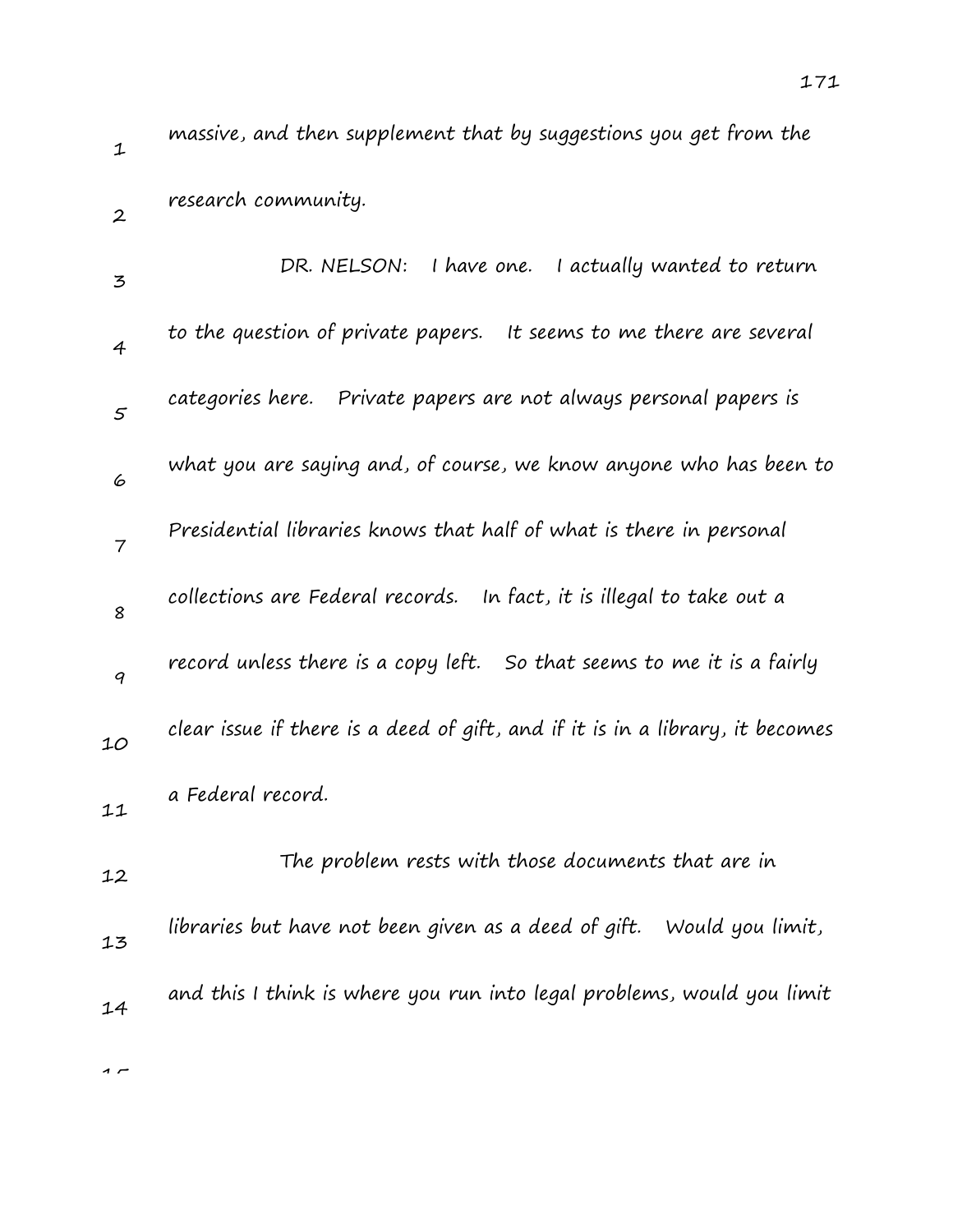| $\mathbf 1$      | the Board to documents that appear to be -- would you trust the          |
|------------------|--------------------------------------------------------------------------|
| $\boldsymbol{2}$ | person who had produced the documents to give you what was, in           |
| 3                | fact, federally-related records? How would you differentiate             |
| $\overline{4}$   | between it when asking them, for example? This is the thorniest          |
| $\mathcal{S}$    | issue of what to do with these records and documents.<br>It is not Joe   |
| 6                | Smith down the road, it is someone who was very much involved but        |
| 7                | whose records we know exist but, in fact, are not part of the Federal    |
| 8                | system yet.                                                              |
| $\boldsymbol{q}$ | I guess my answer would be conditional<br>MR. HOLLAND:                   |
| 10               | kind of depending on who we are talking about.<br>There are some         |
| 11               | officials, I think, I would push very hard on, and others I would accept |
| 12               | an assurance at face value that they have looked through everything      |
| 13               | that is still held under the deed of gift out of the archive, and have   |
| 14               | given us everything that is pertinent.                                   |

 $\overline{1}$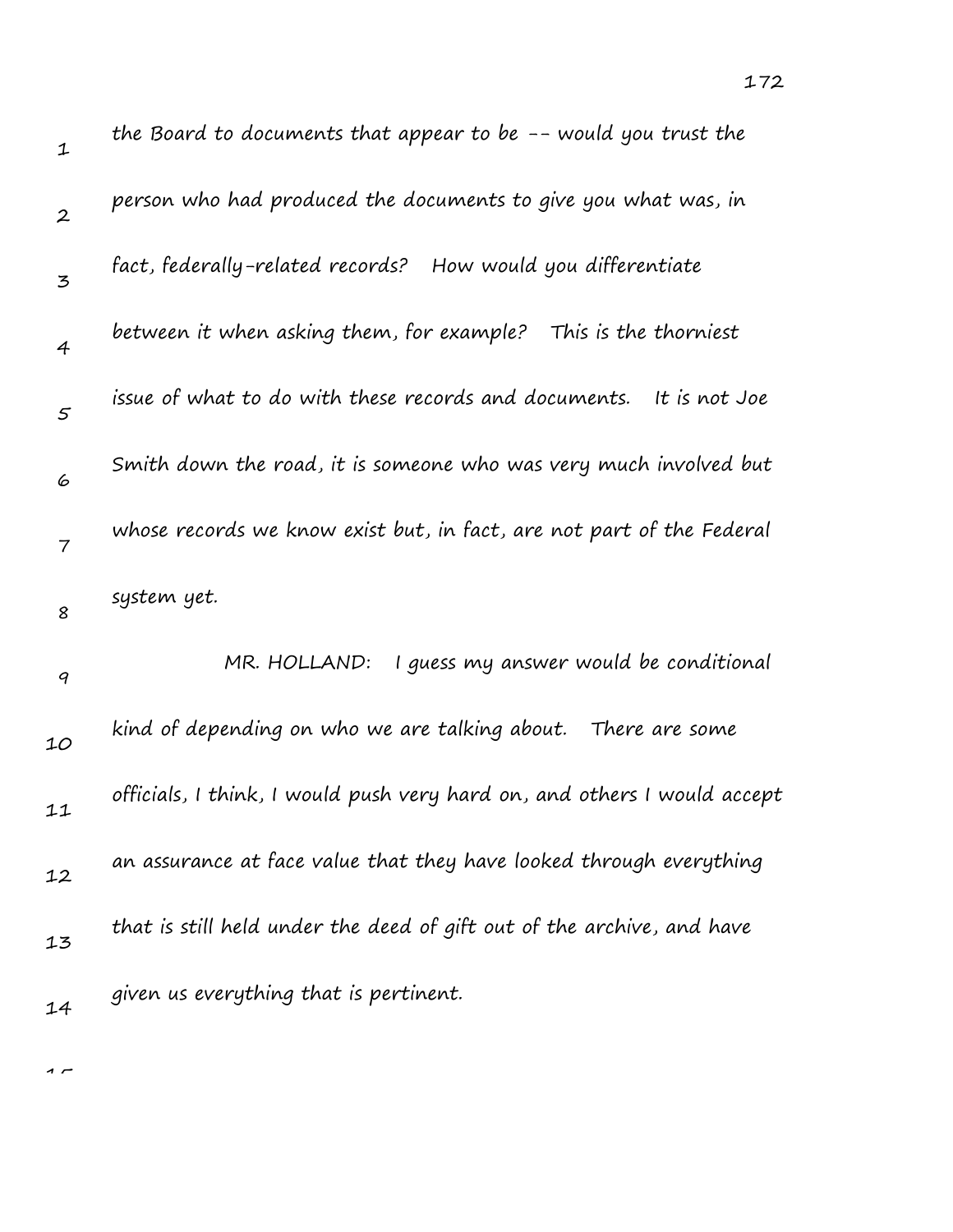| 1                | The second thing I would like to raise,<br>DR. NELSON:                  |
|------------------|-------------------------------------------------------------------------|
| $\boldsymbol{2}$ | because we have heard this all day also and it is very important, is    |
| $\overline{5}$   | our need for foreign government records, but one of the big problems    |
| $\overline{4}$   | we have here, one of the problems that everyone has raised, is that     |
| 5                | there is a sense that not all the documents are given when one asks.    |
| 6                | What do we do, how do we know, how complete can the record ever         |
| $\overline{7}$   | be of foreign governments, especially given the fact that whatever the  |
| 8                | grave deficiencies of our own system, it is the best around. Other      |
| 9                | countries may not keep the records, really not keep them.<br>This poses |
| 10               | another terrific problem to us. How do we handle that?                  |
| 11               | Well, I mean, I think the law makes<br>MR. HOLLAND:                     |
| 12               | some provision for the Secretary of State to ask foreign governments,   |
| 13               | and I think in the end we are just going to have to rely on their faith |
| 14               | because you have no power to subpoena their officials and verify that   |
|                  |                                                                         |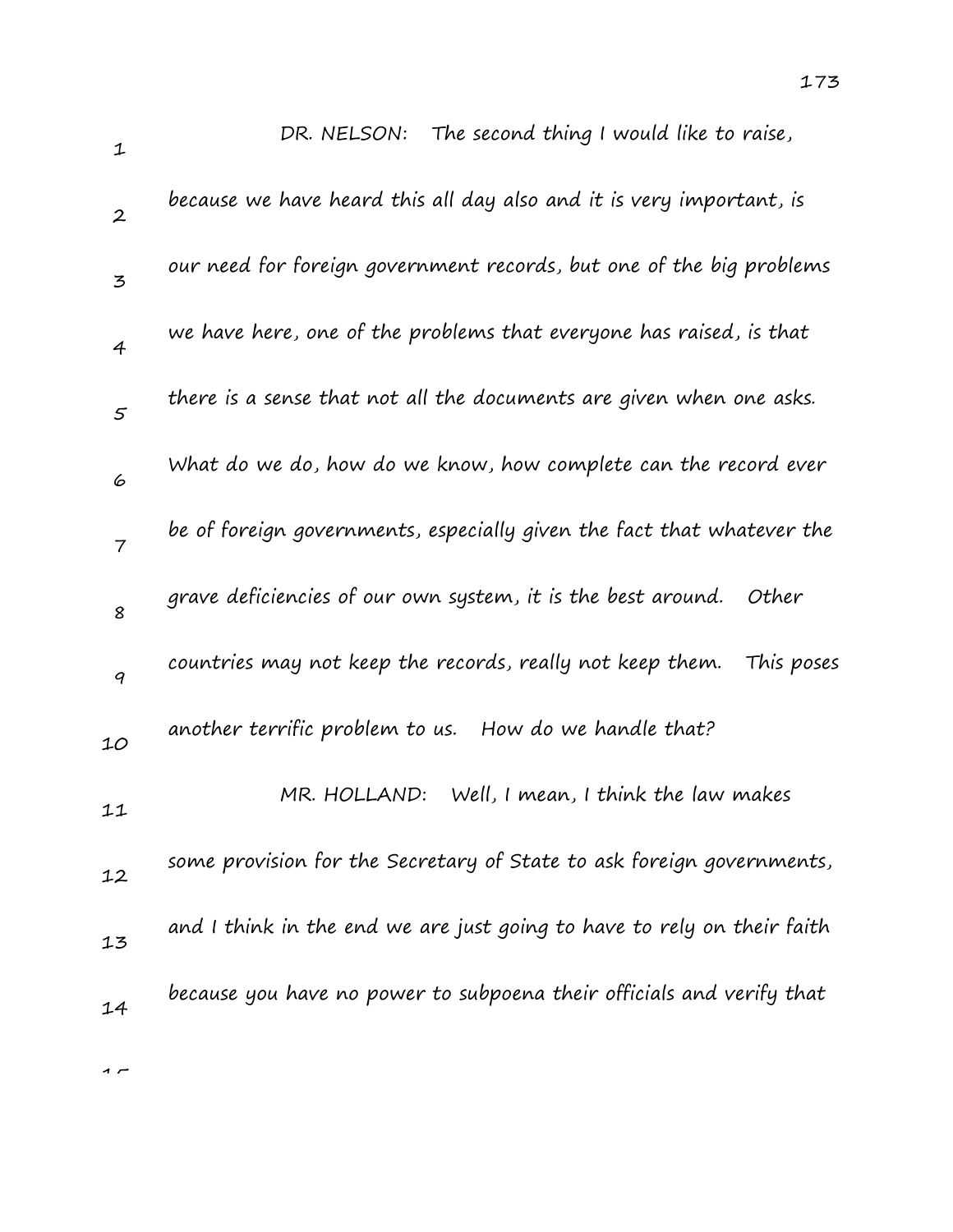| $\mathbf{1}$     | the documents are genuine or anything else. You are just going to   |
|------------------|---------------------------------------------------------------------|
| $\boldsymbol{2}$ | have to make and appeal.                                            |
| 3                | DR. NELSON:<br>I think it is worth putting that on the              |
| $\overline{4}$   | record because there is only so much we can do outside our own      |
| $\mathcal{S}$    | borders.                                                            |
| 6                | MR. HOLLAND: Obviously Cuba may feel differently                    |
| $\overline{7}$   | about the importance of divulging everything than a government that |
| 8                | doesn't even exist any more.                                        |
| 9                | Anything further?<br>CHAIRMAN TUNHEIM:                              |
| 10               | [No response.]                                                      |
| 11               | Thank you, Mr. Holland, we<br>CHAIRMAN TUNHEIM:                     |
| 12               | appreciate your help.                                               |
| 13               | MR. HOLLAND: Thank you.                                             |
| 14               | [Applause.]                                                         |
|                  |                                                                     |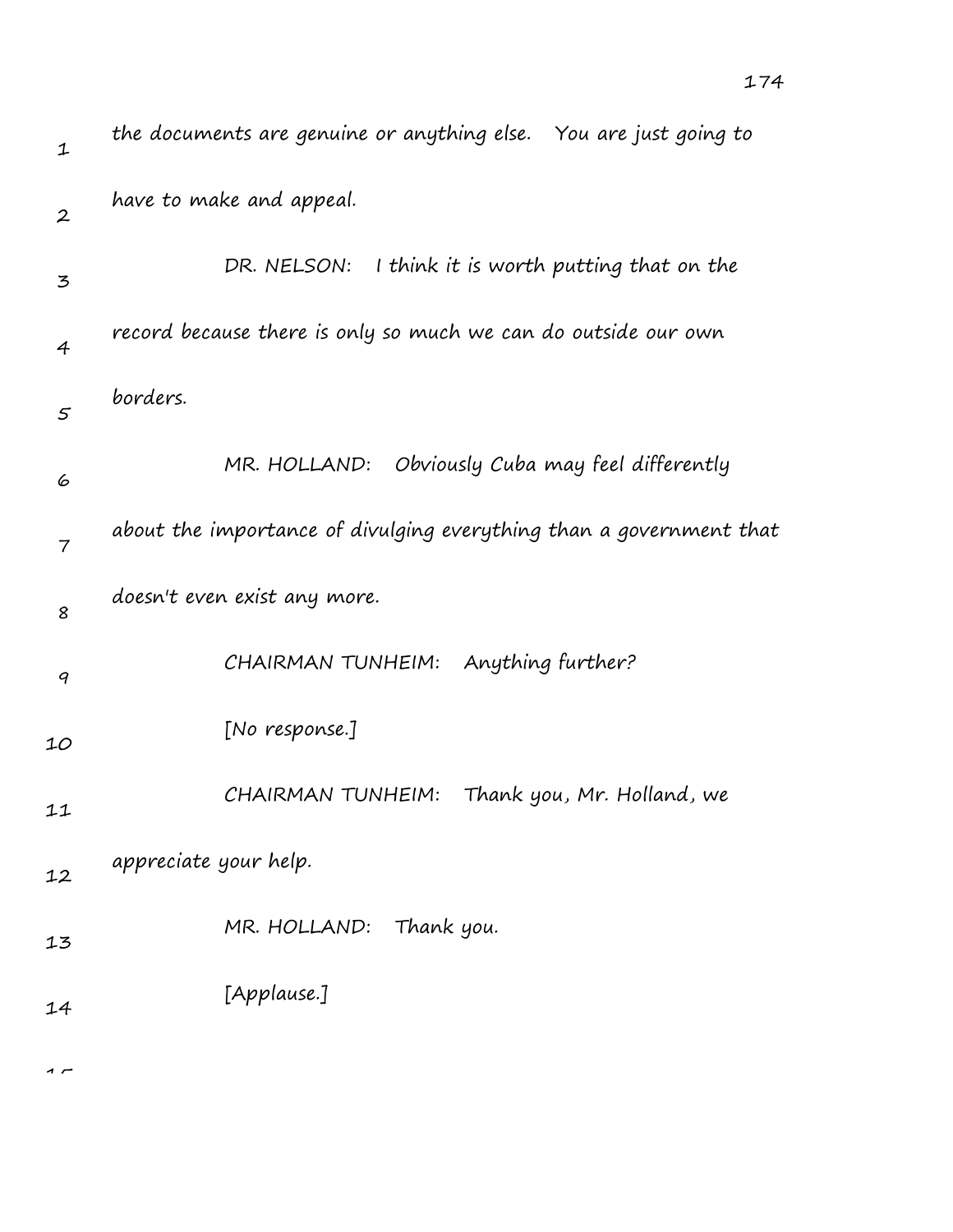| $\mathbf{1}$     | CHAIRMAN TUNHEIM: Mr. Martin Barkley.                                  |
|------------------|------------------------------------------------------------------------|
| $\boldsymbol{2}$ | Good afternoon, Mr. Barkley.                                           |
| 3                | MR. BARKLEY: Good afternoon. How are you?                              |
| $\overline{4}$   | My name is Martin Barkley and I am from Dallas, Texas,                 |
| $\varsigma$      | where I am temporary on the staff at the Sixth Floor Museum in         |
| 6                | Dealey Plaza, which now possesses national historic landmark status    |
| $\overline{7}$   | as of one year ago tomorrow.                                           |
| 8                | I understand that the focus of the meeting and the                     |
| 9                | hearing is to arrive at a definition, but for me, an individual        |
| 10               | researcher, and I would like to state at this time that I am not       |
| 11               | representing the museum. I have been a researcher on this subject      |
| 12               | for many years, but before I can help with that definition, I think we |
| 13               | have approached it all morning long, this problem with the personal    |
| 14               | papers, the problem of what is exempt and what is not, and basically   |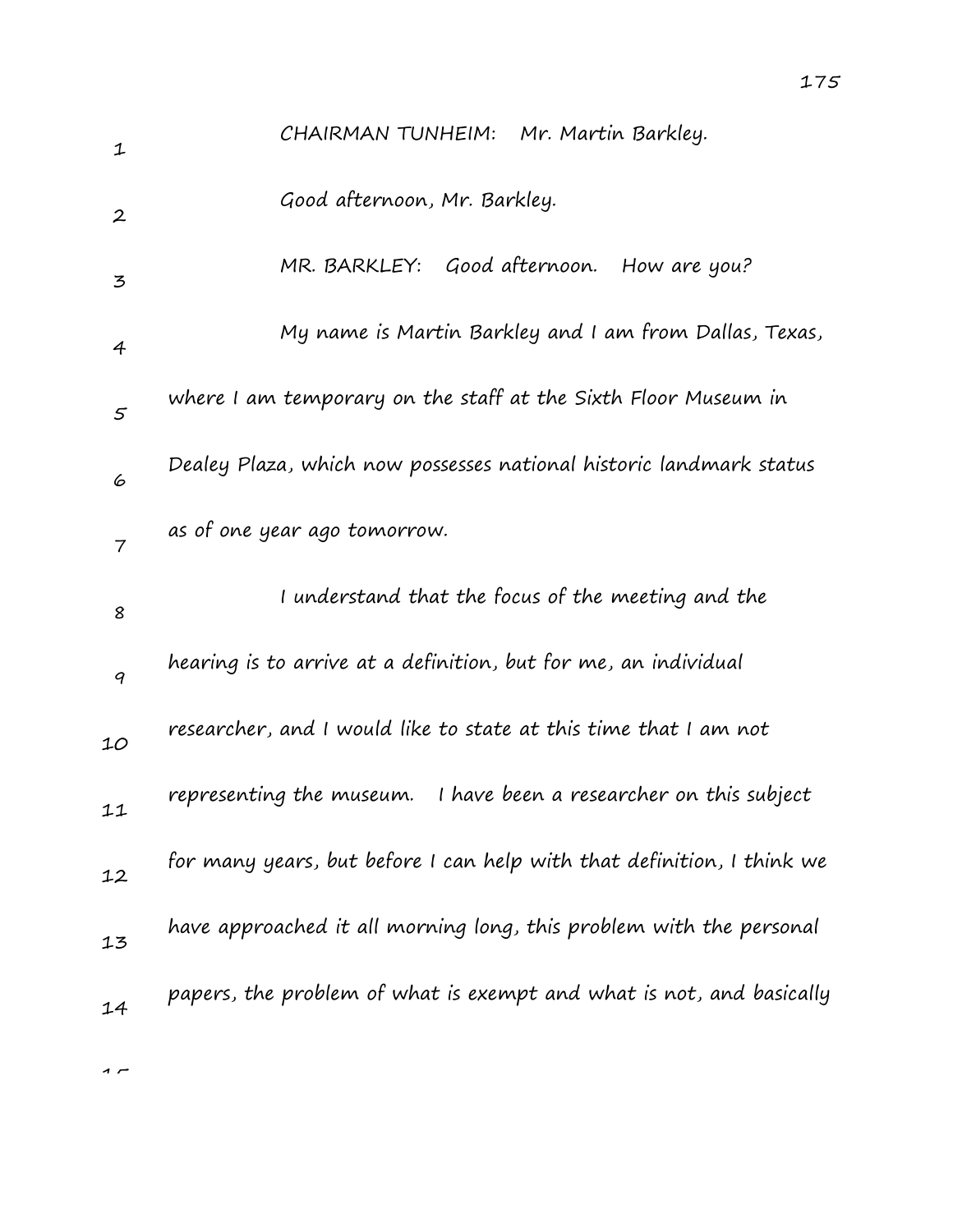| 1                | I would like to get for my research activities somewhat of a reaction |
|------------------|-----------------------------------------------------------------------|
| $\boldsymbol{2}$ | from the Board in terms of the only way I know to approach it is      |
| 3                | maybe give a hypothetical.                                            |
| 4                | Say that certain records or artifacts, if it extends to               |
| $\varsigma$      | artifacts at some point exist within the possession of a              |
| 6                | quasi-governmental or even a private foundation that these records    |
| $\overline{7}$   | or artifacts maybe have previously been shielded from public          |
| 8                | knowledge, would that situation under this situation somehow further  |
| 9                | the American public's rights to a more across-the-board scrutiny of   |
| 10               | that organization in general?                                         |
| 11               | In other words, could we, at that point, expect the AARB              |
| 12               | to push and push hard for much more latitude in the discovery and     |
| 13               | review process?                                                       |
| 14               | CHAIRMAN TUNHEIM: Well, I am not sure we can                          |
|                  |                                                                       |

 $\overline{1}$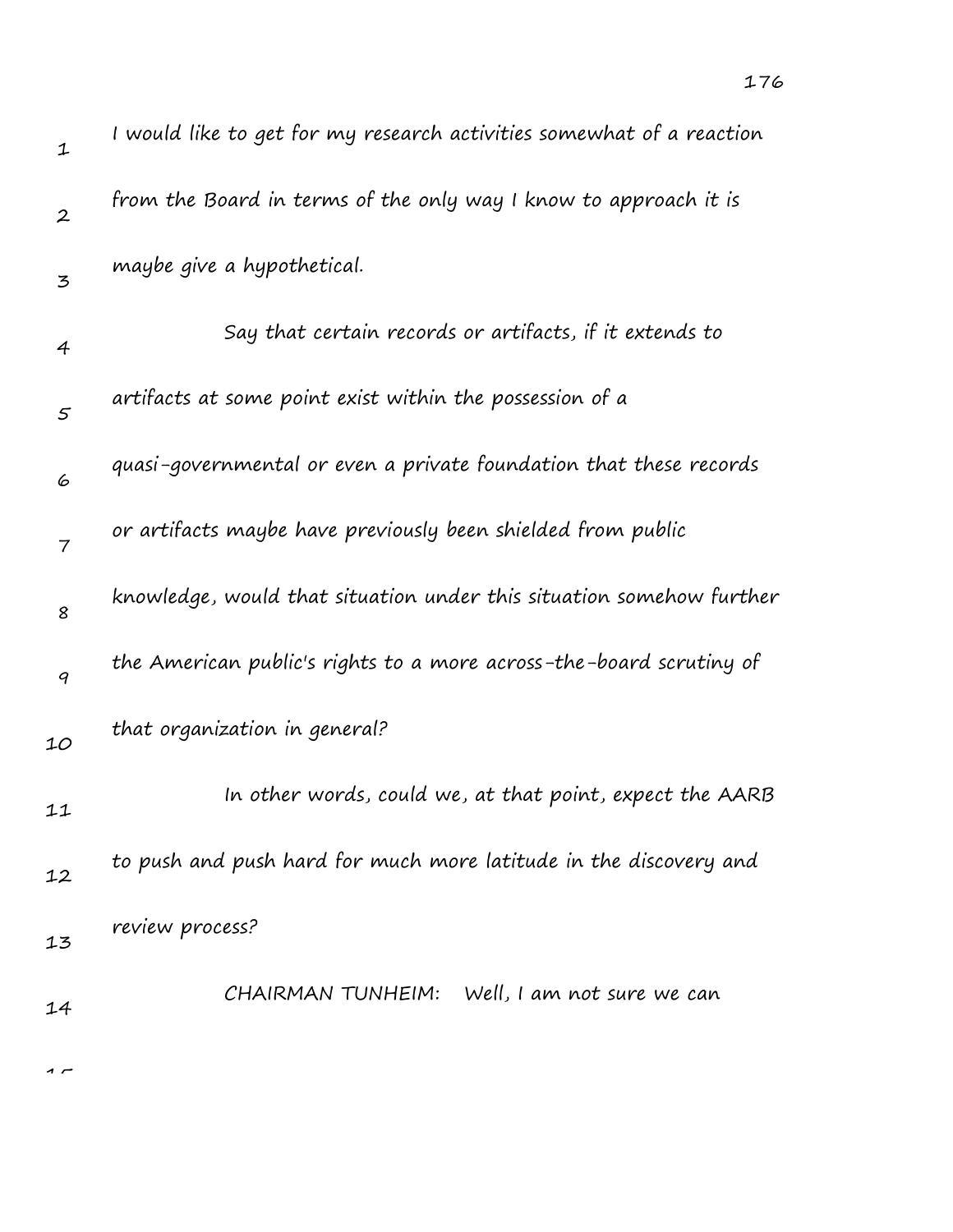| $\mathbf 1$      | answer that without knowing more of the facts, Mr. Barkley.<br>We are    |
|------------------|--------------------------------------------------------------------------|
| $\boldsymbol{2}$ | really starting this process of trying to define the records and provide |
| $\mathfrak{Z}$   | guidance not only to Federal agencies, but also to State and local       |
| $\overline{4}$   | agencies, and whatever private hands the records might exist.<br>So I    |
| 5                | think it is probably premature for us to start delving into              |
| 6                | hypotheticals, but we certainly are mindful of the fact that there are   |
| $\overline{7}$   | records in a lot of different sources, and that will be an important     |
| 8                | issue for us to look at very quickly.                                    |
| 9                | MR. BARKLEY:<br>Maybe by terming it a hypothetical, it                   |
| 10               | does exist out there in the murky a little too much, but I could give a  |
| 11               | specific example to just let you see what we may be faced with in        |
| 12               | certain examples. I could use one that has intrigued me for about 25     |
| 13               | I think we need to know where the Stemmons Freeway sign<br>years.        |
| 14               | that figured so prominently in the Zapruder film is. Early efforts to    |
|                  |                                                                          |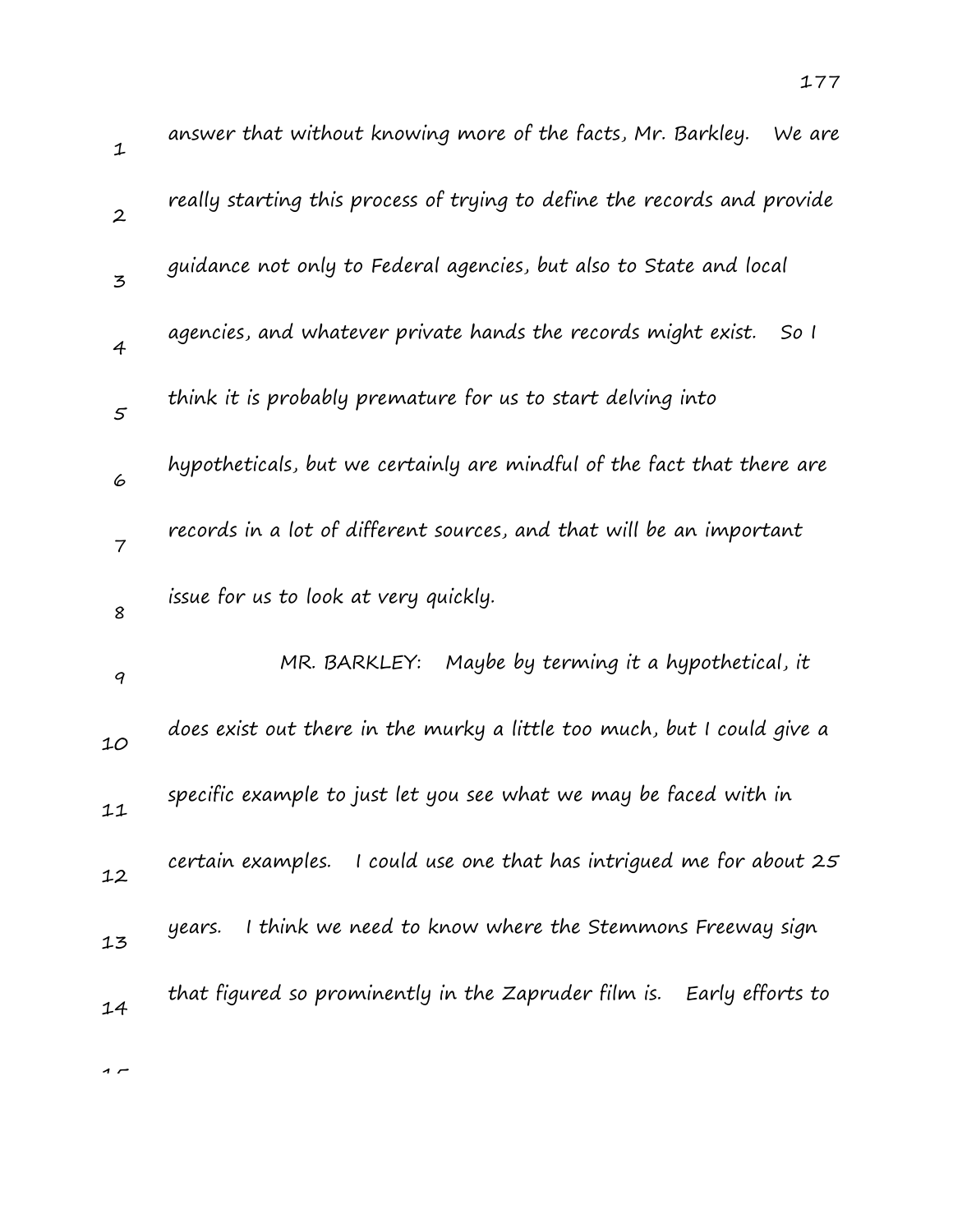| $\mathbf 1$      | find this sign has been unfruitful, let's say. Did the City of Dallas, or |
|------------------|---------------------------------------------------------------------------|
| $\boldsymbol{2}$ | the County of Dallas, or the State of Texas Highway Department            |
| $\mathbf{z}$     | simply lose possession or control of that sign a short time after         |
| 4                | President Kennedy's murder and then expect us to believe that it just     |
| $\varsigma$      | Researchers have always desired to find that<br>vanished into thin air?   |
| 6                | sign.                                                                     |
| 7                | Well, that certainly is an<br>CHAIRMAN TUNHEIM:                           |
| 8                | interesting issue.<br>I will point out to you, Mr. Barkley, the Board is  |
| 9                | intending to conduct a public hearing in Dallas, in part to discuss and   |
| 10               | have people come in and discuss the issues of where records are that      |
| 11               | may be in the State of Texas that may be relevant to the mission of       |
| 12               | the Assassination Records Review Board.                                   |
| 13               | MR. BARKLEY: Thank you.                                                   |
| 14               | CHAIRMAN TUNHEIM: Mr. Joyce, go ahead.                                    |
|                  |                                                                           |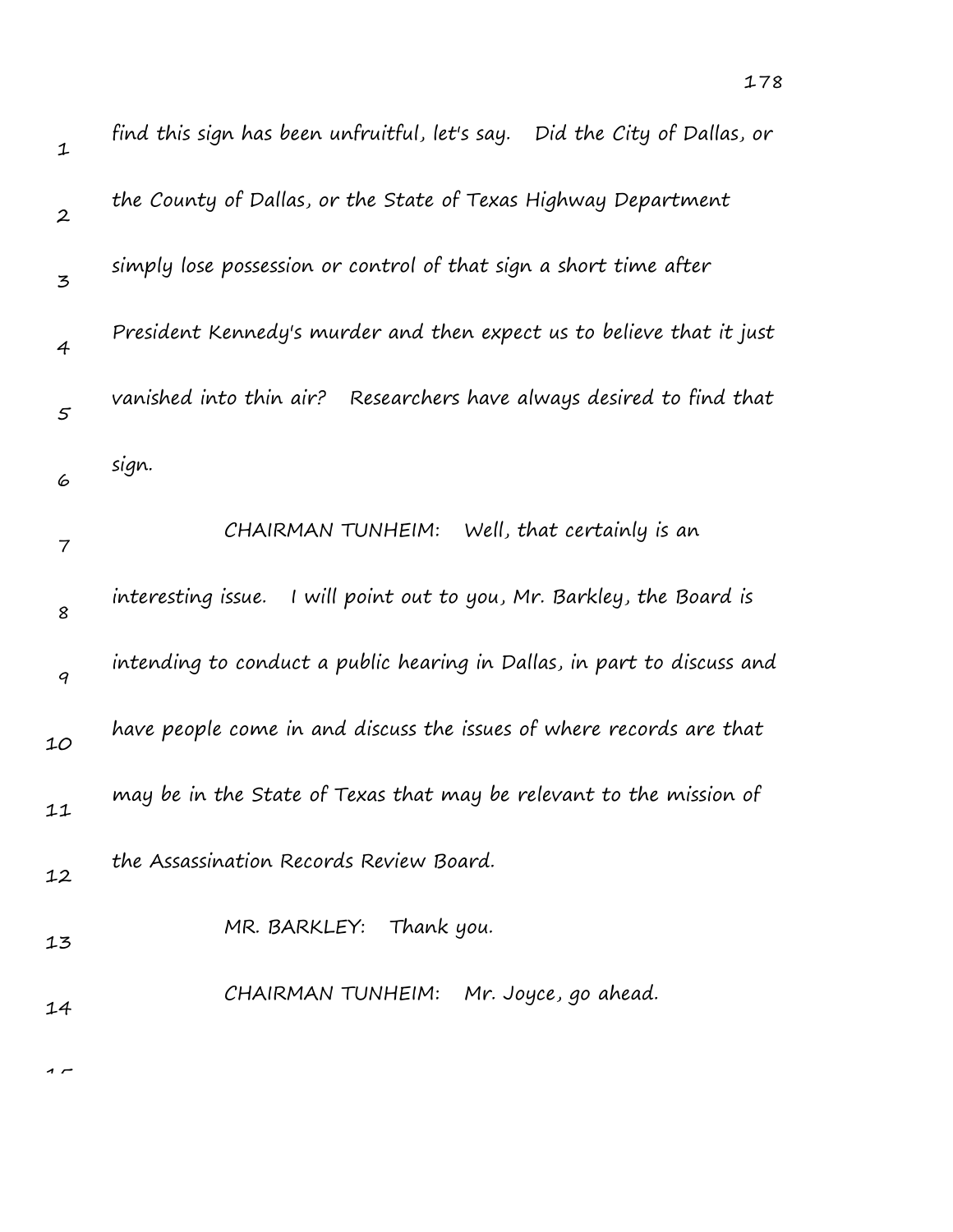| 1                | MR. JOYCE: I would just add to that, the particular                  |
|------------------|----------------------------------------------------------------------|
| $\boldsymbol{2}$ | instance that you allude to concerns an artifact, and that is one of |
| 3                | the questions in front of this very Board in terms of outlining its  |
| $\overline{4}$   | responsibility.                                                      |
| 5                | MR. BARKLEY: It is a very big issue.<br>I believe Mr.                |
| 6                | Livingstone brought it up earlier.                                   |
| $\overline{7}$   | CHAIRMAN TUNHEIM: Thank you, Mr. Barkley.                            |
| 8                | [Applause.]                                                          |
| 9                | CHAIRMAN TUNHEIM: Dee Dee Richards?                                  |
| 10               | VOICE: She left.                                                     |
| 11               | CHAIRMAN TUNHEIM:<br>Okay.    Mr. Daryl Weatherly.                   |
| 12               | VOICE: Mr. Tunheim, would it be possible for people to               |
| 13               | be added on after you finish the list that you have before you?      |
| 14               | CHAIRMAN TUNHEIM: Talk to Mr. Marwell.                               |
|                  |                                                                      |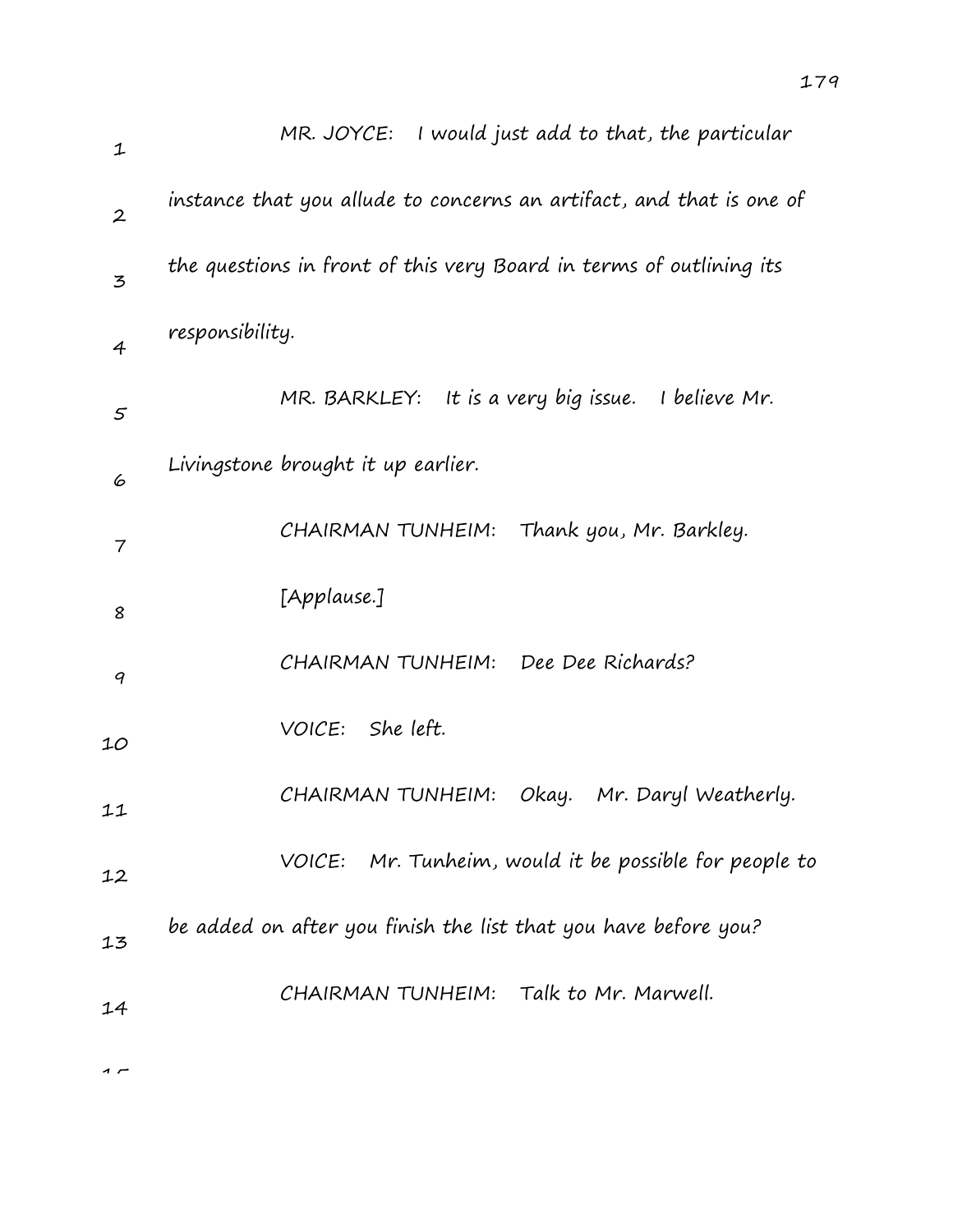| 1                | He said he didn't know whether there was<br>VOICE:                   |
|------------------|----------------------------------------------------------------------|
| $\boldsymbol{2}$ | availability for that.                                               |
| 3                | CHAIRMAN TUNHEIM:<br>We are running a little bit short               |
| 4                | We certainly would appreciate anyone who doesn't have an<br>on time. |
| $\mathfrak{s}$   | opportunity to testify today, we are holding the record open for 30  |
| 6                | days and we will take any additional testimony that people wish.     |
| $\overline{7}$   | I do think we should wrap up within about ten minutes or             |
| 8                | so because we have been going for quite some time.                   |
| 9                | How about, as opposed to testifying,<br>VOICE:                       |
| 10               | hand-delivering something to you as a record?                        |
| 11               | Certainly, that would be just<br>CHAIRMAN TUNHEIM:                   |
| 12               | fine.                                                                |
| 13               | Go ahead, Mr. Weatherly.                                             |
| 14               | MR. WEATHERLY: I must say it is an accident that you                 |
| $\sim$           |                                                                      |

180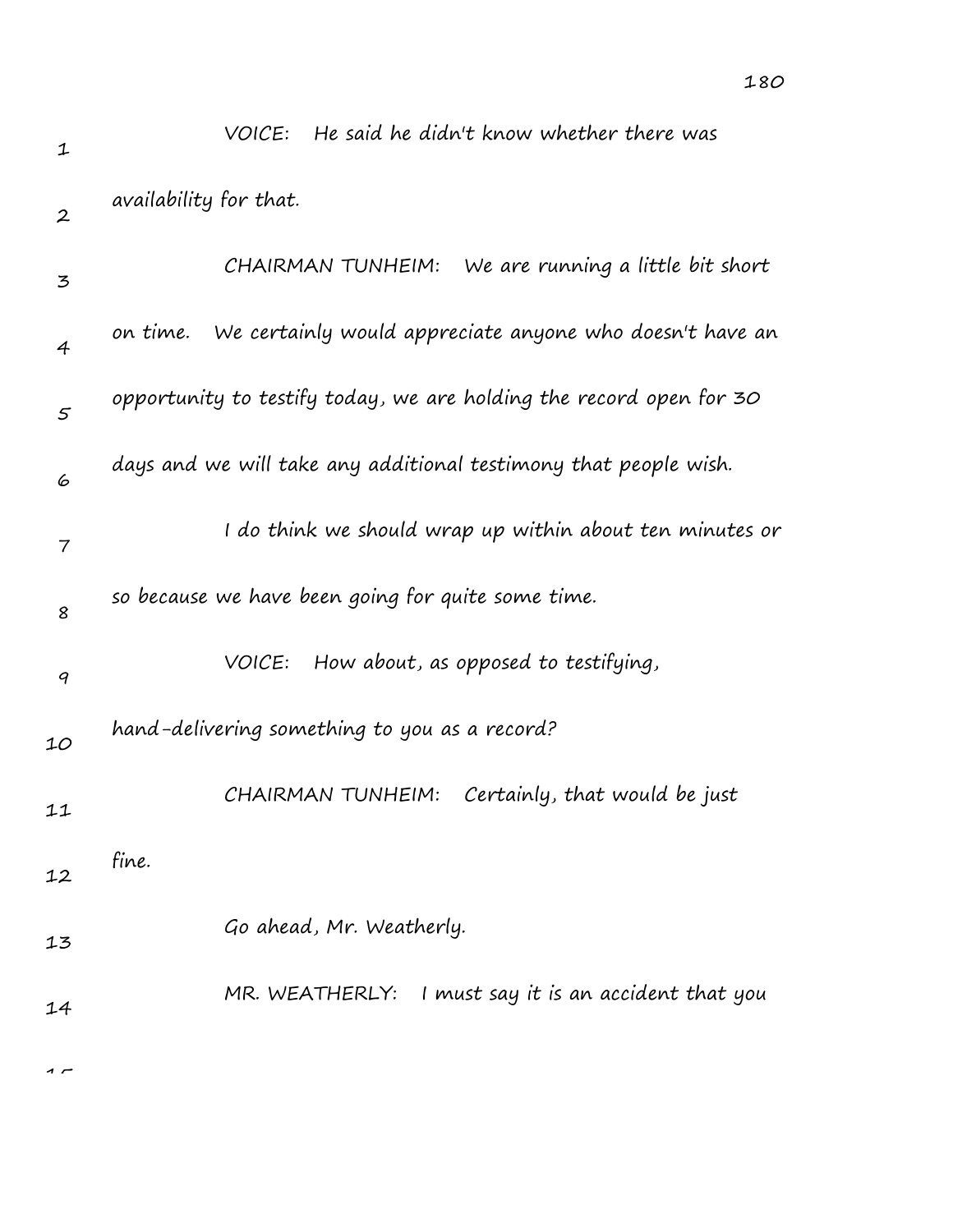| 1                | called me to talk because I thought the sheet that I signed was merely   |
|------------------|--------------------------------------------------------------------------|
| $\boldsymbol{2}$ | a sign in sheet to come in here. But I would like to say, I want to      |
| 3                | emphasize one point made by Mr. Livingstone that what purport to         |
| $\overline{4}$   | be the autopsy pictures and X-rays of the late President should          |
| 5                | certainly be considered as records because they have been given          |
| 6                | enormous importance by a large number of people who have written         |
| $\overline{7}$   | or commented on this case.                                               |
| 8                | Now there are versions or additions of these pictures that               |
| 9                | are in the public domain. They have been published in books, and         |
| 10               | they have been commented on in wildly different ways.<br>I will just     |
| 11               | take the example of two people who are defenders of the Warren           |
| 12               | Report, Dr. Robert Artwohl writing in the Journal of the American        |
| 13               | Medical Association has commented on these pictures that are             |
| 14               | available in the public domain that they are, as far as he is concerned, |
|                  |                                                                          |

 $\rightarrow$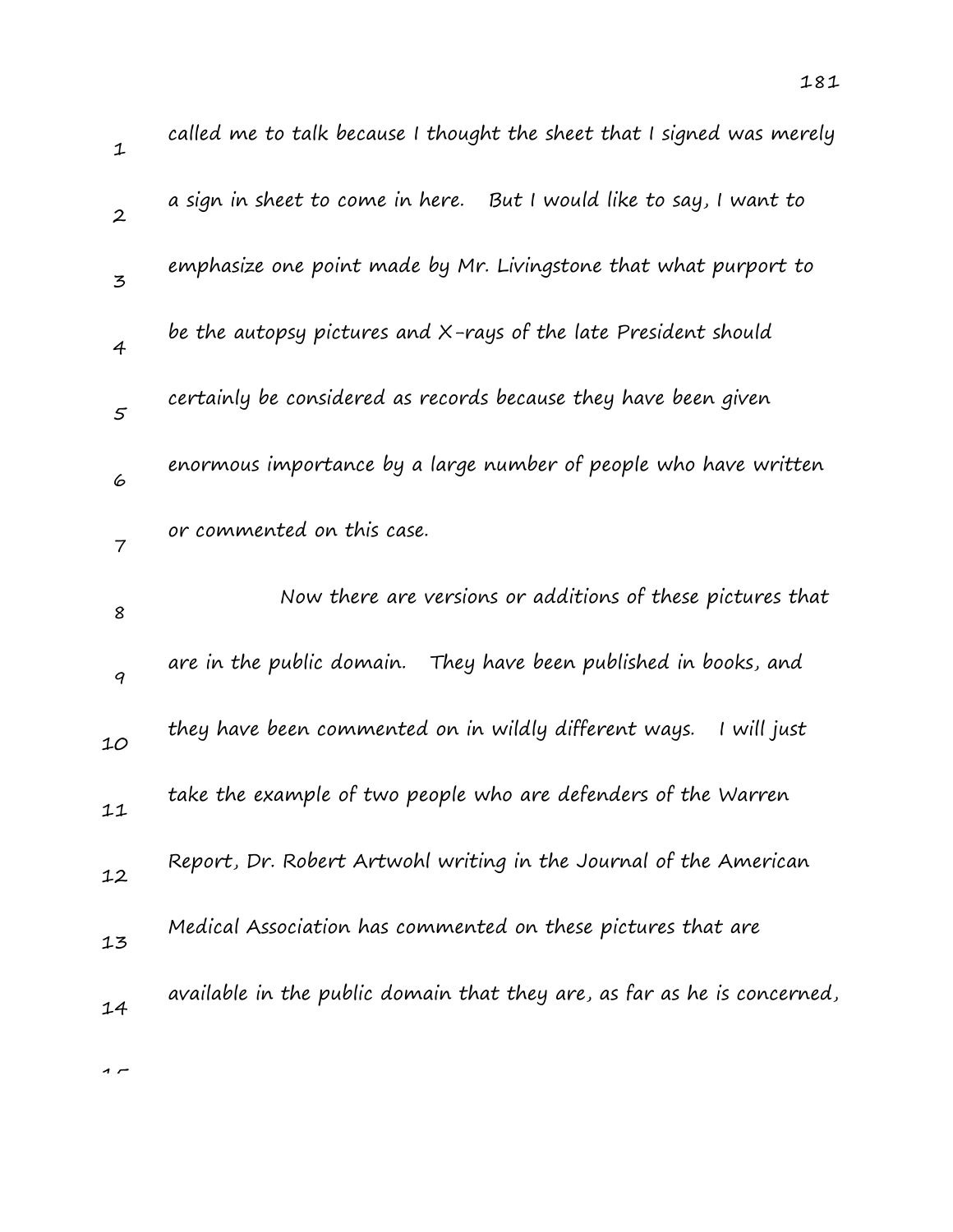$\rightarrow$ 

exactly identical to the withheld pictures in the Archives.

| $\boldsymbol{2}$ | In the same issue of the Journal of the American Medical                |
|------------------|-------------------------------------------------------------------------|
| 3                | Association, Dr. John Lattimer, who has also seen the pictures in the   |
| $\overline{4}$   | Archives, comments upon the publicly available pictures, that they are  |
| $\mathfrak{s}$   | pictures of latex dummies.<br>These are two people that consider        |
| 6                | themselves outspoken defenders of the Warren Commission writing in      |
| $\overline{7}$   | the same magazine that defends the Warren Report and saying             |
| 8                | diametrically opposite things about these artifacts.                    |
| 9                | Now a point has been brought up by, I think, Mr. Zaid                   |
| 10               | that records, and I would like you to consider these pictures to be     |
| 11               | records, records that are in the possession of former government        |
| 12               | people that they took with them when they left government service,      |
| 13               | you should make an effort to get those records, especially if there are |
| 14               | circumstances that indicate these records were not taken properly.      |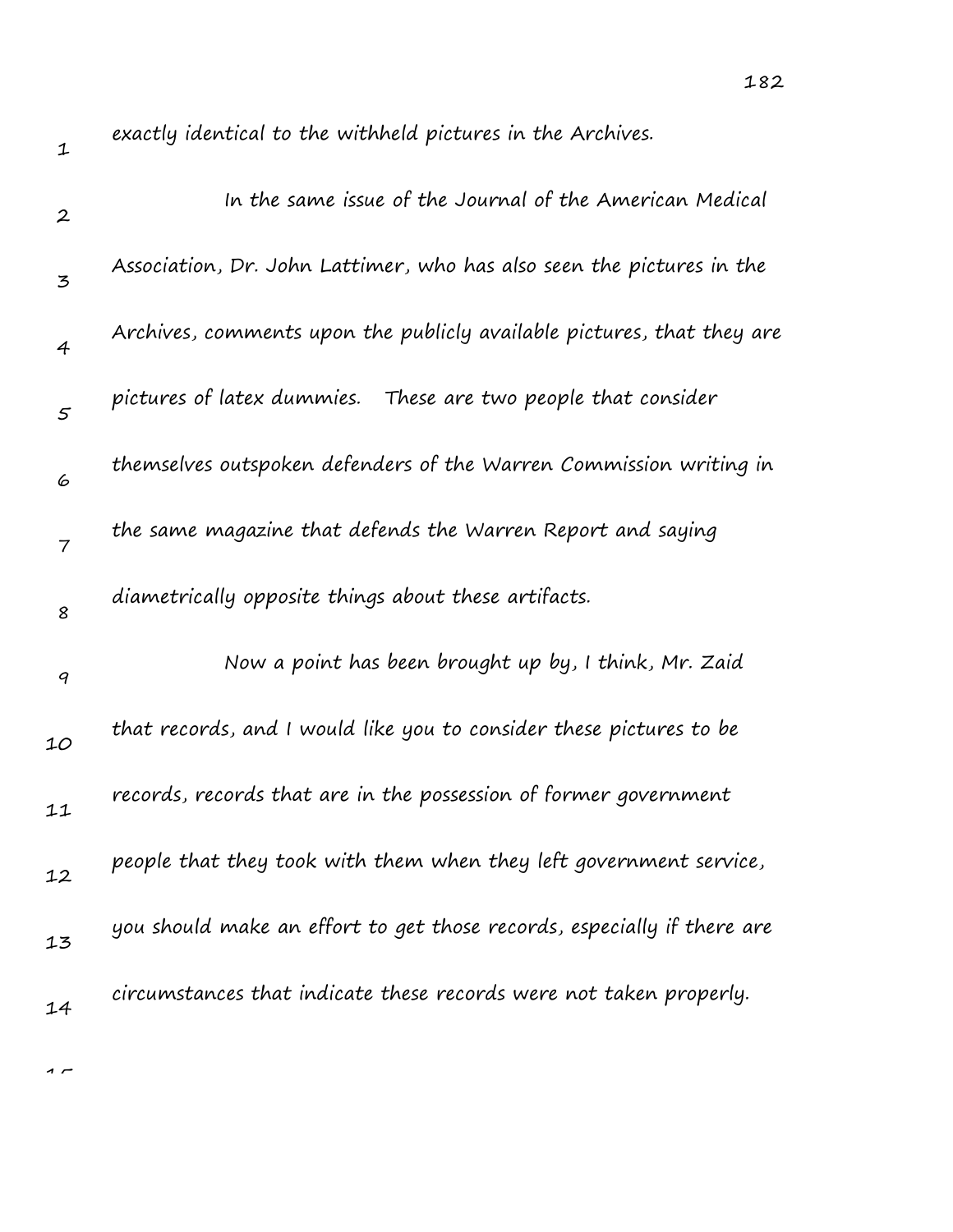| $\mathbf{1}$     | In the case of the autopsy pictures which are out in many                 |
|------------------|---------------------------------------------------------------------------|
| $\boldsymbol{2}$ | additions and many copies in the public domain, they originate from       |
| $\overline{5}$   | or seem to originate from an individual who once worked for the           |
| $\overline{4}$   | government, for the House Assassinations Committee.<br>That               |
| 5                | individual has clearly been in possession of those pictures, or certainly |
| 6                | by publishing them in a book suggests that he has been in possession of   |
| $\overline{7}$   | them, and has, I think, at least expressed his opinion that he was        |
| 8                | given permission to take these pictures by personnel of the House         |
| 9                | Assassinations Committee.<br>That might be in dispute.<br>I certainly     |
| 10               | think it is in dispute whether this person who currently possesses the    |
| 11               | pictures actually properly took them out of the Archives or out of the    |
| 12               | possession of the House Committee when he left government service.        |
| 13               | So this is certainly the kind of record that I think this                 |
| 14               | Committee should use its powers to go after, including its powers to,     |
|                  |                                                                           |

183

 $\rightarrow$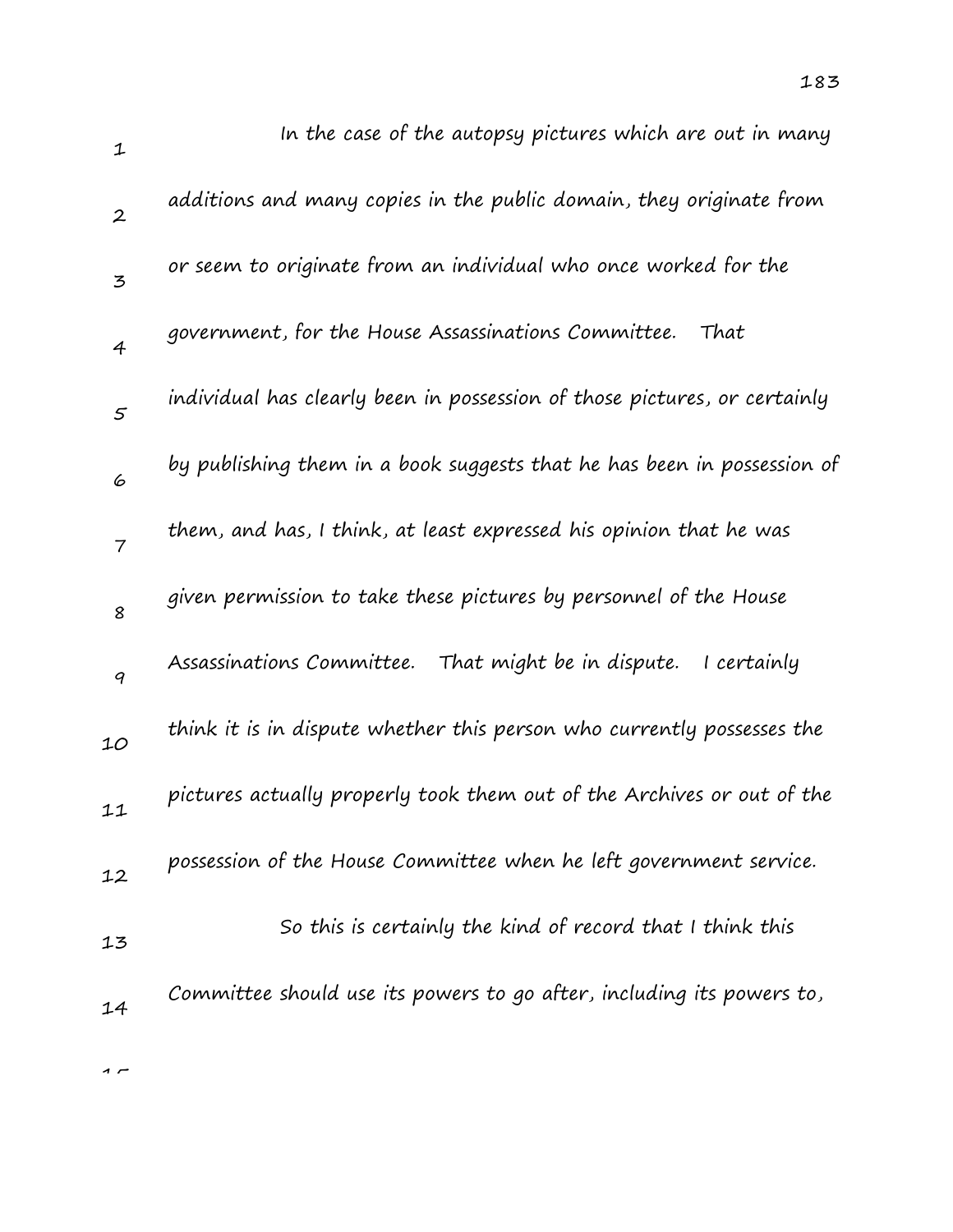| 1                        | say, subpoena former employees of the government to get their         |
|--------------------------|-----------------------------------------------------------------------|
| $\boldsymbol{2}$         | government materials that they have now.                              |
| 3                        | Any questions?                                                        |
| $\overline{4}$           | CHAIRMAN TUNHEIM:<br>Thank you.                                       |
| 5                        | Any questions?                                                        |
| 6                        | [No response.]                                                        |
| $\overline{\phantom{a}}$ | CHAIRMAN TUNHEIM:<br>Thank you very much.<br>We                       |
| 8                        | appreciate your help.                                                 |
| 9                        | [Applause.]                                                           |
| 10                       | CHAIRMAN TUNHEIM: We have reached the hour of                         |
| 11                       | 1:30 and so we are going to call a halt to the formal testimony today |
| 12                       | of the Assassination Records Review Board's first public hearing.     |
| 13                       | will remind you all that the public hearing will remain open for 30   |
| 14                       | days through the 10th of November, and we would, appreciate and,      |

 $\sim$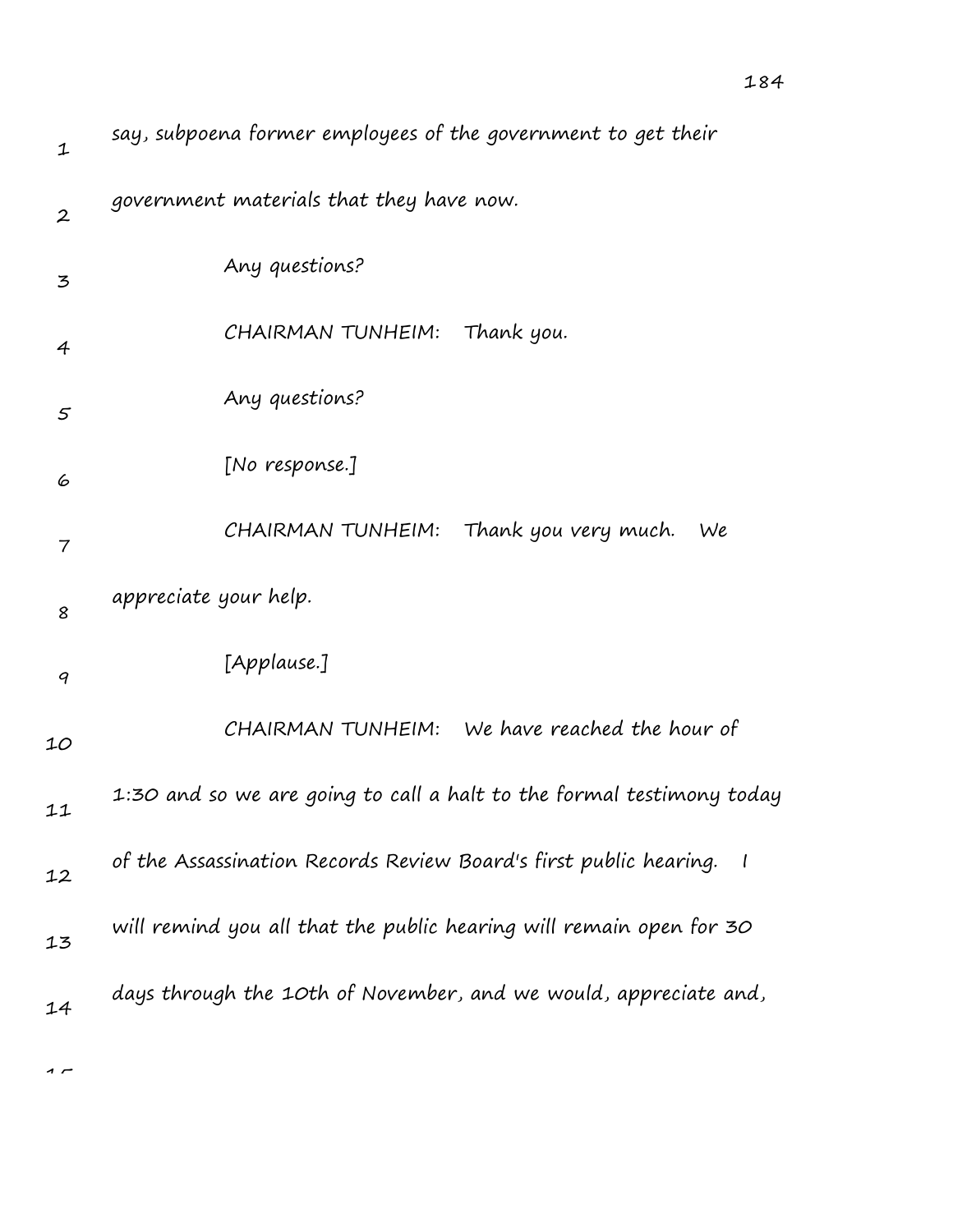| $\mathbf 1$              | indeed, welcome any additional material being submitted to us.<br>We    |
|--------------------------|-------------------------------------------------------------------------|
| $\boldsymbol{2}$         | will include all of it as part of the record of the hearing today.      |
| 3                        | So if any of you wish to submit additional material, or if              |
| $\overline{4}$           | you know of others who would like to, we would appreciate receiving     |
| $\mathcal{F}_{0}$        | that, again, on the issue of how we should be defining an assassination |
| 6                        | record.                                                                 |
| $\overline{\phantom{a}}$ | I mentioned earlier that the Board is tentatively planning              |
| 8                        | a public hearing in the State of Texas, in Dallas, for November 18th,   |
| 9                        | again to discuss the issue of record groups and where they might be     |
| 10                       | particularly focusing on State and local archives, and there will be    |
| 11                       | more notice and information about that coming forward soon.             |
| 12                       | Thank you all for your patience today and for sharing                   |
| 13                       | information with us. We very much appreciate your help.<br>Thank        |
| 14                       | уои.                                                                    |

 $\rightarrow$